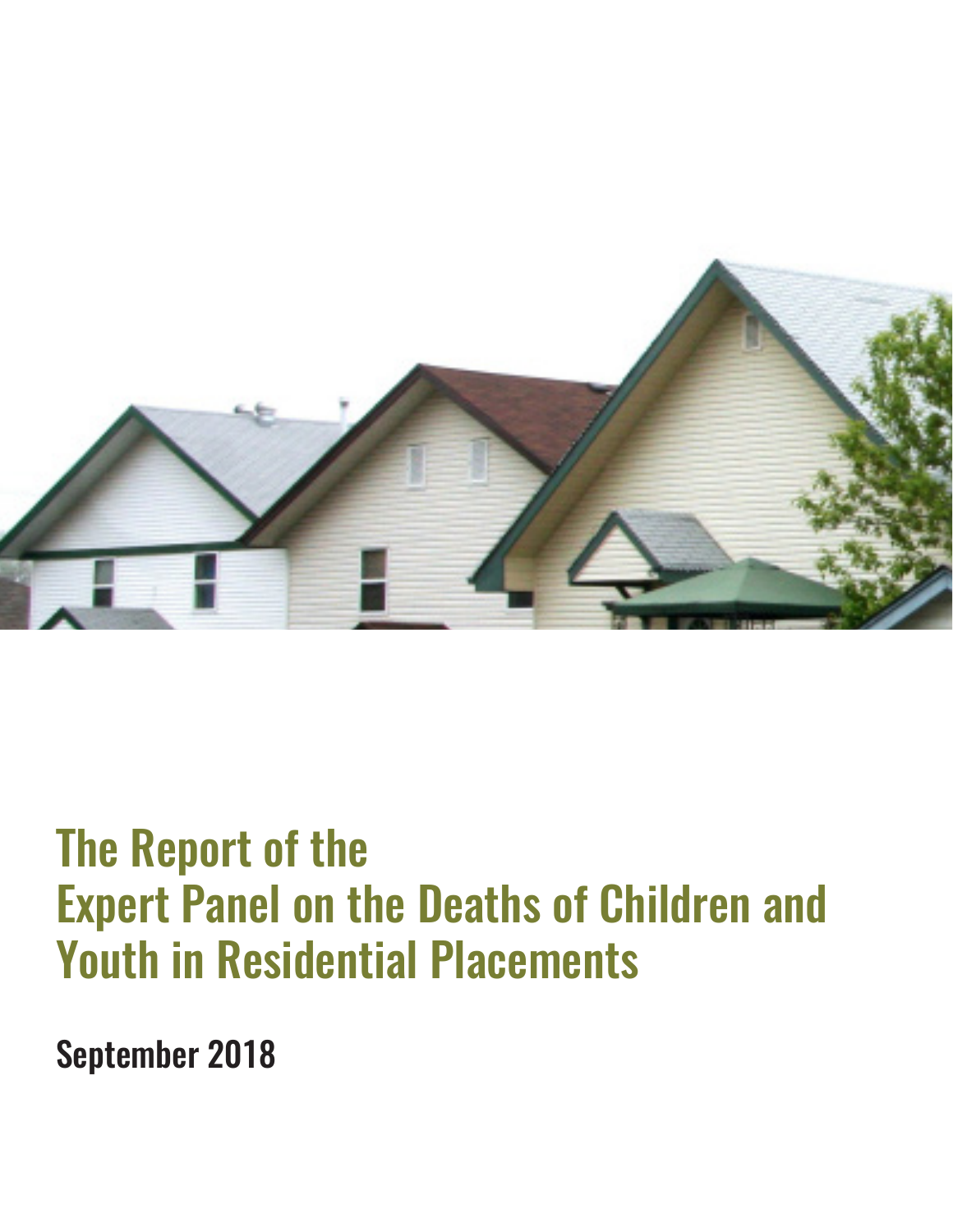This report was developed pursuant to section 15(4) of the Coroners Act, R.S.O. 1990, c. 37, on the basis that it is to be used for the sole purpose of a coroner's investigation, and not for any litigation or other proceedings unrelated to the coroner's investigation. Moreover, the opinions expressed by the Panel will be limited to the information provided and considered for the purposes of the report.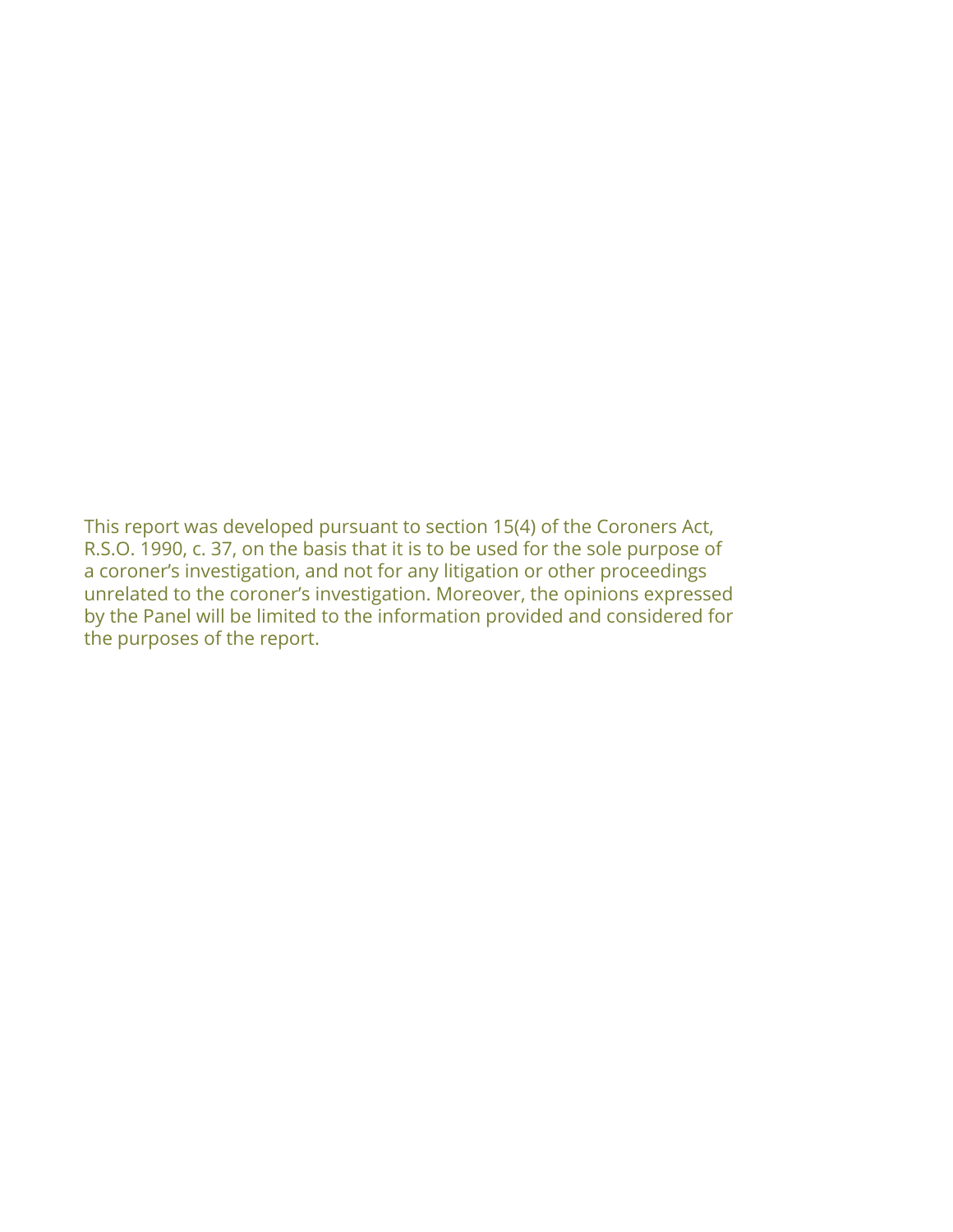# **Table of Contents**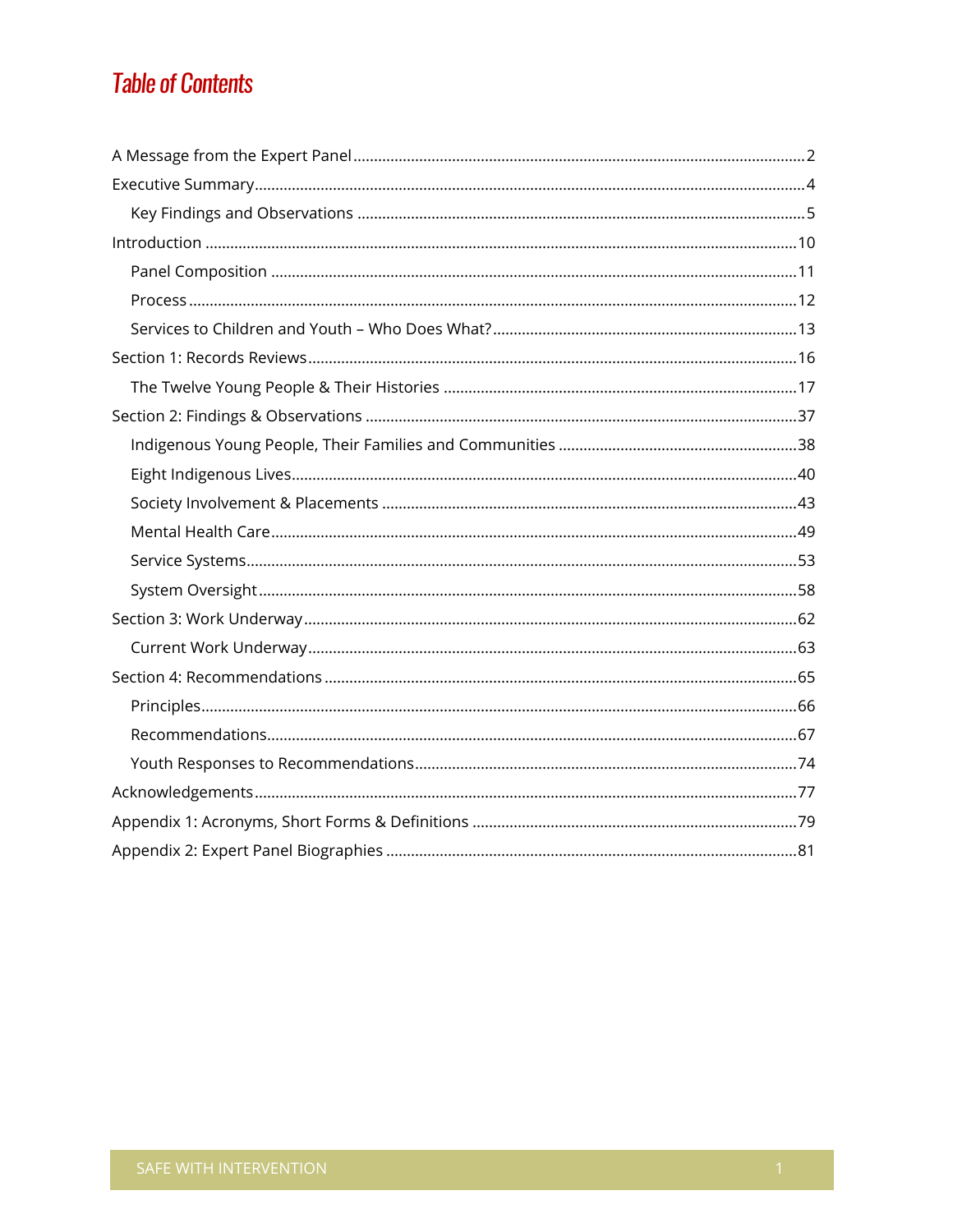## A Message from the Expert Panel

Dear Dr. Huyer,

We thank you for the opportunity to participate in this very important initiative, and we would like to take the opportunity to share our findings with you.

The Panel found that in the twelve cases of young people that were reviewed, the systems that were involved repeatedly failed in their collective responsibility to meet the fundamental needs of the young people. While no one individual or organization is at fault for these failures, it is important to recognize that it is people that make organizations and systems work – and people that define how they must work.

The young people that were the subject of the Panel's review were in the care of Children's Aid Societies or Indigenous Wellbeing Societies, and they were placed in various environments, including environments referred to as group homes, parent-model foster homes, staff-model foster homes, agency operated homes, residential treatment facilities and foster care treatment homes. They all struggled with developmental and/or mental health challenges. Collectively, they represent a cross-section of the most vulnerable, high risk young people in Ontario.

Ontario's Safety Assessment is a tool used by child protection agencies to determine the level of immediate danger to a child. It considers the immediate threat of harm and the seriousness of the harm or danger given the current information and circumstances. Where imminent danger of harm to a child is present, the process considers which interventions are needed to mitigate the threat to the child. There are three outcomes to this assessment: safe, unsafe, and safe with intervention. The Panel was struck by the frequency with which the young people reviewed were found to be safe with intervention – in the absolute absence of any constructive intervention. None of these young people were safe, in their homes of origin or in most of, and in particular their final, placements. Child protection agencies seemed to be overwhelmingly concerned with immediate risk and more often than not failed to address longer term risks, which the Panel often felt were both predictable and preventable.

The Panel observed responses to challenges experienced by the young people and their families to be primarily crisis driven and reactionary. Often times, young people were identified as safe with intervention following a mental health crisis (e.g. self-harming behaviour, suicide attempt or ideation). The Panel found that in practice 'safe' often translated to a bed to sleep in and 'intervention' translated to 1:1 supervision – actions that are merely a postponement until the next crisis rather than providing meaningful supports to parents and young people that may have addressed issues and/or prevented future challenges.

As a society, we owe a duty of care to these young people; a duty of care that we suggest cannot be met by the system in its current state, despite the existence of well-intentioned workers and caregivers and the desire of many to do good work. We believe that in order to meet their needs, a reorientation of the service system – including all services to young people, their families and communities – is necessary. Ontario's current system is largely reactive, operates in siloes, and focuses on services to the individual rather than the individual and their families and communities. Ontario's most vulnerable young people, those with multiple needs in complex environments, need a system that is intentionally designed to provide wholistic, early, ongoing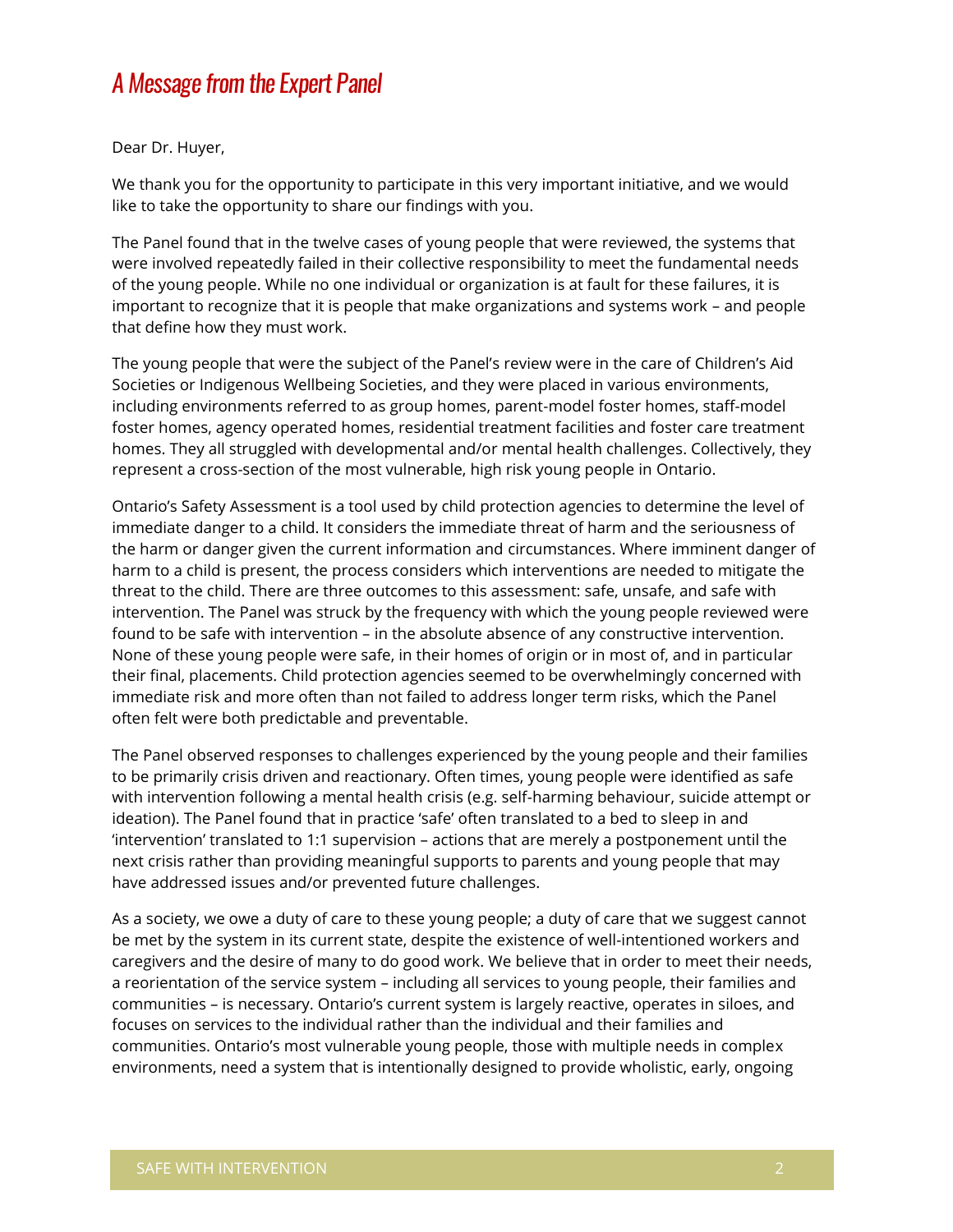and prevention-focused care and treatment that works for them, their families and their communities – and they need it now.

We believe that with intention and commitment to a core set of principles and the implementation of some targeted recommendations, change is possible. The principles we have outlined are not new; they have been asserted, endorsed and recommended by governments, service organizations, advocacy organizations, panels, commissions and bodies many times over the last 25 years, and reflect best practices. We recognize that over time changes have been made to honour them – but the Panel asserts that it has not been enough.

The attached principles arose through our discussions as essential guideposts. We believe that dedication to implementing the concepts and philosophies below in policy and in practice will lead to a wholistic system that improves outcomes for Ontario's most vulnerable people – those at highest risk, and in greatest need.

The recommendations have been developed with a view to practical and implementable changes that would make a fundamental difference to Ontario's young people – both now, and over the longer-term. While there is some work happening, we are in agreement that it is not nearly enough – and not nearly soon enough – to effectively safeguard the young people in Ontario's care.

Change is necessary, and the need is urgent. We ask that those in positions of power and influence, who are responsible for the functioning of the systems, be accountable for fixing them; that they take the lessons learned from the deaths of these young people and utilize them to ensure meaningful change. To that end, we ask you to use your power and influence to ensure that these recommendations do not go ignored, and that those in positions to make change are accountable to the public, and to young people, for their actions in response to these recommendations.

Once again, thank you for the opportunity.

Signed,

The Expert Panel on the Deaths of Children and Youth in Residential Placements:

Ms. Helen Cromarty Ms. Sherry Copenace Dr. Aryeh Gitterman Ms. Joanne Lowe Dr. Nathan Scharf Ms. Stella Schimmens Dr. Kim Snow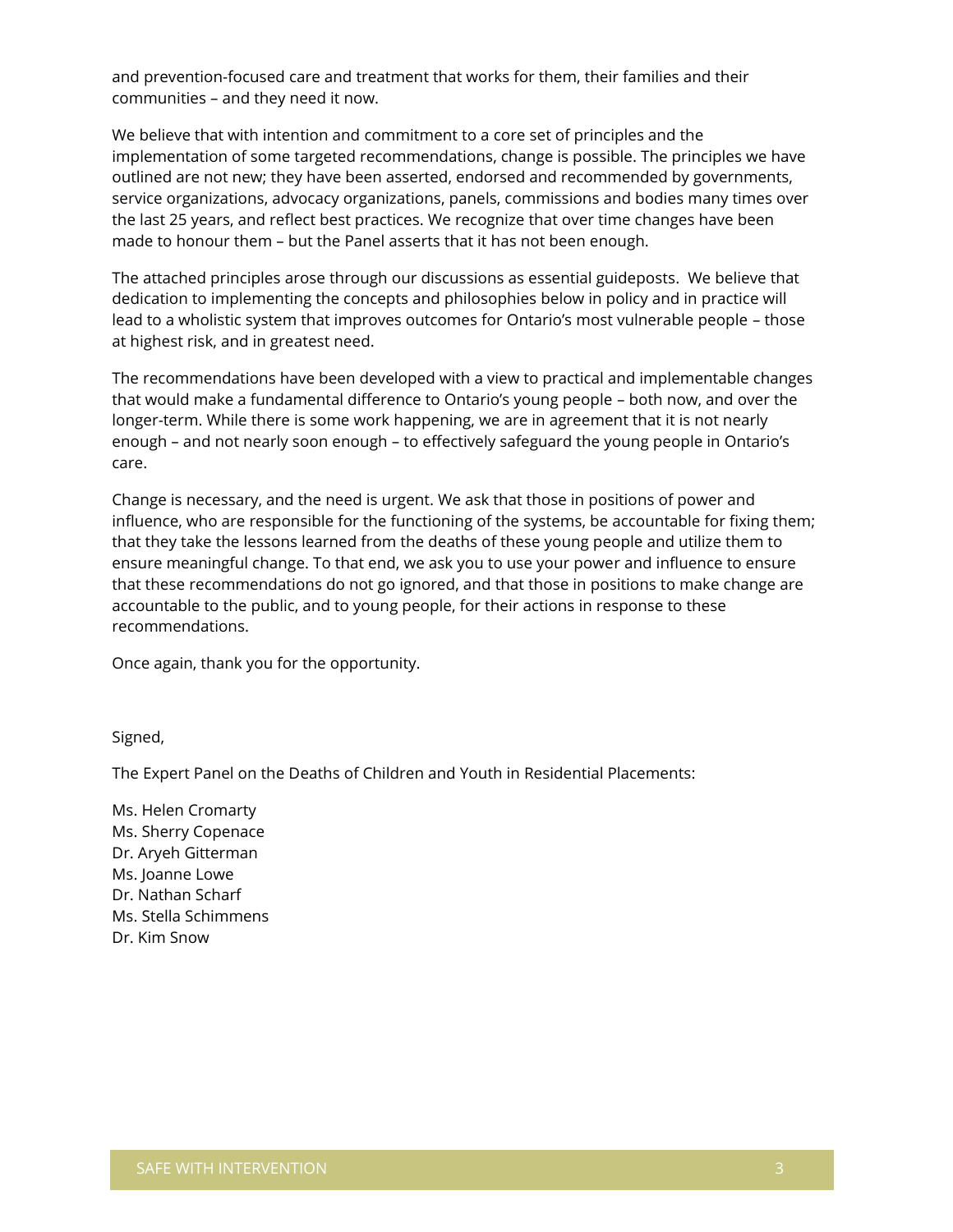## Executive Summary

In the first six months of 2017, five young people died in residential placements. All of the young people were in the care of a Children's Aid Society or Indigenous Child Wellbeing Society (Society), and all of them struggled with mental health challenges.

The public, stakeholders and the Office of the Chief Coroner (OCC) felt that further exploration was required to determine whether this might be representative of a spike or part of a trend. To determine the answers to these questions, the OCC undertook an analysis of the data available to understand how many young people in the same circumstances had died.

The OCC identified a group of 12 deaths of young people in the care of a Children's Aid Society or Indigenous Child Wellbeing Society (Society) that occurred while they were in residential placements between January 1, 2014 and July 31, 2017 $^{\text{1}}$ . All of the young people had a history of mental health challenges.

To inform the investigation of the deaths and provide an opportunity for recommendations to prevent further deaths, the OCC established the Expert Panel on the Deaths of Children and Youth in Residential Placements (Panel).

The Panel was tasked with:

- reviewing and assessing the services and supports provided to the 12 young people;
- identifying any commonalities and/or trends arising out of the review and assessment of the deaths;
- identifying any systemic issues or concerns arising out of the review and assessment of the deaths;
- providing expert opinion on the extent to which current and forthcoming plans, activities, legislation, regulations, policies and practices, including the activities outlined in Safe [and Caring Places for Children and Youth: Ontario's Blueprint for Building a New](http://www.children.gov.on.ca/htdocs/English/professionals/childwelfare/residential/blueprint/index.aspx) [System of Licensed Residential Services](http://www.children.gov.on.ca/htdocs/English/professionals/childwelfare/residential/blueprint/index.aspx) and initiatives underway in the child welfare and children's mental health sectors address any issues or concerns identified; and
- making recommendations that may assist in preventing further deaths.

<sup>1</sup> Initially, 11 young people were identified. A 12th young person was identified in the course of the Panel's work and a full review of the young person was incorporated into the process.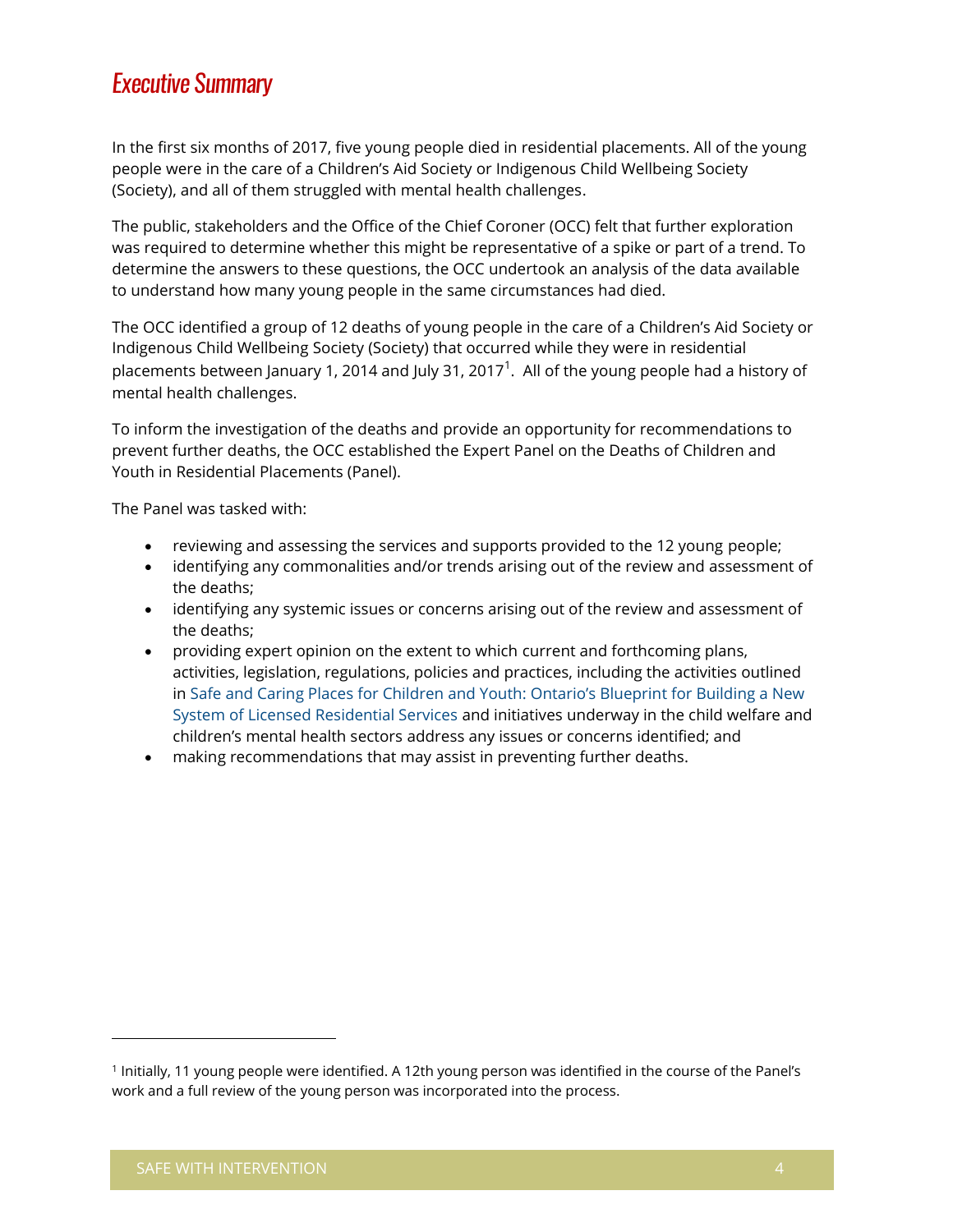## Key Findings and Observations

#### **Indigenous Young People, Their Families and Communities**

The Panel found that despite complex histories and the high-risk nature of these young people's lives, intervention was minimal and sometimes non-existent. The environments where they were living often did not foster a continued sense of purpose or belonging. Frequently, they did not appear to be encouraged to be hopeful about their futures or to have positive aspirations – a finding that was consistent with what the Panel heard from youth with lived experience.

The identities of marginalized young people were not incorporated into service delivery or care. Indigenous, Black and LGBTQI2S young people were not consistently connected to identity-based or culture-based programs, nor was their identity incorporated into their care. There were minimal efforts made toward inclusivity.

#### **Eight Indigenous Lives**

Eight of the 12 young people were Indigenous. The Panel found that those young people, their families, and their communities were impacted by colonization, the legacy of residential schools, and intergenerational trauma. In spite of this, the Panel saw evidence that Indigenous communities continue to persevere, heal, and reclaim their culture and identity. The Indigenous young people with lived experience that provided input to the Panel demonstrated the value of this work; they highlighted the importance of connection to Elders, land-based teachings, traditional ceremonies, and wholistic care (see page 13 for more information on "wholistic care").

The Panel found that the services provided to the eight Indigenous young people were largely unresponsive to these needs; there was a lack of culturally safe, trauma-informed approaches with a focus on prevention and family supports. It did not appear that they had a safe place to go on-reserve when it was needed and when they could not remain in their homes, they were often removed from their communities altogether. Following removal, there was minimal connection to Elders, land-based teachings, traditional ceremonies, and wholistic care.

The challenges faced by these young people were compounded by the systemic barriers and challenges faced by Indigenous peoples and their communities in Ontario including limited access to resources. There is evidence of inadequate shelter, water, and food in their communities and many of the young people that were the subject of review did not have equitable access to education, healthcare including, mental healthcare, social services, and recreational activities. In particular, Indigenous child wellbeing societies that serve people in remote First Nations communities have distinct constraints to delivering services that other societies do not; for example, large geographic areas.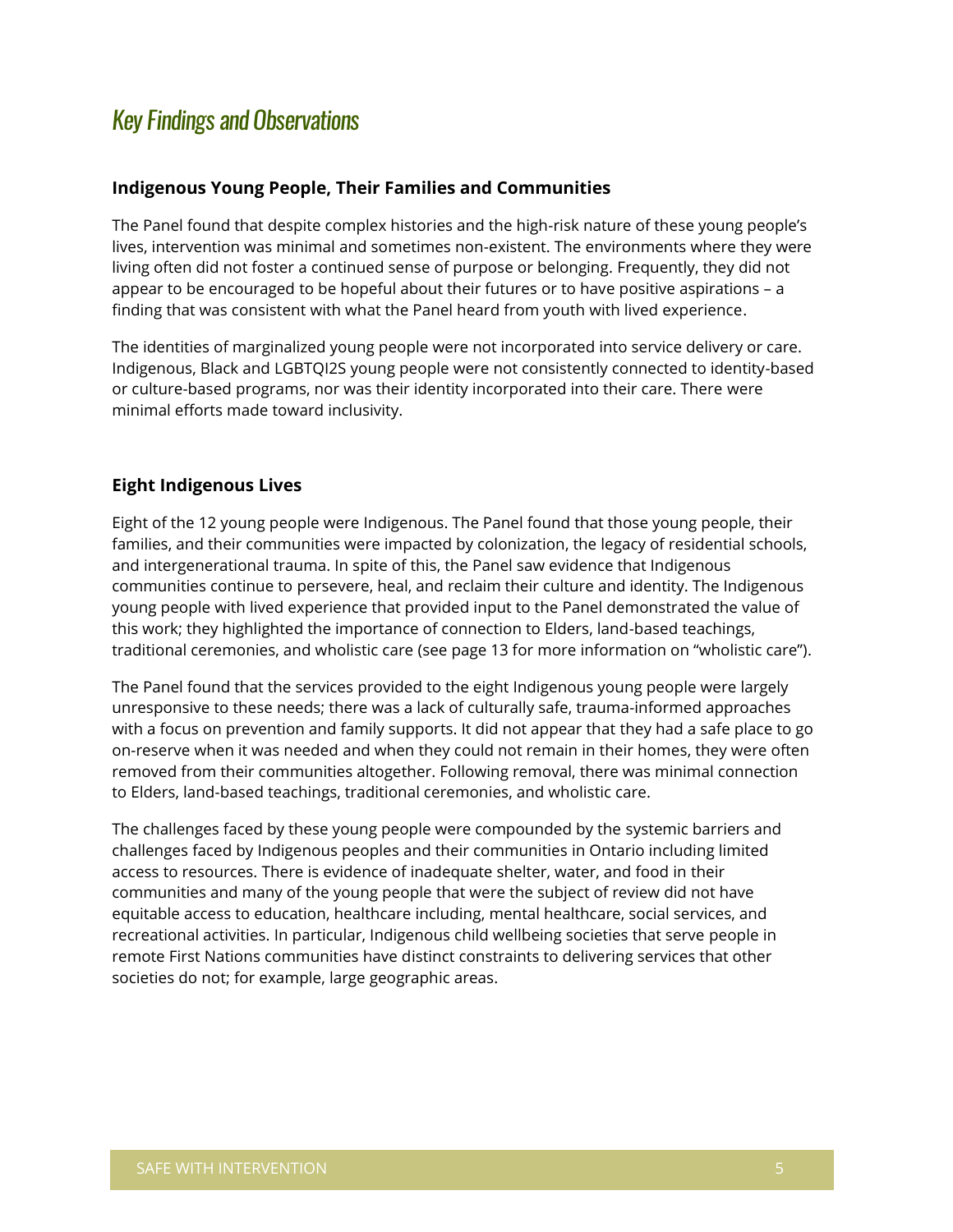#### **Society Involvement and Placements**

The Panel was struck by the lack of focus on family preservation and early intervention, and the long-term implications for the young people. All 12 of the young people reviewed by the Panel were in the care of a Children's Aid Society or Indigenous Child Wellbeing Society (Society) at the time of their death and many of them had substantial child protection involvement throughout the course of their lives.

The young people had minimal opportunity to have a voice in their care and their attempts to communicate their needs were often overlooked, ignored and characterized as "attentionseeking." They were not meaningfully engaged in services or programs in the community including, educational programs and mental health services, for significant periods of time.

## **"It's not about** *how* **to let kids share their voice, it's just about letting kids share their voice."**

Many of the young people were placed far away from their home communities so it was hard for them to stay connected to their families, communities, and cultures. They experienced multiple placements in short periods of time making it difficult to build relationships and form healthy attachments with their caregivers. On average, the young people had approximately 12 placements throughout their lives. $^2$  There is currently no way to monitor and track the length of young people's placements or the number of placement transfers they have at the systemic level. Placement selection appeared to be based on what was known to be available, rather than on goodness-of-fit or the young person's needs.

One of the challenges with matching placements to the young person's needs is the lack of clarity regarding the different types of placements. Despite commonly used terms for children's residences (i.e. group home, staff-model foster home, foster care treatment, etc.), there are no clear definitions for the differences between them or the distinct services they may or may not provide. Licensing requirements and oversight are also unclear; many residences, both licensed and unlicensed, are not inspected by the Ministry of Children, Community and Social Services. This is because residences are not inspected where an operator with multiple homes is issued a license based on an inspection of 10 per cent of their homes.

While licensing may monitor compliance with operational standards in the facility, there is no process to monitor the quality of care that is being provided to young people. As there is no central database for placements, it was also clear that societies had a variable understanding of what placements were available, where they were located and the nature and quality of services they provide.

 $2$  The average number of placements is approximate because in some of the young people's case documents, there are gaps for periods of time where placement transfers cannot be confirmed.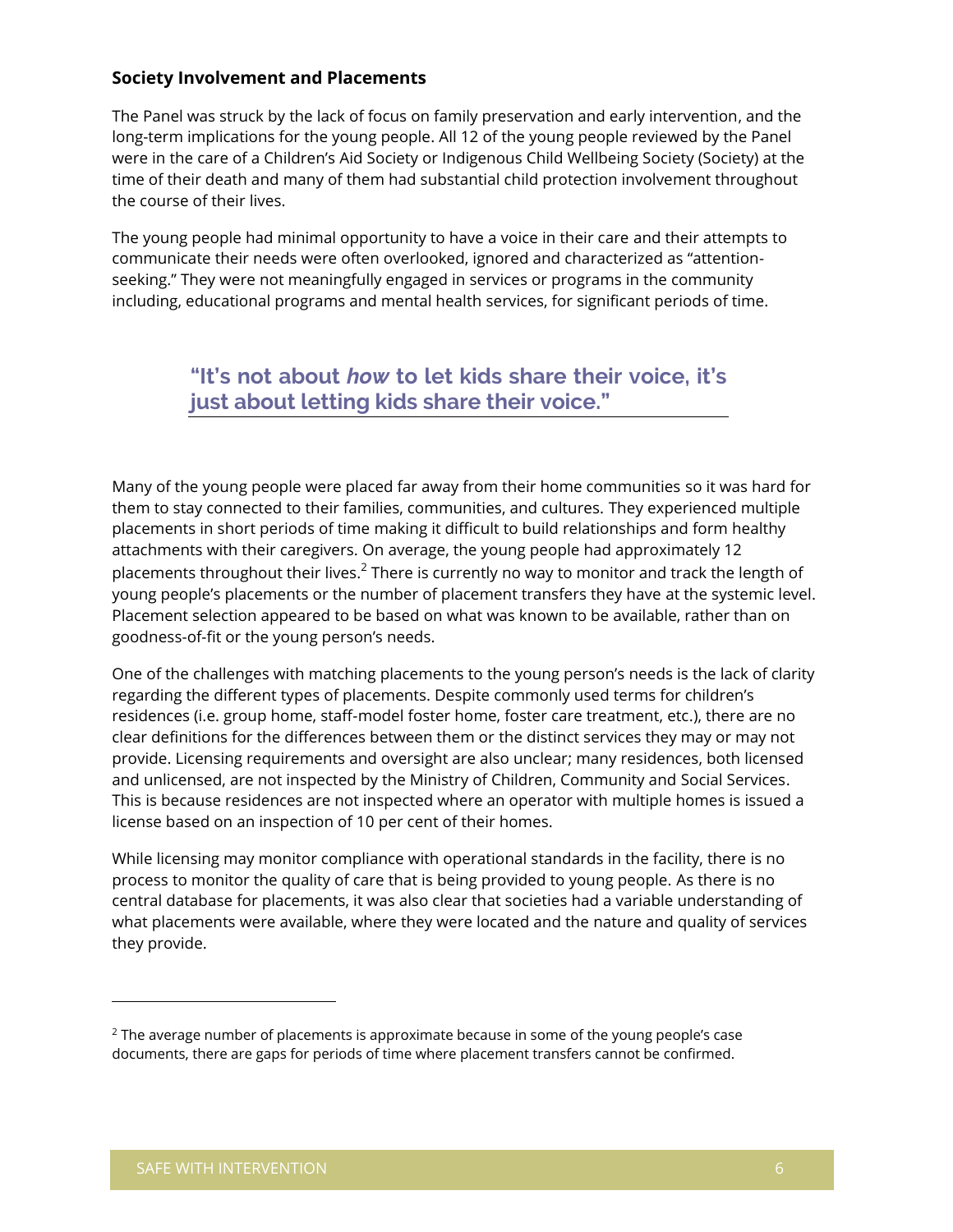In reviewing the placement environments where the young people lived, it became clear that their basic needs were inconsistently met. Overall, the Panel determined that many received a poor quality of care which had a profound impact on them over time. They believe that the quality of care was impacted by the capacity, lack of supervision, qualifications, training, and education of staff and caregivers. While physical restraints and 1:1 supervision models $^3$  were commonly used interventions, there did not appear to be a shared understanding of when to use different intervention models or a consistent approach to them.

#### **Mental Health Care**

All 12 of the young people struggled with their mental health problems – many from an early age. The Panel found that most of them experienced fragmented, crisis-driven and reactionary services and, in some cases, no services at all. Many of the young people's families would have benefited from additional support services, and very few of the families were able to access them, even when they were requested. The Panel observed that many of the 12 young people faced complex circumstances in their lives and in their families of origin, which may have contributed to their mental health challenges. There were concerns regarding the availability of long term and/or intensive mental health care; particularly for latency/early teenage youth. Where young people required more intensive, residential services, there was variability in access and availability of treatment beds across the province. Where young people were connected to mental health services, there was often an absence of a team approach, a lack of service coordination and accountability, and a lack of professionals equipped with the skills to adequately respond to their mental health needs.

#### **Service Systems**

Roles, relationships and communication structures in the child protection system did not appear to be clearly defined. There was an apparent lack of transparency and information sharing between societies, placement providers and other child and family services. Specifically, there seemed to be confusion regarding the role and mandate of child welfare services in providing mental health care. There appeared to be an assumption on the part of other community service providers that the child welfare system has the mandate and capacity to provide mental health care and/or to promote young people's mental health needs being met. The distinction between child protection services and mental health services are not clearly understood by families or children and youth service sectors. Challenges between service systems extended beyond role clarity; there was also a lack of service integration at the local community level in many of the young people's communities.

#### **System Oversight**

It was difficult for the Panel to determine the specific degree and nature of service providers' involvement in many of the histories. Case files and documentation were disjointed with gaps in

<sup>&</sup>lt;sup>3</sup> This refers to the ratio of staff working with a child.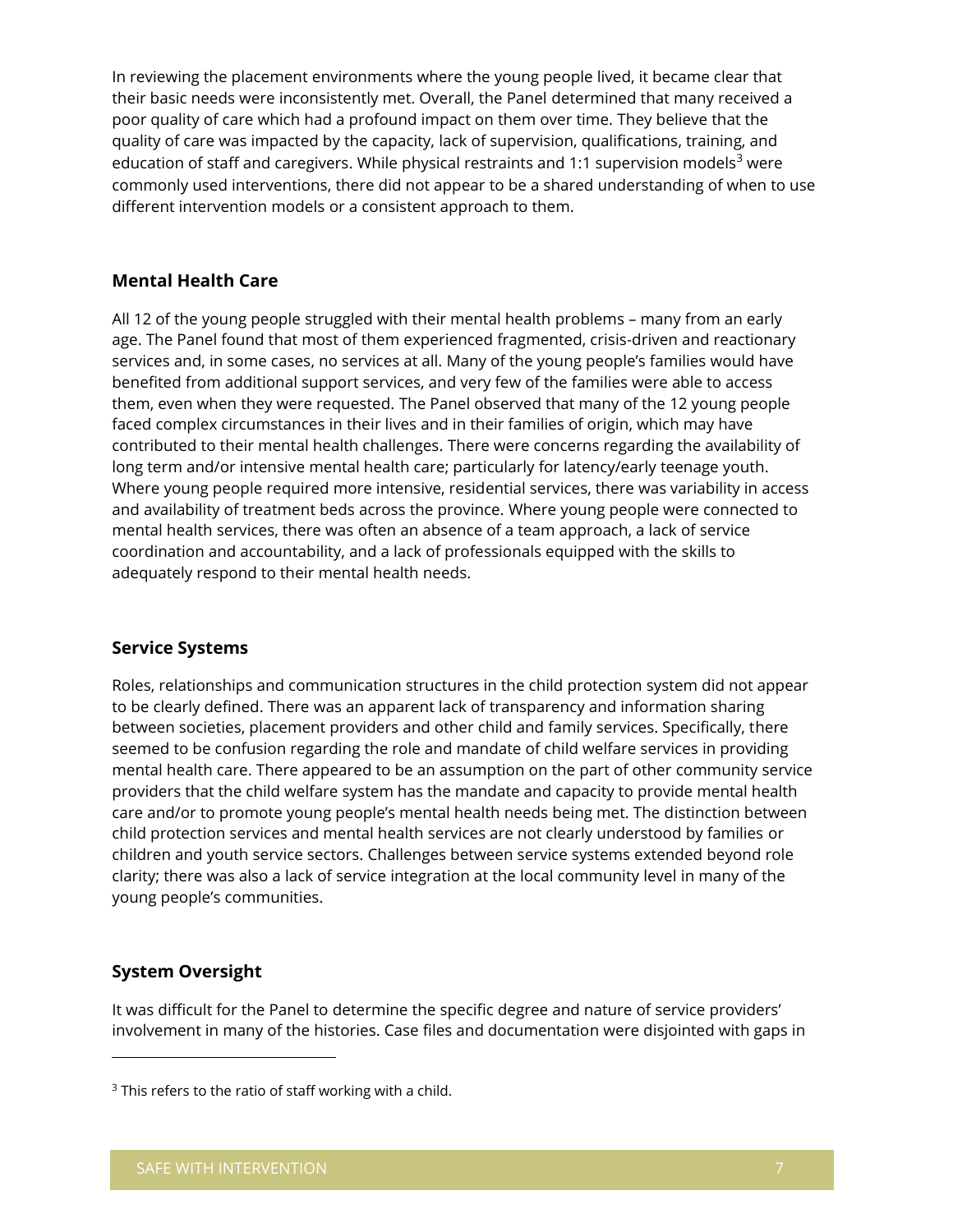information, unclear service trajectories, discrepancies between agencies, and inconsistent definitions. These same challenges were felt to impact the Ministry of Children, Community and Social Services' ability to maintain meaningful oversight. If the Panel could not determine in some cases, who was providing services and what type, it was likely that the ministry was equally unable to understand the pathways through the various systems, both at the individual level and in aggregate.

The Panel also reviewed serious occurrence reports to understand the circumstances and environments in which the young people lived. They found that the information in these reports was often not substantial and, in some cases, inaccurate. From a systemic perspective, the Panel was concerned that trends in serious occurrence reports and other documentation have not historically been monitored at the provincial level to identify opportunities for improvement.

Any analysis of service systems would be incomplete without an assessment of cost versus benefit. These young people do not appear to have received significant "benefit" from the services and supports that were in place to serve them. It was clear that it is not possible to determine the overall cost to support young people in the child protection system because it is not recorded centrally. Not understanding the costs, outcomes and experiences at an aggregate level limits the ability to provide cost-effective and high quality services that offer the potential to reduce systems costs over time.

#### **Recommendations**

The Panel developed five recommendations they believe would make a fundamental difference to Ontario's young people and the overall burden on Ontario's social service system – now and over the longer-term. The recommendations follow in abbreviated form; additional context and detail can be found in the recommendations section, which begins on page 65.

#### **To the Government of Canada and the Government of Ontario:**

1. Immediately provide equitable, culturally and spiritually safe and relevant services to Indigenous young people, families and communities in Ontario.

#### **To the Ministries of Children, Community and Social Services, Education, Health and Long-Term Care, and Indigenous Affairs:**

- 2. Identify and provide a set of core services and support an integrated system of care for young people and their families across a wholistic continuum to every child in Ontario. Services must include health, mental health and wellbeing, education, recreation, child care, children's mental health, early intervention services, prevention services and developmental services. Service provision should be geared to the needs and intensity of needs, of each young person and family.
- 3. Develop a wholistic approach to the identification of, service planning for and service provision to high-risk young people (with or without child welfare involvement) that supports continuity of care to age 21 years.
- 4. Strengthen accountability and opportunities for continuous improvement of the systems of care through measurement, evaluation and public reporting.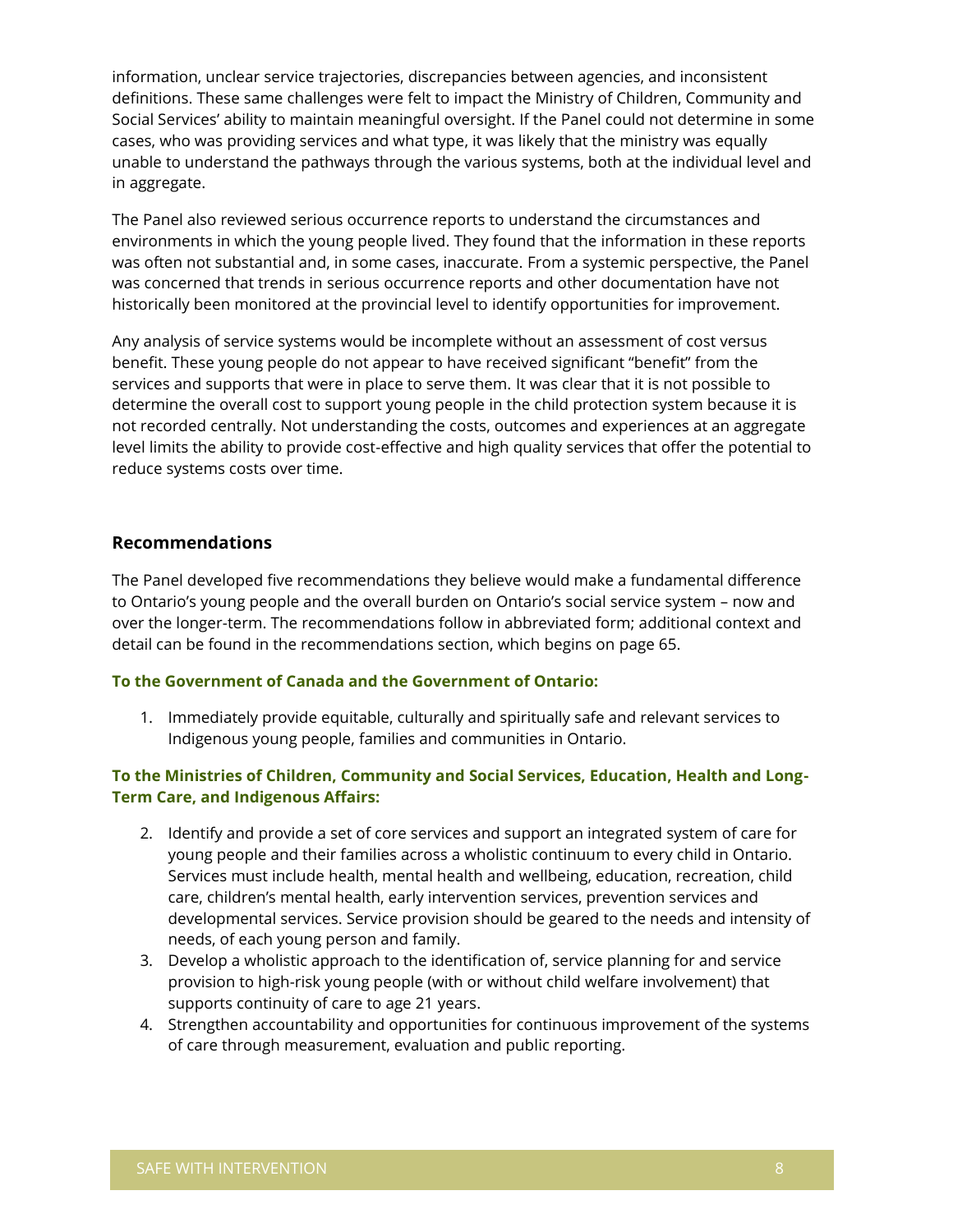#### **To the Ministry of Children, Community and Social Services<sup>4</sup> :**

5. Immediately enhance the quality and availability of placements for young people in care.

#### **Principles**

The Panel identified 10 principles that underpin their recommendations:

- 1. All young people must be involved in and at the centre of their care and be given the ability to influence their care based on their knowledge of themselves and their situations. Their voices must be heard, believed and prioritized.
- 2. All young people must have the opportunity to learn about, understand and experience their history, culture and its customs and teachings.
- 3. The care of and service provision to young people, families and communities must be wholistic, prevention-focused, and driven by their needs. It must ensure that the physical, mental, emotional and spiritual needs of young people are met.
- 4. Indigenous communities must be enabled, supported and funded to bring forward their needs and to further develop their methods of addressing their needs.
- 5. Indigenous communities must be enabled, supported and funded to self-govern in a nation-to-nation relationship with Ontario.
- 6. Caring is an action. Care must be provided with a continued sense of purpose and a focus on the young person's future.
- 7. Caring is a shared responsibility that crosses organizational, sectoral, geographic and jurisdictional boundaries. Barriers between systems must be eliminated or be made unnoticeable to clients.
- 8. Children must be kept at home wherever possible and when it is not possible, they must be in stable, nurturing placements for as long as required that ensure as few moves and transitions as possible.
- 9. Services must be provided to young people and their families where they are, wherever possible. Where it is not possible, distances should be minimized.
- 10. All young people must be in school or participating in equivalent learning.

<sup>4</sup> Formally the Ministry of Children and Youth Services (MCYS).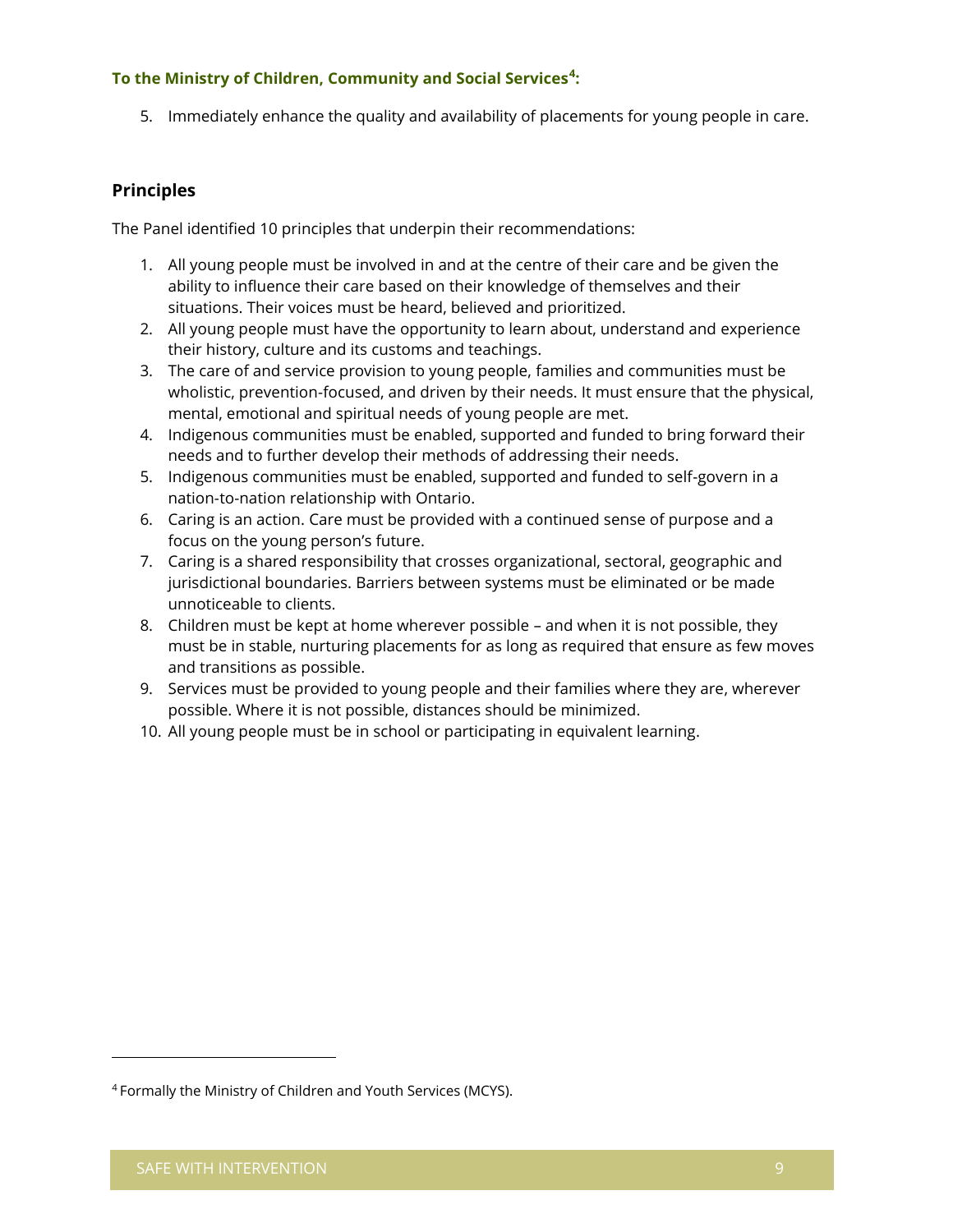## **Introduction**

In Ontario, death investigation services are provided by the Office of the Chief Coroner (OCC) and the Ontario Forensic Pathology Service (OFPS). Together, they form a division within the Ministry of Community Safety and Correctional Services.

The OCC derives its mandate from the Coroners Act. Under the Act, coroners are responsible for undertaking investigations pursuant to the criteria set out in section 10 of the Act and in the public interest, to enable the coroner to answer specific questions about a death, determine whether or not an inquest is necessary, and to collect and analyze information about a death in order to prevent further deaths.

The extent of a death investigation can vary, depending on the circumstances surrounding the death. Should the OCC believe that there may be systemic issues that, if addressed, could help prevent further deaths, a special review may be completed.

In the first six months of 2017, five young people died in residential placements. All of the young people were in the care of a Children's Aid Society or Indigenous Child Wellbeing Society (Society), and all of them struggled with mental health challenges.

The public, stakeholders and the Office of the Chief Coroner (OCC) felt that further exploration was required to determine whether this might be representative of a spike or part of a trend. To determine the answers to these questions, the OCC undertook an analysis of the data available to understand how many young people in the same circumstances had died.

The OCC identified a group of 12 deaths of young people in the care of a Children's Aid Society or Indigenous Child Wellbeing Society that occurred while they were in residential placements between January 1, 2014 and July 31, 2017.<sup>5</sup> All of the young people had a history of mental health challenges.

A number of common issues were identified during a preliminary review of the 12 cases. The issues had been previously recognized by those involved with care in residential placements including, the Ministry of Children and Youth Services – which is now the Ministry of Children, Community and Social Services (MCCSS). Collectively, MCCSS, the Ontario Association of Children's Aid Societies, the Association of Native Child and Family Service Agencies of Ontario and Children's Mental Health Ontario were making efforts to address the challenges and identify, develop and help implement solutions to address current critical issues in residential services. $^{\rm 6}$ 

The OCC established the Panel to inform the investigation of these 12 deaths and provide an opportunity for recommendations to prevent further deaths. The Panel was tasked with the following:

<sup>&</sup>lt;sup>5</sup> Initially, 11 young people were identified. A 12<sup>th</sup> young person was identified in the course of the Panel's work and a full review of the young person was incorporated into the process.

 $^6$  Many organizations use the language "residential services". We have used residential placements to refer  $\,$ broadly to the settings in which these young people were living. It is not clear at this time whether the work underway encompasses all residential placement settings that are relevant to this review.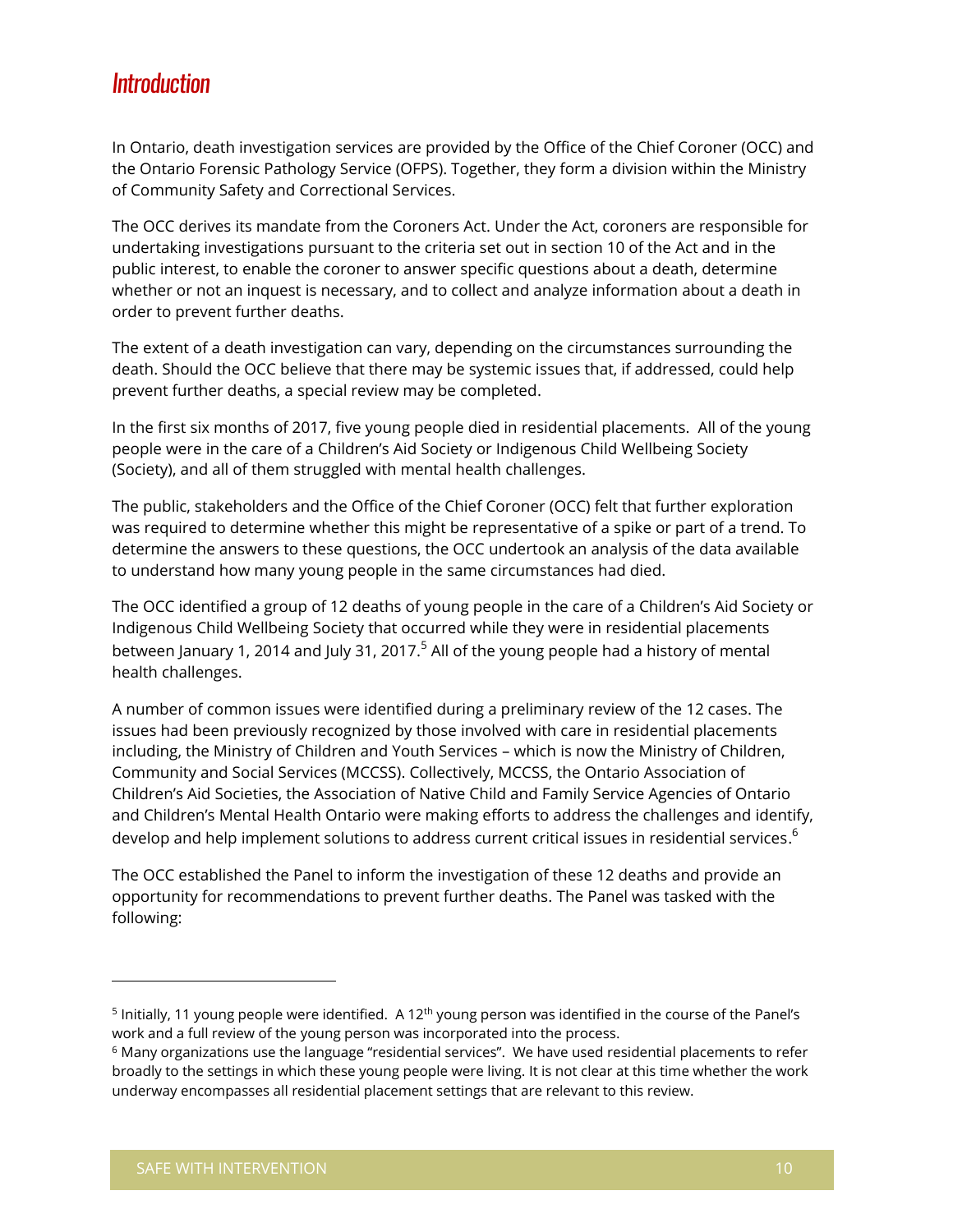- 1. Review and assess the services and supports provided to the 12 young people;
- 2. Identify any commonalities and/or trends arising out of the review and assessment of the deaths;
- 3. Identify any systemic issues or concerns arising out of the review and assessment of the deaths;
- 4. Provide expert opinion on the extent to which current and forthcoming plans, activities, legislation, regulations, policies and practices, including the activities outlined in [Safe and](http://www.children.gov.on.ca/htdocs/English/professionals/childwelfare/residential/blueprint/index.aspx) Caring Places for Children and Youth[: Ontario's Blueprint for Building a New System of](http://www.children.gov.on.ca/htdocs/English/professionals/childwelfare/residential/blueprint/index.aspx) [Licensed Residential Services](http://www.children.gov.on.ca/htdocs/English/professionals/childwelfare/residential/blueprint/index.aspx) and activities underway in the child welfare and children's mental health sectors address any issues or concerns identified;
- 5. Make recommendations to the Chief Coroner, if appropriate, with a view to effective intervention and prevention strategies toward the prevention of further deaths.

The review was intended to be specific to the services and supports provided to the 12 young people that are linked by the fact that their deaths occurred in residential placements. The Panel was permitted to review and discuss the suitability of the residential placements, availability of services, and issues of service quality and oversight mechanisms. In addition, the reviewers were also permitted to consider how the determinants of health, socio-economic circumstances and the intersections between systems of care may have impacted the outcomes of these young people.

Services and service systems that were not directly linked with those provided to the 12 young people were considered out of scope and beyond the mandate of the OCC.

The OCC did not wish to "reinvent the wheel," and therefore the Panel's terms of reference asked them to provide opinion on whether the current initiatives underway addressed any issues and concerns identified. The Panel also reviewed multiple other reports and reviews in the course of their formulation of recommendations; details on the reports reviewed can be found in the section titled Current Work Underway on page 62.

## Panel Composition

To achieve the objectives above, the OCC identified members of the Panel with expertise in the following areas:

- psychiatric and/or psychological care of young people;
- community mental health care;
- services to Indigenous young people;
- residential placements in Ontario;
- the service system, including child welfare, child and youth mental health and youth justice systems; and
- government administration.

Biographies of the Panel members can be found in Appendix 1. The Panel was not intended to be representative of Ontario's population or any subgroup or the service system.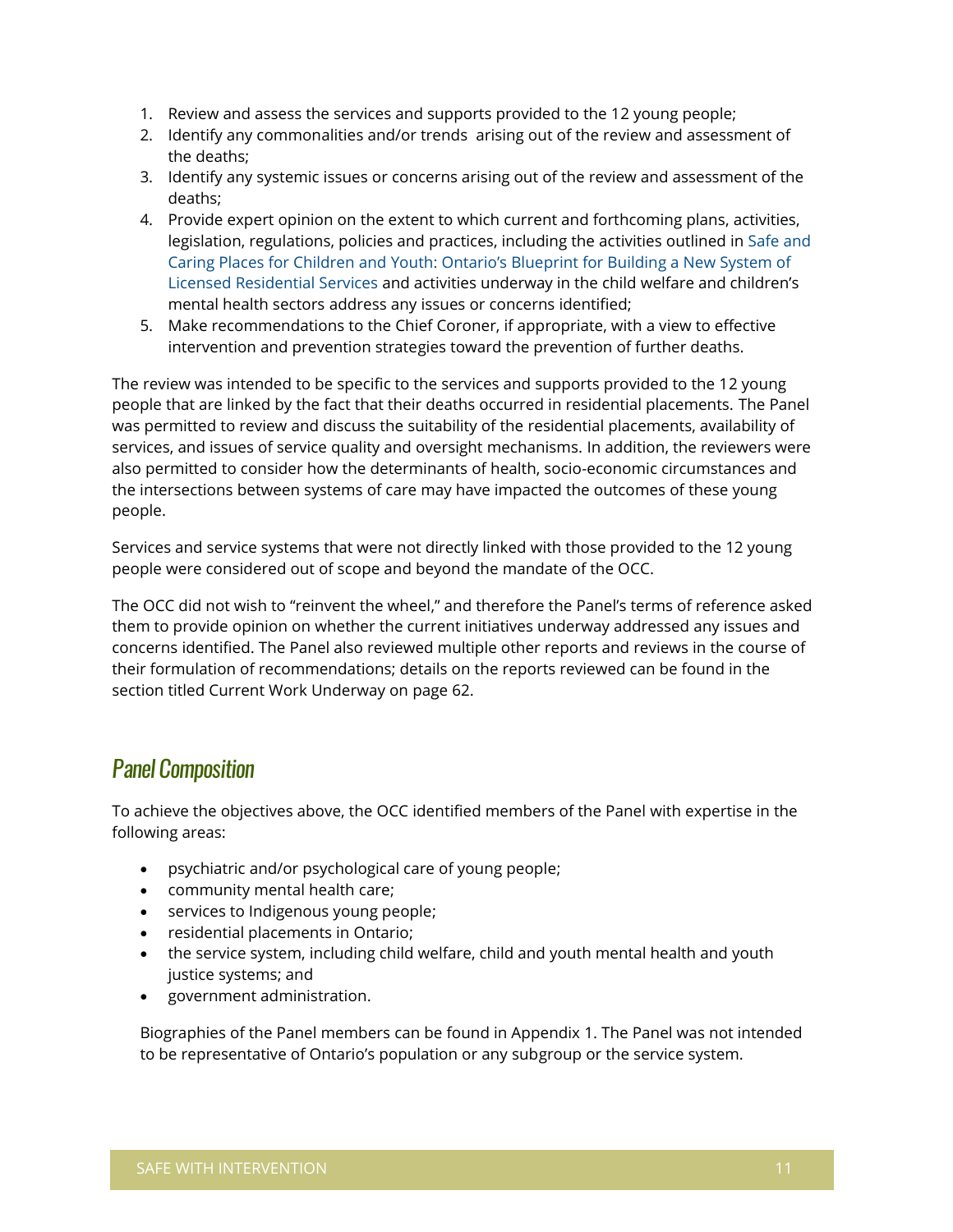## **Process**

The Panel were provided with a summary and analysis of the services and supports that were provided to the 12 young people. The summaries were developed based on information contained in the records of various service organizations, including societies, children's mental health agencies, health professionals including mental health professionals and institutions, educational institutions and youth justice records. In addition, the case reviewer examined the coroners' reports, post mortem reports and toxicology reports (where available).

Materials were requested from several organizations to help clarify current and forthcoming relevant policies and practices. Presenters with knowledge of the current system challenges and work underway appeared before the Panel to share information, insights and expertise.

In addition, nine of the 12 families and leadership from four Indigenous First Nation communities provided information to the panel for consideration. Their input was vital in providing the Panel with insight into the experiences of the young people, their families and their communities. We thank each person that participated in this way for sharing their thoughts and for helping us to honour the deaths of these young people. Their insights have been woven into the fabric of this report and greatly enriched the Panel's considerations.

The insights of those living and working within the system were also sought and obtained. Thirteen young people with lived experience were brought together in Kenora, Thunder Bay and Toronto. Staff of the OCC inquired about their placement histories and experiences of mental health care, and provided summaries of the information they shared to the Panel. The histories of the 12 young people that died and their thoughts, stories and suggestions were at the heart of the Panel's work and provided the lens through which the Panel's work found focus.

Throughout this report, where young people with lived experience transmitted messages relating to the findings and observations of the Panel or made suggestions to improve the experiences of young people, they are highlighted in purple. We have highlighted their input in order to elevate their voices; their messages speak volumes, and deserve to be heard.

In addition to meeting with young people with lived experience, staff of the OCC invited staff from the Children's Aid and Indigenous Child Wellbeing Societies and placement settings that had worked with the 12 young people directly to share their insights into the systems of care. Ten staff chose to participate in this process. The names of the young people and staff that participated will not be released in the interests of protecting their privacy.

Over 100,000 pages of records were reviewed and the Panel received almost 4,000 pages of summary information. While the review of records is no substitute for speaking with service users, the depth of the information available to the Panel provided sufficient information to help them understand the young peoples' varied experiences and trajectories.

Summaries of the individual experiences of the 12 young people comprise the first section of this report. Where the Panel had specific observations relating to the young person, they have been noted. The second section of the report outlines the Panel's aggregate findings and observations in four areas of focus that emerged during their discussions: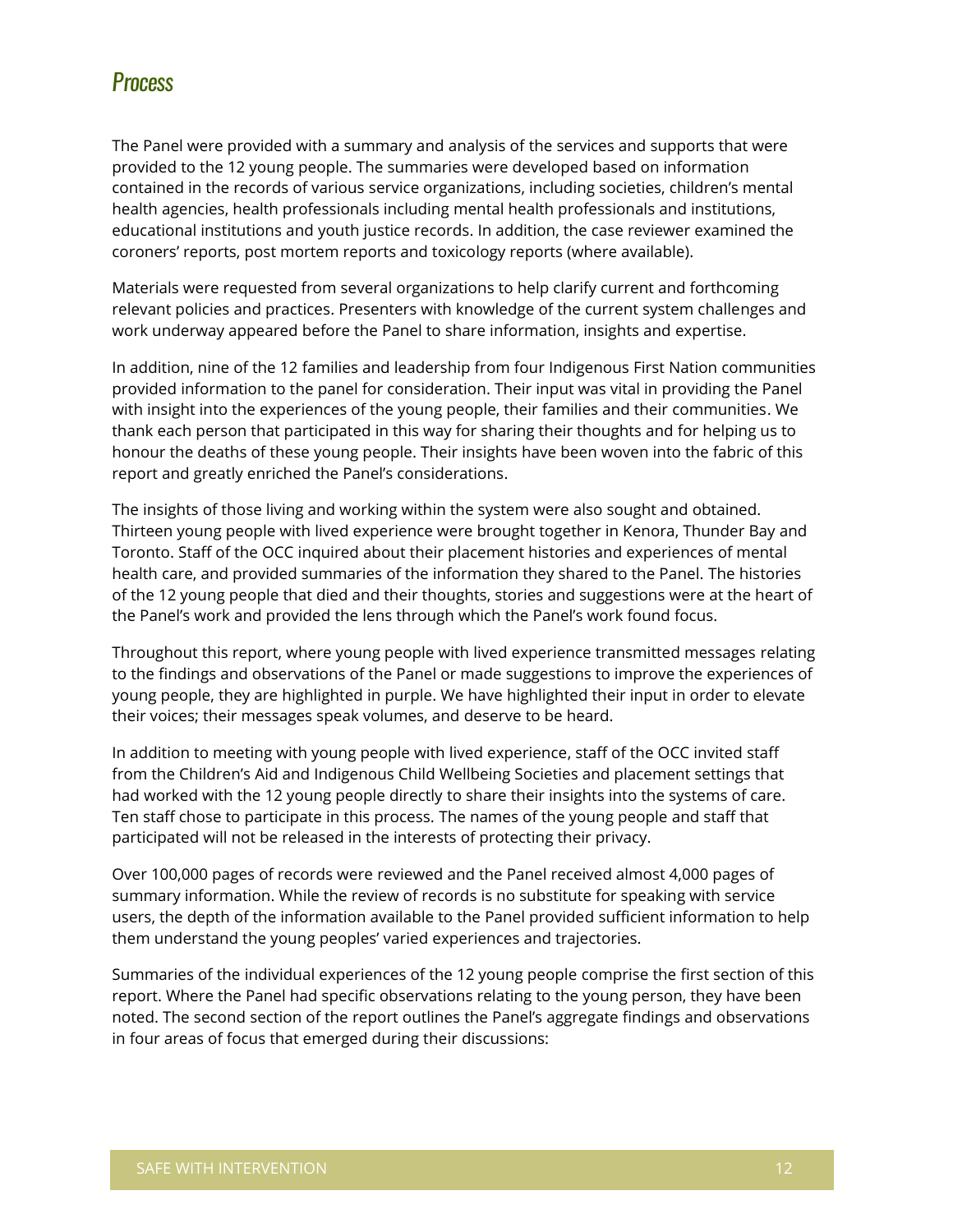- Society Involvement and Placements;
- Mental Health Care:
- Service Systems; and
- System Oversight.

The third section of the report outlines a set of principles and recommendations for change.

#### **A note on Wholistic care…**

Wholistic care is defined by the Oxford dictionary as a philosophy characterized by the belief that the parts of something are intimately interconnected and explicable only by reference to the whole. $7$ 

This philosophy was introduced to the Panel by its three Indigenous Elder members who put forward the notion that all services should be provided in ways that address the continuous interaction of the physical, mental, emotional and spiritual aspects of individuals.

While this concept is age-old in Indigenous communities, it is not widely embraced in Ontario's westernized system of care. The Panel's observation was that this philosophy is of benefit to all people. Consequently, it is a philosophy that underpins all of the Panel's observations and recommendations.

### Services to Children and Youth – Who Does What?

#### **Child Welfare**

Child welfare services in Ontario are provide by 38 independent Children's Aid Societies and 11 Indigenous Child Wellbeing Societies (Societies) to deliver child protection services, for a total of 49 Societies. All Societies receive provincial funding from the Ministry of Children, Community and Social Services (MCCSS). MCCSS is responsible for oversight of Societies mandated by the Child, Youth and Family Services Act (CYFSA). Two umbrella organizations, the Ontario Association of Children's Aid Societies (OACAS) and the Association of Native Child and Family Service Agencies of Ontario (ANCFSAO) provide services, supports and advocacy on behalf of member Societies.

Under the CYFSA, the functions of Children's Aid Societies and Indigenous Child Wellbeing Societies are as follows: investigate allegations or evidence that children may be in need of

<sup>7</sup> "Wholistic | Definition of Wholistic in English by Oxford Dictionaries." Oxford Dictionaries | English, Oxford Dictionaries, en.oxforddictionaries.com/definition/wholistic.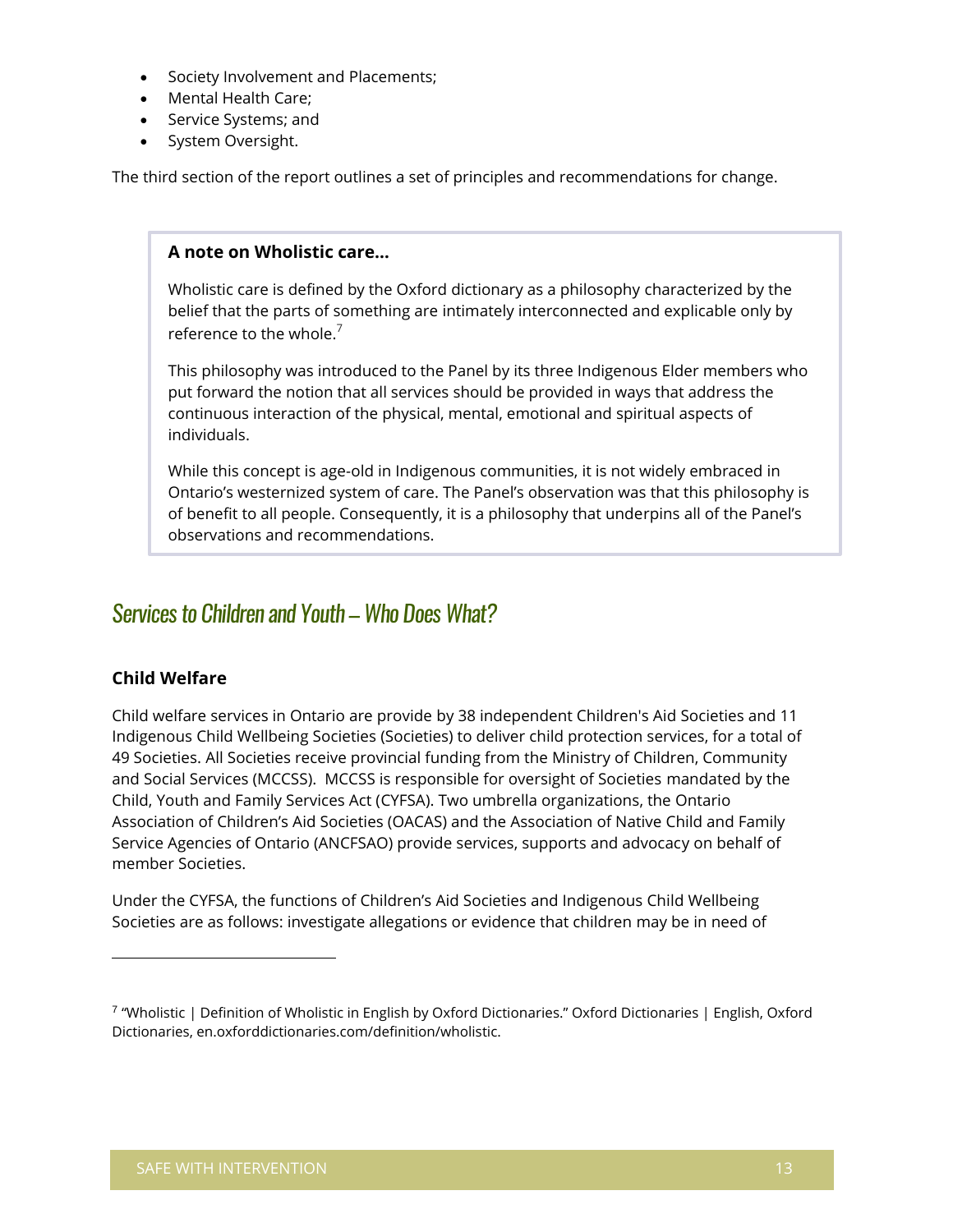protection, to protect children where necessary, to provide guidance, counselling and other services to families for protecting children or for the prevention of circumstances requiring the protection of children, to provide care for children assigned to its care, to supervise children assigned to its supervision, and to place children for adoption. $^8$ 

#### **Other Services and Supports**

Young people being served by Ontario's child welfare system may also be receiving other services and supports, such as health, mental health, prevention, and/or developmental services, and other special needs services. Societies generally do not provide these services directly to the young people they work with, but work to connect young people and families with the services and supports that they need. For example, community mental health agencies often provide counselling, treatment, family supports and prevention-focused care to young people.

#### **Places for Young People to Live**

Most young people served by the child protection system stay in their homes of origin. When young people cannot remain in their homes, they can be placed in various residential settings including group homes, foster homes and customary care homes (broadly referred to as "placements" or "placement settings" throughout this document).

Customary care is a culturally appropriate placement option for First Nations, Métis and Inuit children and youth who are in need of protection, who can't remain with their parents. In customary care arrangements, the child or youth is cared for by a person who is not the child's parent, according to the customs of the child or youth's band or First Nations, Inuit or Métis community. The model of customary care varies depending on the young person's band, First Nation, Métis, or Inuit community.

The children and youth served in residential placements come from a variety of backgrounds and may have multiple needs. Placement settings indicate that they provide a range of services from basic accommodation, care and supervision in a family home setting to specialized programs in treatment settings for children and youth with complex special needs or who are medically fragile – though the Panel found that in many cases, these services were not provided as described.

The Child, Youth and Family Services Act defines the types of environments in which children and youth that are removed from their homes can be placed in. In the Act, these environments are referred to as children's residences. Children's residences in Ontario have two different accountability relationships with MCCSS. The first is a transfer payment agency (TPA), which receives a direct transfer payment from the ministry and has a contractual agreement to provide group care or foster care to young people. The other is a private business, often referred to as an outside paid resource under contract with the placing agency. Outside paid resources do not

<sup>8</sup> For complete mandated functions and standards of children's aid societies, see *Child, Youth and Family Services Act* (2018) s. 15 (3).<https://www.ontario.ca/laws/statute/90c11>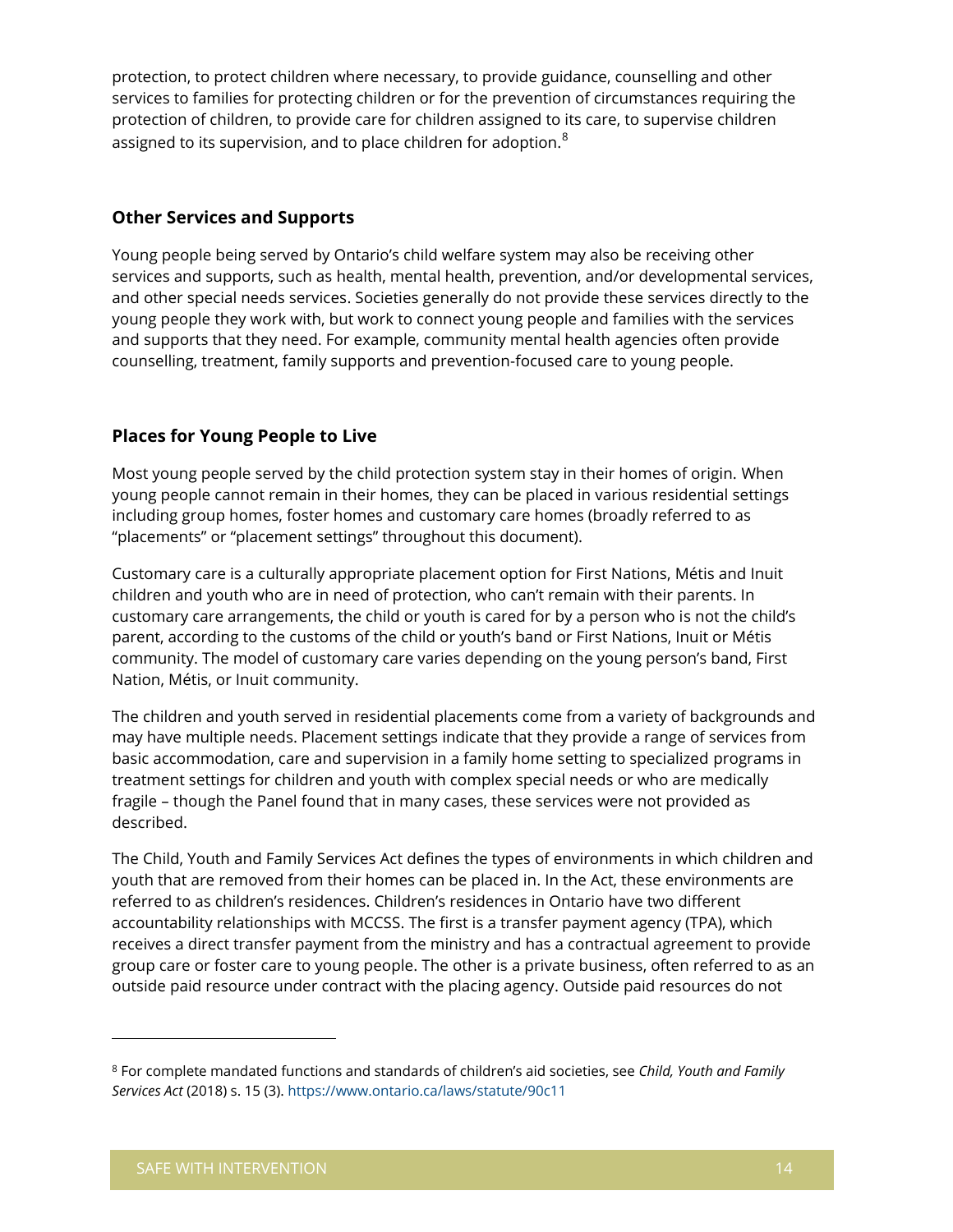have a contractual relationship with MCCSS however; they do have a contractual relationship with Societies, and they are licensed by MCCSS, where required.

#### **Licensing**

Many placements are offered by service providers and agencies that are licensed to do so by MCCSS under the authority of the Child, Youth and Family Services Act. Providers must meet the requirements under the associated regulations and ministry policies.

MCCSS has the authority to issue a license to a staff-model children's residence where there are three or more young people residing in a home, not of common parentage; a foster-model home where there are five or more young people residing in a home, not of common parentage; and a license to provide residential care, directly or indirectly, for three or more children not of common parentage in one or more homes. For operators with multiple foster homes, a single license is issued, based on an inspection of 10 per cent of those homes. Where young people are residing in a staff-model residence with two or fewer young people, a license is not required. MCCSS reports that Agency Operated Homes (AOH) are used by licensed foster care agencies to place two or fewer children, where there are no other placement options. The licensed foster care agencies are sometimes Children's Aid Societies or Indigenous Child Wellbeing Societies. MCCSS licensors are not required to do inspections of these homes, because the agency is required to ensure that standards in the homes are being met.

Note: As of April 30, 1018, O.Reg 156/18 has expended licensing requirements to residential care homes that are not children's residences or parent model foster care, where there are fewer than three children per location but more than three children cumulatively across multiple sites (Section 117 of O.Reg. 156/18). This comes into effect July 1, 2019.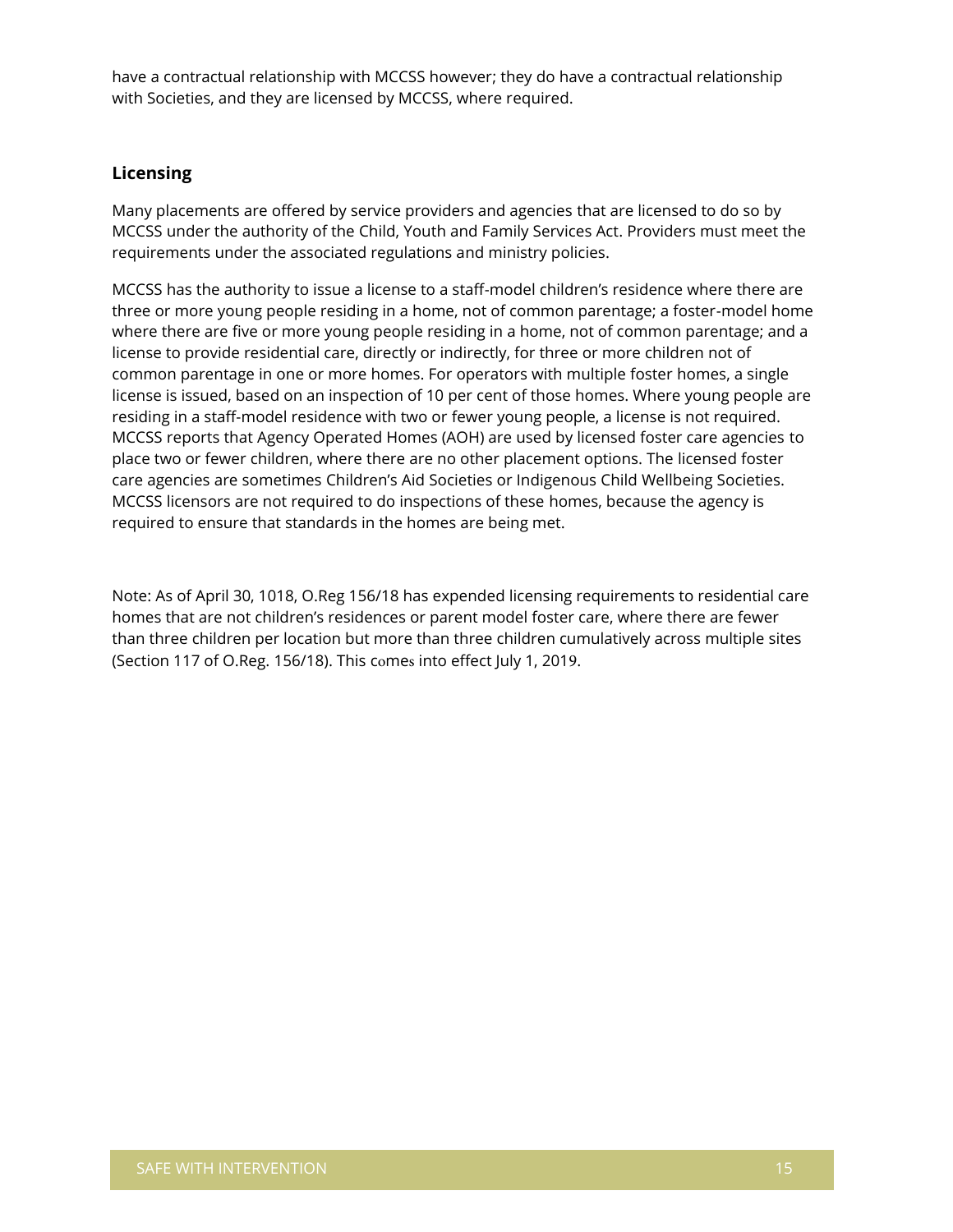

Section 1: Records Reviews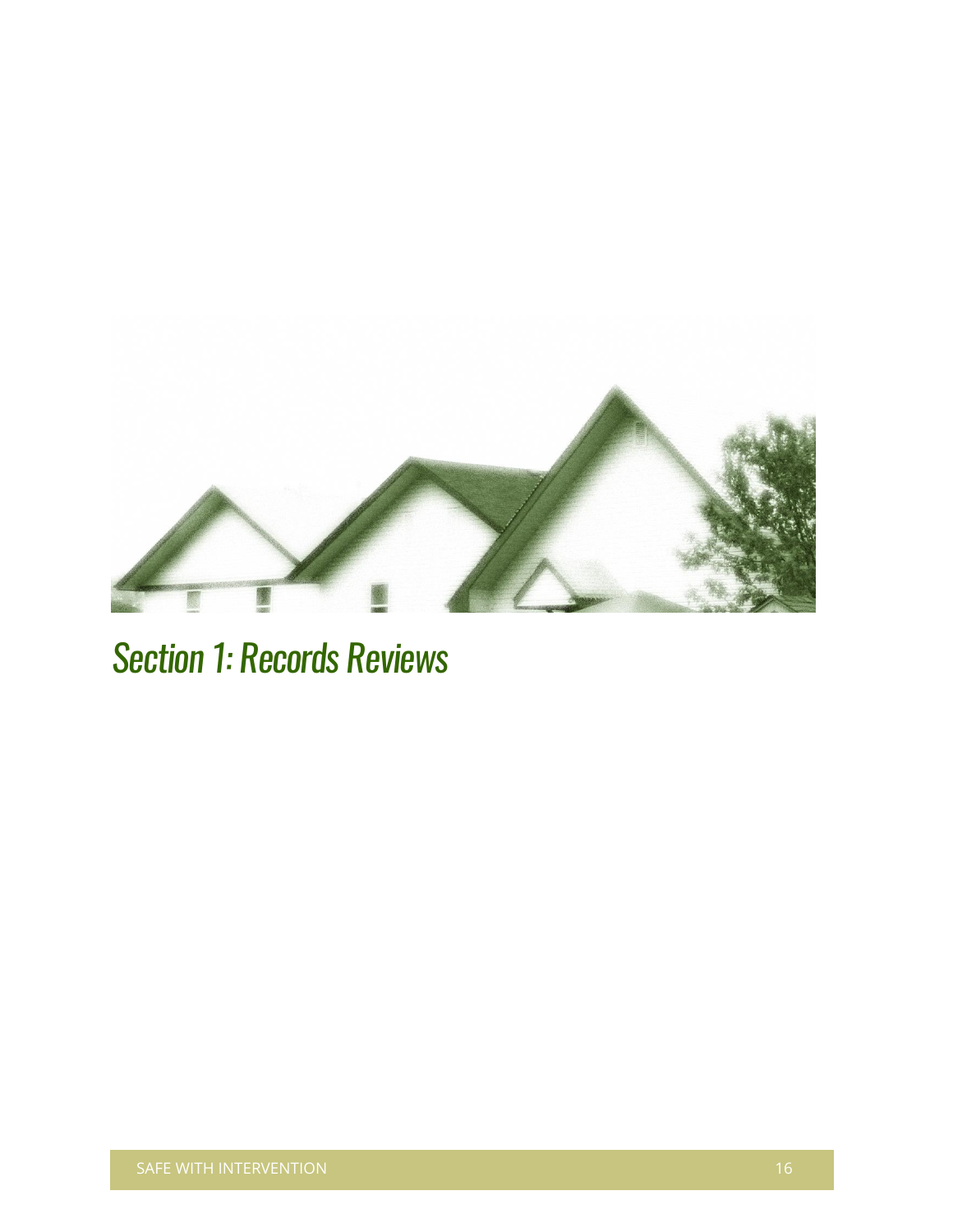## The Twelve Young People & Their Histories

All 12 young people were touched by complex and often intersecting experiences, starting at an early age. They had been removed from their families of origin and were in a placement at the time of their death, and all were high-risk. The majority of them had been removed from their home communities and were up to 1,600 kilometres from their homes of origin.

Many of the young people identified as LGBTQI2S. Eight of the young people were Indigenous. All of those young people were from First Nations communities in Northern Ontario, and the majority of those communities are remote. One of the young people was Black.

Many of these young people experienced mental health challenges, struggled with substance use, and had developmental challenges, features of fetal alcohol spectrum disorder and attachment disorders. All of the young people had histories that included self-injurious behaviors and/or suicidality.

Of the 12 young people, eight died by suicide; one by homicide; two were determined to be accidental; and one died of undetermined causes. A death is classified as undetermined when a full investigation has shown no evidence for any specific classification or there is equal evidence or a significant contest among two or more manners of death.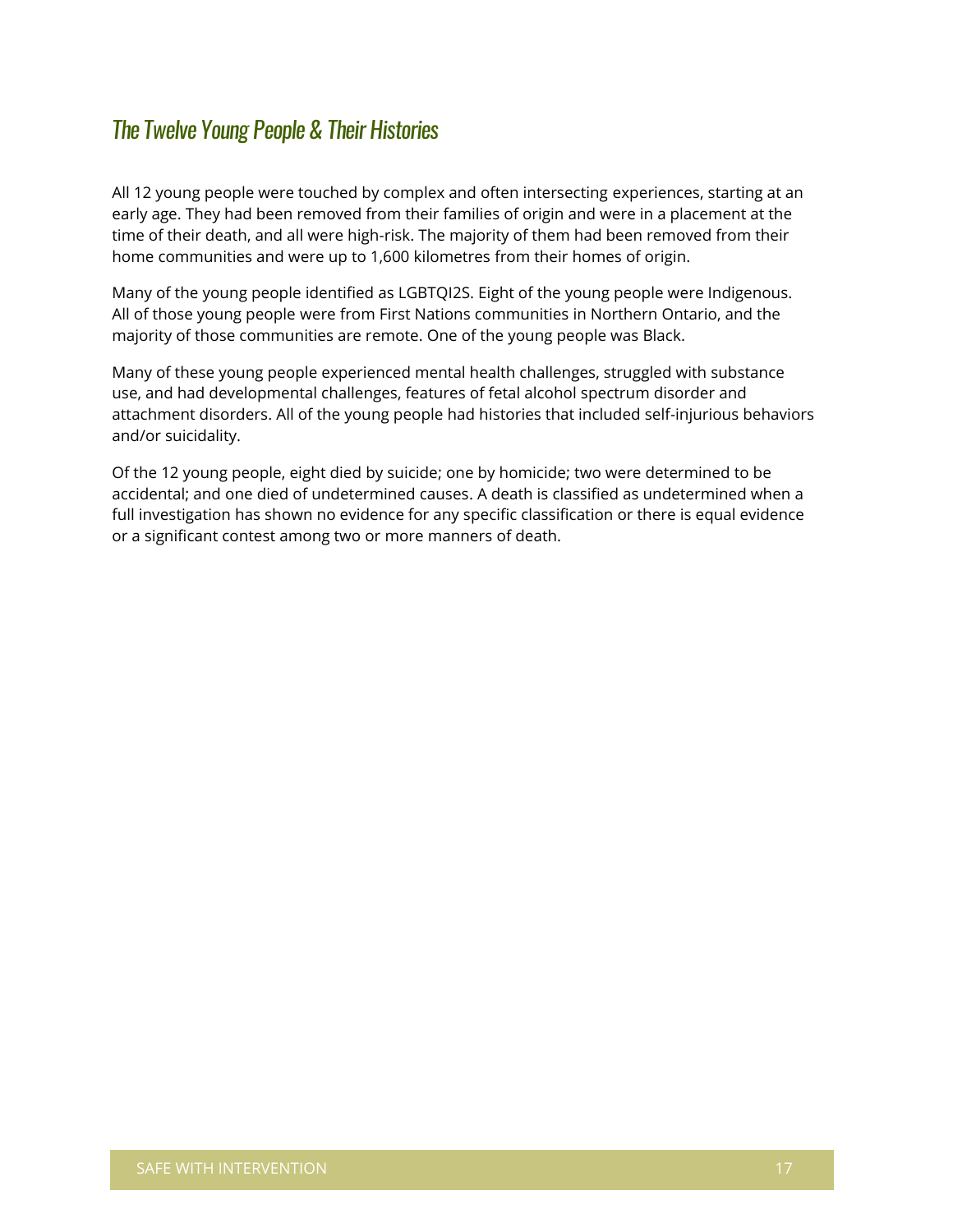#### **DANNY** <sup>9</sup>

Danny was described as quiet and polite with a very good sense of humour. He was further described as an intelligent boy with some very significant learning disabilities in the areas of thought processing and memory.

At age six, Danny and his brothers were brought to Canada by their mother.

The Children's Aid Society became involved when Danny at the age of eight years due to inappropriate behaviour at school and concerns that he may be subject to physical abuse. Over time, concerns about mental health issues within the family, poverty, uncertain immigration status and a lack of family and community supports arose. Danny was brought into the care of the society on an emergency basis at age nine. Two years later, Danny was the subject of an order for Crown wardship (now known as extended society care).

Shortly after his admission to care, Danny began self-harming and received in-patient assessment in three children's mental health facilities. Over the next few years he was diagnosed as having an adjustment disorder with anxious features, possible attention deficit hyperactivity disorder and a learning disability. There was recognition of severe psychosocial stressors, academic difficulties and bullying. Danny required accommodations that were identified to be needed but were not provided for a long period of time. For example, he required eye glasses and a laptop for educational purposes – both were provided after a long delay. Medication was prescribed to address distorted thinking, perceptual distortion, sleep disturbance, fear and anxiety. Later in his life, Danny was diagnosed as having complex traumatic syndrome with severe features of anxiety and intermittent psychotic symptoms, a motor tic disorder, dysthymia and early signs of affective psychotic syndrome. It was noted that Danny's learning disability would be a barrier for most therapeutic processes.

Danny lived in 10 placements in his six and a half years in care. Initially, Danny was placed with his brothers in his home community, in a foster care home operated by an agency. At Danny's request, he moved to a group home without his brothers approximately a year later. He remained in this group home for three years, until his death.

For a period of time in Danny's last placement, he attended a section 23 classroom,<sup>10</sup> where he reportedly did well academically. After progressing significantly, he was reintegrated into a community school for high school, where he did not appear to have been connected with school activities or staff.

The recommendations outlined in assessments for therapeutic intervention and a structured and supportive living environment were not identifiable in this placement. A request by the Society to connect Danny to community based mental health services did not occur and the reasons were not clearly documented.

<sup>&</sup>lt;sup>9</sup> Some names have been changed to protect the privacy of the individual and/or their family. <sup>10</sup> Section 23 classrooms provide educational services to students in care, treatment, or correctional settings. The programs are designed to meet the individual cognitive, social, emotional, and physical needs of young people.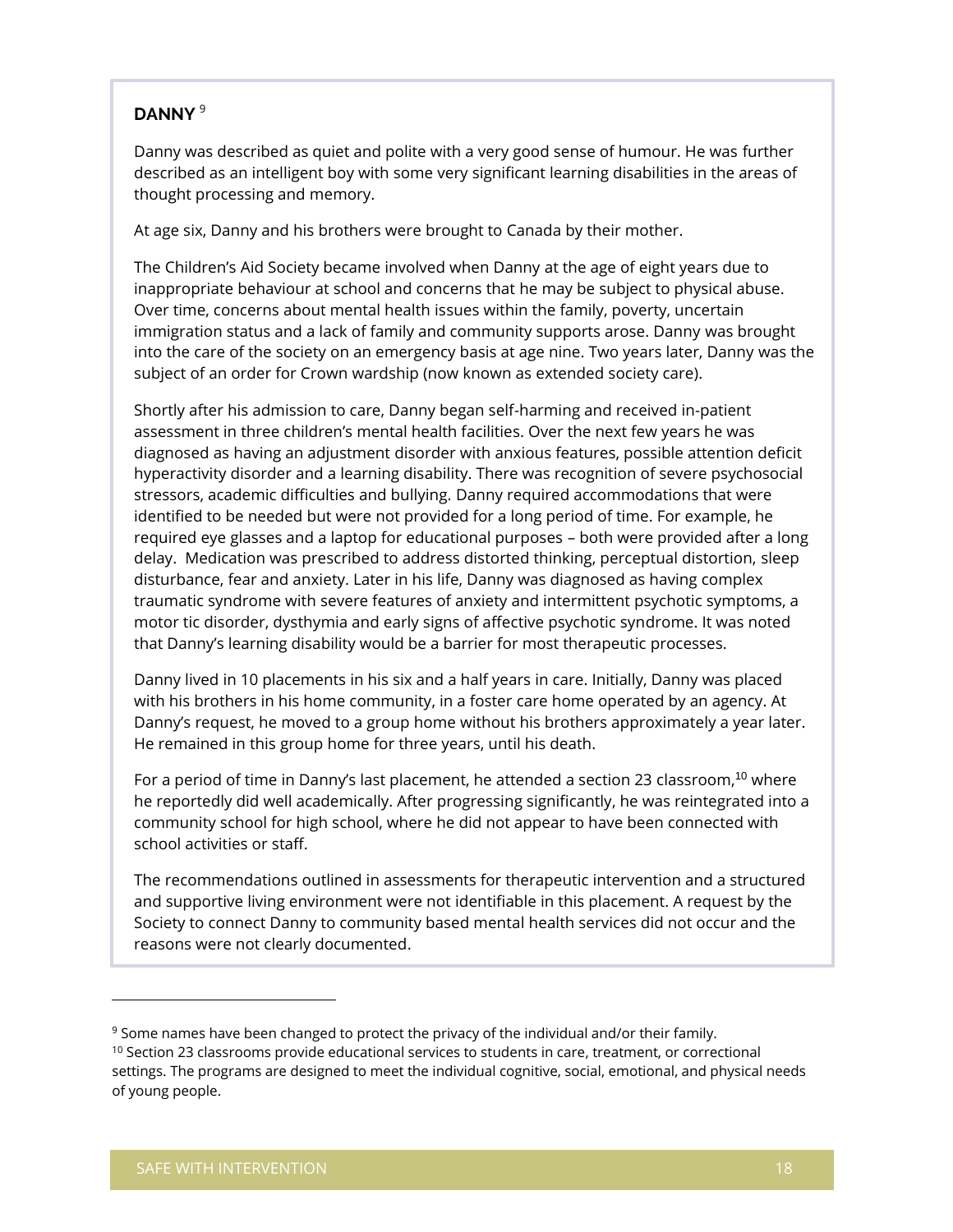As he aged, Danny became quieter and continued to be introverted with fewer outbursts of aggression or negative emotion. Over his final three years, Danny transitioned from being afraid to leave the group home and unwilling to participate in community activities to being generally absent from the group home and spending his time with friends in the community. Danny had minimal contact with the staff and there are no indications in the records that the staff was aware of how he was doing. In the year prior to his death, Danny chose to discontinue art therapy and refused all medication. As Danny did not engage in the type of behaviour that required an immediate response (for example, aggressing against staff), there were few reports of any incidents. Danny does not appear to have been engaged with staff in the last year of his life. In the months leading up to his death, Danny's school attendance began to decrease.

On the morning of his death, at the age of 16, Danny went to his first class and then left the school. His body was found the next day in a park. The manner of death was found to be suicide by hanging.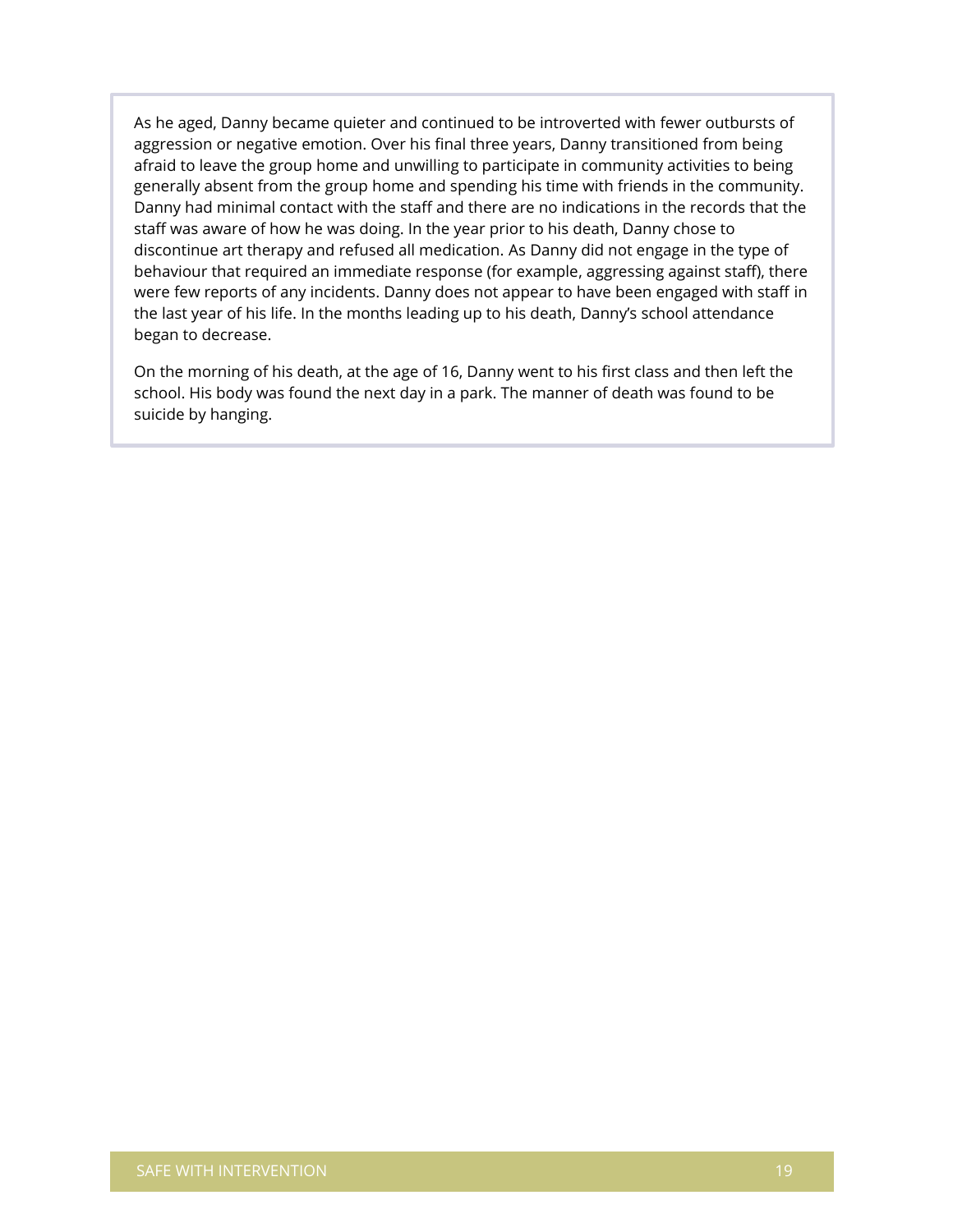#### **ANAYA** \*

Described as an outgoing likeable child, Anaya was reported to have sought out opportunities to participate in her Indigenous culture, especially by dancing. She loved attending Pow Wows. She also enjoyed swimming and ice hockey as recreational activities.

Anaya was the youngest of four daughters born to her mother. All three of Anaya's siblings were reported to struggle with addictions and mental health challenges. Approximately seven months apart, two of Anaya's sisters died by suicide in the time immediately preceding Anaya's death. No information is available about her father.

For the first few months of her life, Anaya and her sisters lived with their grandmother until she was no longer able to care for them. The Society had been involved with the family prior to Anaya's birth and became re-involved at this point. Anaya lived with an aunt and her family from the time she was seven months old until she was nine years old under a customary care agreement. Anaya's mother had sporadic contact with her children over the years, and it is reported that her mother stated that she did not wish to regain custody.

After eight years in this placement, Anaya disclosed physical abuse. The subsequent investigation did not verify the allegation. Nevertheless, Anaya moved to a nearby community and lived with her grandfather and one of her sisters under a customary care agreement. The allegation of abuse was later recanted by Anaya and she repeatedly asked the Society to return her to her aunt's home.

Anaya remained with her grandfather and developed a close bond with him. The Society maintained involvement as there was documentation of concerns about the level of supervision in this placement. Offers of assistance to address this issue were declined. Anaya was continually left in the care of family members who were reported to be emotionally abusive. It was noted that mandatory standards related to visits and documentation were not followed in either of the customary care placements.

As a young child, Anaya was assessed as having an executive function disability and had significant cognitive delays. She was never formally diagnosed with fetal alcohol spectrum disorder or any other mental health condition, although this was suspected by health professionals. No medication for behavioural or mental health concerns was prescribed.

Anaya's attendance at school appears to have been regular throughout her life. In the seven months prior to her death she was absent from school for 26.5 days.

Beginning at six years old, concerns were noted about Anaya's precocious sexualized behaviour. Two years later, Anaya reported that she was using alcohol. She experienced at least two incidents of sexual abuse, and other instances were suspected. Anaya later became involved in solvent use and was reported to experience frequent and recurring episodes of suicidal ideation and self-harm. Concerns were raised by family members and school personnel and some sporadic counselling was provided to Anaya and her family.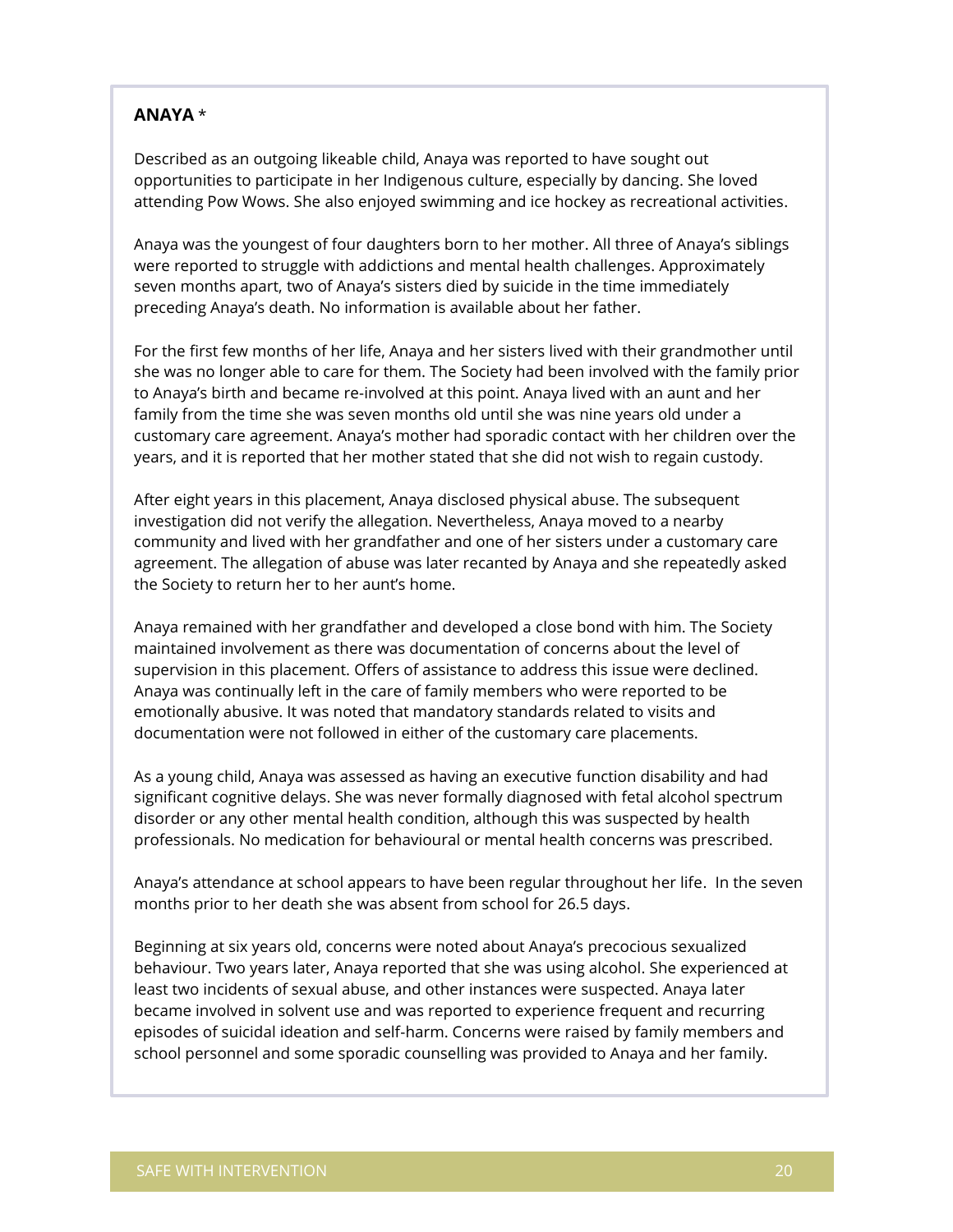At age 11, Anaya spent three weeks in an assessment home. Shortly thereafter, she spent 10 weeks in a residential treatment program designed for Indigenous youth. Anaya made attempts to die by suicide while in the residential treatment centre. The centre was noted to be designed for older youth whose cognitive abilities were greater than those of Anaya. Although efforts were made to modify the program to meet Anaya's needs, it was reported that she was not able to understand the concept of treatment. Anaya left the program unexpectedly following the suicide of her second sister. A safety plan was developed and she was released into the care of her remaining sister to return to her grandfather's home to grieve with the family. Three weeks later, Anaya sent a letter to a relative stating her intention to die by suicide. She had previously sent similar letters to friends. A few days later, Anaya left school to go to her grandfather's home for lunch and did not return for the afternoon. Her body was found in the home later that day. The cause of death was hanging and the manner of death was suicide.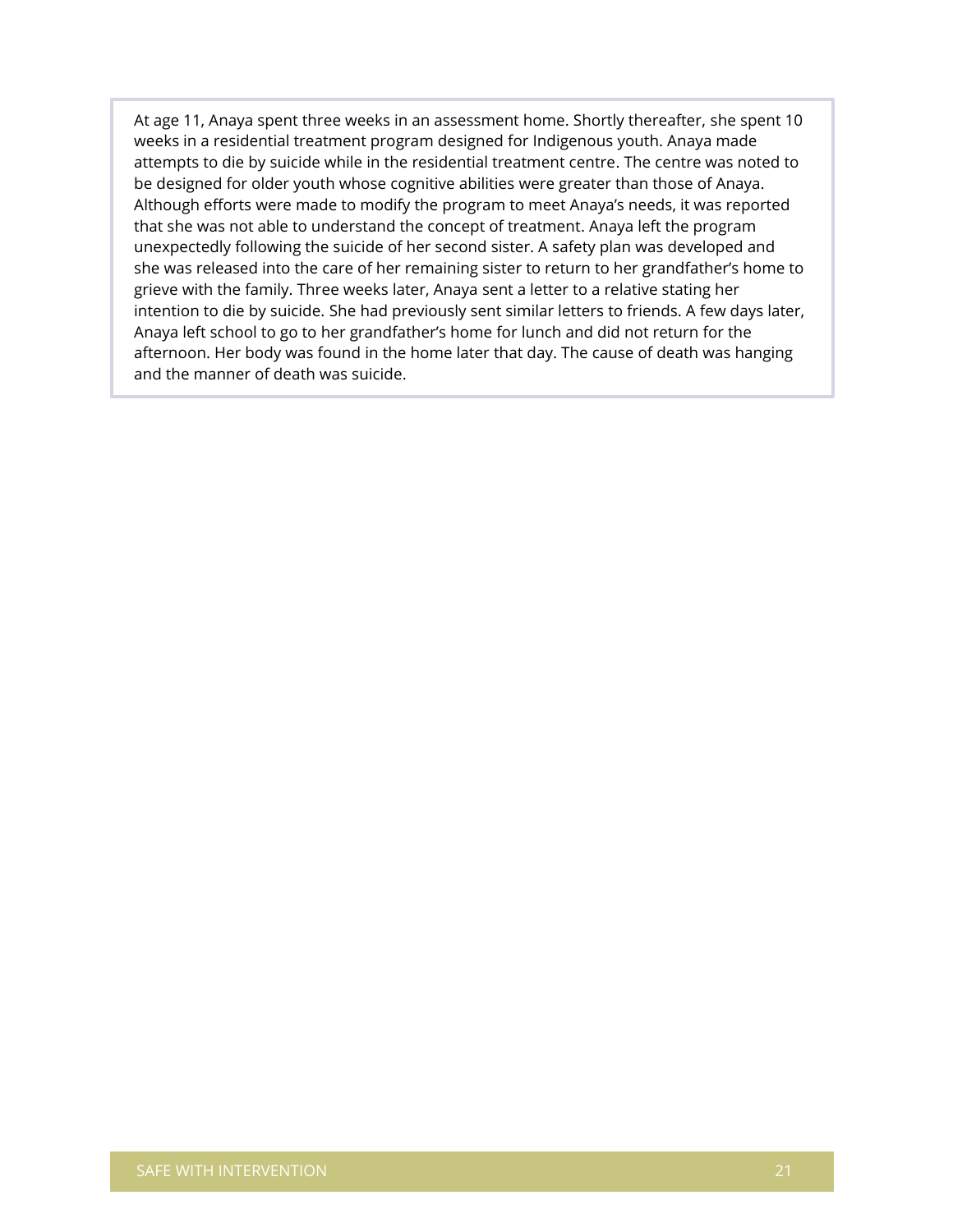#### **JAZMINE** \*

As a younger child, Jazmine was described as pleasant and polite. She did very well in school and was well-liked by her peers. Later on in her life little was documented about other aspects of her strengths or interests in her early life.

Jazmine lived in a Northern Ontario city with her biological parents and two younger brothers until her parents separated when she was nine years old. The Society became involved as a result of a concern that Jazmine was anxious and wanted to hurt herself. Instances of intimate partner violence and substance use were reported to have occurred in Jazmine's family. The Society verified concerns about the caregiver's ability to care for the children. At that time, Jazmine reportedly disclosed that she wanted to die by suicide.

Shortly afterward, Jazmine and her brothers went to live with their grandmother in the family's remote First Nation community, located 500 kilometres away from the city that she had grown up in. Jazmine lived with her grandmother in a formal customary care arrangement from the time she was nine years old until her death. Two children's aid societies were involved (responsive to the location of various family members) and family reunification was seen as a preferred outcome. There is minimal evidence of collaborative or coordinated planning for the children between the two societies.

Jazmine attended two schools without any apparent disruption in her education. She was reported to have done well at both schools.

Jazmine was first assessed by a mental health professional at age 10 as a result of selfharming behaviour and suicidal ideation. Referrals were made for expressive arts therapy and counselling, however, this support was sporadic due to the challenges of providing service in the remote community.

Jazmine continued to self-harm. At age 12, she was re-assessed. The assessment concluded Jazmine was experiencing a mood disorder and problems relating to abuse and neglect. The assessment strongly reinforced the need for collaborative planning and monitoring by the societies involved; the school and the family. Immediate and intensive intervention was indicated as necessary; however, it appears from the records that this did not occur. Records were incomplete and confusing, making it difficult to understand the supports provided.

Over the next seven months, some inconsistent and limited counselling was provided. Jazmine was not prescribed any medication. While she continued to exhibit signs of significant depression, she received no further help, despite documented concern that her needs seemed to be beyond her grandmother's ability to cope.

On the night of her death at the age of 12, Jazmine visited with her grandmother and then had dinner at the home of other relatives. Later in the evening, Jazmine's body was found by one of her siblings. The cause of death was hanging and the manner of death was determined to be suicide.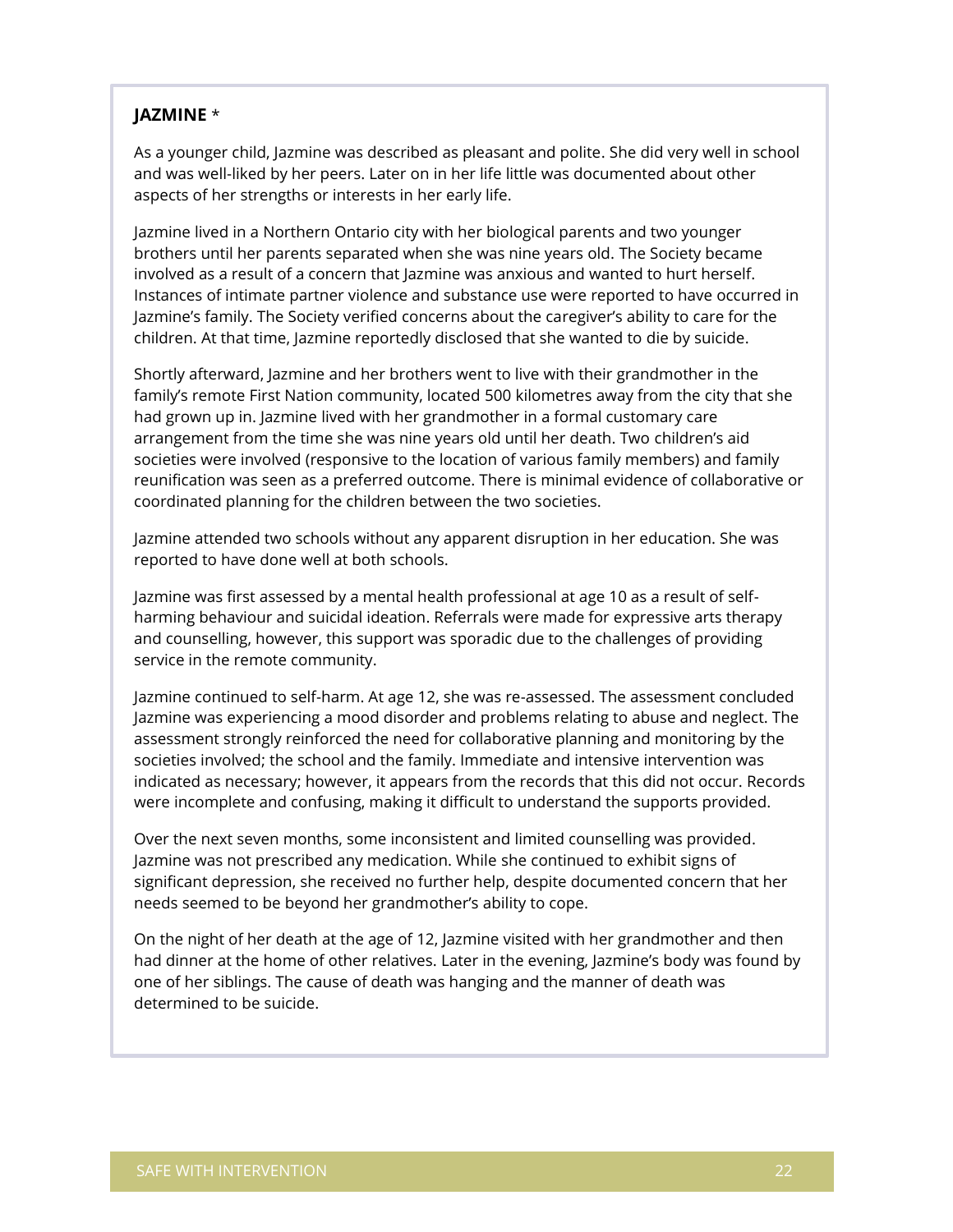#### **TYRA**

Tyra was described as an excellent student and a committed athlete who was consistently noted as having a lot of potential. Her intention was to attend university away from her home community and she had identified an interest in working in the corrections field. She was described as having a big heart.

Early in her life, Tyra's parents separated and she lived with her mother and two siblings. For a period, their mother's new partner lived with them. Child protection concerns related to parental supervision and instances of the children being in the home during parties involving substance use, where adults unknown to them were present.

The Society was involved with the family during Tyra's early years and verified that the children's basic needs were not being met. Family support was provided in the home. When Tyra became an adolescent, she requested that she be taken into the care of the Society. She reported feeling depressed and had begun self-harming. Tyra disclosed that she was the victim of sexual abuse early in her life and that she experienced further victimization in adolescence. Her parents agreed to a temporary care agreement and she lived under the care of the Society for the rest of her life.

With the support of experienced foster parents, Tyra was provided with significant traumainformed counselling and intensive support from her school community. Despite this, she continued to be unsettled. Approximately a year after coming into care, Tyra was admitted to the children's psychiatric unit of the local hospital as a result of suicide ideation. She was diagnosed with depression and post-traumatic stress disorder and placed on medication.

A series of suicide attempts in the following months led to two additional in-patient admissions to the children's psychiatric unit of a local hospital. A move to a residential treatment program operated by a children's mental health centre was seen to be better able to respond to Tyra's needs. While at the program she was able to stabilize and return to school. Tyra continued to self-harm, including multiple suicide attempts.

Tyra was reported to have been an excellent student throughout elementary school and high school. With the exception of time Tyra spent hospitalized in relation to her mental health, her school attendance was not interrupted.

Tyra was surrounded by a group of helping professionals from the Society, school and children's mental health sector who maintained extremely close contact with her and communicated with one another on a very regular basis regarding her welfare.

On the day of her death at the age of 18, Tyra left school in the afternoon. Her body was later found hanging from a tree in a wooded area off a recreation trail. Tyra's cause of death was hanging and the manner of death was suicide.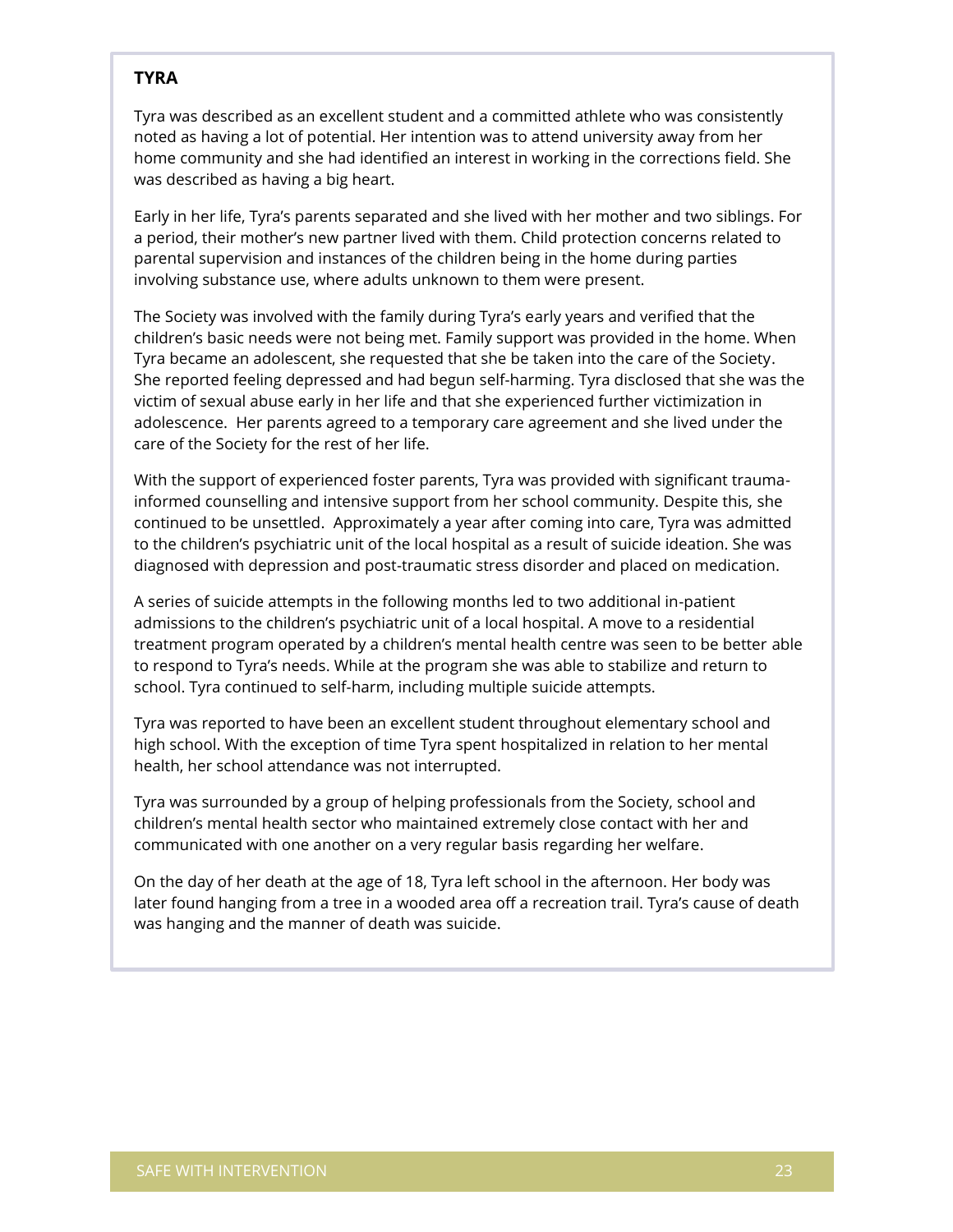#### **JUSTIN**

Justin was described as a sensitive and likeable young man who loved nature and particularly, fishing and walking in the forest. Justin enjoyed watching movies, playing board games and making arts and craft projects that he frequently gifted to others.

At two years of age, Justin was assessed by a paediatric development clinic due to concerns related to his inattention and behaviour. Early intervention services were subsequently provided. Over the course of his life, Justin was diagnosed as having a developmental disability and mental health challenges. Additionally, he was diagnosed with attention deficit hyperactivity disorder (ADHD), posttraumatic stress disorder, alcohol related neurodevelopmental disorder and significant learning disabilities. Justin was prescribed medication as a young child to respond to the ADHD symptoms, and additional medication in response to anxiety and escalating aggression was prescribed as he aged.

The Society became involved with the family prior to Justin's birth and remained involved throughout his life. Justin lived with his mother, father and two older siblings for the first two years of his life, until his parents separated. He continued living with his mother until the age of eight, when his grandparents began caring for him in a kinship care arrangement following concerns that his needs were not being adequately met. There were reports of Justin's escalating aggression towards peers and school personnel at this time.

After almost two years, this arrangement was no longer viable as his grandparents struggled to manage Justin's increasingly challenging behaviour. Justin came into the care of the Society where he remained for the rest of his life. He lived in four different foster homes with each placement breaking down due to his escalating behaviour.

At age 10, Justin became a Crown ward (now known as extended society care) and just prior to his 12<sup>th</sup> birthday, he moved to an unlicensed group home 550 kilometres from his home. Records indicate that an appropriate placement was not available closer to home. From this time, Justin lived in four different group homes before his fifth and final placement, where he lived until his death at age 17.

Due to an enrollment issue, Justin's education was disrupted for a few months following a placement transfer. During this time, he was reportedly home schooled and attended a day treatment program on the premises of the group home.

It appears that minimal effort was made to provide mental health services or developmental services to Justin. Although he was going to transition to the adult developmental services sector, he had no contact with the developmental services agencies in the community.

At the time of his death, Justin was living in an unlicensed arrangement where staff supported him in his separate living unit within a triplex, with two other clients in separate units. Up to two staff supported him at a time.

Five days prior to his death at the age of 17, Justin was placed in a restraint following behavioral escalation that resulted from a disagreement with staff over whether he could ride his bicycle. Justin lost consciousness during the restraint. He was transported to hospital but did not regain consciousness and remained on life support. His cause of death was determined to be a result of Anoxic Encephalopathy due to Desmoglein-2 mutation-related cardiac arrest, with contributing factor of struggle/restraint. The manner of death was undetermined.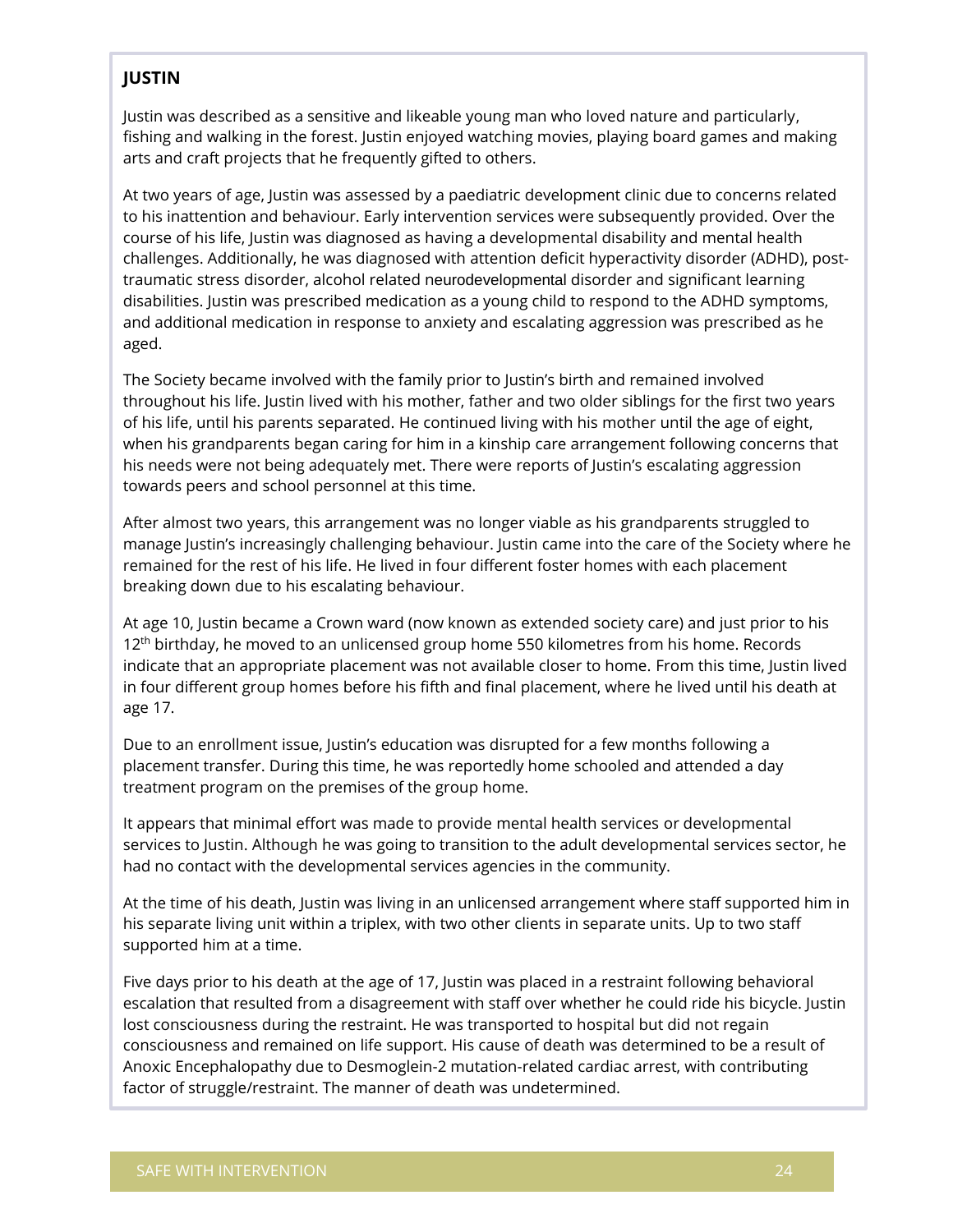#### **AZRAYA**

Azraya was described as having a good sense of humour and an interest in fashion. She was one of three children born to her parents, an older brother and a twin brother. The family of five lived together throughout most of Azraya's life in their Indigenous community in Northern Ontario, surrounded by grandparents and other relatives who were involved in the family's life.

The Society was involved with the family prior to her birth and throughout most of her life as a result of concerns related to inadequate supervision, domestic violence and alcohol use. The Society provided some ongoing family supports and apprehended the children on several occasions.

Azraya's parents struggled to provide care to the three children, including her older brother, who suffered from a progressive neurological disorder until the time of his death, when Azraya was twelve years of age.

Following her brother's death, the family made arrangements for Azraya to move to a nearby city and live with a relative while she was attending school. Four months after her brother's death, Azraya was admitted to the local hospital as a result of suicidal ideation. The Society sought and was granted a protection order, following which Azraya lived in a Society operated residence for a short time before returning to her parent's home.

A few weeks later, Azraya was re-admitted to the adolescent psychiatric unit of the hospital following a suicide attempt. An assessment identified that little was known about Azraya's early life, cognitive abilities or intellectual functioning that could impact on her ability to benefit from therapy. Following discharge, she was placed in three short-term placements while awaiting admission to a treatment foster home in Southern Ontario, where she subsequently lived for five months with 1:1 supervision.

Initially, it was reported that Azraya settled well into this placement however; following a visit from her family, her behaviour was reported to have become more challenging. Azraya expressed suicide ideation and was admitted to the psychiatric units of two local hospitals during this time. It was brought to the attention of the Society that the placement was unable to manage her behaviour, nor was the placement able to provide the supports and services that were thought to be in place.

While the Society began looking for an alternative placement, Azraya's parents asserted their desire to bring her home. It was determined that she would go home under a supervision order with terms and conditions, which included attending mental health services.

For the next six months, Azraya lived primarily at home. During this time the environment was reported to be unstable. She came into care on a few occasions following incidents of substance use or violence when she would reach out to the Society and ask for intervention. It appears that Azraya was not receiving mental health supports at this time.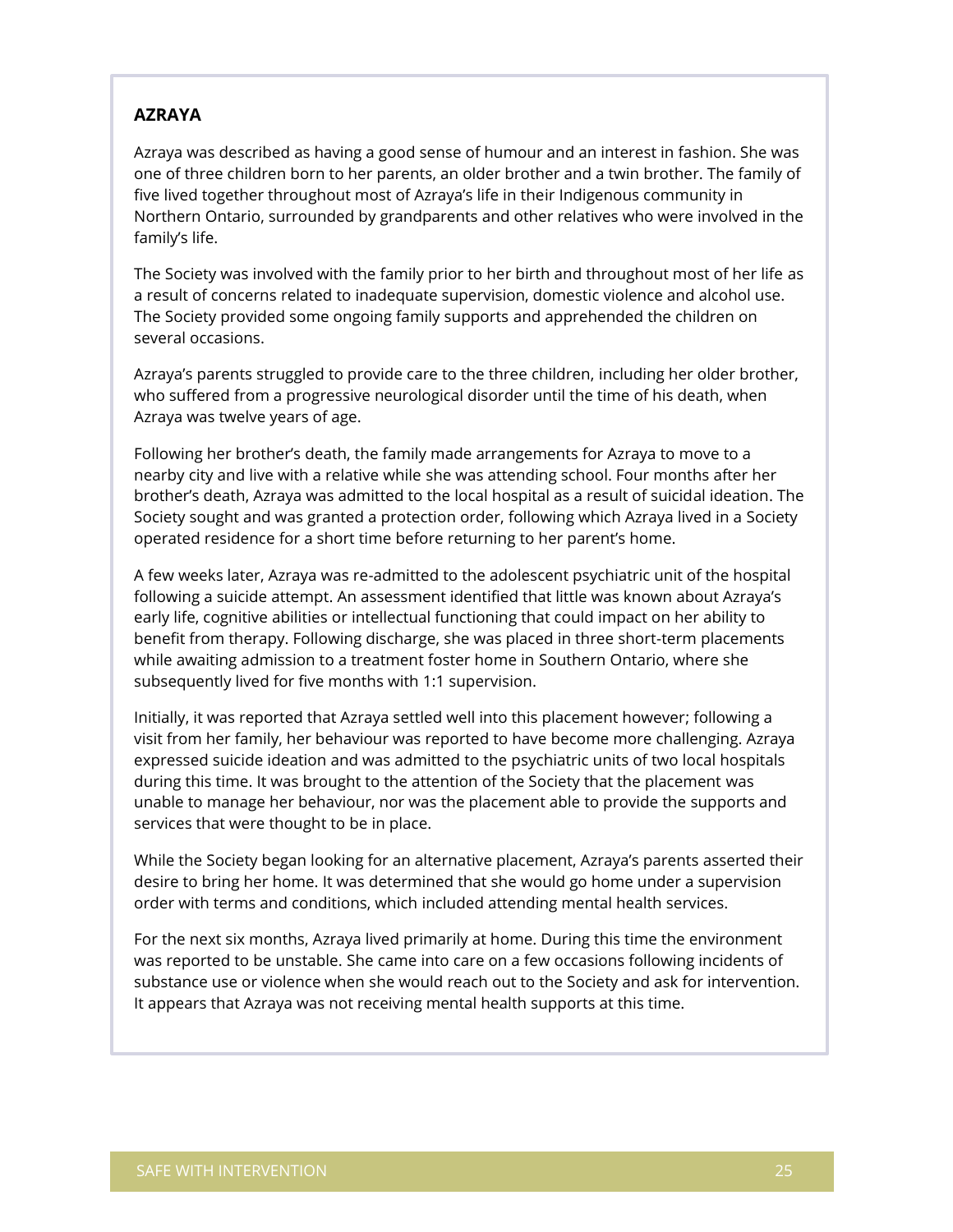The Society had set up an intake appointment for a residential treatment program designed for Indigenous youth. The appointment did not occur as Azraya died prior to the appointment date. Two weeks before her death, she indicated that she wished to come back into the care of the Society due to escalating challenges at home. On a temporary basis, Azraya was placed in a Society operated home, where she was housed in an apartment (without other young people) and supported by casual, relief staff. Azraya was known to be at high risk of self-harm and had constant supervision by a 1:1 worker. This was discontinued in the days prior to her death. No rationale for discontinuing the 1:1 supervision was found in the documentation reviewed.

Azraya did not attend school for the last year of her life. During this time she was hospitalized, in treatment foster care, in Society operated homes for short periods, or in the care of her parents under a supervision order. In the four months she was in treatment foster care, she was registered in two different schools, but only attended school for one day.

On the night of her death at the age of 14, Azraya missed her curfew and was known to be attending a house party. The police attended the party and brought her to the emergency department of the local hospital. The staff of the society operated home attended the hospital at which point the police left. A short time later, Azraya left the hospital and a search was immediately launched. Two days later, she was found in a forest adjacent to the hospital. The cause of death was hanging and the manner of death was suicide.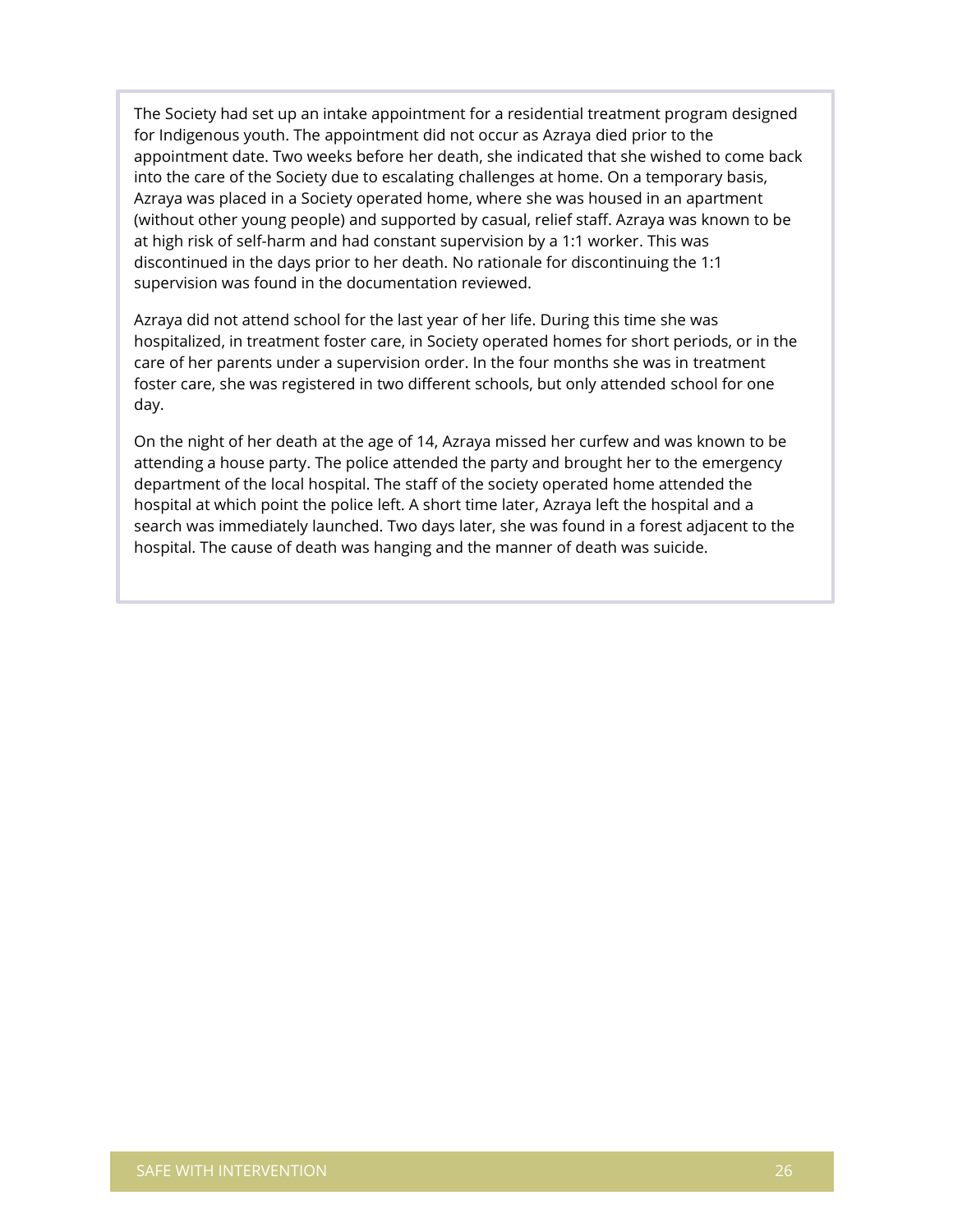#### **KANINA**

From an early age Kanina was described as active socially and physically. She enjoyed school, particularly math and science. Kanina provided support to her older sister and was called Kookooomes by one of her foster parents.

Kanina was a young person from a remote First Nation. She lived with her biological parents and five siblings until she and her sister came into care under a customary care agreement when Kanina was two years of age. She was admitted to care ten times over the course of her life, generally for six month periods. The goal of family reunification remained throughout her time in care. Instances of intimate partner violence and substance use were reported to have occurred in the family home throughout Kanina's life. There was a significant history of deaths by suicide in Kanina's family. Her parents twice successfully completed family treatment programs, which included some or all of the children.

Kanina was referred for counselling at the age of seven following the death of her aunt by suicide. Counselling at that time and in the months prior to her death at age 15, focused on her grief at the loss of relationships. Kanina did not receive a psychiatric diagnosis and was not on any medication.

In the final year of her life, Kanina had a number of placement changes, which often followed incidents of self-harm, suicidal ideation and attempts. Following a placement transfer, Kanina was not attending school for a period of time. From the documentation, it is unclear what the reason for this disruption in her education was, or how long she was not attending school.

In the four months prior to her death she was placed in an Indigenous youth healing centre. She was medically evacuated out twice in response to self-harming behaviour and suicide attempts. The most recent visit to hospital occurred five days prior to her death.

While residing in the healing centre, Kanina began a relationship with another female resident. This female resident, Jolynn, is also the subject of review by the Panel. In the weeks and days prior to her death, the two were together on a number of occasions. Although this relationship is referred to in various documents, there was no evidence of supportive discussions around Kanina's sexual identity. Additionally, it appears that staff indicated to her that she could be arrested for engaging in a sexual relationship with Jolynn, as a result of Jolynn's age. While this is accurate from a legal perspective, this position does not demonstrate responsiveness or recognition of the needs Kanina was endeavouring to meet.

Kanina was in her final placement for less than three days prior to her death. The placement was a staff-model foster home operated by the Indigenous Child Wellbeing Society.

At the age of 15, Kanina died by suicide at her foster home. She recorded her suicide on her iPad. Suicide notes were left for various family members and Jolynn. The autopsy indicated significant evidence of self-harm over time on various parts of Kanina's body.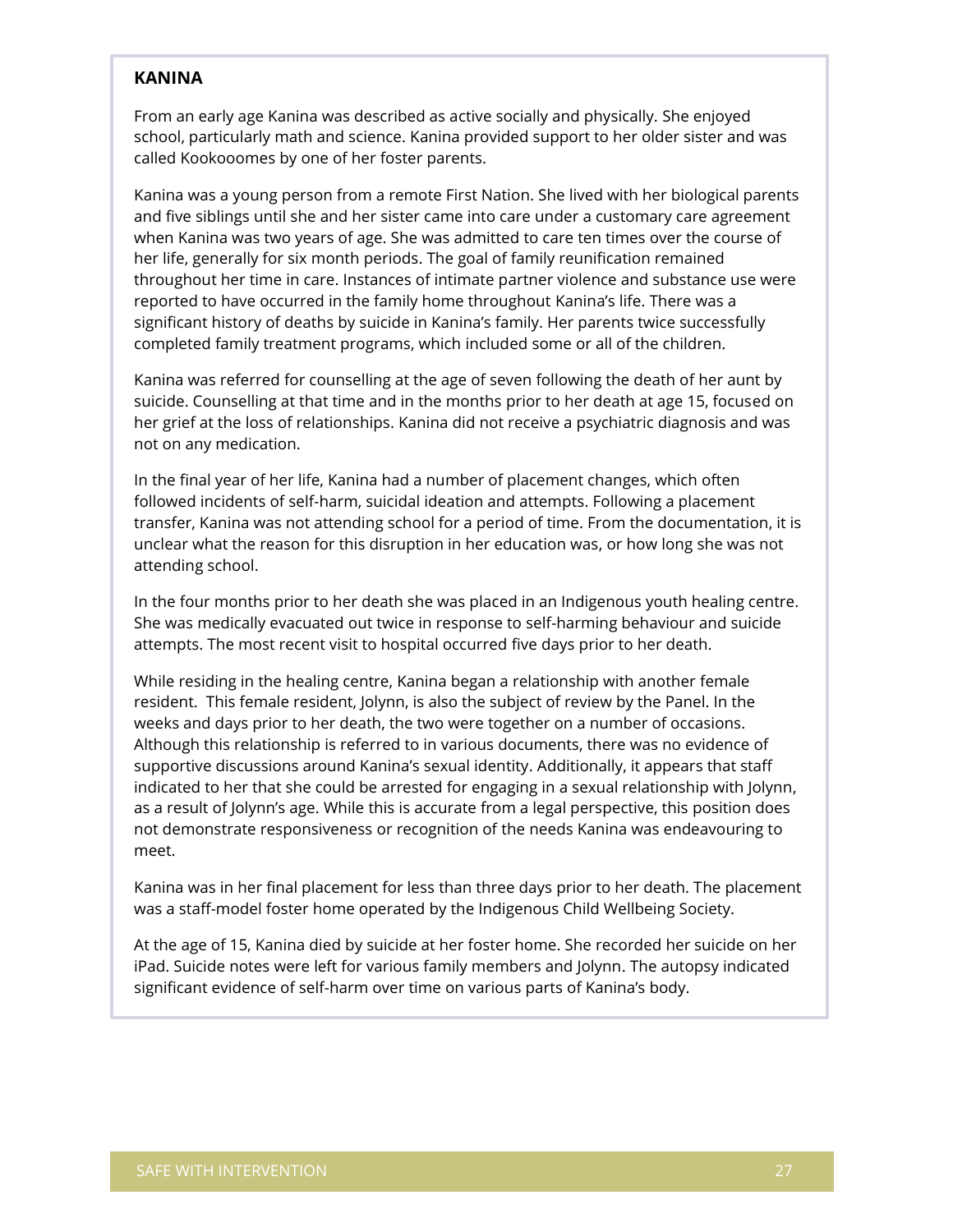#### **JOLYNN**

Jolynn was an Indigenous young person born in Northern Ontario. She was described as quiet. She liked to draw and sketch.

Jolynn lived with her biological mother prior to her admission to care at two years of age. Her mother had a history of transience and substance use reported to have occurred during Jolynn's early years. Her biological father was not known to her until the last year of her life.

Shortly after her admission to care, Jolynn was placed in a customary care home operated by the Indigenous Child Wellbeing Society. After seven years in this placement, Jolynn was discharged from the care of the society into the care of the same caregiver, through a private arrangement. She remained with this caregiver and their family until the age of eleven.

Following the breakdown of this placement, Jolynn had 20 placements in an 18 month period. Placement changes often occurred on an unplanned basis following a behavioural incident. Jolynn's education was described in a social history in her file as "interrupted" by multiple placement changes. During some placements, she was not enrolled in school. The last grade Jolynn completed was grade six – she would have been in grade seven, had she been enrolled at the time of her death.

In the six months prior to her death, Jolynn was placed at a youth healing centre on two occasions. While at the centre, Jolynn began a relationship with another female resident. This resident, Kanina, is also the subject of review by the Panel. Kanina left the centre and Jolynn was later medically evacuated from the centre following a suicide attempt. While away from the healing centre, in the days prior to Kanina's death the two were together on a number of occasions. Within days, Jolynn learned that Kanina had died by suicide.

Following this, Jolynn was admitted to the child and adolescent mental health unit of a hospital for 17 days. Except for a period of time during this hospital admission, Jolynn was not prescribed any medication at any point in her life.

While placed in the hospital, Jolynn spoke to staff about her relationship with Kanina and her feelings about this loss. There were no records suggesting that Jolynn's sexual identity was ever discussed with her while in hospital or by staff of other organizations including the Indigenous Child Wellbeing Society.

On discharge from hospital, no children's mental health treatment bed was available. Consequently, Jolynn was discharged to an extended home visit at her father's home pending the availability of a treatment bed. A safety plan was agreed to by the hospital, the Indigenous Child Wellbeing Society, the family and Jolynn. There was, however, no evidence of active therapeutic intervention during the seven weeks she was in her father's home.

At the age of 12, Jolynn died by suicide in her father's home. Kanina's death by suicide is felt to have been an influencing factor in Jolynn's suicide. The autopsy indicated significant evidence of self-harm on various parts of Jolynn's body.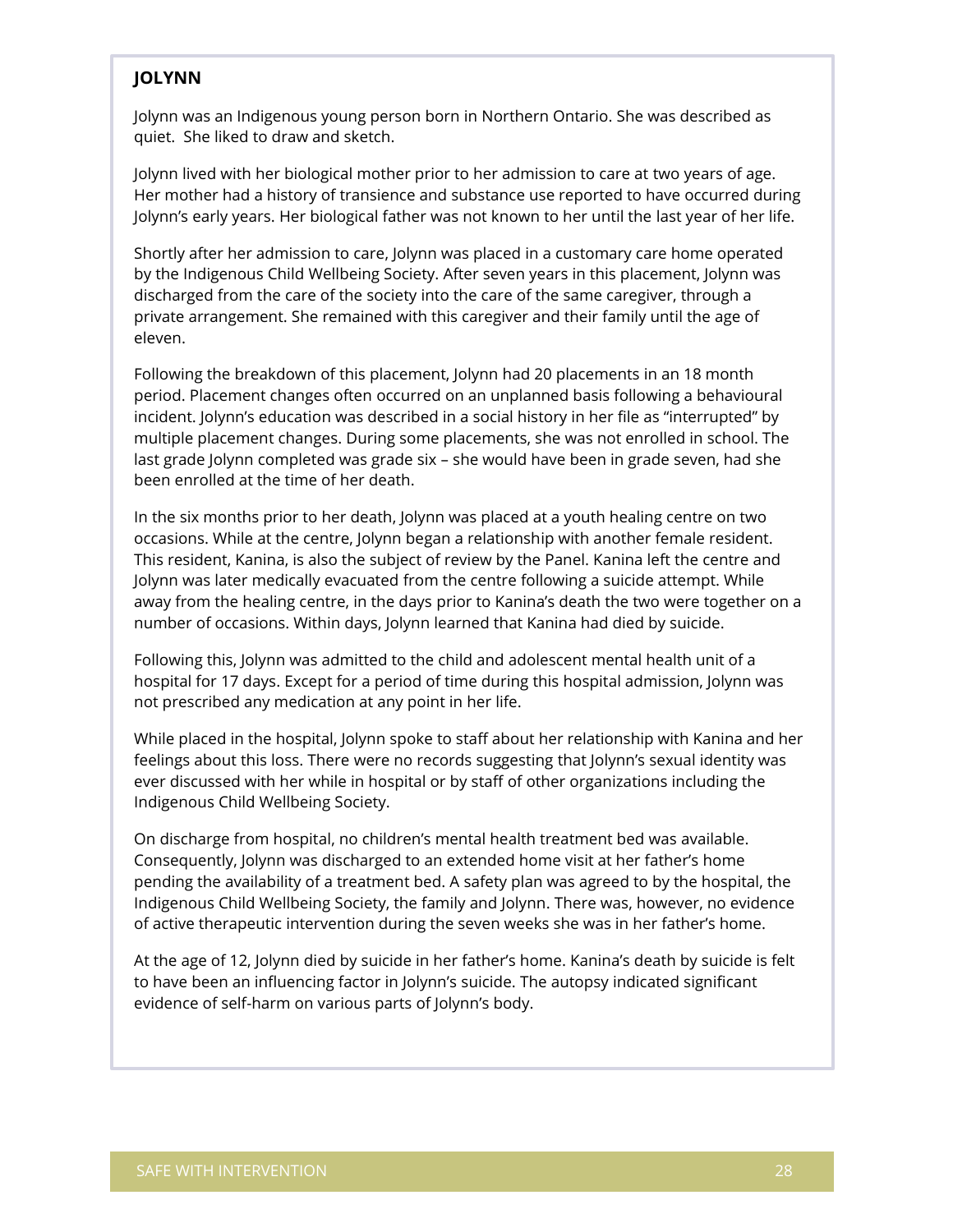#### **KASSANDRA**

Kassandra was described as an intelligent, energetic and pleasant youth who loved to dance, sing and do gymnastics.

Kassandra lived with her biological parents and one older brother until her admission to care at age 12. Instances of intimate partner violence and substance use were reported to have occurred during her early years.

Over the course of her life, Kassandra was diagnosed with attention deficit hyperactivity disorder (ADHD), mood dysregulation disorder, and generalized anxiety disorder. She was on various medications beginning at age 11 and continuing until the time of her death at age 14, including, at various times, stimulant medication for ADHD, antipsychotics and antidepressants.

Kassandra's behavior was reportedly challenging from very early in her life. Reports outline increasing instances of violence, aggression and behavioral disturbances between age two and age seven. At age seven, the Society became involved on an ongoing basis and in-home family intervention was put in place along with access to a parenting program. Kassandra's mother is reported to have requested assistance on multiple occasions, but was unable to obtain the type of help she felt was necessary to cope with her daughter's behaviour.

At age seven, Kassandra's mother requested her to be placed in a residential treatment facility. Community service providers were not in agreement and placement did not occur. Children's mental health services were initiated and a period of tenuous stability in the home was noted. As Kassandra aged, there were repeated incidents requiring crisis intervention of police and hospital based mental health services. Kassandra's behaviour was noted to have interfered with her ability to attend and succeed at school. At age 13, Kassandra moved to the first of four section 23 classrooms operated by residential providers or community agencies under a provision of the Education Act. Just before her 12th birthday, Kassandra was admitted to residential treatment. In the two and a half years between her admission to residential care and her death, Kassandra lived in seven different placements, with six months being the longest period in any one home. Her service providers were working toward a goal of family reunification; efforts were made to continue family therapy and Kassandra continued to have regular access to her family. In 2014, Kassandra came into extended society care with continued access with her mother.

Some mental health services were provided while Kassandra was in residential care, but she continued to struggle to benefit from these services. She was noted to have difficulty engaging with peers, staff or family in positive ways. Kassandra was self-harming and was placed in vulnerable situations with people she met over social media.

Kassandra was in her final placement for four months prior to her death. The placement was a staff-model foster home with two other residents. Available records did not provide details of the circumstances or needs of the other young people in the home; however, there are indications that the needs of the residents varied considerably and questions arose regarding the capacity of staff to meet the wide range of needs present in the home.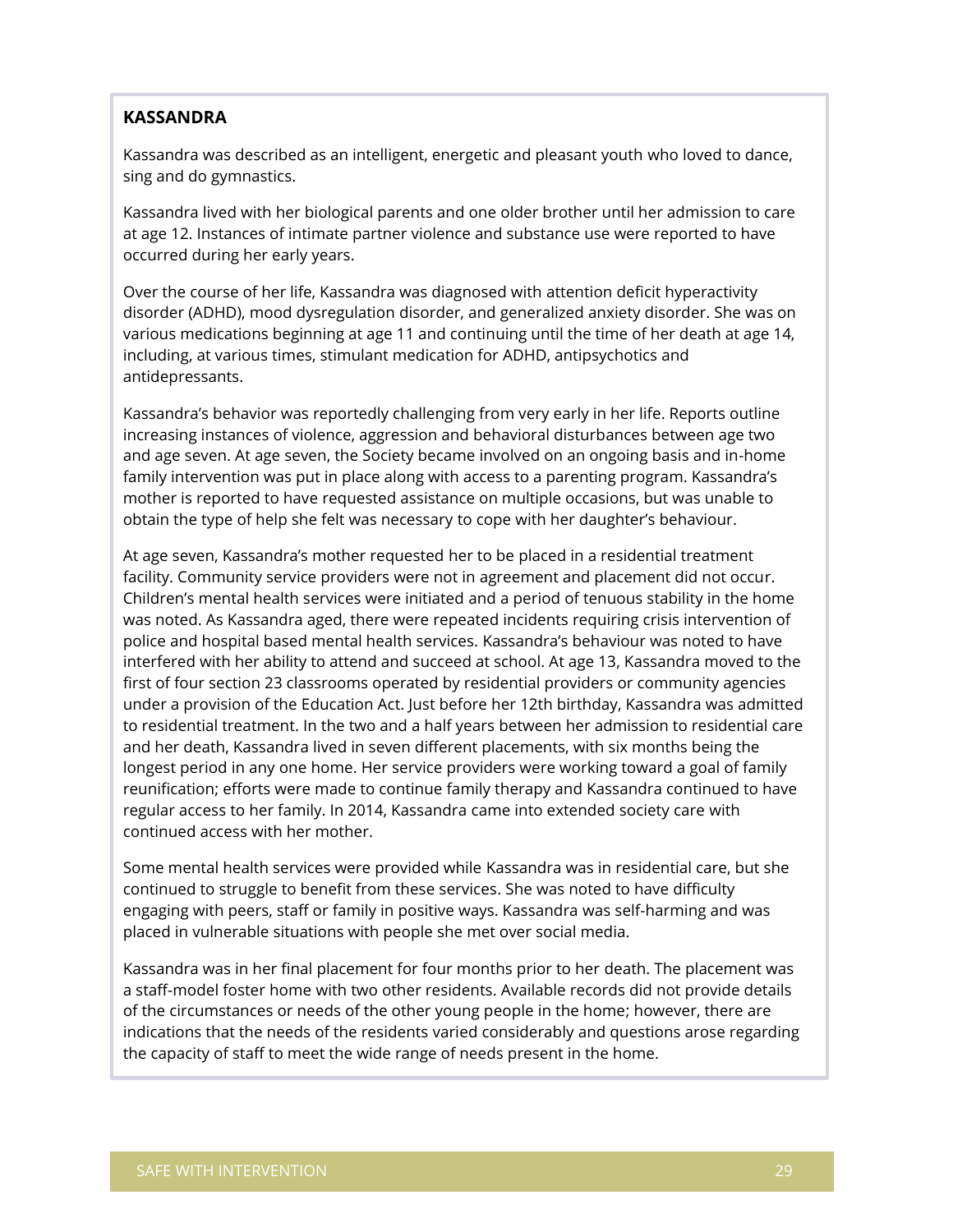At the age of 14, Kassandra died from smoke inhalation in a fire at her foster home. The manner of death was determined by the coroner to be a homicide. The incident was precipitated by escalating behavior of another young person in the home, in response to which Kassandra and two staff removed themselves and locked themselves in a secondfloor bedroom. A fire began on the first floor and they were unable to exit. Resuscitation attempts were unsuccessful.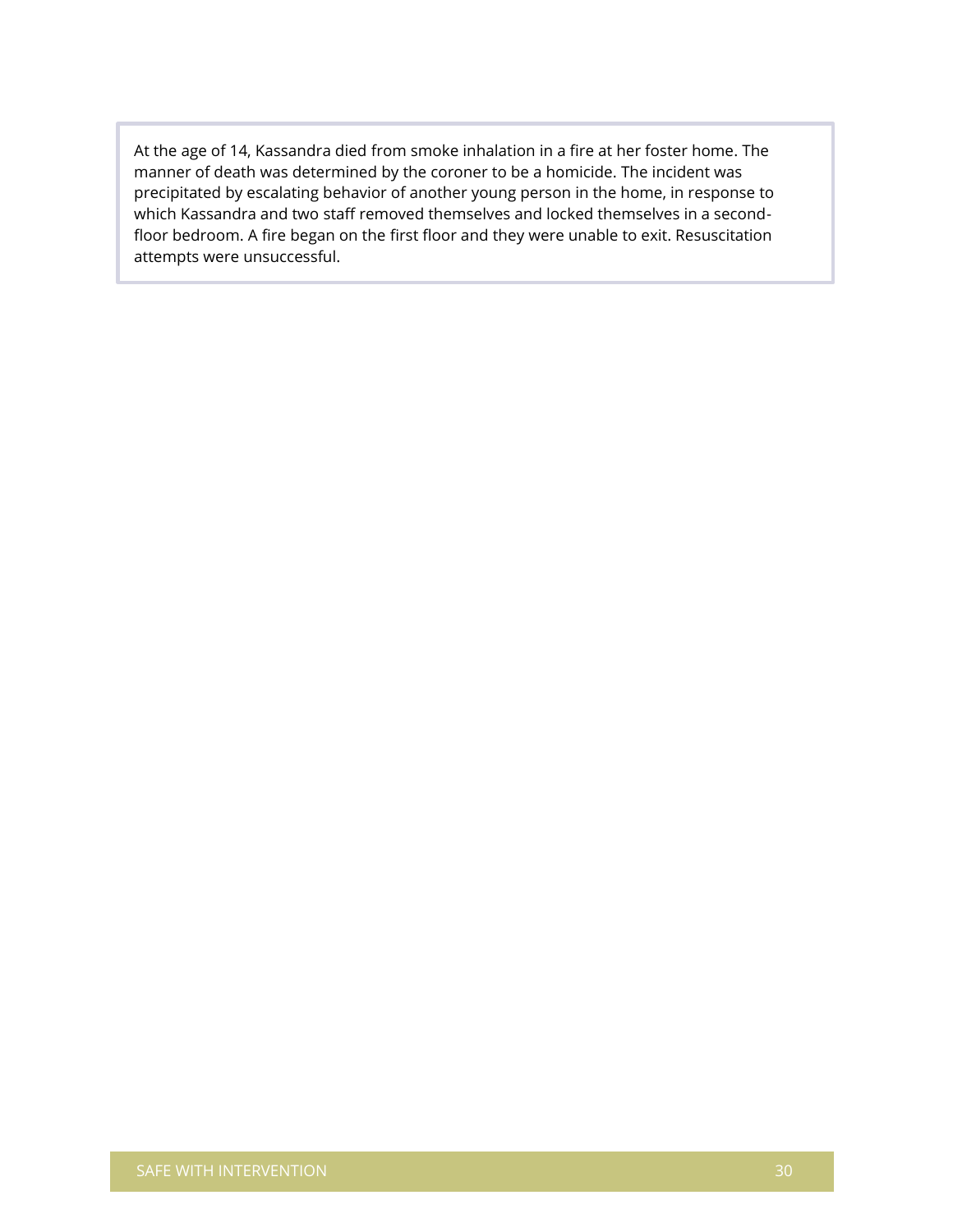#### **AMY**

Amy was described as a friendly but cautious person. She took pride in her appearance and showed interest in her Indigenous community and culture. When given the opportunity, she enjoyed learning birch bark construction and beading using traditional designs and methods. She liked to sketch and journal, and was interested in gymnastics.

The Society was involved with Amy's family prior to her birth and throughout most of her life as a result of concerns related to inadequate supervision, parental substance use, domestic violence and one parent's mental health. Amy and her siblings were apprehended by the Society on many occasions but returned shortly thereafter to the family with safety plans developed. The Panel identified more than eight referrals regarding child protection concerns in Amy's family throughout her life. Over time the Society continued to respond to a very high volume of protection concerns and placements became more difficult to arrange.

Amy began engaging in high risk behaviour (cutting, as well as solvent and alcohol use) very early in her life. Amy witnessed family violence, suicide attempts and deaths in the community. She disclosed repeated instances of sexual assault that were reported to occur throughout her childhood.

Amy remained close to her sisters and was at times placed with them in foster care. Amy and one sister were part of a suicide pact with other youth, and there were multiple incidents of self-harm involving Amy and her sister. On many occasions, Amy was medically evacuated out of the community for medical attention following significant instances of selfharm.

Amy did not receive a formal assessment of her needs until near the end of her life. Prior to this, she primarily received mental health supports on an emergency basis following instances of self-harm and suicide attempts. Although fetal alcohol spectrum disorder was suspected, further investigation was not done. She was formally diagnosed with an adjustment disorder and Depression just prior to her death. Counselling was sporadic throughout her life, without the benefit of a consistent therapist or a coordinated approach.

From an early age, Amy did not attend school regularly. While she was in care there were periods of time where her attendance was more regular and she did well in school. However, during her last placement she was not enrolled in school due to administrative delays in retrieving documents from her previous placement.

At age 10, Amy came into the care of the Society and remained in their care for 15 months. Initially, she was placed in four short term foster homes and then moved to a residential program in Southern Ontario where she remained for 12 months prior to returning to her parent's care. Amy returned home, where her behaviour escalated to include significant vandalism, alcohol and solvent use, suicide attempts and property damage that resulted in her being removed from the community and coming back into the care of the Society.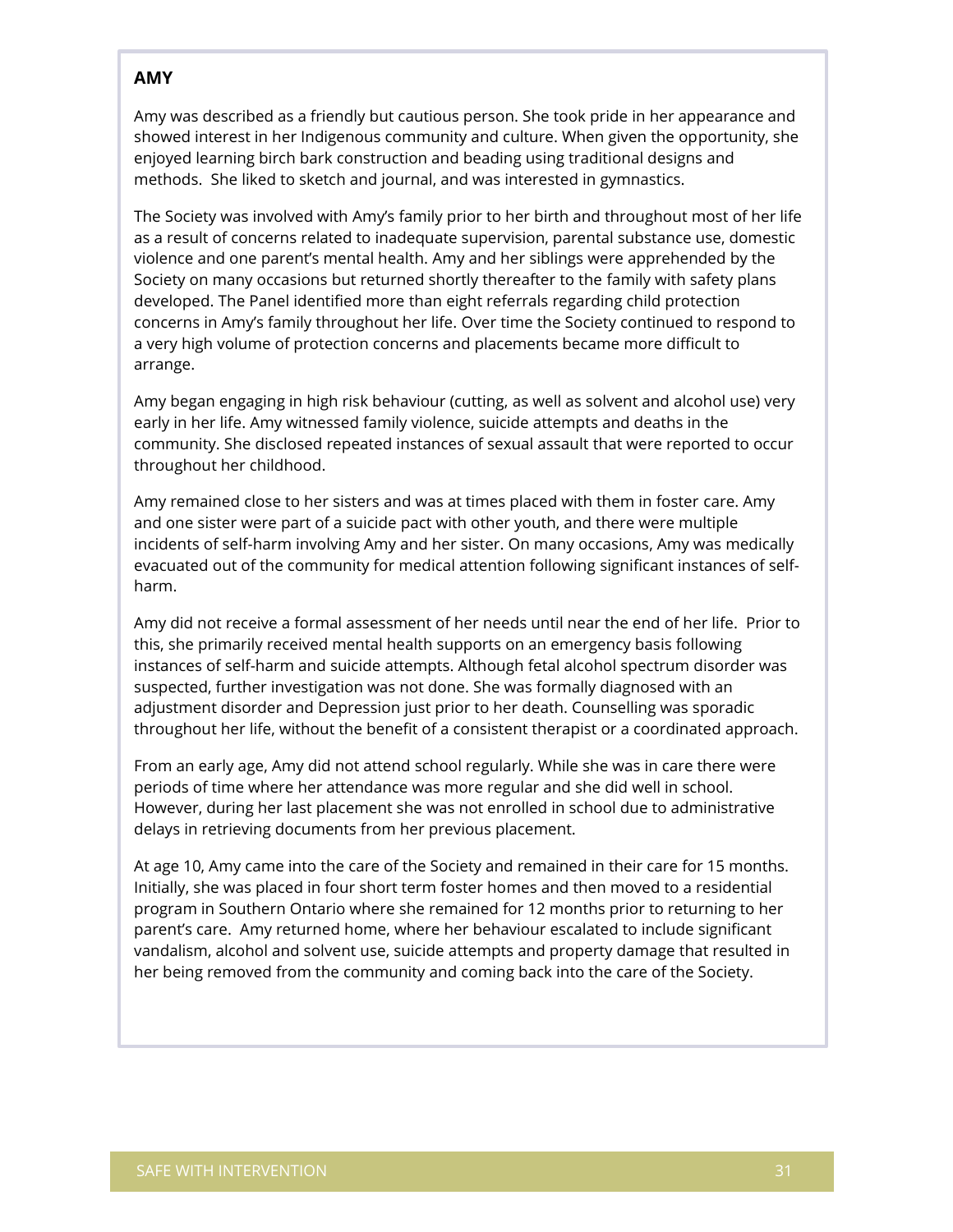Amy was re-admitted to the same residential program. At the time of her return, the local Society was in the process of an institutional protection investigation of the children's residence, which resulted in verification of several child protection concerns. Amy remained in the home following the investigation. After three months, Amy was involved in an altercation with staff and was immediately moved to another residential program nearby.

While in the new residential program, Amy continued to struggle with self-harm and aggressive behaviour that lead to hospitalizations and physical restraints. Amy was seeing a crisis counsellor at a community agency, however, it did not appear that this was a regular occurrence. It was known that Amy was part of a suicide pact, and two other youth in this pact had died by suicide. Amy also disclosed a past history of sexual abuse, as well as a more recent incident of sexual assault that was reported to have occurred during one of the times she left the residence without permission and was missing overnight.

As a result of self-harm, Amy was seen in urgent care and the emergency department of the local hospital on multiple occasions in the six months leading up to her death. Amy was admitted to hospital on two occasions, the last being for four days, approximately two weeks before her death. From her discharge to the day of her death, she was brought to the emergency department on three additional occasions related to self-harm and suicide ideation or attempt.

On the day of Amy's death at the age of 13, staff at the residential program checked on her regularly as she was in her bedroom alone. Twenty minutes after the previous check, staff returned to her room with a snack for her and found her hanging by the cord from the window blind. Resuscitation attempts were unsuccessful. The cause of death was hanging and the manner of death was suicide.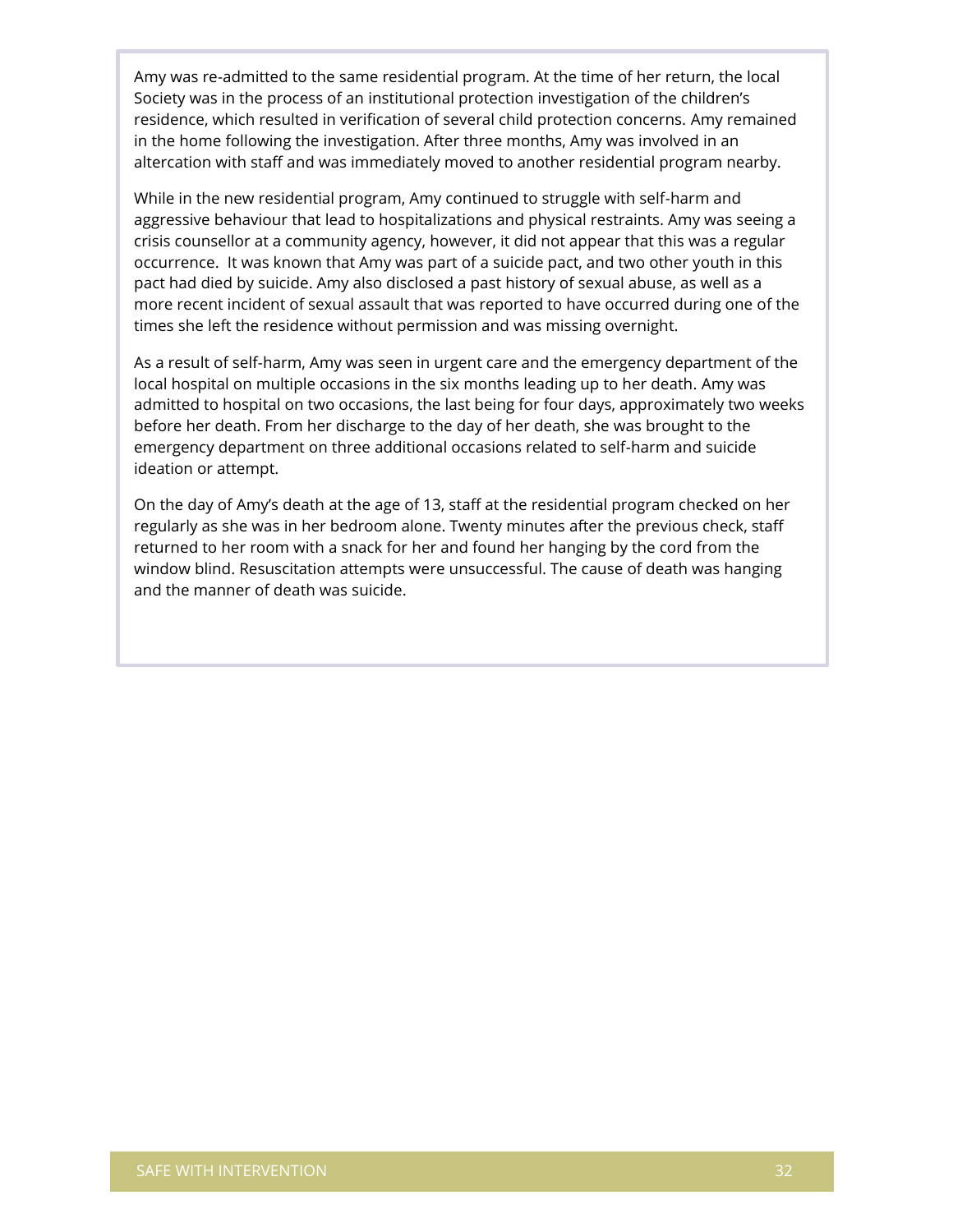#### **BROOKLYN** \*

Brooklyn was described as a polite and friendly young person. She was of Indigenous heritage and was reported to enjoy participating in ceremonies and learning about her culture. She enjoyed a variety of sports. She enjoyed horseback riding, art, cooking and gardening.

Brooklyn lived with her parents for the first year of her life and for another period of eight months as a young child. She had five siblings and her early years reflect the challenges faced by her First Nation community including, poverty, substance use, minimal community supports and intermittent access to education. Brooklyn was apprehended at just under a year old. She maintained some contact with her parents and siblings on and off throughout her life. Brooklyn was consistently placed in the same home as her younger sister and they maintained a lifelong connection.

Brooklyn was diagnosed with fetal alcohol spectrum disorder, a mild developmental disability, a reactive attachment disorder, learning disabilities and developmental trauma disorder. As early as age four, a psychiatric assessment stressed the importance of permanency planning and warned of issues with attachment. Medication was prescribed to address symptoms of sleep disruption, attention, impulsivity and anger management. Brooklyn was twice admitted to in-patient children's mental health units as a young adolescent, following outbursts of aggression, and received some counselling and art therapy while in her placements.

Efforts to find a stable kin or customary care living arrangement for Brooklyn closer to home were attempted throughout her life, but were unsuccessful. By the age of six, she had lived in 17 foster homes in Northern Ontario, almost all of which were located in First Nations communities.

At age six, Brooklyn and her sister moved to a foster home 800 kilometers from home, which was operated by an outside paid resource agency. Brooklyn had minimal English language skills at that time and had not attended school regularly. She and her younger sister lived with this foster family for six years, and this was by far the most permanency she experienced. The end of this foster placement was abrupt and the reasons appear to be unrelated to the children. Minimal support was provided to Brooklyn to process her feelings about this transition and the resulting change of foster parents, community, school and therapists.

Following two foster placements within the next year operated by a different outside paid resource agency, Brooklyn experienced eight additional placements operated by multiple OPR agencies between the ages of 13 and her death three years later. The longest duration of stay was seven months in one group home. From the age of 14, school attendance was disrupted and Brooklyn exhibited challenging behaviours that were anticipated in early assessments. Brooklyn had a history of fire setting behavior.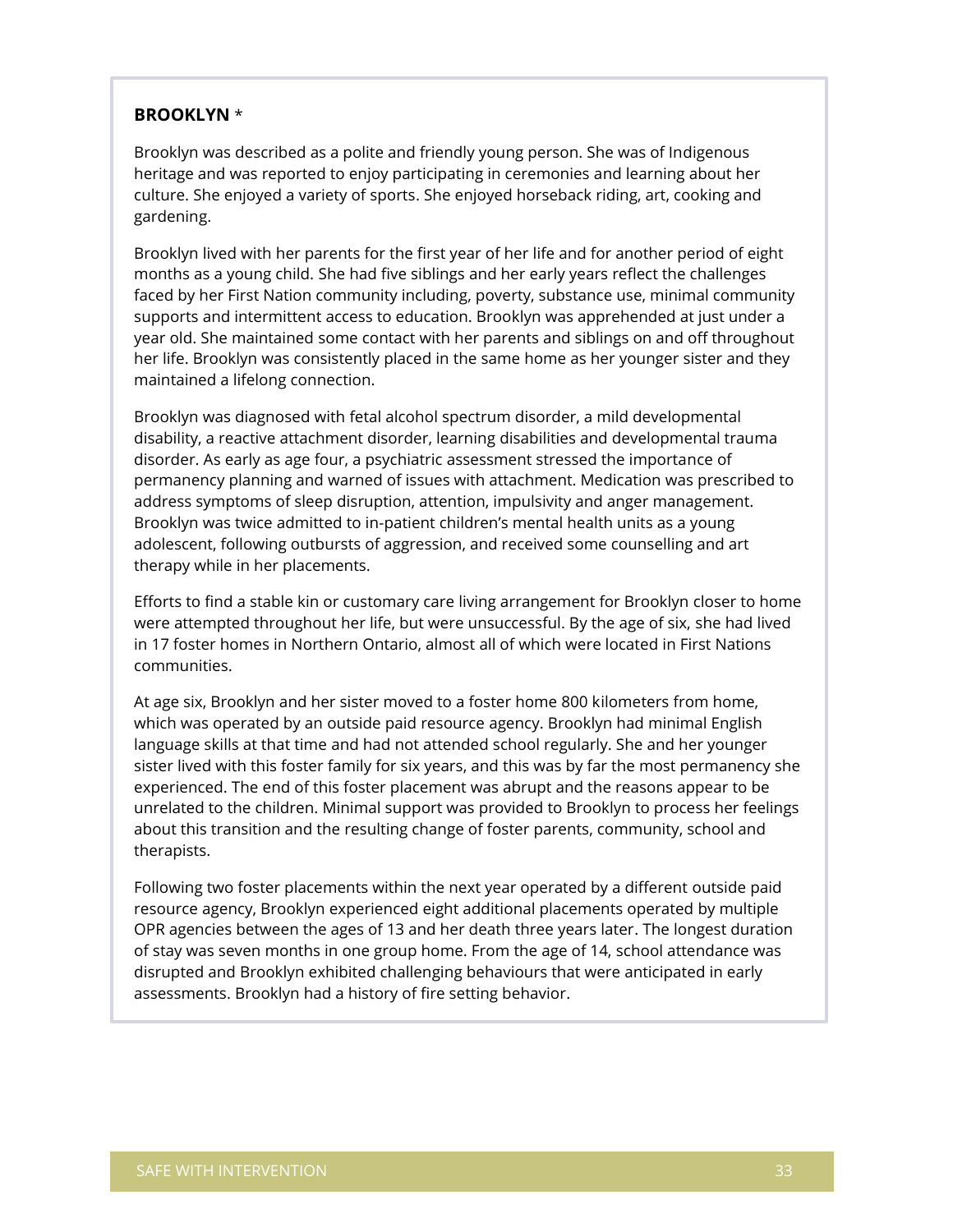At the time of her death, Brooklyn had been living in a staff model foster home for ten weeks following an emergency placement with minimal transition planning. Brooklyn was not attending school nor was she involved in any community activities.

Following a series of departures from the group home without permission to meet individuals thought to be involved with illegal activities that took advantage of vulnerable youth, a screw was inserted into Brooklyn's bedroom window to prevent it from opening fully. This occurred with the intention of preventing Brooklyn from using the window to depart the residence. No other safeguards and supports intended to mitigate the various concerns were evident.

Attempts to limit access to social media created significant contention, and Brooklyn would isolate herself in her bedroom, at times barricading herself in the room by pushing furniture against the door. On the day of her death at the age of 16, she became upset with staff when her internet access was withdrawn. She pushed her mattress against her bedroom door and set fire to it. The mattress blocked her exit and prevented staff from entering the room, as did the screw in the window. Her death was determined to be accidental as a result of smoke inhalation.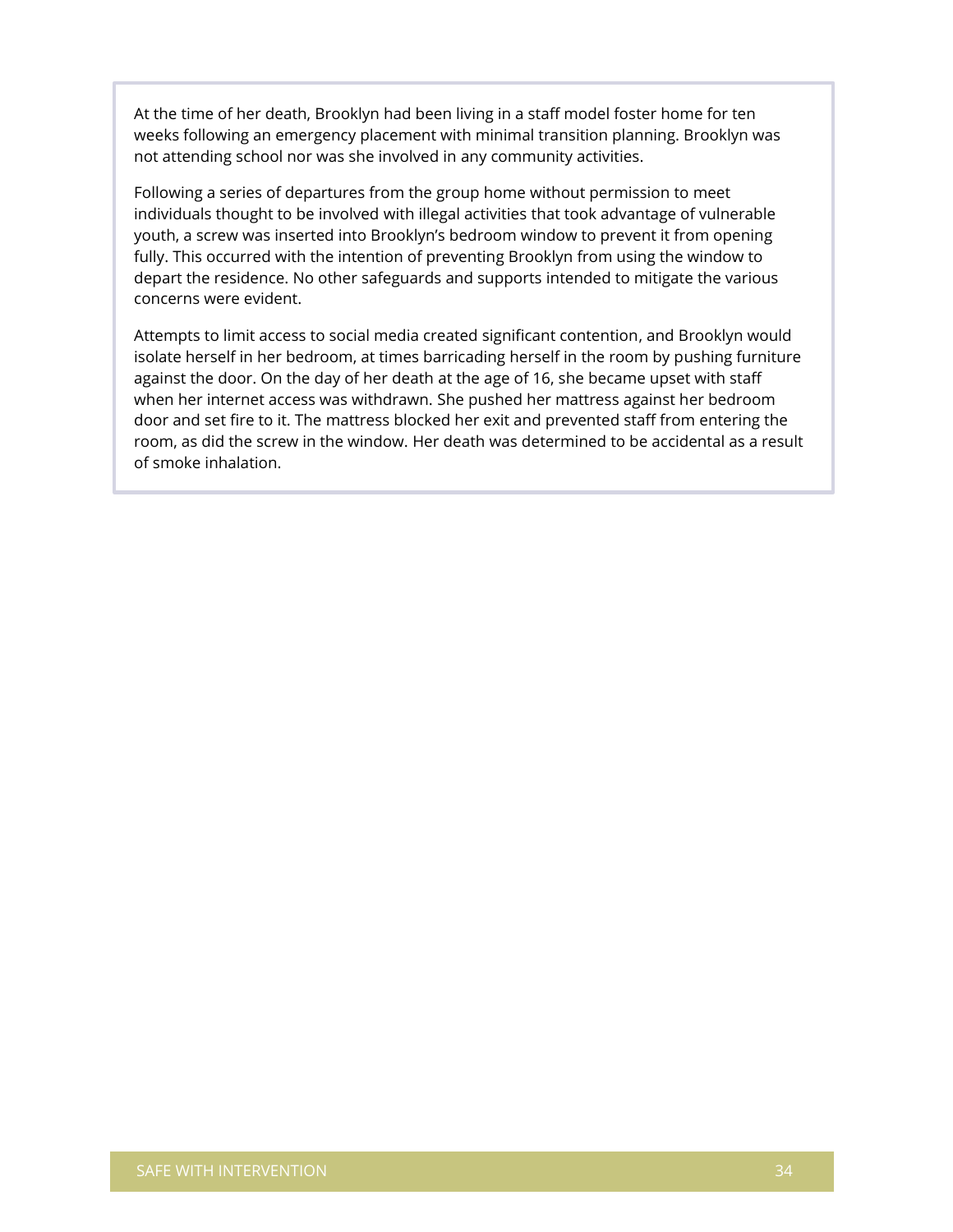### **ASHLEY** \*

Ashley was described as a bright young person who had musical talent. She expressed her creativity through sketching and drawing and liked to play cards and electronic games. She was known to have had remarkably good insight into the issues she experienced in her life, and had detailed discussions with physicians and psychiatrists about the effects that prescribed medications had on her.

When Ashley was abandoned at birth, her grandmother became her caregiver through an informal arrangement. They lived together for the next fifteen years in their First Nation community and her mother would visit sporadically.

As a child and young adolescent, Ashley witnessed domestic violence between extended family members and suicide attempts within the family. She experienced sexual abuse and bullying. Ashley engaged in substance use and vandalized communal property. She witnessed at least two incidents resulting in death or serious injury of another child in her early life.

Ashley's frequent suicide attempts resulted in repeated medical evacuation to the children's in-patient psychiatric unit of a local hospital. Her grandmother's ability to care for Ashley became compromised as a result of her advancing age, challenging life circumstances and her own medical and mental health challenges.

At age 15, following eight instances of suicidal ideation and attempts, Ashley was brought into care under a customary care agreement and the Indigenous Child Wellbeing Society. This supported Ashley's wish to enter a residential treatment program. Following this, her extensive background of psychiatric, psychological and behavioural problems resulted in six hospitalizations (two of which were approximately five months in duration) and 10 suicide attempts. She lived in 18 different placements, including treatment foster programs, three treatment programs operated by First Nations communities in Northern Ontario and on one occasion, secure treatment. Ashley moved 23 times, including four instances when she returned to her grandmother's home when no alternative was available and five one-night placements on a crisis basis.

Over time, diagnoses included cannabis abuse, conduct disorder, post-traumatic stress disorder (PTSD), dissociative identity disorder, and complex trauma response including dissociation, intrusive recall and borderline organization. Ashley was reported to have used cannabis daily since the age of 11. Medication was prescribed and frequently adjusted as the efficacy of these medications was seen to be questionable. In particular, medication was used to prohibit the nighttime recall associated with the PTSD.

The possibility that Ashley was transgender was noted in the file but not addressed directly by any service provider.

Two months prior to her death, Ashley moved to a therapeutic foster program located close to her home community. At the time of her placement, an institutional child protection investigation of the children's residence was underway and verified a number of child protection concerns.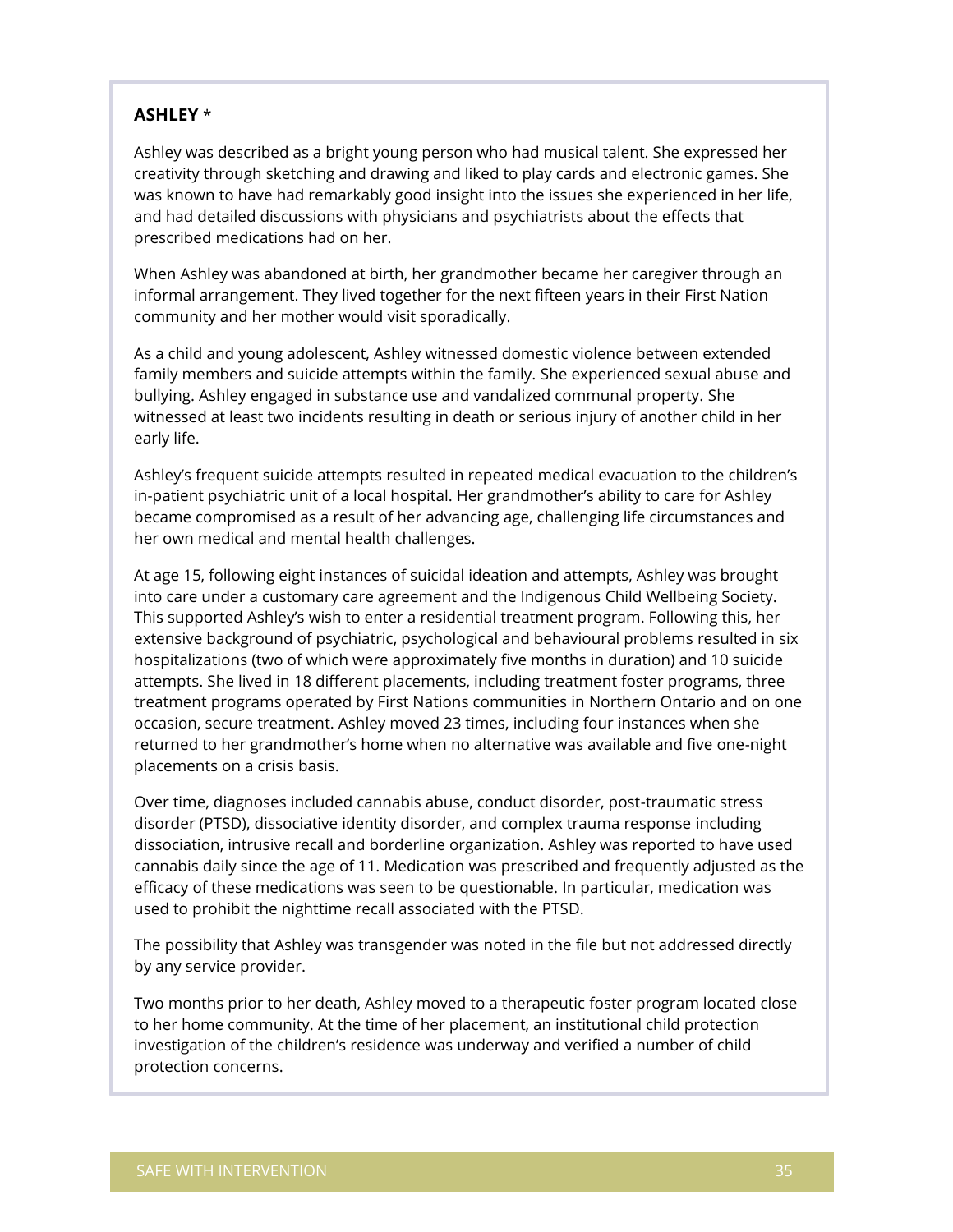Although Ashley was to have 1:1 staff supervision while in this placement, she was regularly allowed to leave the home unaccompanied by staff. She was not attending school or receiving any therapeutic intervention. Despite this, her behaviour seemed to stabilize and there were no suicide attempts while in this placement.

The evening preceding Ashley's death, she was dropped off by staff of the foster home at a location where relatives from her home community were staying. Ashley was expected back at the foster home by 11 p.m. Ashley and three other young people went to a secluded area of a local park. The youth later confirmed that they had consumed alcohol, smoked marijuana and left Ashley in the park as she was unable to be roused.

When Ashley had not arrived at the foster home by 12:30 a.m., police were called and a missing person was reported. Ashley's body was found in the park at approximately 8 p.m. that evening. It was determined that the death was accidental and the result of drowning in a young person with acute ethanol intoxication.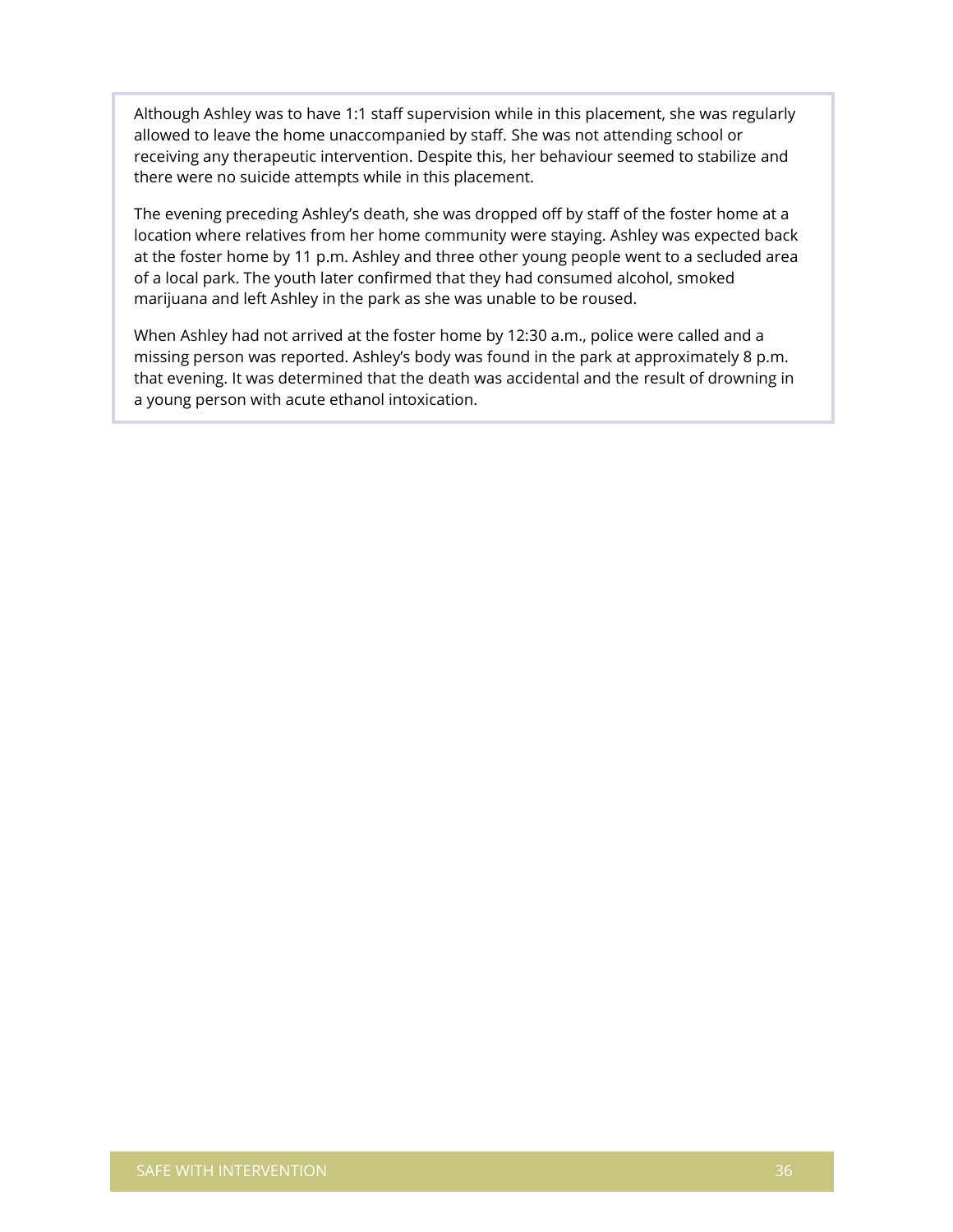

# Section 2: Findings & Observations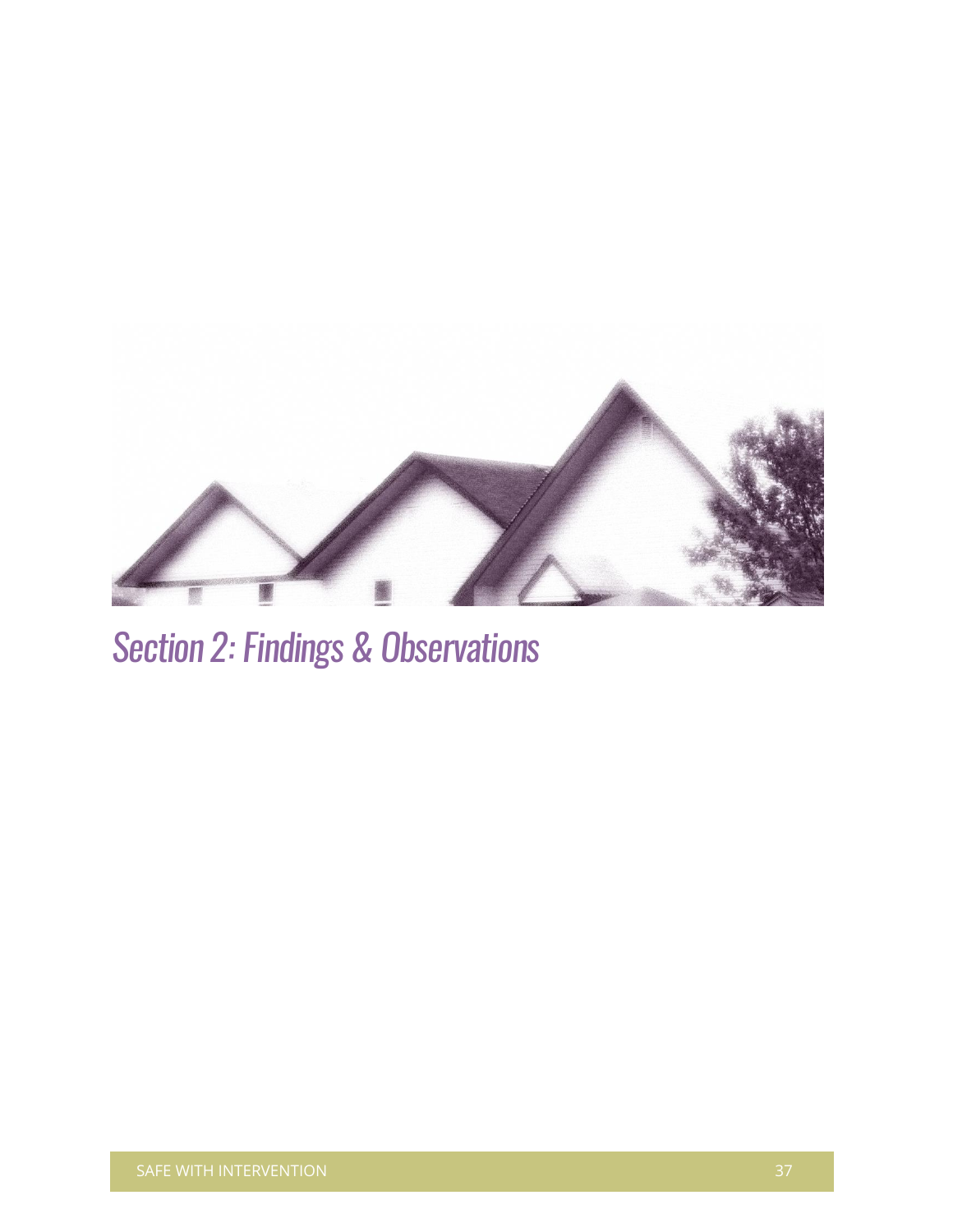# Indigenous Young People, Their Families and Communities

Overall, there were many similarities in the histories of the 12 young people, their families, and communities, and in their experiences of care.

## **Key findings**

- Despite complex, traumatic histories and the high-risk nature of these young people's lives that was evident early-on, intervention and prevention was minimal, and sometimes non-existent despite having been identified early. Responses to young people and their families was largely crisis oriented.
- The identities of the young people were not incorporated into service delivery or care. Indigenous, Black and LGBTQI2S young people were not consistently connected to identity-based or culture-based programs, nor was their identity incorporated into their care. There was a lack of attention paid to their identities, and minimal efforts toward inclusivity.
- Young people were often not living in environments that fostered a continued sense of purpose, belonging or healthy, long-term attachment to any adult in their lives. They frequently did not appear to have been encouraged to be hopeful about their futures or to have positive aspirations or engage in activities to promote their capacities.

## **Summary of Observations**

The experience of complex, multiple traumas was determined to be common to each of the young people. Many of them also came from families that would be assessed as high-risk. Indications of intergenerational trauma were evident in the stories of the eight Indigenous histories reviewed.<sup>11</sup> Some of the families questioned whether caregivers in the placements provided adequate support for young people experiencing trauma, grief, loss of loved ones, and who had experienced sexual assault or abuse.

The challenges faced by these young people seemed to be compounded on entry into care. During the Panel's meetings, one of the Indigenous Elders shared a story about a community ceremony that takes place early in life that provides children with a name, a clan, free will, and a purpose. The Panel reflected that the ceremony encompasses many of the fundamental components that were observed to have been missing from the experiences of the 12 young people - identity; relations, connections and belonging; roles and responsibilities; empowerment to choose their own path; and purpose.

The Panel observed that there was a lack of attention and responsiveness to young people's identities. Indigenous, Black and LGBTQI2S young people who faced marginalization were not consistently connected to identity-based or culture-based programs, nor did it appear that their identity was considered when determining services during their time in care.

<sup>&</sup>lt;sup>11</sup> See page 40, Eight Indigenous Lives for additional content relating to intergenerational trauma.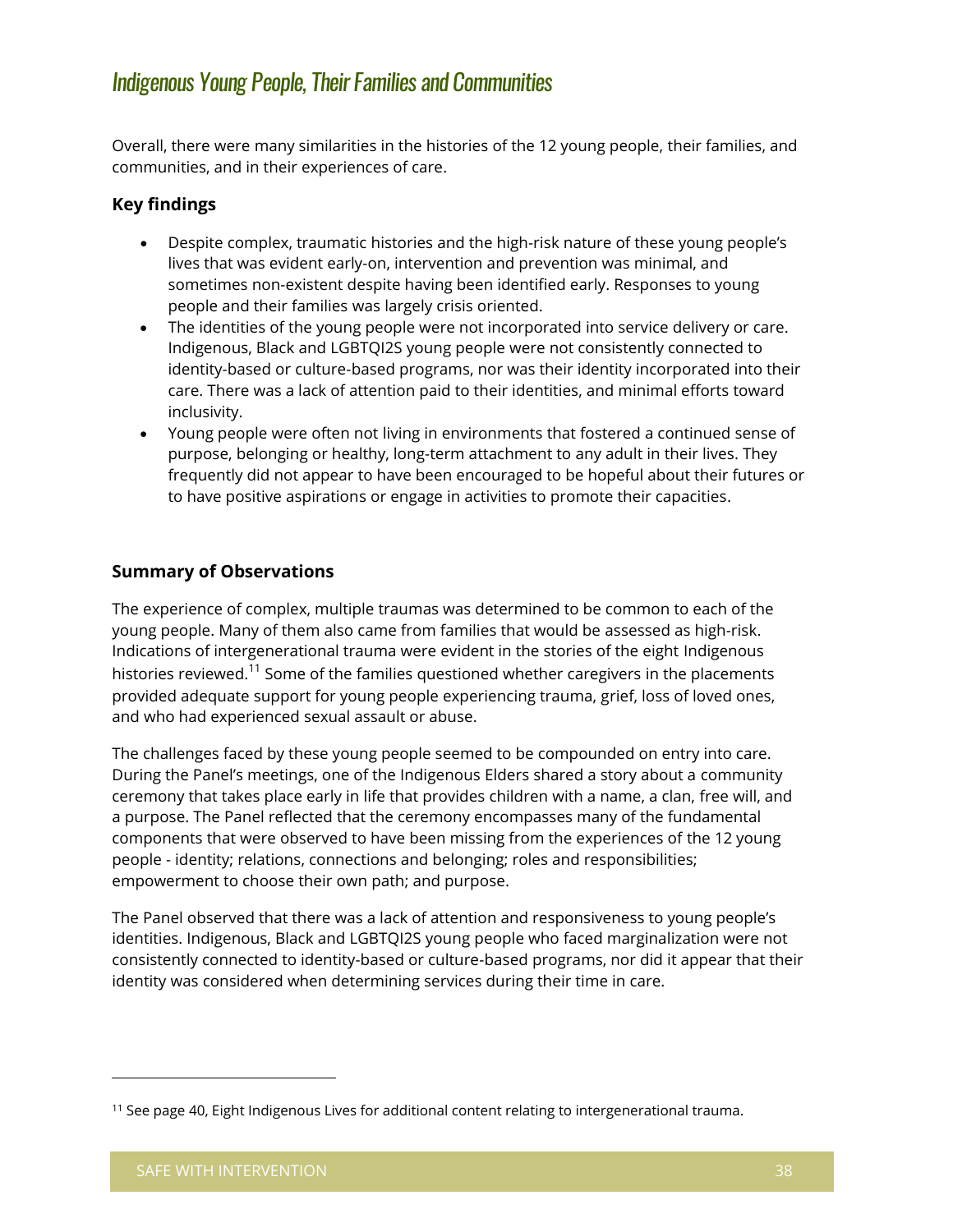Young people, families and Society workers all identified significant challenges for young people in care in connecting with others.

Young people with lived experience frequently describe social isolation and a lack of meaningful connection. They reflected on the trauma of being removed from families and communities and of having no one they were comfortable talking with or an emotional outlet. Young people described "desperately" needing a bond, and someone to guide them.

Some of the young people described being in a group home as being equivalent to living alone. They reported a lack of supervision, an ability to come and go from placements at will, not enough security, and no counselling or people to talk to.

Some families reported that they believed their children had limited contact with them while in care. One parent reported that their child had to 'sneak' calls to their family and consistently expressed loneliness and a desire to go home. Another parent explained that it was difficult for their children to spend holidays away from their community.

The Society workers and staff from placements spoke about the importance of having a goal of reunification with biological families, and noted that placing young people as close to home as possible supports this goal. Connection to families, community and culture were identified as being integral to young people's sense of identity and belonging.

#### **Specific Opportunities for Improvement**

- Prioritize keeping children with their families of origin for as long as possible.
- Provide biological parents and children with supports early in the intervention process, so that young people do not have to experience a removal from their homes and communities.
- Consider removing parents from their communities for treatment and support, rather than apprehending young people.
- Have staff in placements, Society workers, and caregivers who accept, support, and/or reflect various identities, including those that identify as LGBTQI2S and Indigenous.
- Connect young people to others with lived experience of the child welfare system and with mental health challenges so that they will not feel alone in their experiences.
- Caregivers should operate with the assumption that young people have experienced trauma, understand the impacts of trauma on brain development and employ a trauma-informed approach.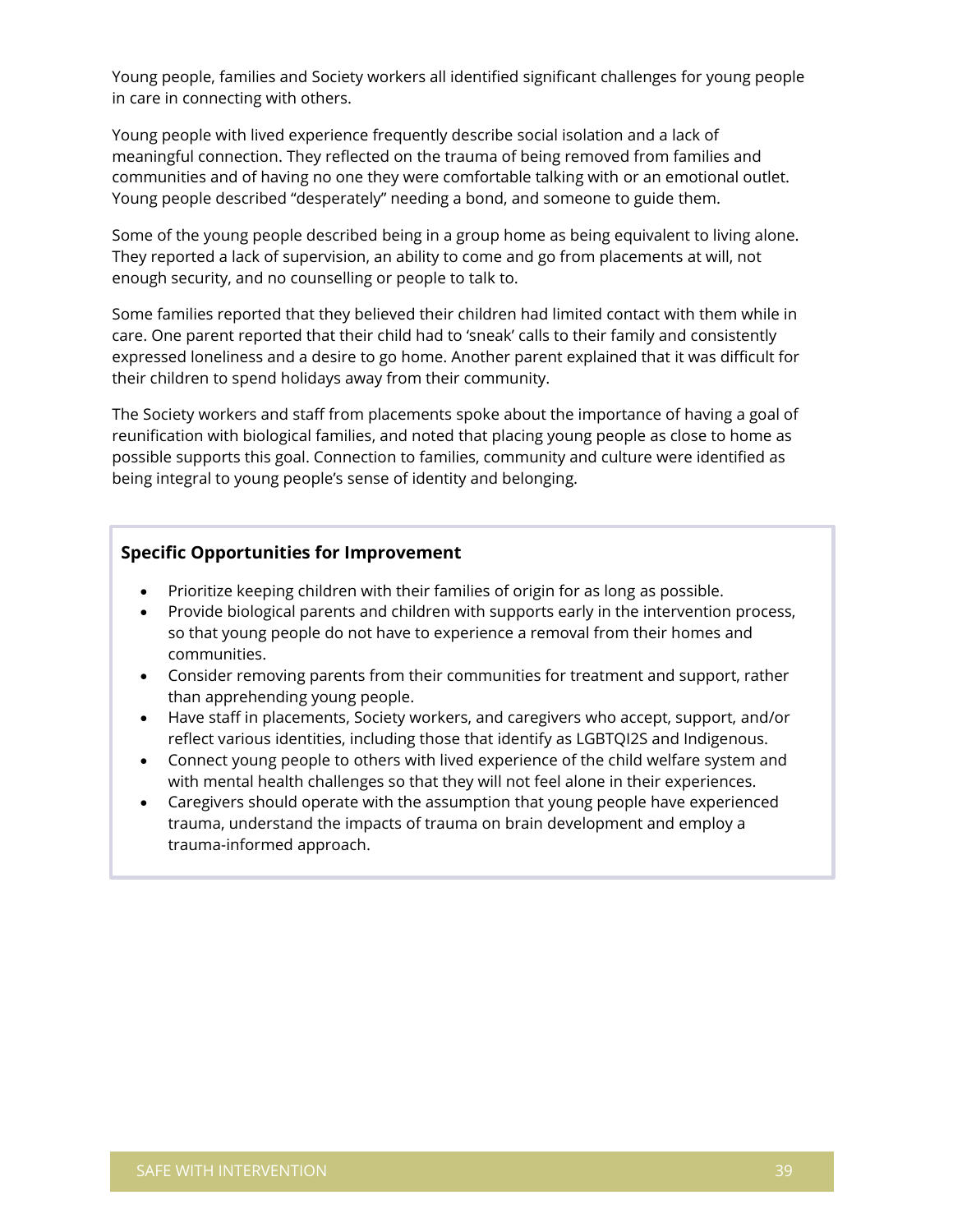# Eight Indigenous Lives

Eight of the young people who were subject of the expert panel review were Indigenous and from First Nations communities in Northern Ontario. The Panel took care to acknowledge the uniqueness of these young people, their families of origin and their communities in a way that acknowledged and honored the differences in their lives, experiences and needs. The majority of those communities are remote.

### **Key Findings**

- The young people, their families and their communities were impacted by colonization, the legacy of residential schools and intergenerational trauma.
- There were significant structural barriers, a severe inequity for family and child services and limited access to specialized resources in the young people's home communities.
- Inadequate shelter, water and food in the young people's home communities was a striking feature of the young people from remote communities. Many of the young people did not have equitable access to education, healthcare, including mental health care, social services and recreational activities.
- There was a lack of culturally safe, trauma-informed approaches with a focus on early intervention, prevention and family supports.
- It did not appear that young people had a safe place to go on-reserve, when it was needed.
- Particularly after removal from home communities, young people were placed in environments with minimal connection to Elders, land-based teachings, traditional ceremonies and wholistic care, and their placements did not appear to acknowledge and/or provide for their cultural needs.
- Indigenous Child Wellbeing societies that serve young people and families in remote First Nations communities have distinct restraints to delivering services that other societies do not (e.g. large geographic areas, limited resources).
- Despite historical and current impacts of colonization, the legacy of residential schools and intergenerational trauma, Indigenous communities continue to persevere, to heal and to reclaim their culture and identity.

## **Summary of Observations**

It was overwhelmingly clear to the Panel that there were significant structural barriers and limited access to resources in the young people's home communities. The Panel heard from Chief and Council in two communities that a lack of sustainable funding is a challenge. In particular, funding to support cultural healing programs was referenced. The inequitable access to resources has contributed to inadequate shelter, water and food. Many of the young people did not have regular access to education, healthcare, including mental health care, social services and recreational activities.

Indigenous young people with lived experience explained that their home communities are often without clean drinking water and fresh fruit and vegetables, resulting in a reliance on less expensive processed foods. They described over-crowded housing units without electricity and running water.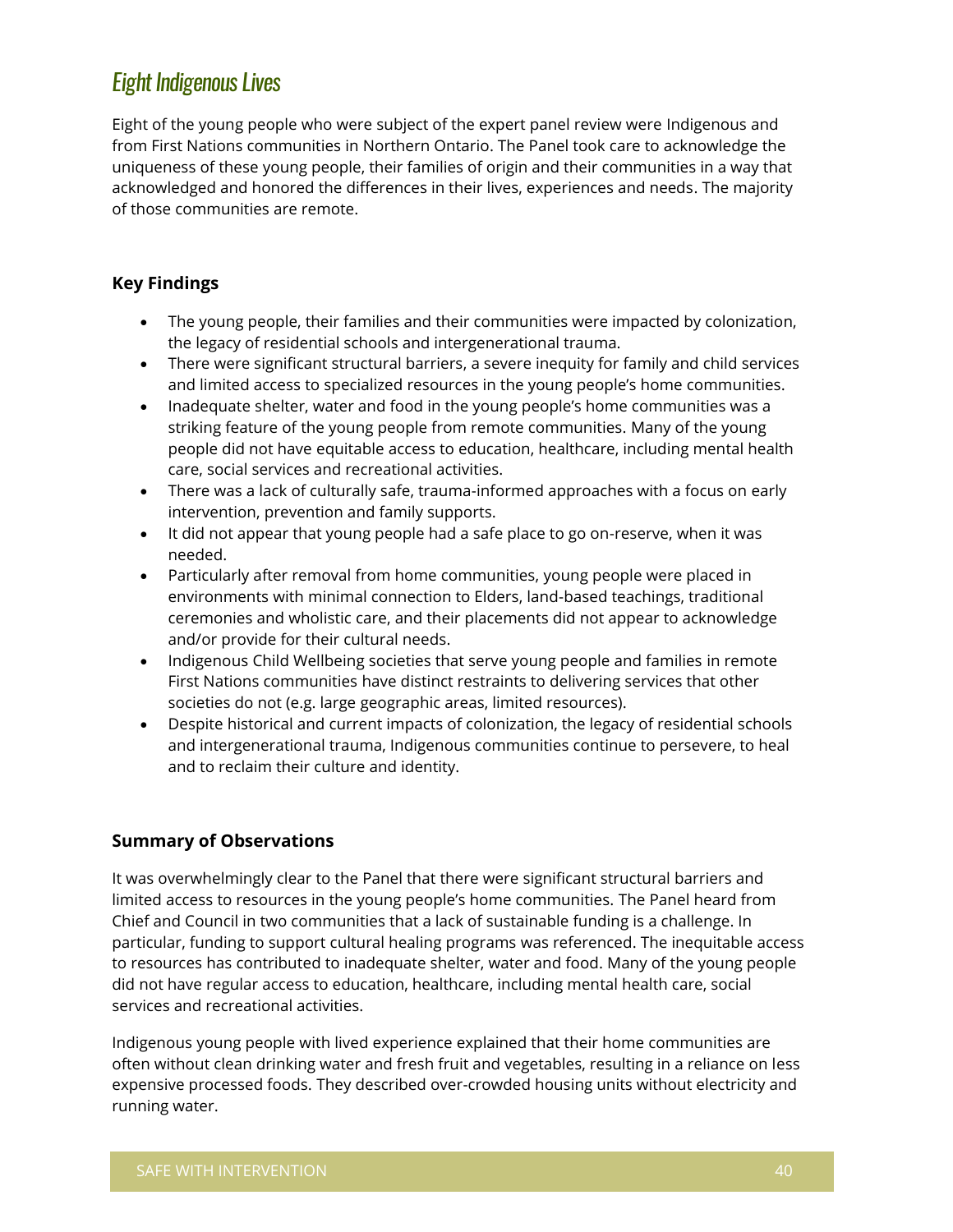They talked about having no leisure activities available to them, and related this to young people's mental health and increased substance use. They noted that they need something to do to stay occupied; mentioning that their communities try to have activities available, but often, these are only available on special occasions.

Indigenous young people also described many positive attributes of their home communities large extended families that they were close with, a sense of home and community, and the opportunity to learn their own culture, customs and language.

Similarly, the Elder panel members spoke of the importance of extended family and connectedness to family and culture. They observed a lack of culturally safe, trauma-informed approaches with a focus on parenting and family supports. The leadership in one of the communities discussed the intergenerational impact of residential schools in their community and familial sexual abuse. They indicated that in order to respond to intergenerational trauma, systemic barriers must be addressed and resources must be sustainable.

Overall, the young people, their families, and their communities were observed to have been impacted by colonization, the legacy of residential schools, and intergenerational trauma.

Indigenous young people reiterated this when they spoke of intergenerational trauma resulting from their family members growing up in residential schools. They explained that because their communities have a recent history of growing up without parents (in residential schools), they do not have any parenting skills. They described a lack of parenting supports and classes in, and appropriate to, their home communities. They talked about westernized parenting classes as "forcing a foreign model onto a culture." They suggested that a model where families heal together would be a better fit in their communities.

They talked about a community raising a child and noted that the nuclear family model is not in practice in most Indigenous communities. They also noted that parents are often told that they will get their children back when child protection services apprehend but they don't, contributing to mistrust of the societies in the communities.

The Chief and Council in three of the communities maintained that there needs to be structured, sustainable support on-reserve so that young people do not have to leave for services and if they do, they are supported in their transition home. Prevention services and family supports were rarely available, and it did not appear that young people had a safe place to go on-reserve, when it was needed.

> **Indigenous young people indicated that where there are prevention services in their communities, when families try to access those services it frequently results in an apprehension, which discourages involvement.**

The Panel saw very little effort to provide wholistic care or to prioritize spiritual needs. When the Indigenous young people were removed from their homes, many of them were placed far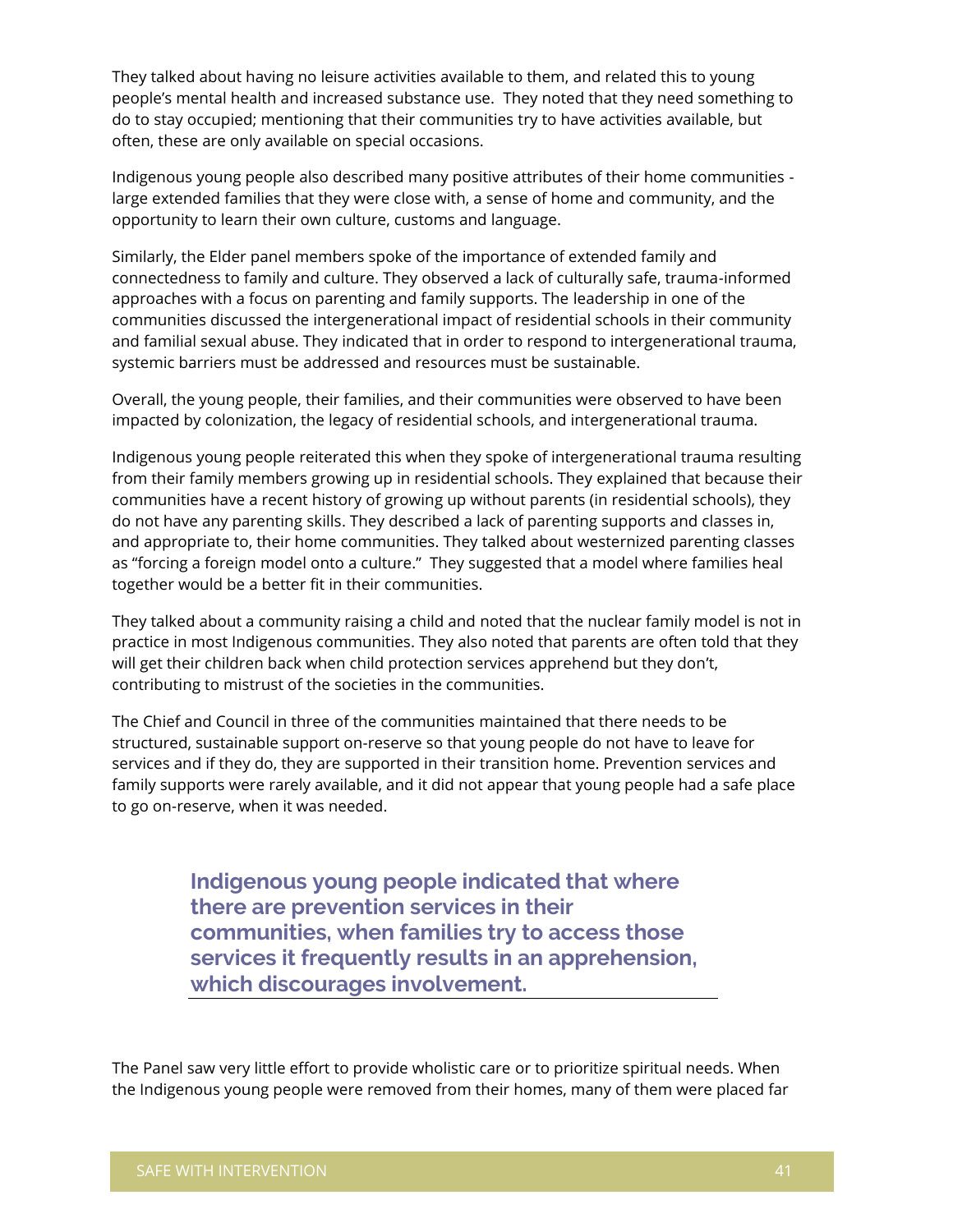away from their home communities. Indigenous families and leadership from three communities spoke of the need to keep young people in their communities, or as close to home as possible. The Panel observed minimal connection to Elders, land-based teachings, and traditional ceremonies, particularly after removal from their home communities.

Indigenous young people spoke of the importance of connection to the land. They described wanting opportunities to go out on the land, and to hunt and fish, when they were away from their home communities. They described this as an important part of their culture and spiritual practices that were are often missing when placed outside of their communities.

Indigenous young people described the culture shock that they experienced when they were removed from their communities – being expected to use transit systems, to adapt to the ways of urban life, and increased availability of alcohol.

The young people also describe facing racism in urban settings – having things thrown at them, being bullied, and being subject to negative comments in person and on social media often on a daily basis. They spoke about the use of alcohol to escape – they indicated that many young people "go out, get drunk and get lost" in the city.

The Panel acknowledged that Indigenous Child Wellbeing Societies that serve young people and families in remote First Nations communities have distinct challenges in delivering services that other societies do not. For example, the geographic jurisdiction of their caseload may be far larger and the resources in the communities far fewer.

Leadership in two communities and young people with lived experience explained that there are challenges related to confidentiality in small communities.

> **Young people described the close relationships between Society workers and mental health workers in their communities and the families they serve; indicating that in some cases it was felt that these relationships compromised the integrity of child protection investigations and decision-making.**

The Panel suggested that funding to Indigenous communities should be based on the needs of each community and that programs and services should be designed, developed, and delivered by Indigenous communities so that they are more relevant and effective in serving young people and their families. Young people wondered whether a Gladue approach<sup>12</sup> could be applied to young people that come into care and whether a restorative justice approach could be taken to child protection within Indigenous communities.

 $12$  In Canadian sentencing laws, Gladue refers to the requirement that a judge pay particular attention to the circumstances of Indigenous offenders and to consider reasonable alternatives to imprisonment.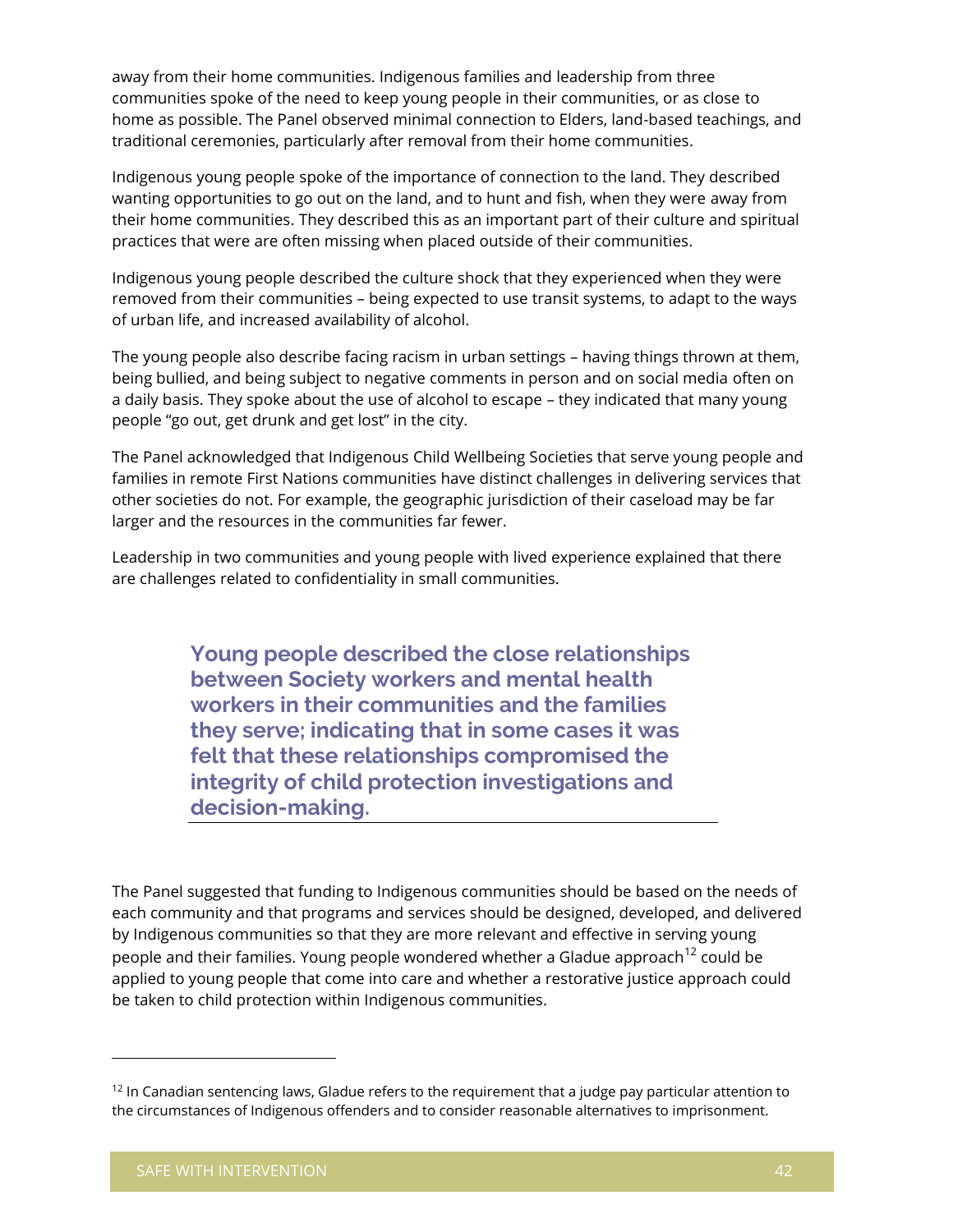The Panel acknowledged the resilience of the Indigenous young people, their families and communities that were subject of the review; highlighting that despite historical and current impacts of colonization, the legacy of residential schools, and intergenerational trauma, their communities continue to persevere, heal and reclaim their culture and identity.

#### **Specific Opportunities for Improvement**

- Indigenous young people suggested that it might be better to remove parents from their communities for treatment and support, rather than apprehending young people.
- Indigenous young people should be taught about the history of residential schools, colonization, and patriarchy.
- In the event that it is not possible to place Indigenous children in their home communities, Indigenous language classes should be offered.
- The leadership in two of the communities indicated that there should be group homes in First Nations communities and there should be professionals who stay in the community, rather than coming in for a crisis and then leaving. They proposed that it would be beneficial to have a community liaison who knows how to navigate mental health systems.
- The leadership in two of the young people's communities noted that Jordan's Principle should always be applied; a concept with which the Panel agreed. Jordan's Principle is a child-first principle that aims to resolve jurisdictional disputes regarding payment for services between provincial/territorial and federal governments in a timely manner, so that services to First Nations young people are not delayed or interrupted.<sup>13</sup>
- The leadership in one Indigenous community maintained that community engagement is very important and communities should determine their own specific needs when funding is available. They should design, develop and deliver their own services to their home community.

**"I was always ashamed of being a Native person. After learning about our ancestors I feel empowered."**

# Society Involvement & Placements

The Panel identified many commonalities in the young people's residential placements including: the distance of placements from their home communities, frequent placement transfers, and common practices and approaches when working with young people.

<sup>13</sup>Government of Canada (2018). *Definition of Jordan's Principle from the Canadian Human Rights Tribunal.* https://www.canada.ca/en/indigenous-services-canada/services/jordans-principle/definition-jordansprinciple-canadian-human-rights-tribunal.html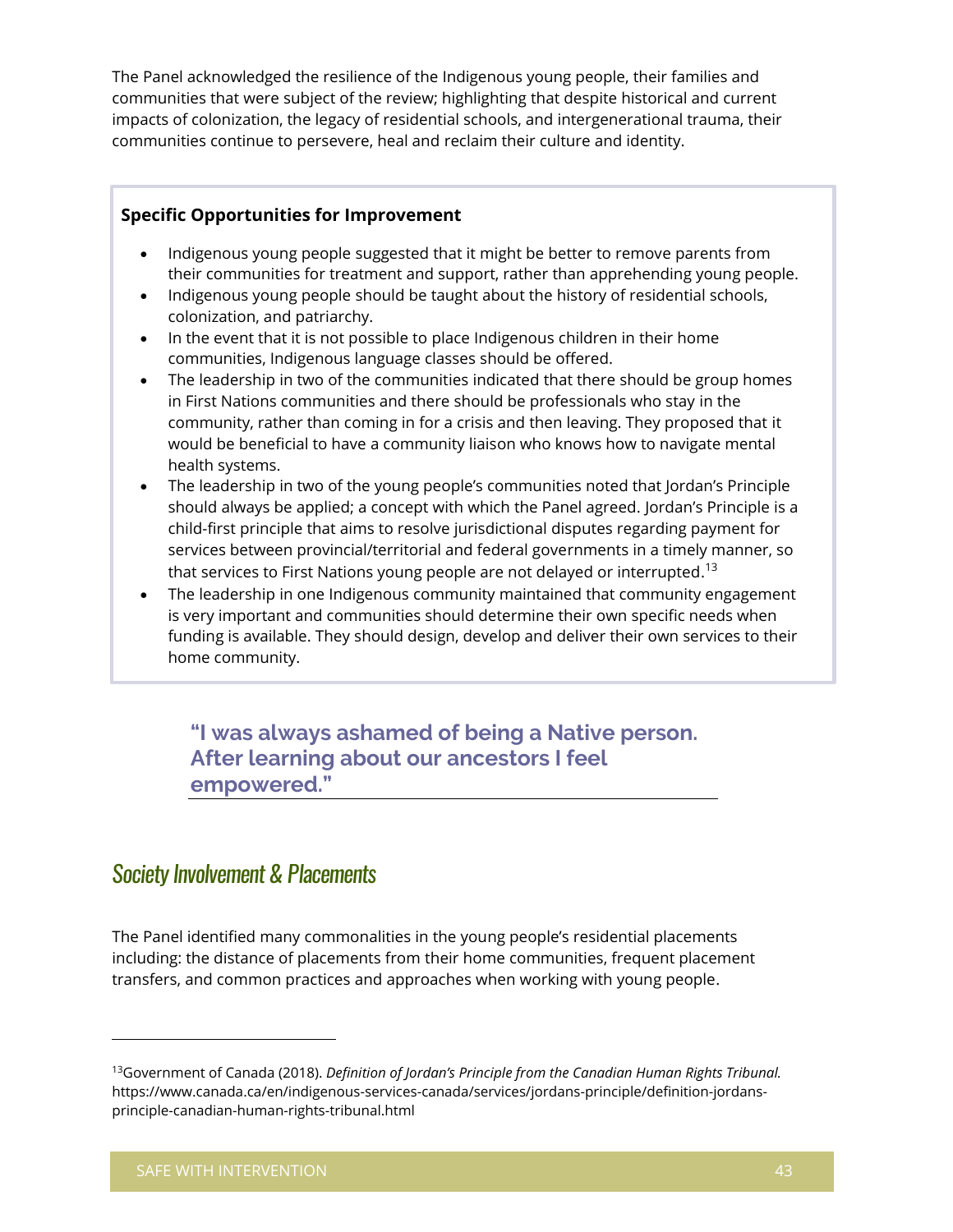## **Key Findings**

- Many of the young people were placed far away from their home communities, making it difficult to stay connected to their families, communities, and cultures.
- Multiple placements negatively impacted young people's ability to build relationships and form healthy attachments with their caregivers, teachers, or any other adults.
- Multiple placements impacted young people's access to a meaningful education. Their absence from school environments contributed to social isolation and gaps in life skills development.
- Physical restraints and 1:1 supervision models are commonly used interventions in residential placements. There does not appear to be a shared understanding of the different intervention models, or a standard or consistent approach to them.
- The implementation of 1:1 supervision models appeared to be used in response to an immediate safety need and did not incorporate meaningful engagement and relationship building with young people.
- The value of 1:1 supervision to support young people beyond a short-term crisis is unclear, but many of the young people were subject to 1:1 supervision for long periods of time.
- There is no minimum standard for capacity, supervision, qualification, training and education for staff and caregivers.
- There is a need to better understand the risk factors, indicators and effective interventions for human trafficking.
- The youth voice is fundamental to the wellbeing of young people. Young people had minimal opportunity to have a voice in their care, their voices were not prioritized, and their attempts to communicate their needs were often overlooked, ignored and characterized as "attention-seeking."
- The basic needs of young people were inconsistently met.
- The poor quality of the care that the young people experienced throughout their lives had a profound impact on them.
- Young people were not meaningfully engaged in services or programs in the community, including educational programs and mental health services, for significant periods of time – they were often in their placements all day, with very little to do. There were indications to suggest that several of the 12 young people were at risk of and/or engaged in human trafficking.

## **Summary of Observations**

Many of the 12 young people were placed far away from their home communities with the longest distance up to 1,600 kilometers.

Young people with lived experience described placements that were far away from their home communities. They spoke of seeking connection – to land, family (including siblings), community and language. They reflected on their desire to return to their home communities at the earliest possible opportunity; for many, this was age 16, when they left care because they wanted to return to their home community.

The Panel noted that when young people are no longer connected to their cultures, families, communities, education, and social supports, they are stripped of one of their strongest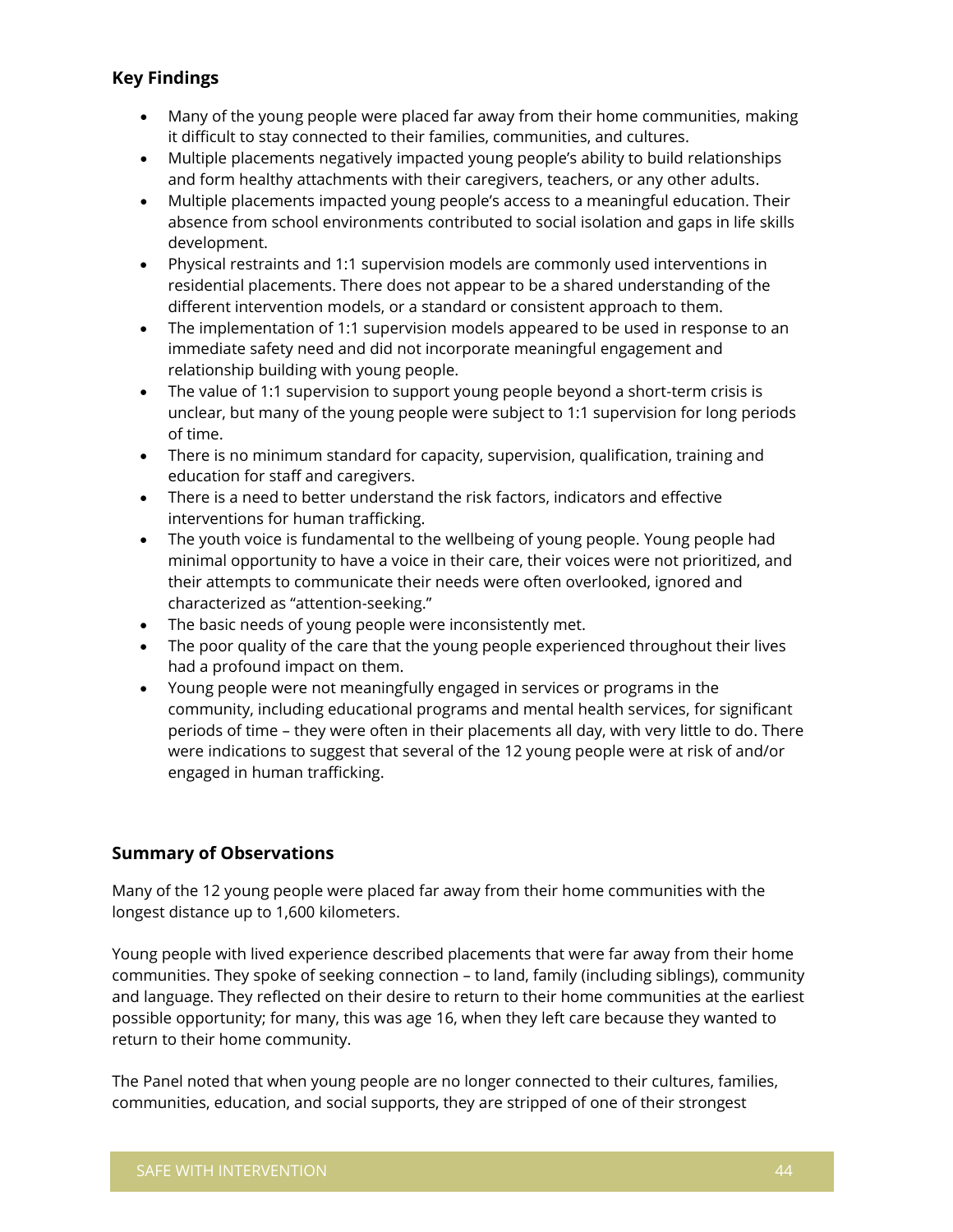safeguards – natural advocates. The Panel suggested that the further the young people were moved from their home communities, the more difficult it would have been for them to maintain connection to the people in their broader communities that cared and advocated for them, if they could not do so for themselves.

In addition, most of the young people had multiple placement transfers. The moves were often unplanned, resulting in emergency placement at the first available location. Sometimes multiple placement transfers occurred in a short period of time. For example, one young person was transferred 18 times in a 20 month period. The Panel and workers noted the challenges to providing quality care, building relationships, maintaining education, and forming healthy attachments with caregivers when young people are transferred so frequently. Society workers and staff from placements described apprehension from families and the trauma experienced by young people being transferred to a new placement.

> **Young people reiterated this sentiment and spoke of transferring placements with their belongings placed in garbage bags, describing this as a dehumanizing experience.**

In addition to multiple placement transfers, young people talked about placement selection, noting that the children's aid society or Indigenous Child Wellbeing Societies "try to find a place to stuff kids." They described placement selections as being determined based on where there are residences, rather than on fit, and a lack of compatibility between placements and their needs – language, culture, and personality. They reflected on times when they felt they were not welcomed or accepted in already established families, and often felt treated as "a paycheque."

The Panel found that there were common approaches to interventions and practices in residential placements. One of these practices is to implement a 1:1 supervision model when a young person is considered to be at risk of harming themselves. The Panel observed that across residential placements, it did not appear that there was a shared understanding of how 1:1 supervision models are operationalized in residential placements. The staff from placements explained that typically, a 1:1 refers to a staff member providing constant eyesight supervision to a young person, until they are determined to be at a lower risk level. It was explained that the implementation of this practice requires extra staff to be working. This can present challenges when there is not enough staff available during a shift and it can interfere with the care of the other young people in a residence.

While the Panel recognized that there are circumstances where 1:1 supervision models are required to ensure immediate safety, it appeared that this was often the extent of the intervention. The Panel noted that at times, constant eyesight supervision can serve an immediate safety need however; to promote positive wellbeing and create an enriched environment for young people, the staff from placements and caregivers must also engage young people and build meaningful relationships with them. This does not appear to be part of the current approach to 1:1 supervision. The Panel also observed variance in the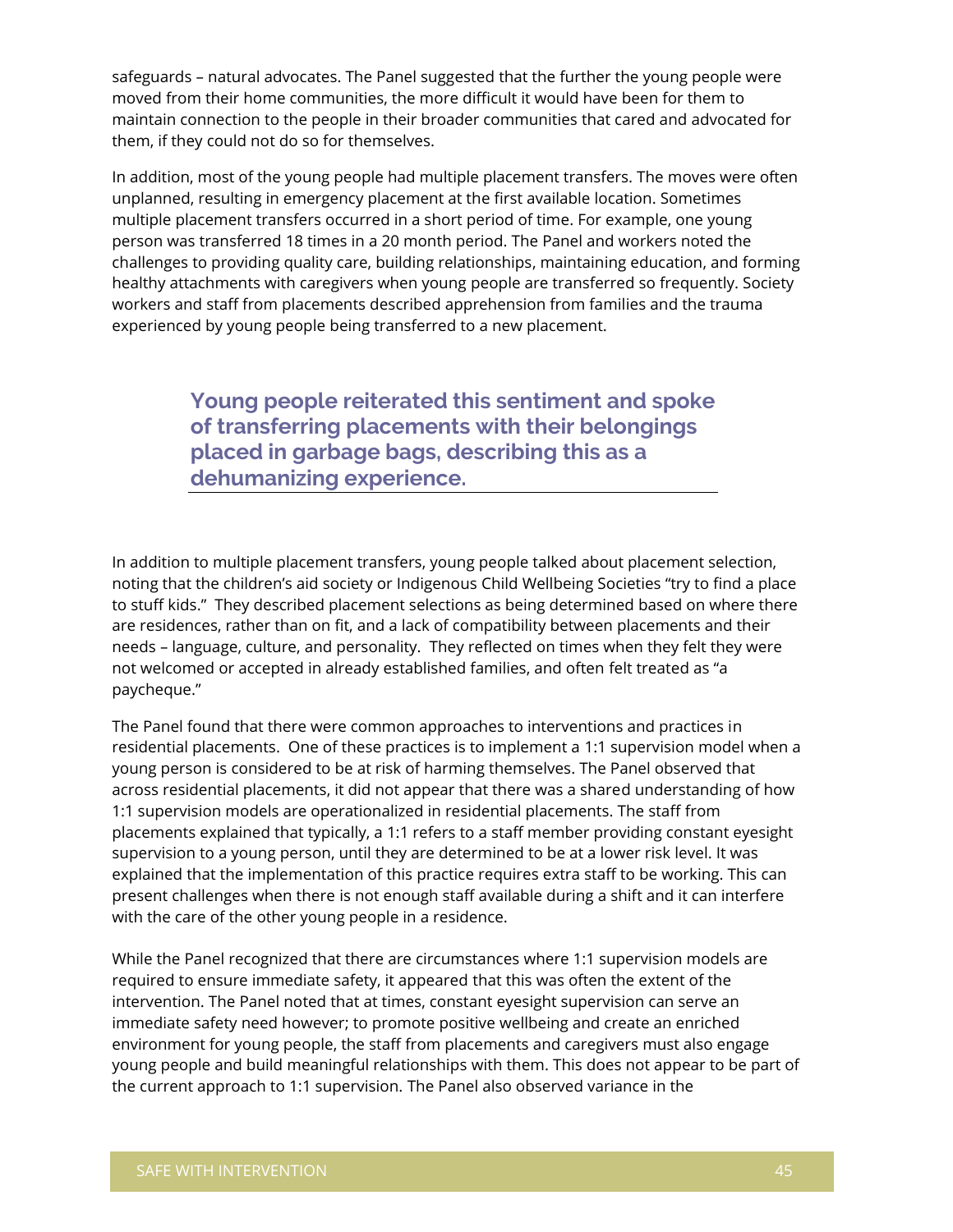implementation and cessation of 1:1 supervision models, noting that some of the staff making decisions regarding 1:1 supervision may not have had adequate training in this area.

Another common intervention in residential placements was the use of physical restraints. The frequency of physical restraints in the young people's residential placements was notably high and was the most common serious occurrence reported in a six month period. The Panel observed that there was inconsistency in the type of physical restraints used and the length of restraint with the longest restraint to a young person lasting up to two hours. According to the MCCSS Guidelines for Serious Occurrence Reporting, any restraint must be reported as a serious occurrence. As part of the report, the less intrusive measures that were used before the restraint must be described. The Panel found that there was variability in the interpretation and/or application of less intrusive measures and in the approaches to de-escalation before the use of a physical restraint.

The Panel, families, Society workers, staff from placements and young people with lived experience all spoke of staff and caregiver capacity in residential placements. Everyone acknowledged the level of skill, expertise, attention, and care that is required to support young people and the significant impact they can have on a young person's life; whether positive or negative.

The Panel observed that there was an absence of quality care in residential placements. The Panel noted that quality of care is influenced by staff and caregiver training, qualifications, education, compensation and a supportive workplace environment. In particular, the Panel observed that staff from placements, Society workers, and caregivers were not always prepared or enabled to support young people with mental health challenges, substance use, concurrent disorders, fetal alcohol spectrum disorder and/or complex trauma. The Panel also noted that there was significant variability in caregiver capacity. Society workers noted that staff working in residential placements often lack formal qualifications and frequently work part-time in multiple places to make ends meet given the low rates of pay.

Young people described staff in residential placements as lacking adequate training and that there are inconsistencies in group home standards for their staff (e.g. qualifications, education and training). They explained that specific skills are needed to support children and youth, and that staff capacity is an issue stating that, 'it can't be just anyone doing the job.' For example, a young person described that a group home may have multiple youth living with different diagnoses (e.g. oppositional defiant disorder, fetal alcohol syndrome, attention deficit disorder, anxiety, depression etc.). The young person explained that if there is only two to three staff working to support multiple youth with high needs, they are unable to provide adequate support.

Young people also explained that staff from placements have demanding jobs, leading to high burnout rates and staff turnover. They suggested that if efforts were made to make work less demanding, there would be more opportunity to be meaningfully engaged with young people.

There were indications to suggest that several of the 12 young people were at risk of and/or engaged in human trafficking when they were in a residential placement. The Panel recognized that this risk increases when youth do not have a solid and consistent support network. They indicated that human trafficking is largely misunderstood and that it would be beneficial for staff from placements, Society workers, caregivers and police to understand risk factors, indicators and effective interventions if they suspect a young person is being victimized. In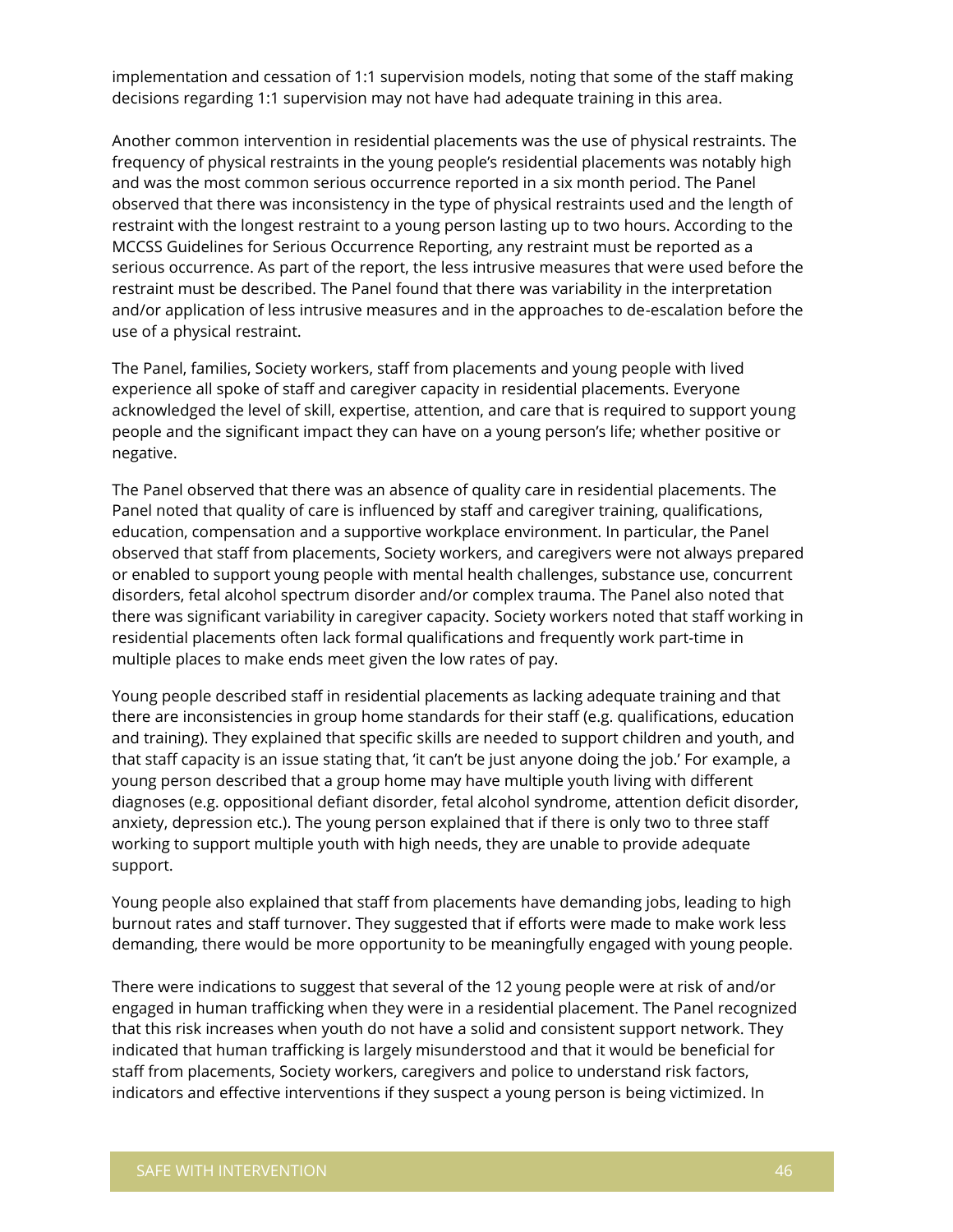particular, the use of the internet and social media in luring young people into human trafficking must be explored.

#### **Youth Experiences in Placements**

The experiences of young people, while influenced by their identities, histories and where they come from, were also significantly impacted by their interactions with systems of care that were intended to serve them. The following details some of what Panel learned about their experiences in residential placements.

Many of the 12 young people did not appear to have had an opportunity to meaningfully provide input regarding their needs, desires and overall care. In some cases, it was apparent that they were explicitly exercising their voice and they were ignored. For example, there was written evidence of a young person explaining their trauma, struggles and perceived barriers to improving their circumstance. This person was doing everything within their power to have a voice, ask for help and articulate what they needed – both from individuals, and from the systems. The Panel observed that the adults within their sphere of care did not prioritize the young person's voice and did not adequately respond to their pleas for help.

While there was evidence of young people asserting their voice explicitly, the Panel also observed that there were numerous examples of their needs being communicated indirectly and being overlooked by Society workers, staff from placements, or caregivers. At multiple points in their lives, the young people communicated by 'raising flags' like self-harming, acting aggressively, or running away. Rather than interpreting these behaviours as communicating a deeper need and responding in-kind, it was, too often, responded to with a punitive approach, dismissed as 'attention-seeking' or, with a visit to the emergency department, or a transfer to a new placement.

Young people with lived experience identified many commonalities related to their placement experiences and the quality of care they received. Several of the young people in one geographic area shared experiences of sexual, spiritual and physical abuse at the hands of caregivers, as well as neglect. $^{14}$ 

The young people indicated that they reported this abuse to their workers, only to have their workers be spontaneously changed without follow up. They indicated that the workers never acted upon their reports and concerns, which fostered a lack of confidence and trust. One of them said "I didn't know who to trust with my words after that." Another said, "No one comes at the end of the day for kids who cry abuse in the system." After disclosing abuse, the young people described a lack of documentation of their disclosures, which in turn led to an inability for them to pursue recourse through the judicial system. They described significant impacts of this abuse including, ongoing post-traumatic stress related to their placements, as well as night

<sup>&</sup>lt;sup>14</sup> Note that as these experiences were all reported in one geographic area, the former Ministry of Children and Youth was advised. As the incidents were historical and information regarding the caregivers' identities was not provided to the Office of the Chief Coroner, the incidents were not reported to a children's aid society.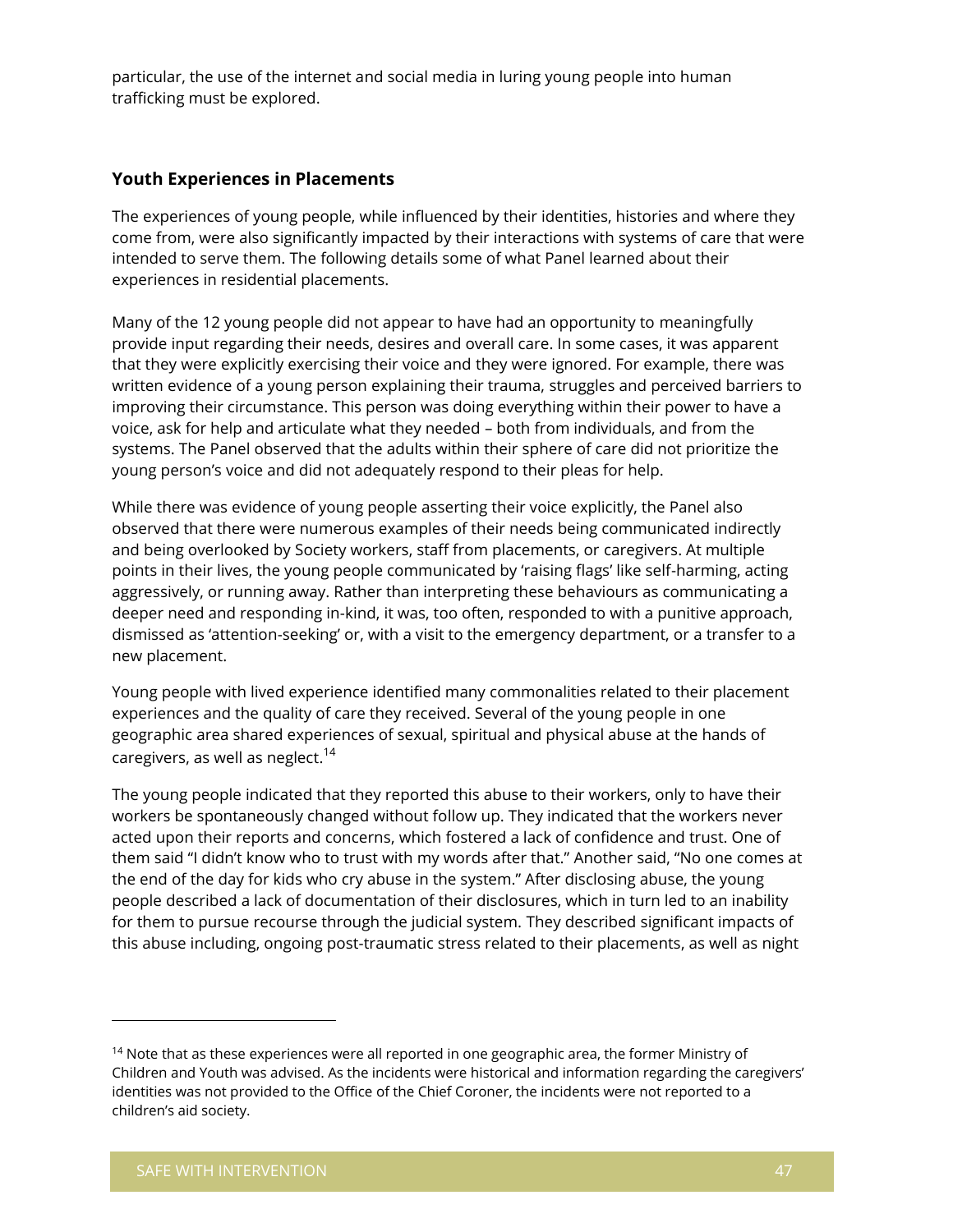terrors and other trauma-associated impacts, including an inability to accept or express compassion, or to "learn emotions."

Young people also spoke of a general lack of thoughtful, attentive and intentional care. Workers, staff and caregivers were described as making young people feel like "just another paycheque." They described being in care as living out of a suitcase, without a proper address and often being transferred to new placements. They spoke of group homes with "two to three people watching the house, smoking inside and inviting their friends over" (referring to caregivers) and of not being allowed to use the phone, or access anyone outside of the care setting for help. Young people referred to extended society care (formerly known as Crown wardship) as a primarily financial agreement; indicating that not all of their fundamental needs can be met with money.

Several of the young people's families reported that they did not feel that their children's placements were supportive, positive environments where they were really listened to. Some questioned whether Society workers prioritized the perspectives of placement caregivers over the perspectives of their kin when making decisions about their care.

A parent described their child to have been unhappy in their residential placement and to have been 'just living there.' A number of families reported that their children told them they were forcibly restrained whenever they were angry, that caregivers were 'not nice' or that they were threatened by their caregiver.

The Panel observed that young people's basic needs were not always met. There were young people who were largely absent from the homes they were placed in, and it did not appear, based on available information, that anyone was aware of or concerned about how their time was being spent. The Panel observed that many of them were not meaningfully engaged in services or programs in their placements or in the community. There was little connection to day programs, youth centres, recreational and leisure activities and many instances with no access to education for significant periods of time.

#### **Specific Opportunities for Improvement:**

- The youth voice should be considered, valued and respected at all times.
- Young people should be placed as close to their home communities as possible, wherever this does not pose a safety risk.
- Priority should be placed on promoting long-term placements for young people where there are opportunities to form healthy, long-term attachments to adults.
- Society workers and staff from placements should take care to reduce the trauma of apprehension and placement moves as much as possible.
- More research is needed to understand the most appropriate use of physical restraints with young people.
- Staff from placements and caregivers should receive mandatory training in human trafficking, mental health challenges, substance use, concurrent disorders, fetal alcohol spectrum disorder, LGBTQI2S issues, Indigenous culture and culturally appropriate service delivery, and complex trauma for young people.
- Youth should be provided with opportunities to articulate their own needs and for those needs to be taken seriously. Children and youth should be informed of all processes and interventions concerning them.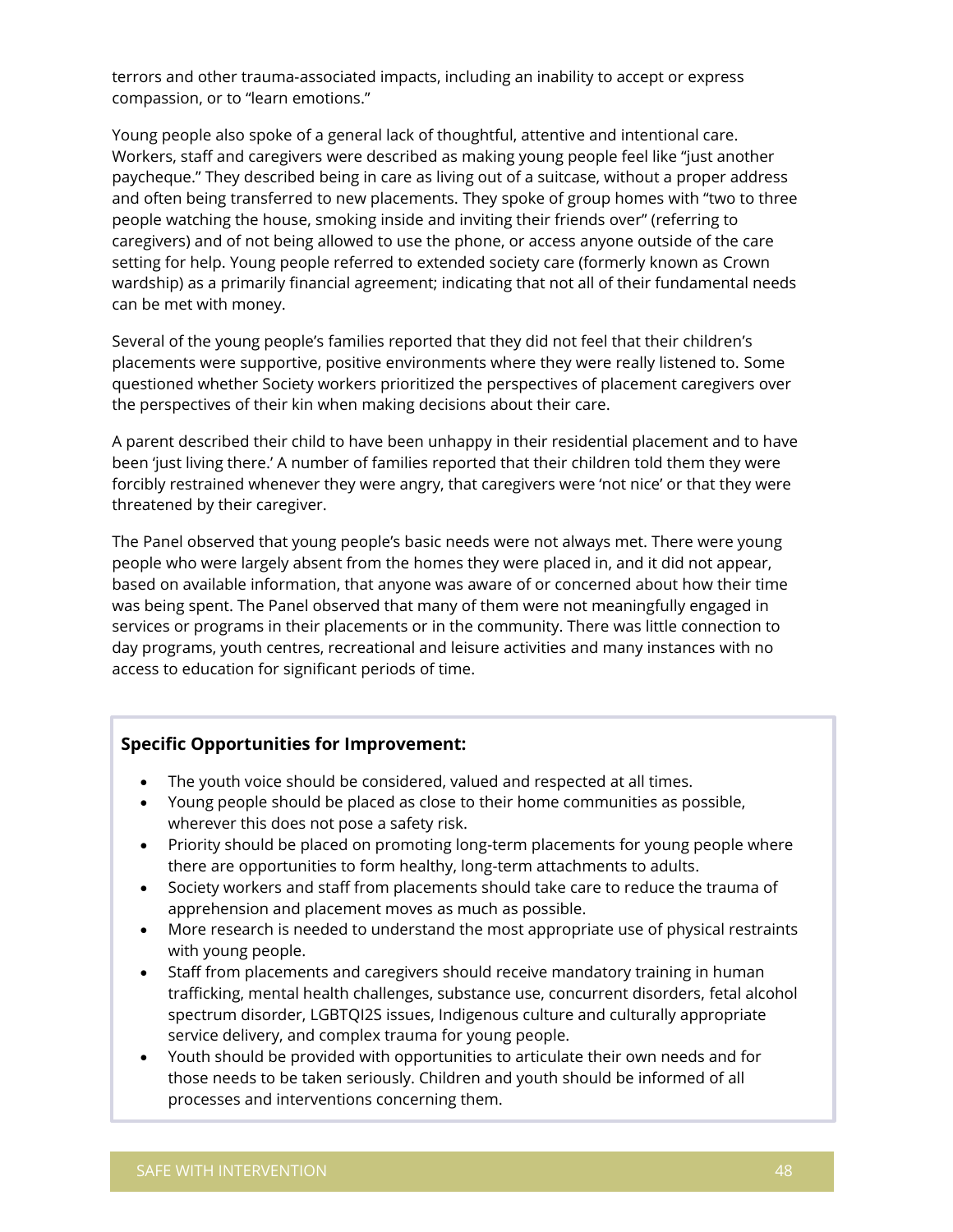- No young person should have to move with their belongings in a garbage bag.
- Through a screening process, it should be made clear what the expectations of foster parents are, and what the child or youth's expectations are. They should be matched accordingly.
- Young people should be grouped and housed according to their needs.
- Efforts should be made to make work less demanding for staff in children's residences, so that there are lower burnout rates, less staff turnover and there is more opportunity to be spent meaningfully engaged young people.

**"I have always wanted to ask my workers, "What if you were in my shoes?"**

**"You can't just give someone a cheque and expect them to raise a child – it's more complicated than that."**

# Mental Health Care

All 12 young people that were subject of the expert panel review struggled with mental health challenges. The following section outlines the Panel's findings and observations of the mental health services provided to the young people.

## **Key Findings:**

- Mental health care was fragmented, crisis-driven, reactionary, and in many cases, nonexistent.
- There were concerns regarding the availability of long term and intensive mental health care; particularly for latency/early teenage youth.
- There is a need for wholistic, prevention-focused assessment and intervention that is delivered early-on. When a young person was experiencing mental health challenges, there appeared to be a tendency to connect them to hospital emergency departments or psychiatric services (where they are connected at all), without exploring or leveraging the availability of other services that could be beneficial to their mental health and wellbeing.
- There are striking inequities in mental health care availability in northern First Nations communities.
- There seems to be an assumption that the child protection system has the mandate and capacity to provide mental health care and/or to promote young people's mental health needs being met. The distinction between child protection services and mental health care are not clearly understood by families, children and youth serving sectors.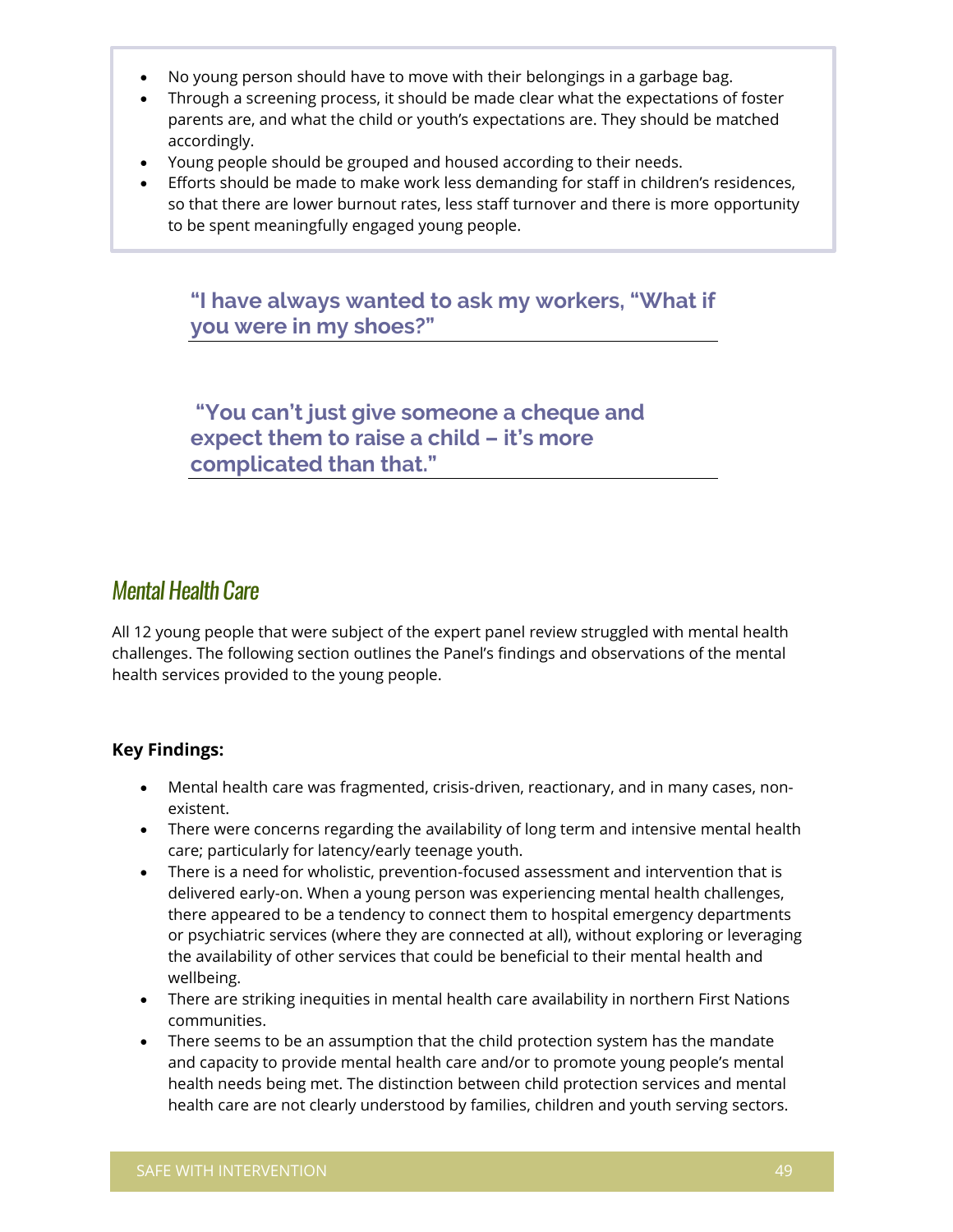#### **Summary of Observations:**

The Panel found that there were commonalities in the young people's interactions with mental health care services. It was notable that the degree to which the young people and their families had access to mental health care varied considerably depending on their geographic location. This variability was also apparent with the experiences of the young people with lived experience and information received from families and Society workers.

Regardless of location, the Panel observed a lack of comprehensive, prevention-focused mental health care in all 12 of the histories reviewed. Throughout these young people's lives, there were identifiable points where early assessment and intervention may have prevented declining mental health and possibly, apprehension by a Children's Aid Society or Indigenous Child Wellbeing Society. Some of the young people's families reported requesting support for their children's mental health very early in their lives and noted that they were not able to receive what they needed. For those that received mental health care, it was often fragmented and short-term, though based on available information, longer-term may have been more beneficial.

Young people, families and Society workers identified lengthy waitlists to be a barrier to accessing mental health care. Multiple hospital visits prior to receiving care, or multiple hospital visits without any additional care, seemed to be a common experience for many of the young people whose histories were reviewed, in addition to those with lived experience.

Indigenous young people and the leadership in three of the young people's communities noted that counselling in remote First Nation reserve communities is complicated because of the small size of the population; workers are often community or extended family members acquainted with the young people and their families, causing concerns about confidentiality within the community and creating a barrier to accessing mental health services.

The Panel observed examples of young people who were involved with child welfare not because of child protection concerns, but because all mental health or developmental service options in their communities had been exhausted and families were not able to cope or meet the mental health needs of their children. Families reflected on their belief that the child protection system would be a pathway to mental health care for their children.

> **A young person explained that they went into care because of mental health challenges, after their parent contacted the Children's Aid Society numerous times to ask for support and to be connected to resources. This young person feels that if they had been able to get into supportive mental health programs early, it may have been possible to continue living with their parent.**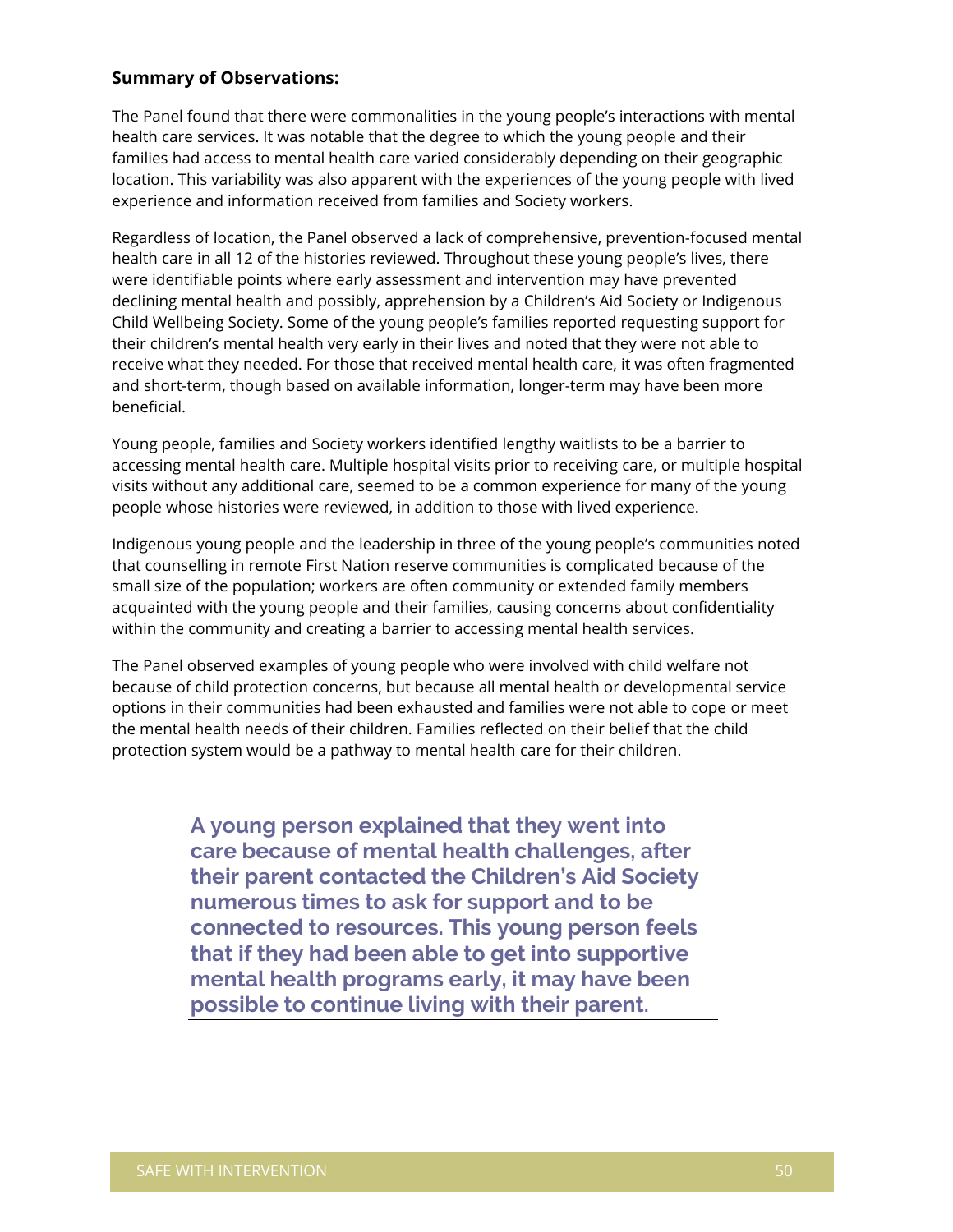In the histories of the young people reviewed, the Panel found examples of young people who appeared to have a developmental disability and did not receive an official diagnosis, despite descriptions of symptoms in the documentation. In other examples, young people were likely experiencing a developmental disability, and were being assessed as having mental health challenges, and treated as such. In particular, the Panel noted that there seemed to be a lack of understanding about the most effective treatment options and support for young people living with fetal alcohol spectrum disorder.

Both staff from placements and Society workers reported that when young people have involvement with child protection, parents and community service providers such as teachers, school boards, nurses, doctors, assume that their mental health needs will be met. They also expect streamlined access to mental health resources by virtue of this involvement. Each group explained that these are unrealistic expectations of the child protection system, and that consequently, young people's mental health needs are not being met.

Similarly, staff from placements and Society workers explained that in a crisis, young people are often discharged from hospitals because they are not considered at risk of suicide in that moment. For example, a young person who is consistently self-harming by cutting will be discharged because the doctor says 'cutting is rarely successful (in dying by suicide)' or they are dismissed as 'attention-seeking.' Staff from placements and Society workers described young people routinely being discharged without a safety plan. When a safety plan was recommended, it was usually to implement 1:1 supervision. Staff from placements noted that the implementation of this type of recommendation requires additional staff and approval from the Society that cannot be secured immediately, resulting in a gap in the safety of the young person. The workers and staff articulated the challenges this represents to providing sustainable responses and to preventing further mental health crises by securing long-term treatment for young people. The Panel observed that 1:1 supervision was often insufficient to keep young people safe, and provided no support to the young people in improving their mental health or wellbeing, calling into question the effectiveness of 1:1 supervision overall.

The Panel observed that all of the 12 young people should have had have mental health assessments early-on and on a routine basis thereafter, however; many of them did not. Staff from placements explained that when young people are in crisis and are taken to the hospital, the degree and nature of assessment is reported to vary considerably, even where self-harm and suicide ideation are present. In some cases, the staff from placements reported that there are young people who are 'blacklisted' (a term reportedly used by hospital staff) from admission to the hospital. Placement staff members were of the impression that this meant young people would not be admitted or appropriately assessed when they presented in hospital in some circumstances. When asked, hospital staff did not confirm the use of the term, but explained that some young people do not benefit from hospitalization, and that the hospital often assumes that young people are receiving the support they need in their placements and/or through the child protection system. There was no information available to guide this determination.

While the Panel observed fragmented and reactive mental health care for some young people; they found a complete lack of mental health care for others. In particular, the Panel observed inequities in mental health care in northern First Nations communities. In some cases, there was no access to a doctor or a mental health worker in the community. In the event of a mental health crisis, young people would be taken to a nursing station. If young people were determined to need more care and support, they would be transported to the nearest city,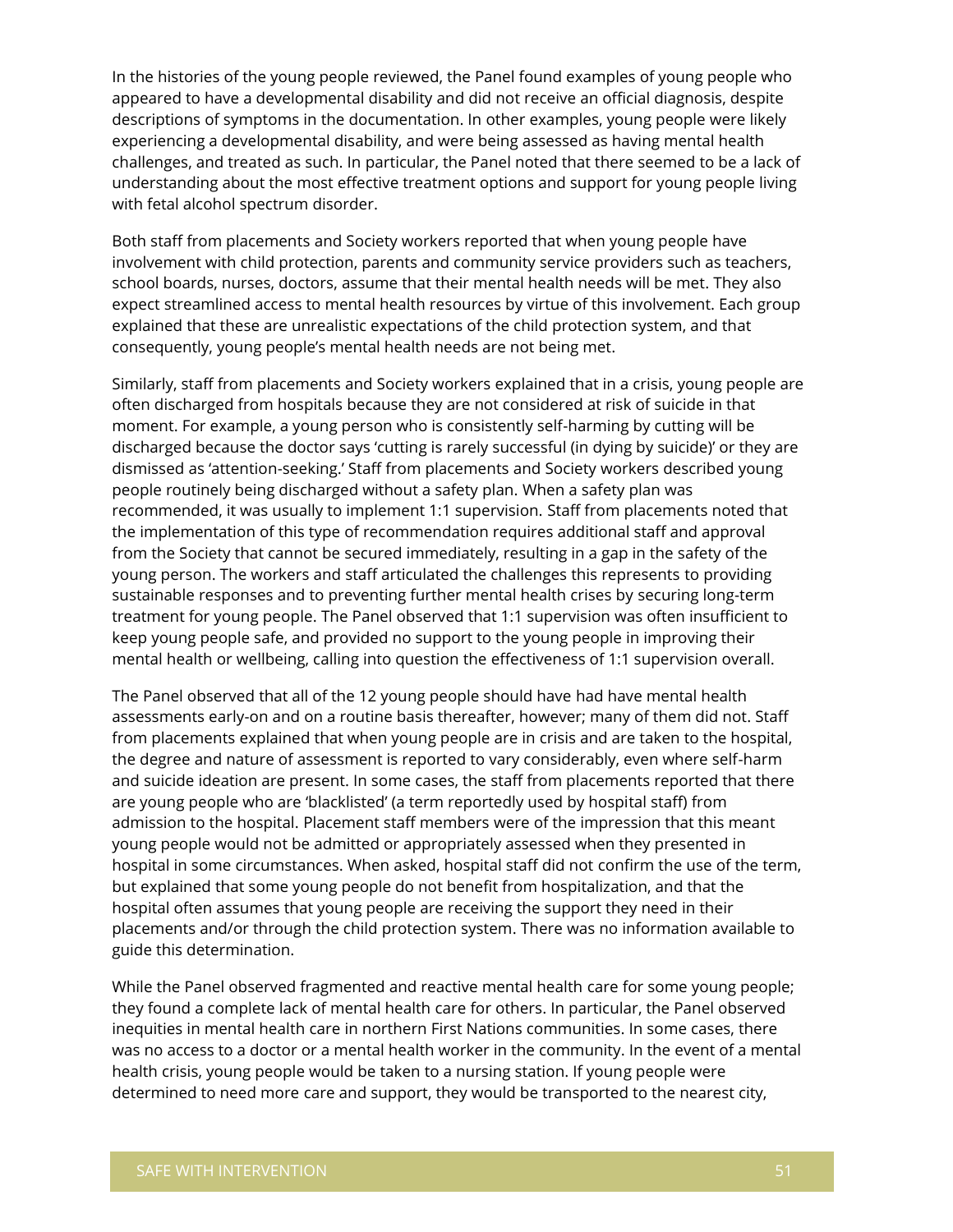which was often a considerable distance away. Families and the leadership of one of the communities described the need for young people to receive culturally appropriate services. They also explained that when young people are removed from their communities for care, they struggle to maintain progress when they return to the same environment.

Young people explained that sometimes there are mental health workers in First Nations communities who are not formally trained, but can take young people out on the land, which can be of significant benefit to their mental health.

The Panel observed that where psychiatric services were unavailable in First Nations communities, young people were sometimes connected to psychiatric services through telepsychiatry. The Panel acknowledged that while this model can bridge immediate service gaps, without understanding the context of the community, it is challenging to make realistic, culturally appropriate and sustainable recommendations to support young people's mental health.

Indigenous young people from Northern Ontario candidly described suicide attempts, selfharming behaviours, and friends who had died by suicide. When asked about mental health supports, many of the young people were unable to articulate having ever been offered any form of mental health support. They described talking to their workers and being told to "get over it." They described foster parents that did not report suicide attempts to children's aid societies or others for months, because of concerns that the child would be removed from their care (which would have consequential impacts on the financial supports they receive). One young person described a suicide attempt by overdosing on medications; they indicated that they were mistaken for being intoxicated on alcohol and "thrown in the drunk tank overnight."

The Panel felt that the 12 young people subject of this review were often considered in isolation of their families, communities, environments and broader social structures surrounding them. It was suggested that wholistic, team-based mental health care, including assessments and treatment that consider the whole child (i.e. physical, emotional, spiritual, and mental) in relation to their environment could have benefited the 12 young people immensely. The Panel also felt that innovative therapies should be explored, and that in particular, innovative and original Indigenist ways should be supported and validated. With a wholistic approach to mental health, the impacts of intergenerational trauma, systemic racism, or socio-economic and structural barriers are less likely to be interpreted as mental health challenges that are particular to the individual young person.

The Panel and families discussed the need to better understand young people's use of the internet and social media and its relationship with their mental health. There were concerns about the internet being used to facilitate suicide pacts and incidents of cyberbullying. The Panel and families also recognized that while the internet sometimes presents safety concerns, there could be opportunities to better support young people through the internet and social media.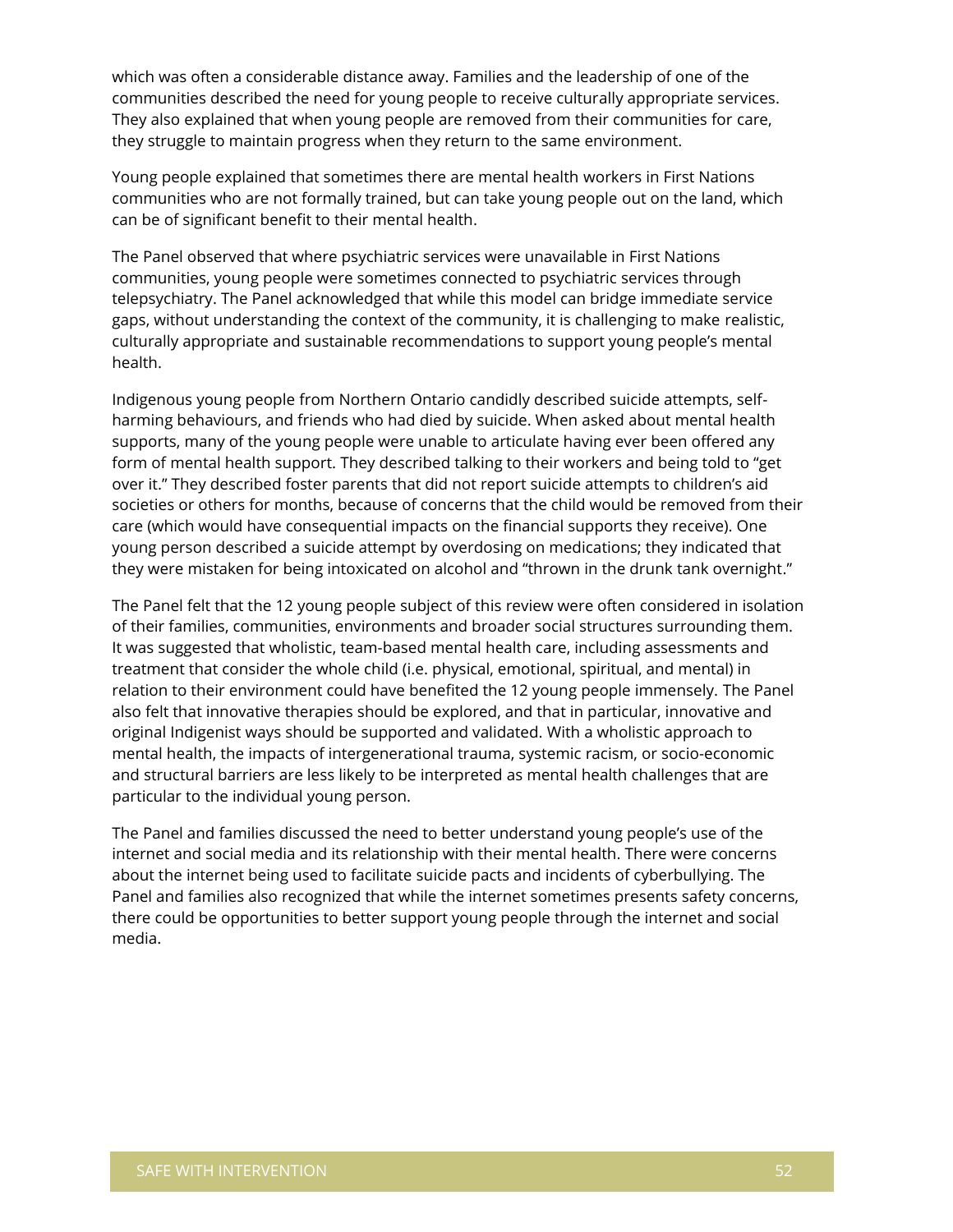## **Specific Opportunities for Improvement:**

- Wholistic, team-based and preventative screening and assessment tools should be developed at the local community level to enhance relevance, cultural appropriateness and effectiveness.
- Prevention of mental health challenges requires going beyond typical mental health care to include access to basic needs, education, recreation and community programs.
- Mental health care should consider the whole child (i.e. physical, emotional, spiritual and mental) in relation to their environment (family, extended community, etc.).
- More research and training with regard to opportunities and risk factors of young people's internet use. In particular, suicide pacts and cyber bullying.
- Some families identified the need for mental health care that is targeted towards young people who are survivors of sexual abuse.
- Mental health services should include traditional ceremonies appropriate to the community such as the use of feathers, sacred circle meetings and pipe ceremonies.
- When medication is used to treat mental health, it should be coupled with additional therapeutic supports.
- There should be a phased approach to transitioning out of mental health services.
- There should be more basic training for workers and caregivers to understand mental health so that it is not misinterpreted as behavioural challenges (e.g. anger).
- Out-patient treatment should be prioritized, wherever possible.
- Counsellors and workers should avoid having young people retell traumatic stories, wherever possible.
- Staff from placements suggested that extra support is required from hospitals to deescalate and ensure appropriate follow-up care when a young person is in crisis, even if the young person does not need to be admitted to the hospital.

# **"I wasn't mad at the system, I was mad at the fact that I wasn't safe while I was in the system."**

# Service Systems

The interactions that the 12 young people and their families had with service systems greatly influenced their wellbeing. The following section will consider those service systems, how they intersected, and their impact on young people and families.

## **Key Findings:**

- Young people did not receive enriched, meaningful or quality care with a focus on family preservation.
- Roles, relationships and communication structures in the child protection system are not clearly defined.
- There was an apparent lack of transparency and information sharing between Children's Aid Societies or Indigenous Child Wellbeing Societies, children's residences, and other child and family services.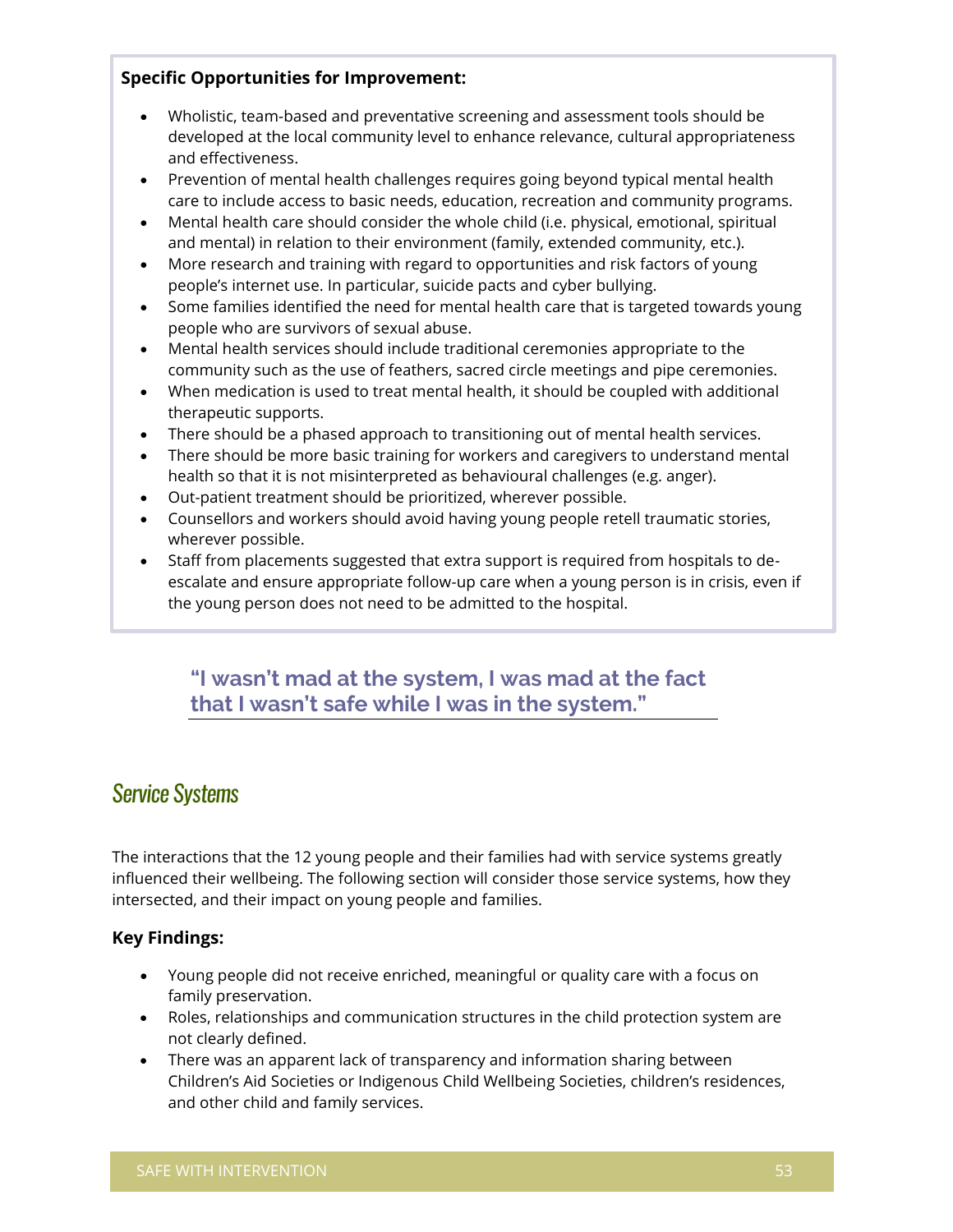- There was a lack of service integration at the local community level (e.g. schools, cultural programs, community recreation, and local supports and treatment).
- There is variability in access and availability of children's residential beds and treatment beds, and a lack of clarity regarding the meaning of a 'treatment bed'
- The overall cost to support young people in the child protection system cannot be ascertained and is not recorded in one consolidated place.
- The service systems the young people were involved with did not focus on family preservation.

#### **Summary of Observations:**

#### *Service System Integration*

The Panel found that the roles, relationships, and communication structures between the various serving organizations, and types of serving organizations (i.e. child protection and community mental health) were not clearly defined.

Oversight structures were also unclear. Staff from placements and Society workers seemed to have limited understanding of initiatives underway by MCCSS.

There appeared to be a lack of transparency and information sharing between societies and those providing care to young people in homes or residences, in particular Outside Paid Resources (many of which are for profit operators) . Society workers and staff from placements explained that because there is no formal process for information sharing between societies and placements, important information about young people such as information from assessments and their historical and social context does not always make it to the frontline staff who support young people, creating a gap in their ability to provide quality care. The Panel noted that information sharing about placement availability and quality was limited and societies had variable access to residential and treatment beds. While interagency service protocols do exist, information sharing and communication still appeared to be an issue where multiple societies were involved with the same children and families.

The Panel noted that in some cases, jurisdictional issues between societies and other child and youth serving agencies caused a barrier to young people accessing the services they needed, or to accessing quality care. The Panel asserted that Jordan's Principle should be applied in all circumstances where jurisdictional boundaries cause delay in service delivery or impact a young person's care.

Many societies were perceived by other agencies in the community as having capacity to provide prevention services, protection services, and care to young people and their families. In some cases, societies endeavoured to provide a spectrum of services beyond child protection (i.e. prevention services), while others did not. Some societies formally deliver a continuum of services; these societies are referred to as 'multi-service agencies'. The Panel felt that one service agency should not be in a position to solely deliver both prevention and protection services however; the child and family services within many communities were fragmented thereby making an integrated service response challenging and creating a gap that some societies endeavour to fill.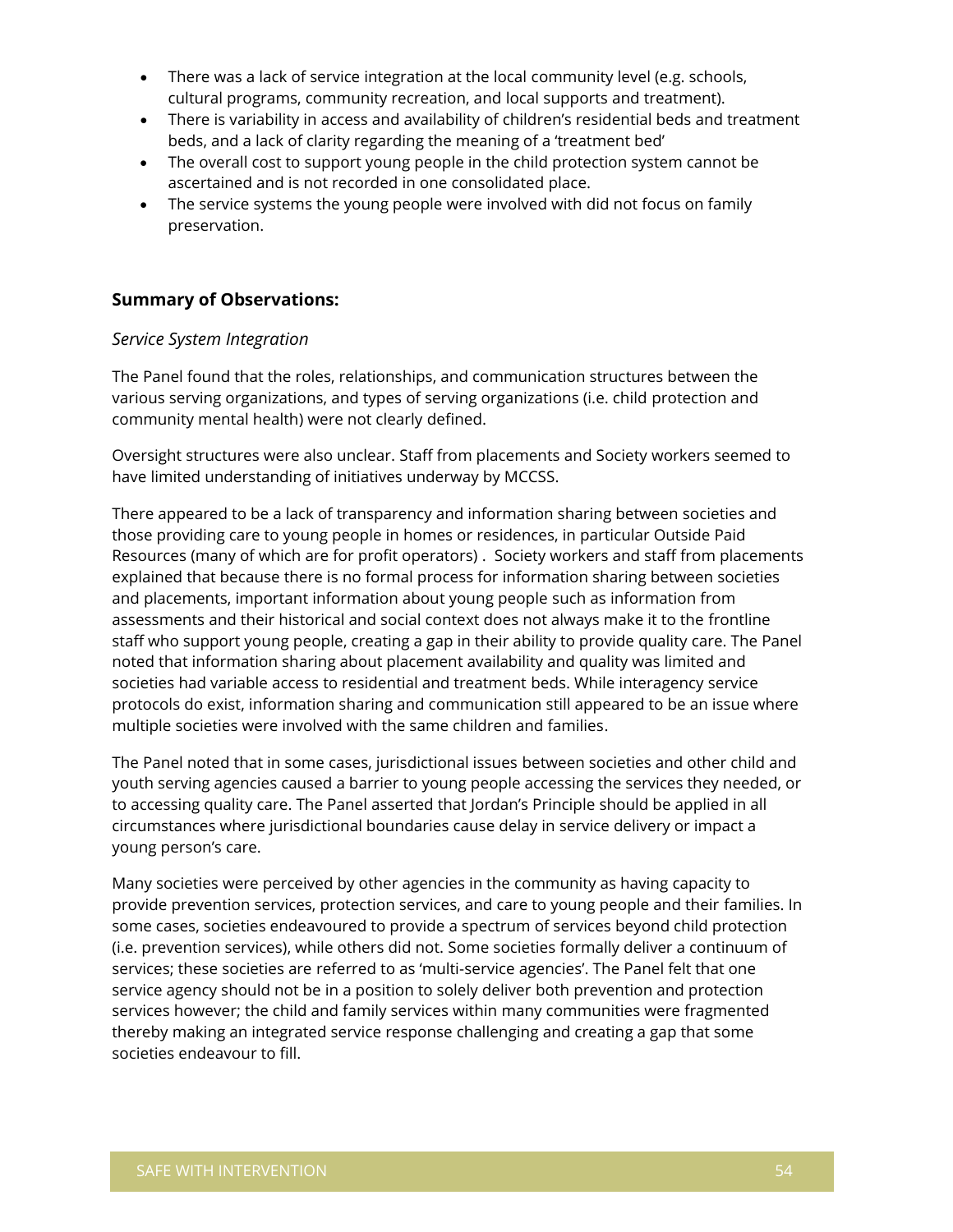There appeared to be a lack of clarity regarding the role of child protection, hospitals, community mental health, and secure treatment; and how they intersect when servicing the same young people and families. There was also an apparent lack of service integration at the local community level (e.g. schools, police, recreational programs, cultural programs, and local treatment). An example of service integration could be a cross-disciplinary team that meets to discuss the intersection of services for an individual, family, or community.

While there was a lack of integrated services in some of the communities, many remote First Nations communities had no access to resources and services. The Panel noted that when societies are the only service providers available in a community, families seeking support often come to their attention. The Panel felt that the absence of additional service providers in these communities likely contributes to the overrepresentation of Indigenous young people in the child protection system.

The cost to support young people in the child protection system and in particular, placements in outside paid resources is not recorded in any one consolidated place. The Panel proposed that recording this information would allow for a cost analysis to compare the current model with a wholistic, community-based wrap around service model. This would include the per diem rates for each young person, Special Rate Agreements, and the amount of hours each staff is working.

#### *Experiences of Service Systems*

The Panel observed that the young people did not receive quality care from the service systems they interacted with. There were examples of thoughtless and inattentive care from hospitals, schools, child protection workers, caregivers, and staff. The Panel felt that many of the young people were not consistently treated with dignity and respect and did not receive a basic level of care from many of the care providers they interacted with. Young people went months without education, were shuffled through placements without apparent thought to appropriateness, and were not engaged in enriched and meaningful environments.

Young people described their care as having a 'punishment-focus' rather than a 'correctionfocus' that emphasizes strengths, solutions, and progress. They felt that services and supports were not personalized to focus on their individual needs and instead, they described being treated the same as any other young person with a similar family history or diagnosis. Young people reflected on having very few opportunities for positive activities to look forward to while they were in care (e.g. music events, sports events, etc.).

Staff from placements suggested that there should be more supports for young people who are transitioning out of care to independent living or adult services. Staff from placements spoke of the need for a phased approach that would require collaboration between the children's sector and the adult sector.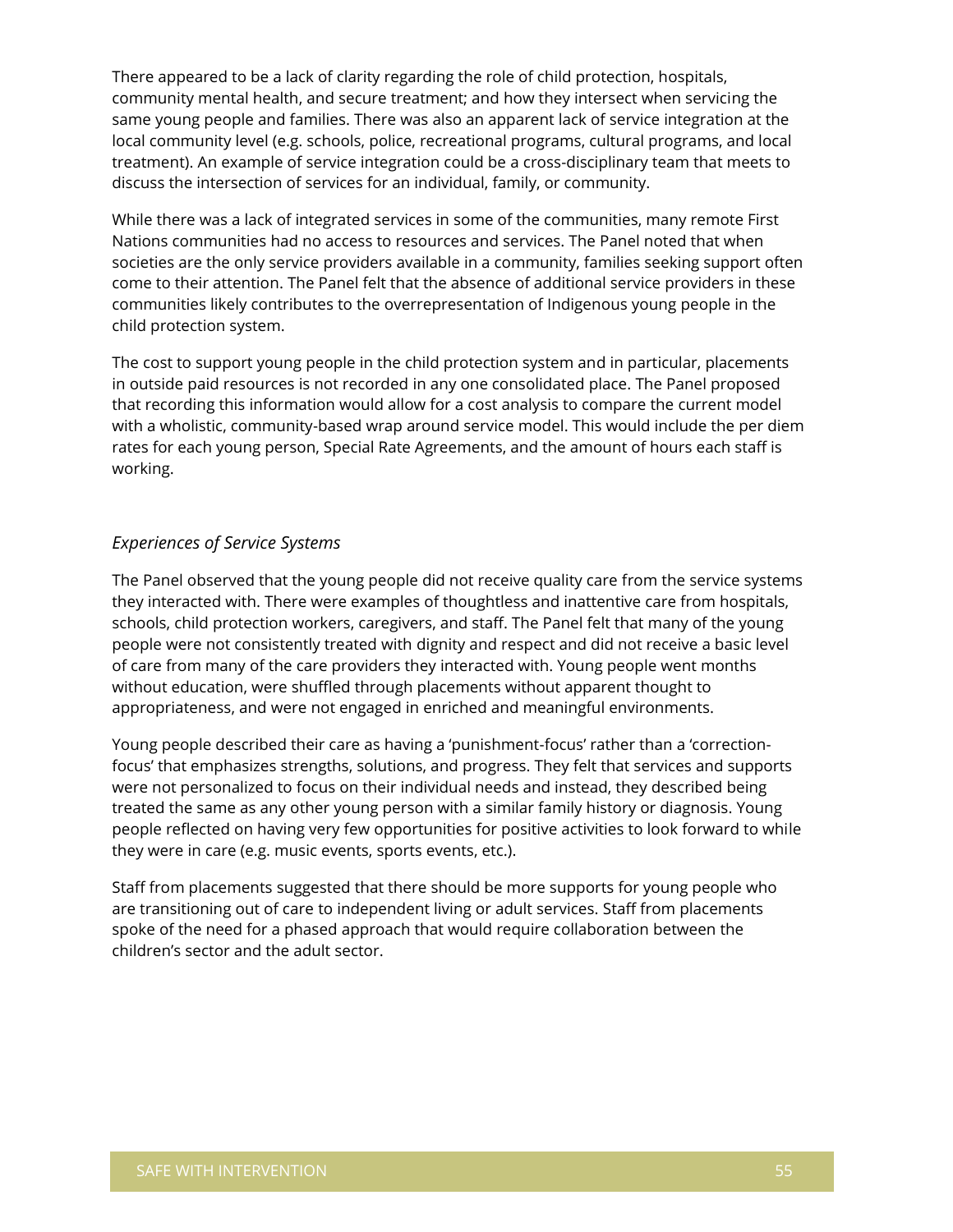**Young people echoed this sentiment when they reflected on their own transitions out of care. A young person talked about suddenly being in 'semi-independent' living because of their age, but not yet feeling ready for that level of independence. Following discharge from care, young people reported that there were no more casework visits and no follow up. Some of the Indigenous young people described their discharges from care as "being sent home", and noted that they give you a clothing allowance and other things when you're in care, but when you reach 16 "they throw you out."** 

The Panel found that in the 12 young people's cases, there did not appear to be a focus on family preservation in the service systems they interacted with. Families rarely received supports before their child was removed from the home, and the documentation did not suggest that Society workers, staff from placements, and caregivers facilitated or encouraged communication between young people and their families following apprehension. Many of the families described their communication with children's aid societies or Indigenous child wellbeing societies to have been sporadic; explaining that they were not informed of their children's care plans or of their overall wellbeing. Community representatives in four of the young people's communities identified the need for structured and sustainable support for families and communities both before apprehending and when young people return home.

> **Young people also described poor communication between children's aid societies or Indigenous child wellbeing societies and their parents/families. They felt that biological parents should get more visits with their children. Young people described that often parents are told that they will get their children back, but then they don't.**

Indigenous young people from Northern Ontario explained that family service systems do not meet the needs of the families in their communities and suggested that traditional ways would be more effective. One participant noted, "We know that when people are connected to their communities they do better."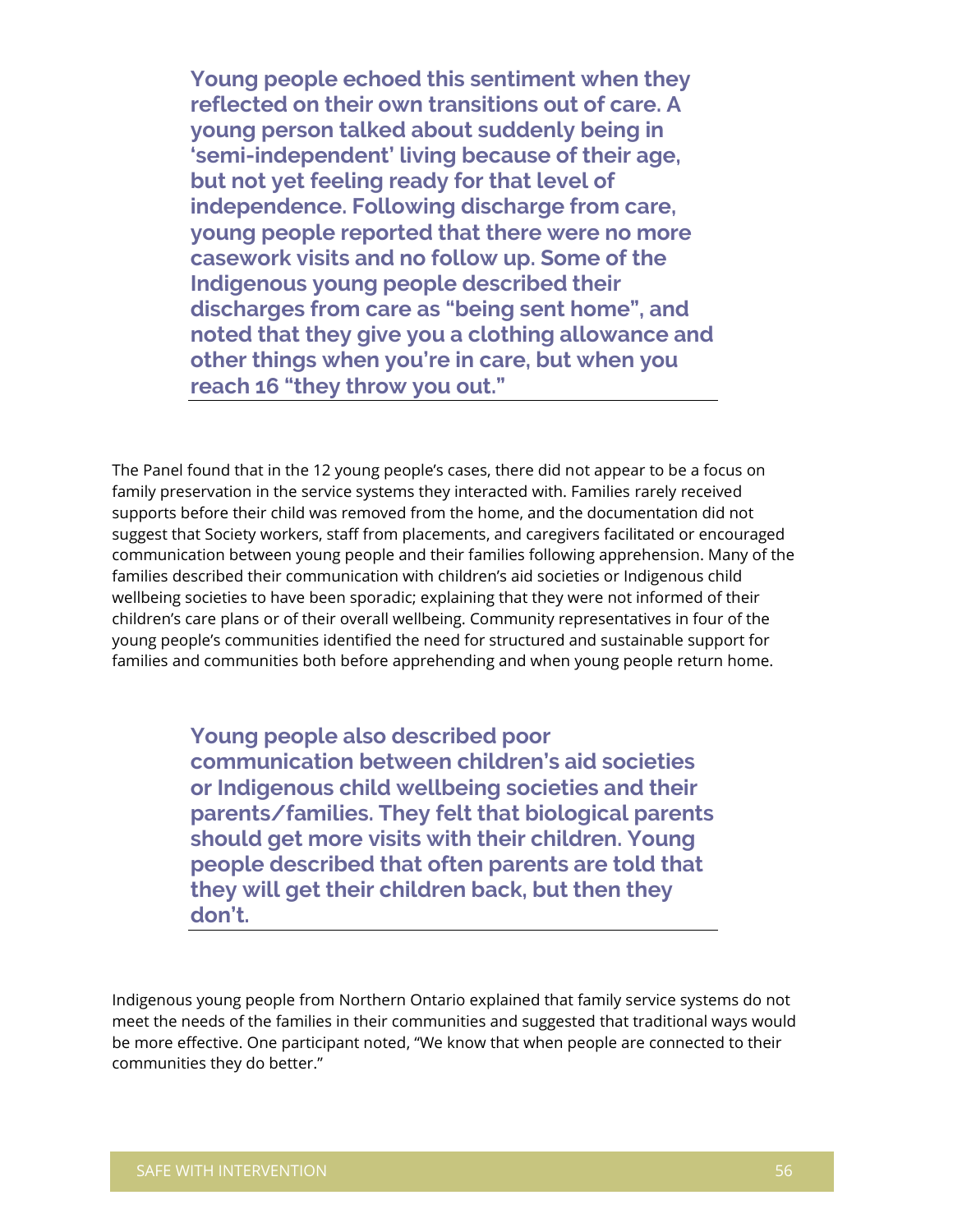The young people articulated that there needs to be a process to help Indigenous young people based on traditional ways and said, "Don't colonize the process, don't colonize the solutions." They also noted that government or any other social service should engage young people when their work impacts their communities. Engagement should start at the development and planning stage and follow through to implementation.

#### **Specific Opportunities for Improvement:**

- There should be increased coordination and information sharing between MCCSS, children's aid societies or Indigenous child wellbeing societies, and placements.
- Systems at the local community level should be integrated, and should include health, mental health and wellbeing, education, recreation, child care, children's mental health, early intervention services, prevention services, developmental services and other special needs services. This type of integration could involve a cross-disciplinary team with an identified lead.
- Jordan's Principle should be applied in all circumstances where jurisdictional boundaries cause a delay in service delivery or impact a young person's care.
- Integrated and community-based wrap around services with a focus on prevention and family preservation should be provided to children and their families.
- There should be resources available to young people as they age out of care.
- Traditional Indigenous approaches should be incorporated into child and family services because they are more effective in meeting the needs of Indigenous families in Ontario.
- When government or social services undertake initiatives with Indigenous communities, Indigenous young people should be involved from the beginning to the end. Once Indigenous young people have been engaged and have provided insight into an initiative, they should be regularly updated on the progress and the status of that initiative.
- Young people should be provided with more positive opportunities (e.g. music events, sporting events, etc.) while they are in care.
- Services and supports to young people should be personalized based on the individual young person's strengths and needs.

**"When kids get out (of the child protection system), there are suicides and drugs …It's not the kids, it's not the staff; it's the system that is failing us."**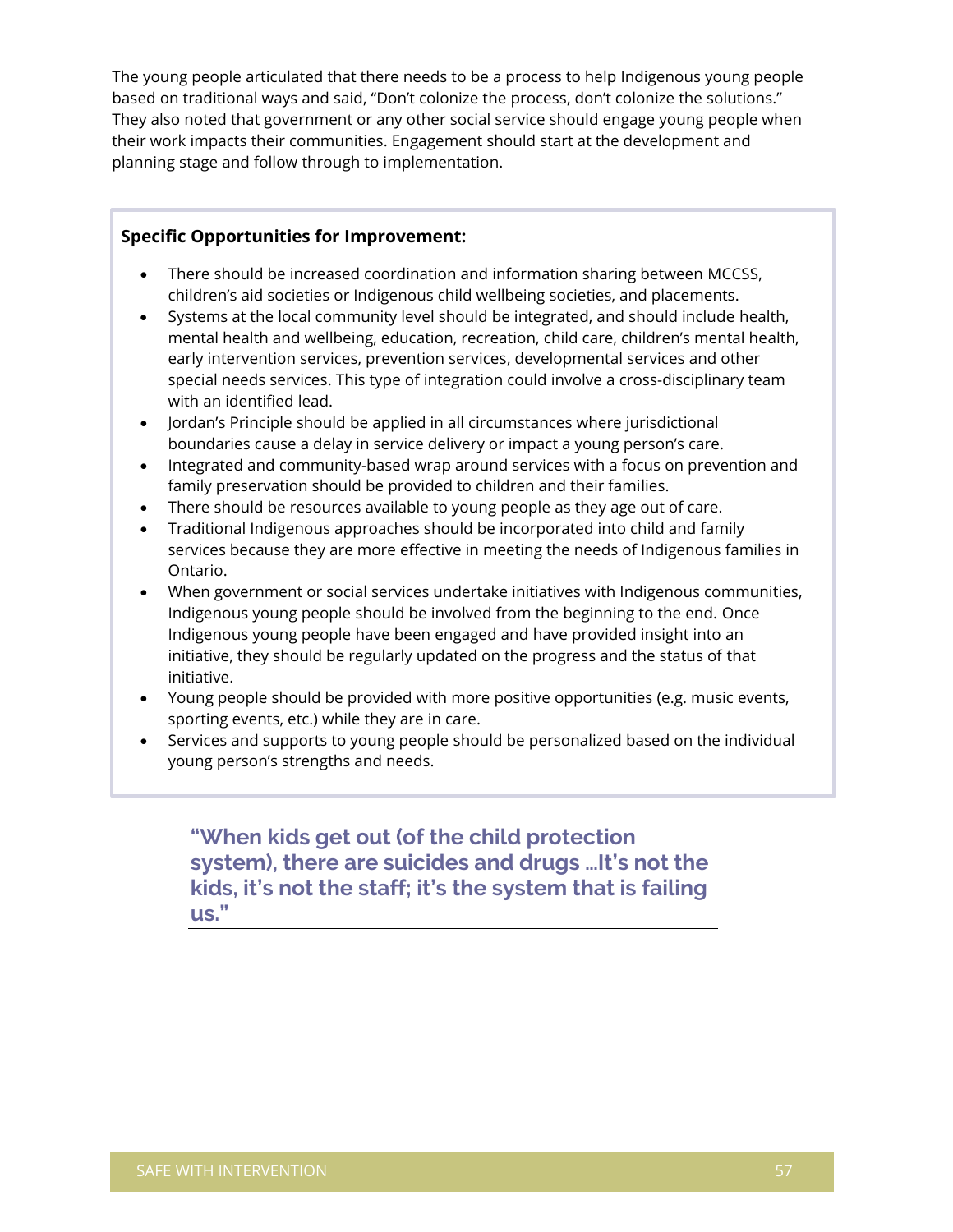# System Oversight

The following section provides a summary of the Panel's findings with regard to oversight and accountability of the care provided to the 12 young people.

## **Key Findings:**

- There are young people placed in residences that are not inspected by MCCSS.
- Despite commonly used terms for placement environments (i.e. group home, staffmodel foster home, foster care treatment, etc.), there are no clear definitions for the differences between them or the distinct services that they may or may not provide.
- While licensing may monitor compliance with operational standards in the facility, there is no process to monitor the quality of care that is being provided to young people.
- There are no minimum educational standards or pre-service qualifications for staff working in children's residences.
- Training for foster parents and caregivers does not appear to be consistently updated to reflect the current needs of young people in care (e.g. mental health, substance use, developmental challenges, fetal alcohol spectrum disorder, human trafficking, and social media and internet use for young people).
- There are no mechanisms to monitor and track the length of young people's placements or the number of placement transfers they have incurred.
- Case files and documentation were disjointed with gaps in information, unclear service trajectories, discrepancies between agencies, and inconsistent definitions.
- Trends in serious occurrence reports and other documentation have not historically been monitored at the provincial level to identify opportunities for improvement.
- Documentation did not appear to focus on the young person's strengths or provide a sense of who the young person is.

## **Summary of Observations:**

The Panel found that many residences, both licensed and unlicensed may not have been inspected by the MCCSS. This is because operators were issued a license based on 10per cent of their homes. Of the young people subject of the expert panel review, two were residing in family homes under a customary care agreement; three were residing in agency operated homes that were not inspected by MCCSS licensors, one was residing in an unlicensed staffmodel home, and six were residing in licensed homes, including group homes, residential treatment, and staff model foster homes.

The names used for different types of placements varied considerably and led to substantial confusion. The Panel observed terms such as group home, parent-model foster home, staffmodel foster home, agency operated home, and foster care treatment are commonly used in child protection and children's residential services. Both the Panel and Society workers determined these terms to be misleading, because the constellations of the homes may or may not be materially different. For example, 'staff-model foster homes' and 'group homes' both have staff on rotating shifts supporting young people. Society workers, who are responsible for placing young people, explained that because of misleading terms, they do not always have a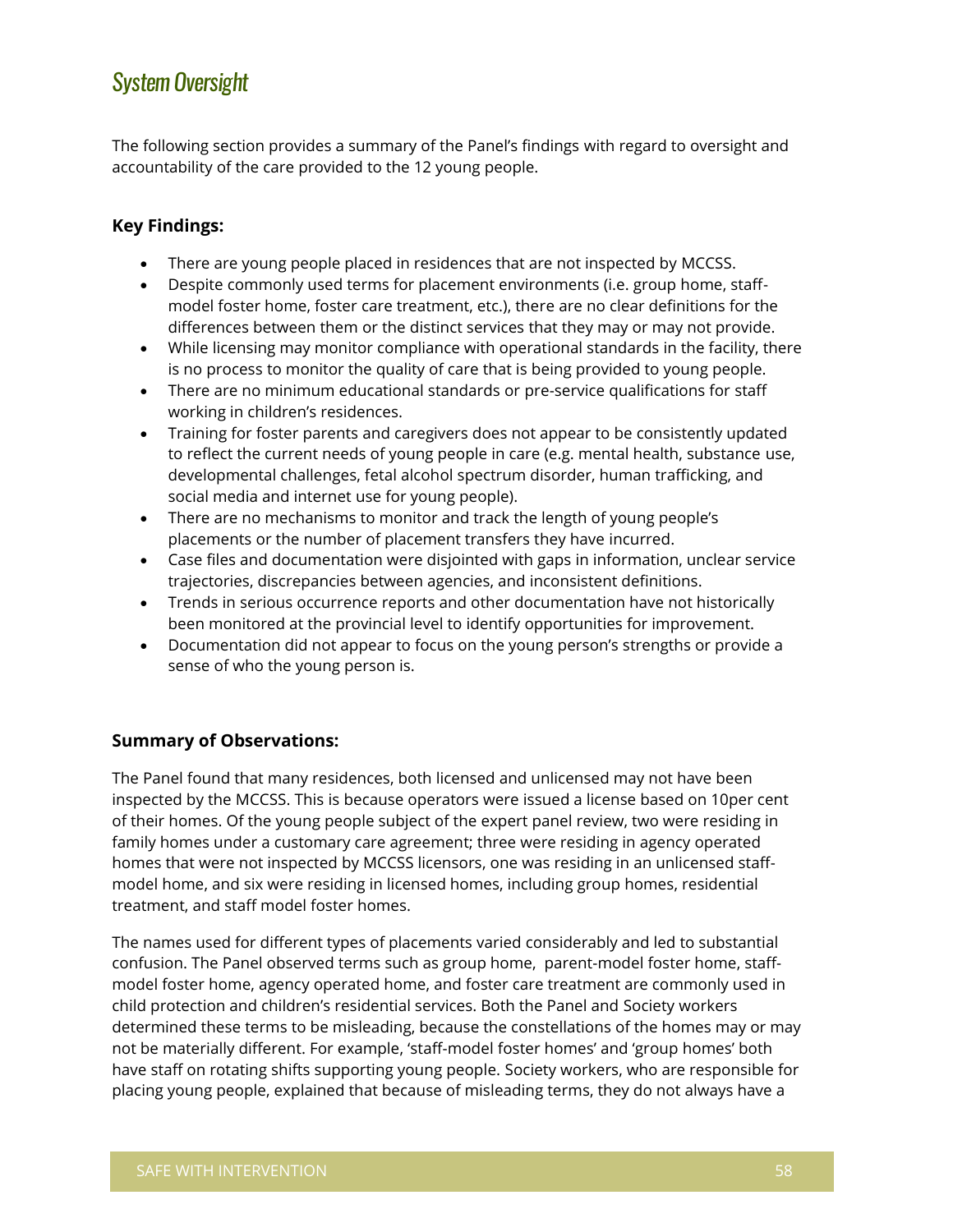full understanding of where they are placing young people, what the differences are between different types of environments, and whether certain types of placements are licensed or unlicensed. For example, if it is a treatment foster home operated by a Society that only has two beds, many workers will assume it is licensed when it is not. Agency operated homes caused particular confusion; workers did not understand licensing requirements, and when the Panel sought clarification from MCCSS as to the licensing of these environments, the response was also unclear– leading the Panel to the observation that agency operated homes exist in a grey space where no one is clear about licensing or accountability requirements. The Panel was not able to ascertain what the licensing process is for children's aid societies or Indigenous Child Wellbeing Societies, if any.

Where environments were licensed, the implications of licensing reviews and outcomes were not well understood by workers. Society workers explained that when a residence is provided with a 'provisional license' from the ministry, they are unaware of what the non-compliance issues were that prohibited the issuance of a full license. They explained that this creates challenges in matching young people based on their individual needs, noting that they would benefit from more transparency in the licensing process. Through a review of licensing documents, the Panel found that with the issuance of a 'provisional license', a children's residence may or may not have remaining issues pertaining to the safety of young people or the quality of their care.

Some of the residential staff expressed concerns regarding MCCSS' approach to licensing. They explained that the approach to licensing should be collaborative and supportive rather than punitive and compliance-focused. When MCCSS employees visit a children's residence for a licensing inspection, they are required to interview the young people residing there. Residential staff were concerned about the skill sets of the MCCSS employees that speak with children and youth. It was suggested that they should be required to have trauma-informed and child development training before interviewing young people.

The Panel found that while the current licensing model may promote compliance with operational facility standards, there are no systems in place to monitor and ensure that young people are receiving quality care in an enriched environment. Society workers and staff from placements felt that standards in children's residences need to be raised and need to be consistent. They took care to note that the standards should allow for the diversity in resources and practices across the province. The Panel felt that quality of-care standards were necessary as well.

The Panel observed that there are no minimum educational qualifications for staff in children's residences and inconsistent training for foster parents and caregivers to support the current and complex needs of young people (including mental health, substance use, developmental challenges, fetal alcohol spectrum disorder, human trafficking, social media and internet use).

The Panel also observed that there is no process to monitor the length of young people's placements or the number of placement transfers they have, which could serve as indicators of a young person's experience and wellbeing.

The Panel noted that every young person in care deserves the same level of review and accountability from oversight bodies. An extended society care review (formerly a Crown ward review) was referenced as an opportunity to monitor quality, however, the Panel observed examples of the reviews failing to identify challenges with young people's care. Since not all of the 12 young people were in extended society care (i.e. were not Crown wards), the Panel was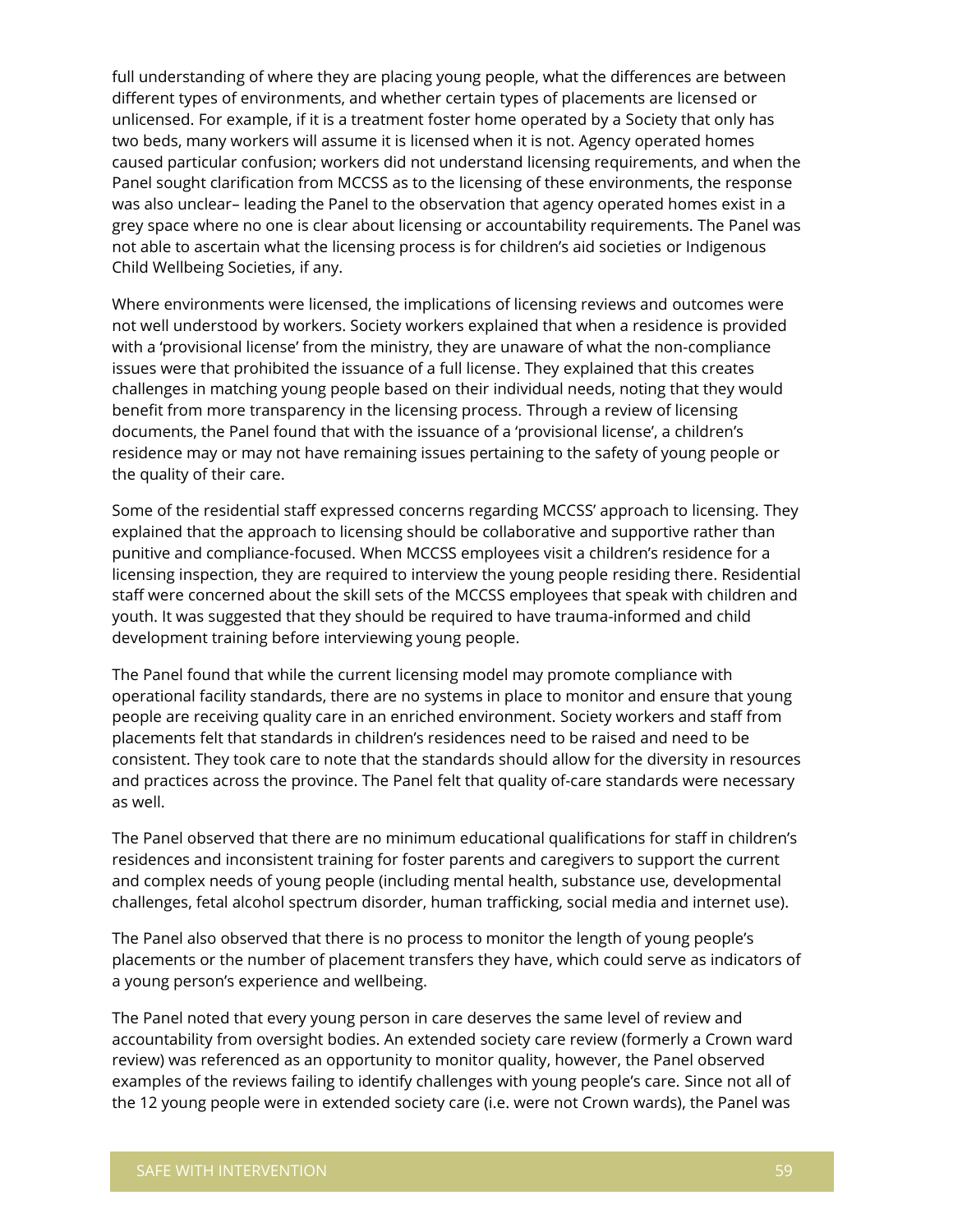not privy to the same level of documentation for each young person that an extended care review can sometimes offer. Additionally, young people in long-term customary care are not subject to these types of reviews, which was seen as a missed opportunity to monitor quality for Indigenous young people specifically.

The Panel also indicated that there is a need for culturally appropriate oversight that is developed by Indigenous communities and takes into consideration structural barriers (e.g. lack of funding and resources, inadequate housing and infrastructure).

As part of the Panel's work, an extensive review of the documentation surrounding the 12 young people was completed. The Panel questioned what the intended purpose of some of this documentation (e.g. serious occurrence reports, incident reports) was and whether it was being used effectively. It was apparent that MCCSS has not historically tracked trends in serious occurrences at the provincial level, which offers the potential to indicate challenges in care and areas for improvement. There is work underway, however, to assess risk based on data in serious occurrence reports.

The Panel observed that documentation was disjointed with gaps in information, unclear service trajectories, inconsistent definitions and discrepancies of information between agencies. The approach to documenting incidents and serious occurrences was often inconsistent and occasionally careless. There were examples of sections that were copied and pasted, sometimes not even pertaining to the subject young person. In other cases, there was a complete lack of documentation, making it difficult to fully appreciate the young person's circumstances or their wellbeing.

Young people spoke of a lack of documentation, which in turn led to a perceived (and potentially actual) inability to report challenges with their care. For foster care operators with multiple residences, the operators often completed the report and the main office was recorded as the address, leaving the reader without any understanding of where the young person was actually residing. Unlicensed residences, including agency operated homes, are not required to submit serious occurrence reports to MCCSS. The Panel also noted that much of the case files and documentation do not give the reader any sense that staff or operators are taking a strengths based approach when working with young people and instead, the young person is often presented as difficult. Young people reiterated this perspective when they explained that serious occurrence reports created an opportunity for negative perceptions of young people to be fostered amongst staff.

The young people suggested that new staff in group homes should not read about serious occurrences until they have spent time with each young person, so that they can form their own opinions, instead of 'reading about us through someone else's eyes.' It was proposed that until new staff members have spent time with young people, they should only be informed of safety concerns. It was also noted that serious occurrence reports are one-sided and that they are written to show that staff did everything they could, sometimes missing context about the young person.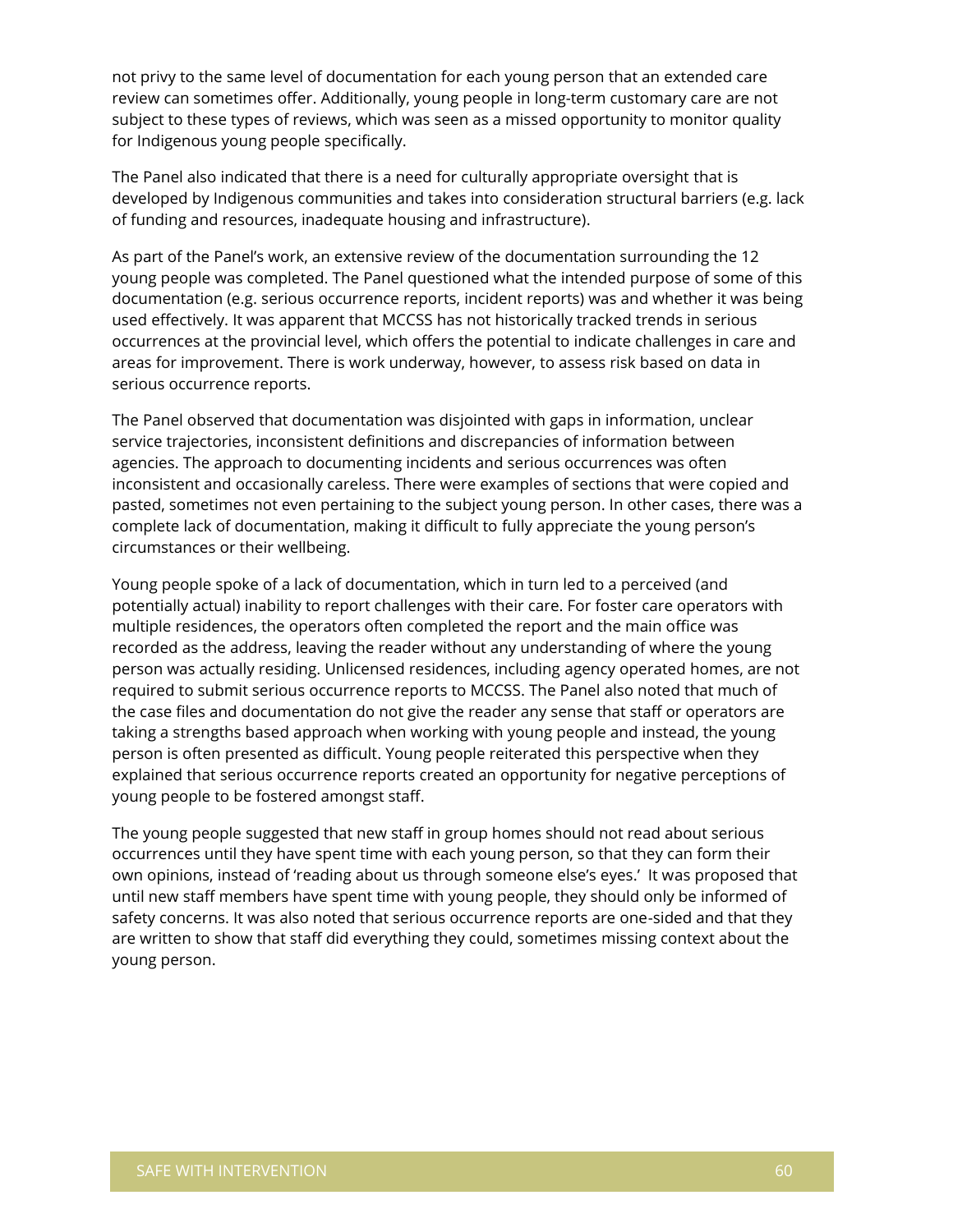### **Specific Opportunities for Improvement:**

- New staff in children's residences should not read serious occurrence reports until they have spent time with each young person, so that they can form their own opinions of them. New staff should only be provided with information that is necessary to ensure their personal safety, the safety of the young person and others.
- All young people should have an equitable review of their care and should receive equitable accountability from oversight bodies.
- There is a need for culturally appropriate oversight structures that consider structural determinants of care and where applied in Indigenous homes, should be developed by Indigenous communities.
- Measurable standards should be implemented in children's residences so that staff, operators and oversight bodies are able to understand what is expected of them and whether the standards are being met.
- Society workers suggested that the minimum standards in children's residences should be raised, however; they should allow for diversity in resources and practices across the province.
- Society workers suggested that there should be more transparency in licensing so that when placing young people, they have access to the areas of non-compliance in a children's residence's licensing reviews.
- Residential staff suggested that ministry representatives who are responsible for conducting licensing interviews with young people should be trained in child development and trauma-informed approaches.

**"I was traumatized in the system – who is accountable for that?"**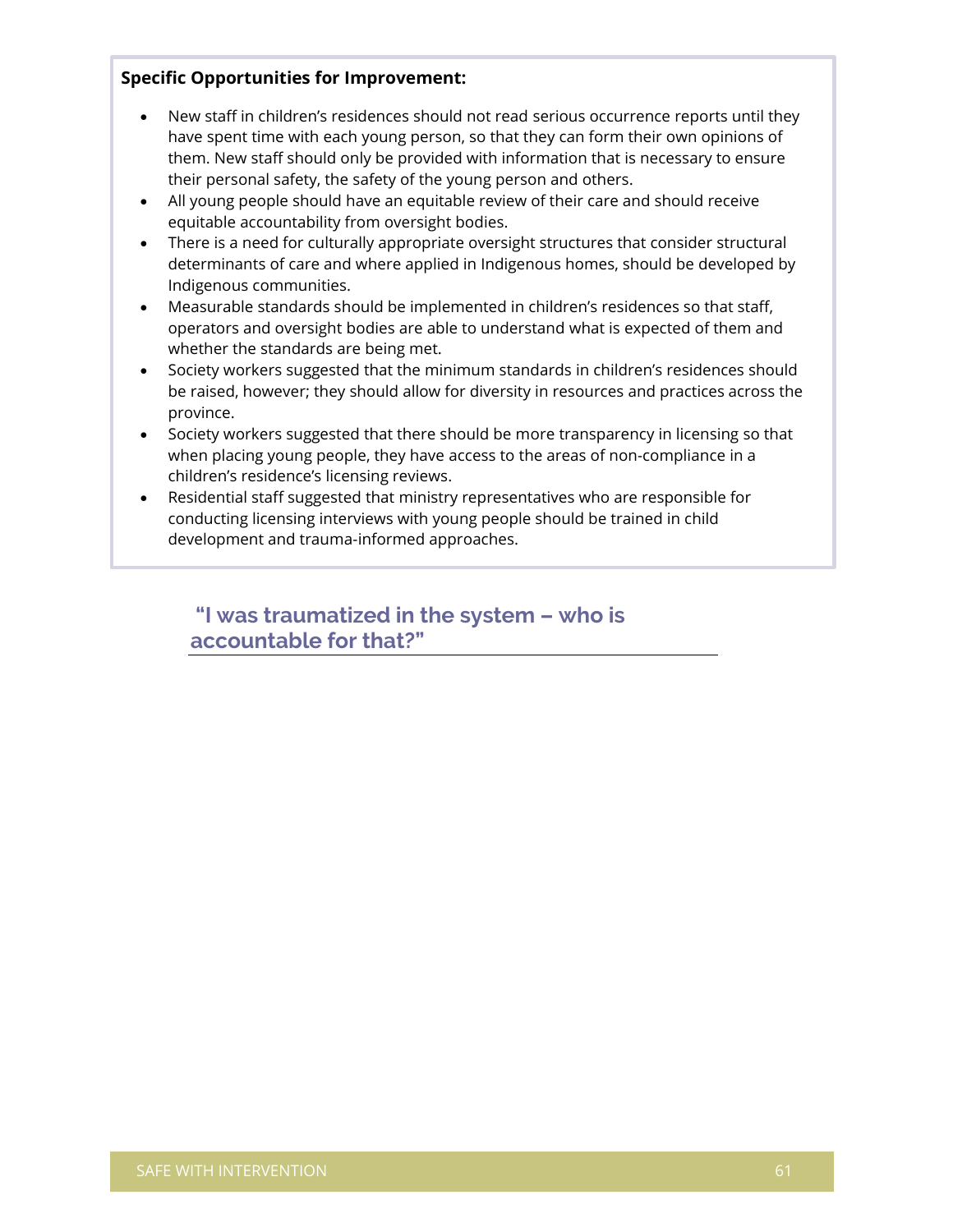

Section 3: Work Underway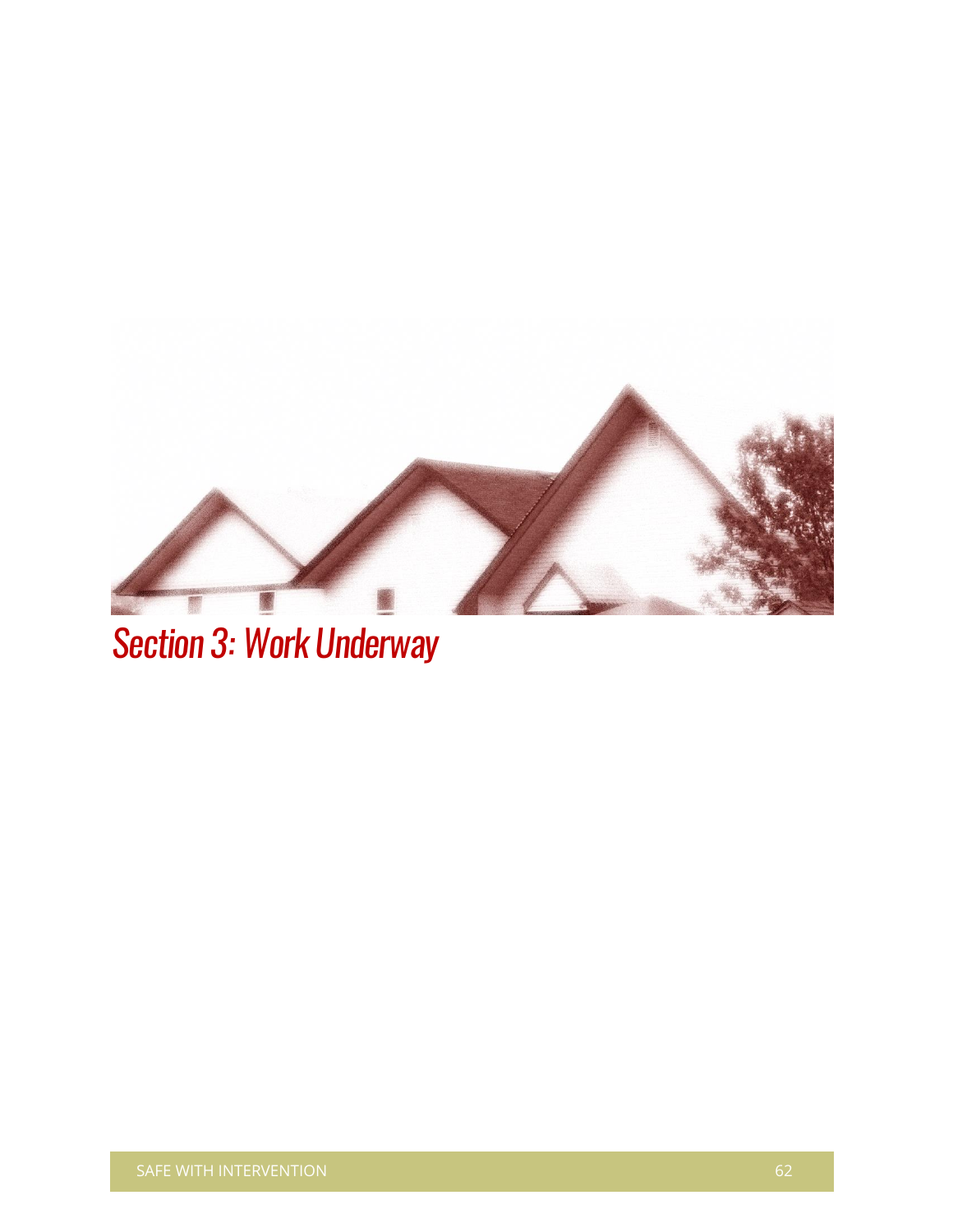# Current Work Underway

The Panel was tasked with providing expert opinion on the extent to which current and forthcoming plans, activities, legislation, regulations, policies and practices, including the activities outlined in [Safe](http://www.children.gov.on.ca/htdocs/English/professionals/childwelfare/residential/blueprint/index.aspx)  [and Caring Places for Children and Youth: Ontario's Blueprint for Building a New System of Licensed](http://www.children.gov.on.ca/htdocs/English/professionals/childwelfare/residential/blueprint/index.aspx)  [Residential Services](http://www.children.gov.on.ca/htdocs/English/professionals/childwelfare/residential/blueprint/index.aspx) and activities underway in the child welfare and children's mental health sectors address any issues or concerns identified here.

To support the Panel's understanding of current and forthcoming work, materials were requested from several organizations such as relevant policies and practices. Presenters with knowledge of the current system challenges and work underway appeared before the Panel to share information, insights and expertise. Presenters to the Panel included:

- Ontario Association of Children's Aid Societies
- Association of Native Child and Family Service Agencies of Ontario
- Ministry of Children, Community and Social Services
- Children's Mental Health Ontario
- Child Welfare Political Action Committee

In addition to these presentations and the supporting materials, the Panel also examined the activities outlined in [Safe and Caring Places for Children and Youth: Ontari](http://www.children.gov.on.ca/htdocs/English/professionals/childwelfare/residential/blueprint/index.aspx)o's Blueprint for Building a New [System of Licensed Residential Services](http://www.children.gov.on.ca/htdocs/English/professionals/childwelfare/residential/blueprint/index.aspx) (Blueprint) in detail. While the Blueprint identifies some initiatives that are either complimentary or directly address the Panel's recommendations, the Blueprint's planned initiatives are being implemented in phases. Many initiatives are not expected to be in place until 2019-2020, and some not until 2025, which the Panel asserts is unacceptable. It is the Panel's overwhelming sense that the young people in Ontario's care are in precarious, unsafe situations now – they cannot wait another seven years for meaningful action.

Any work that is ongoing or planned for the near future was mapped against the Panel's recommendations and areas of concern. The Panel felt that the ongoing and planned work failed to adequately reflect a plan to address the major systemic issues identified during the course of their review and the recommendations being proposed.

The identified issues and the Panel's recommendations are not new; they have been asserted, endorsed and recommended by governments, service organizations, advocacy organizations, panels, commissions and bodies many times over the last 25 years and reflect best practices. Still, they have not resulted in sufficiently addressing identified challenges. Specific examples of recommendations made in the same areas can be found in:

- Because Young People Matter Report of the Residential Services Review Panel (2016)
- Searching for Home: Reimagining Residential Care (2016)
- Doing it Right Together for Black Youth (2018)
- The Office of the Chief Coroner's Death Review of the Youth Suicides at the Pikangikum First Nation (2006-2008) (2011)
- Truth and Reconciliation: Calls to Action (2015)
- The Office of the Chief Coroner Inquest First Nations Youth (2016)
- Report of the Royal Commission on Aboriginal Peoples (1996)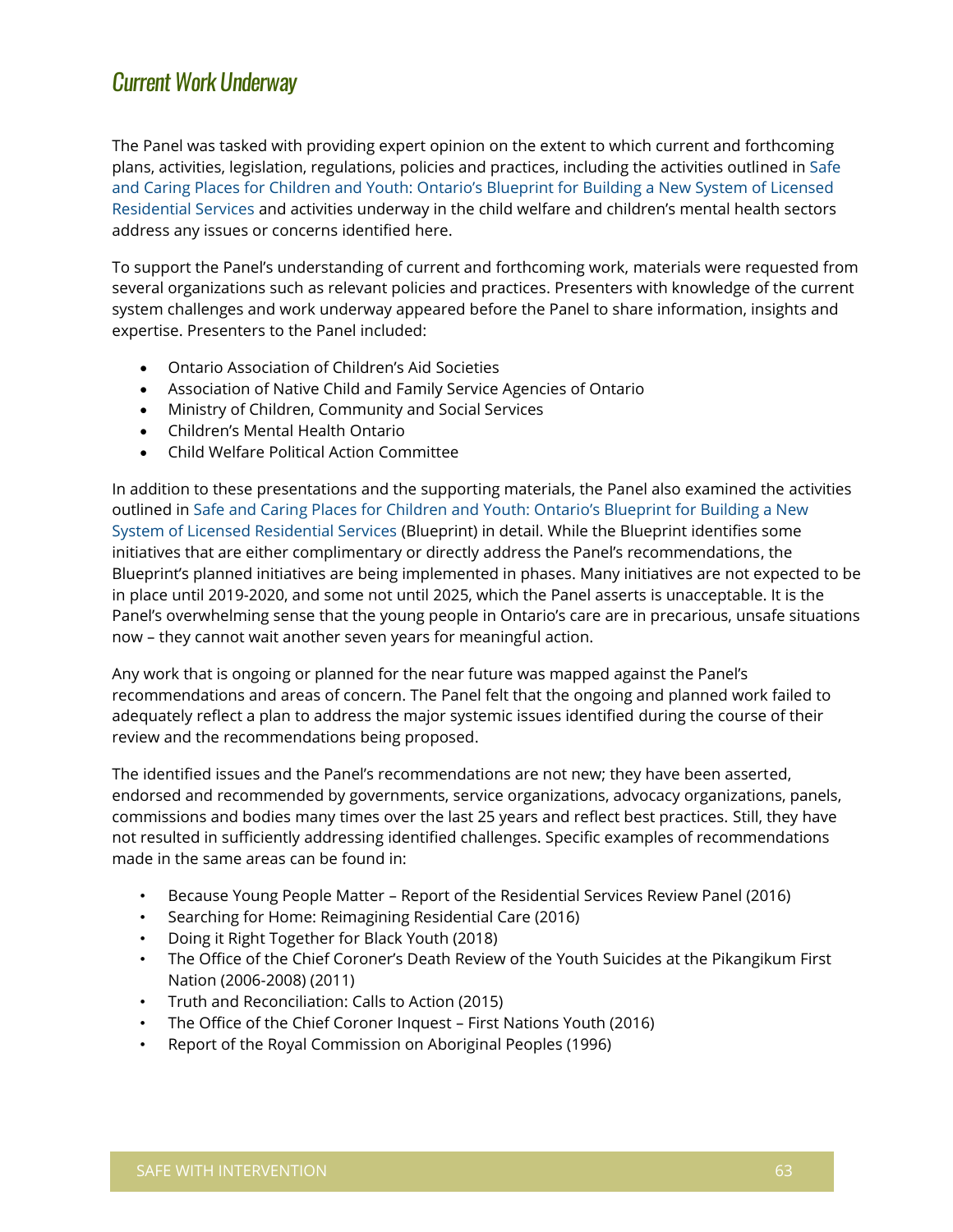The Panel asks that those in positions of power and influence who are responsible for the functioning of the systems be accountable for fixing them; that they take the lessons learned from the deaths of these young people and utilize them to ensure timely, meaningful change.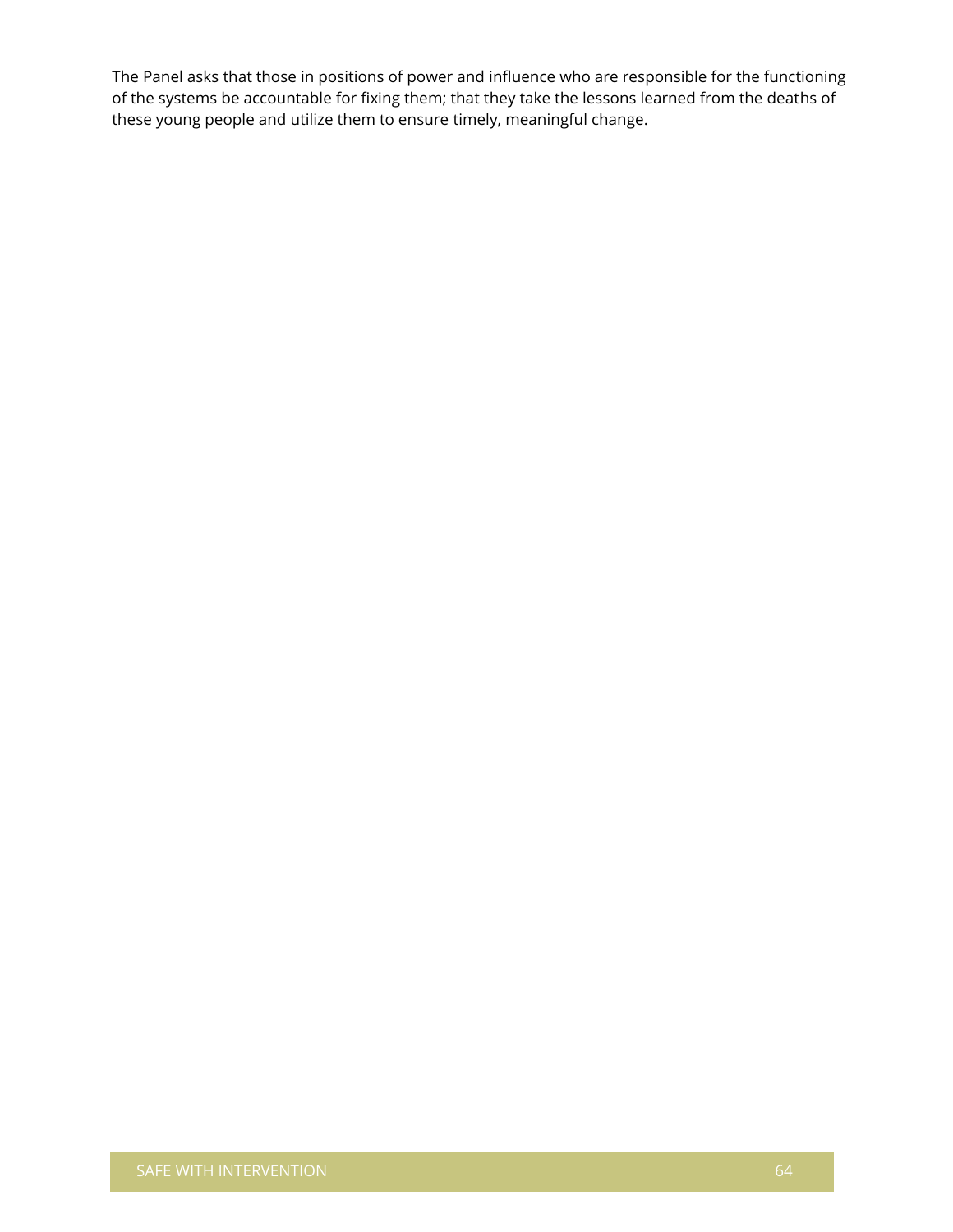

# Section 4: Recommendations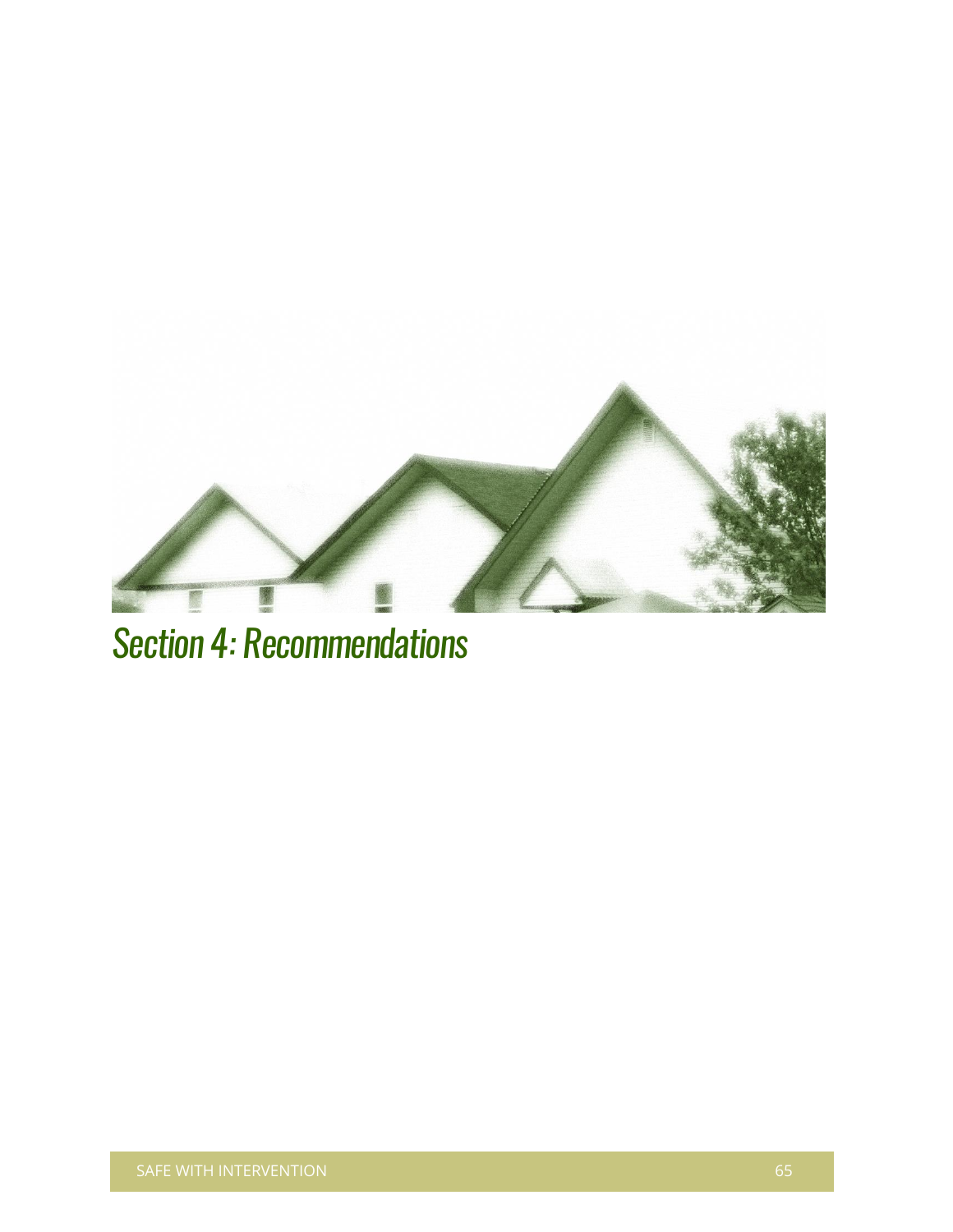# **Principles**

The Panel identified ten principles that underpin their recommendations:

- 1. All young people must be involved and at the centre of their care, and given the ability to influence their care based on their knowledge of themselves and their situations. Their voices must be heard, believed and prioritized.
- 2. All young people must have the opportunity to learn about, understand and experience their history, culture and its customs and teachings.
- 3. The care of and service provision to young people, families and communities must be wholistic, prevention-focused and driven by their needs. It must ensure that the physical, mental, emotional and spiritual needs of young people are met.
- 4. Indigenous communities must be enabled, supported and funded to bring forward their needs and to further develop their methods of addressing their needs.
- 5. Indigenous communities must be enabled, supported and funded to self-govern in a nation-to-nation relationship with Ontario.
- 6. Caring is an action. Care must be provided with a continued sense of purpose and a focus on the young person's future.
- 7. Caring is a shared responsibility that crosses organizational, sectoral, geographic and jurisdictional boundaries. Barriers between systems must be eliminated or be made unnoticeable to clients.
- 8. Children must be kept at home wherever possible and when it is not possible, they must be in stable, nurturing placements for as long as required with as few moves and transitions as possible.
- 9. Services must be provided to young people and their families where they are, wherever possible. Where it is not possible, distances should be minimized.
- 10. All young people must be in school or participating in equivalent learning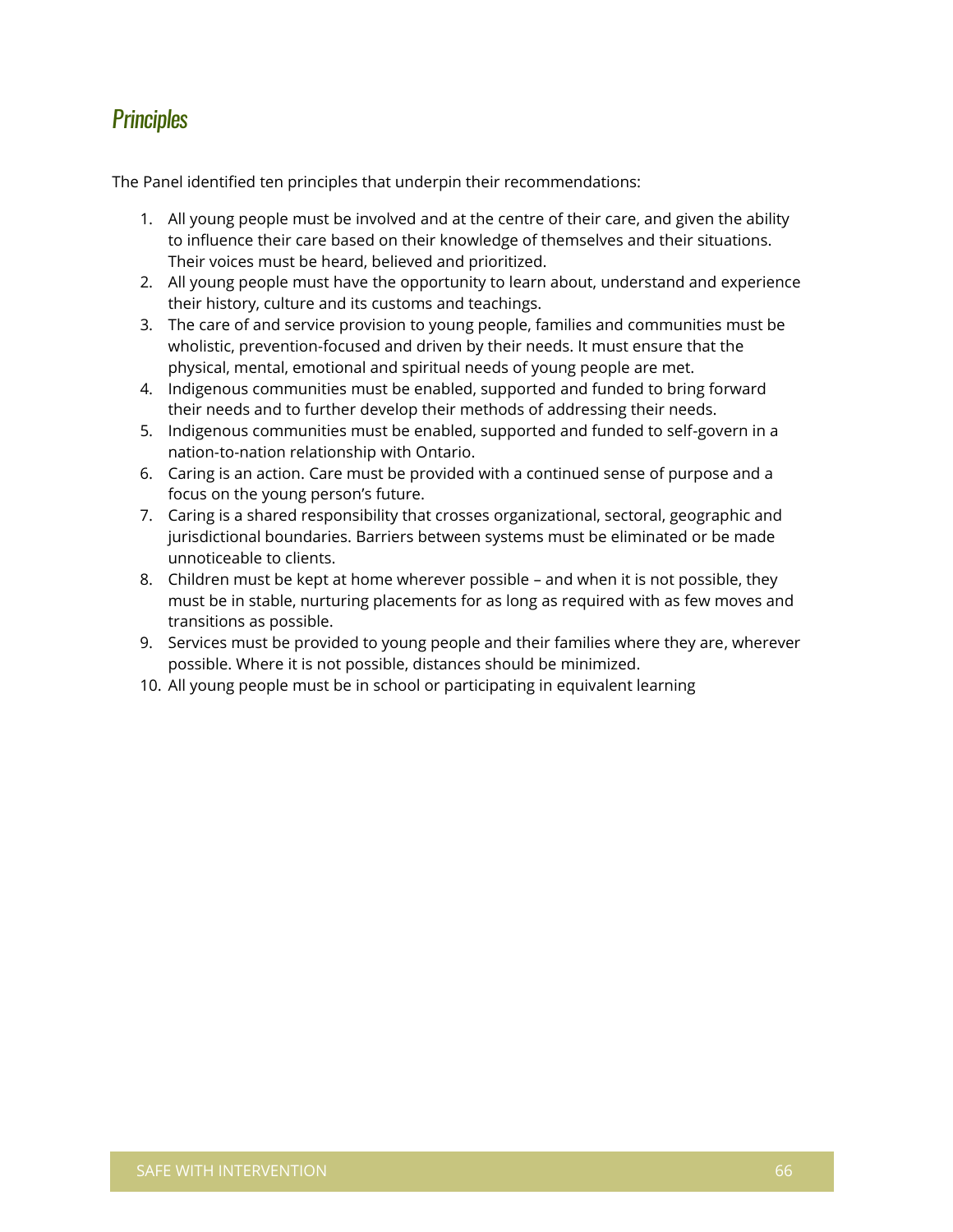# **Recommendations**

The Panel developed five recommendations they believe would make a fundamental difference to Ontario's young people and the overall burden on Ontario's social service system – now and over the longer-term.

#### **To the Government of Canada and the Government of Ontario:**

1. Immediately provide equitable, culturally and spiritually safe and relevant services to Indigenous young people, families and communities in Ontario.

Specifically:

- a. Address structural barriers to wellbeing and ensure that every Ontarian, including those living on-reserve, has access to food, clean water, housing and education.
- b. Enhance service availability in Indigenous communities; specifically, the availability of safe placements for young people on-reserve, in environments identified by the communities.
- c. Provide equitable resources to design, develop and deliver culturally safe family care, a range of prevention and ongoing support services and to build local capacity for early response to needs.
- d. Enable Indigenous Child Wellbeing Societies to develop their own models of care while maintaining current models, and allow for transition period and supports while implementing Indigenous preferred models of care.
- e. Provide funding and programming to support family healing from intergenerational trauma in Indigenous communities.

#### **Comments from the Panel:**

Eight of the young people reviewed were Indigenous. All eight were from reserves in Northern Ontario; many of those reserves are remote. Those whose families of origin were located onreserve were notably more disadvantaged amongst the group of young people reviewed by the Panel.

In several of the cases reviewed and in feedback received from young people with lived experience, it was clear that there are stark and startling inequities and structural barriers that limited these young people's potential. In some cases, access to food, clean drinking water, and/or adequate housing were unavailable. Likewise, access to education, recreation and healthcare was either limited or unavailable. The Panel asserts that where basic needs are unmet, the capacity of families and communities to adequately support and care for each other is severely compromised.

This capacity is further impacted by historical and current colonialism and intergenerational trauma that remains inadequately addressed in many Indigenous communities including the home communities of the young people reviewed by the Panel.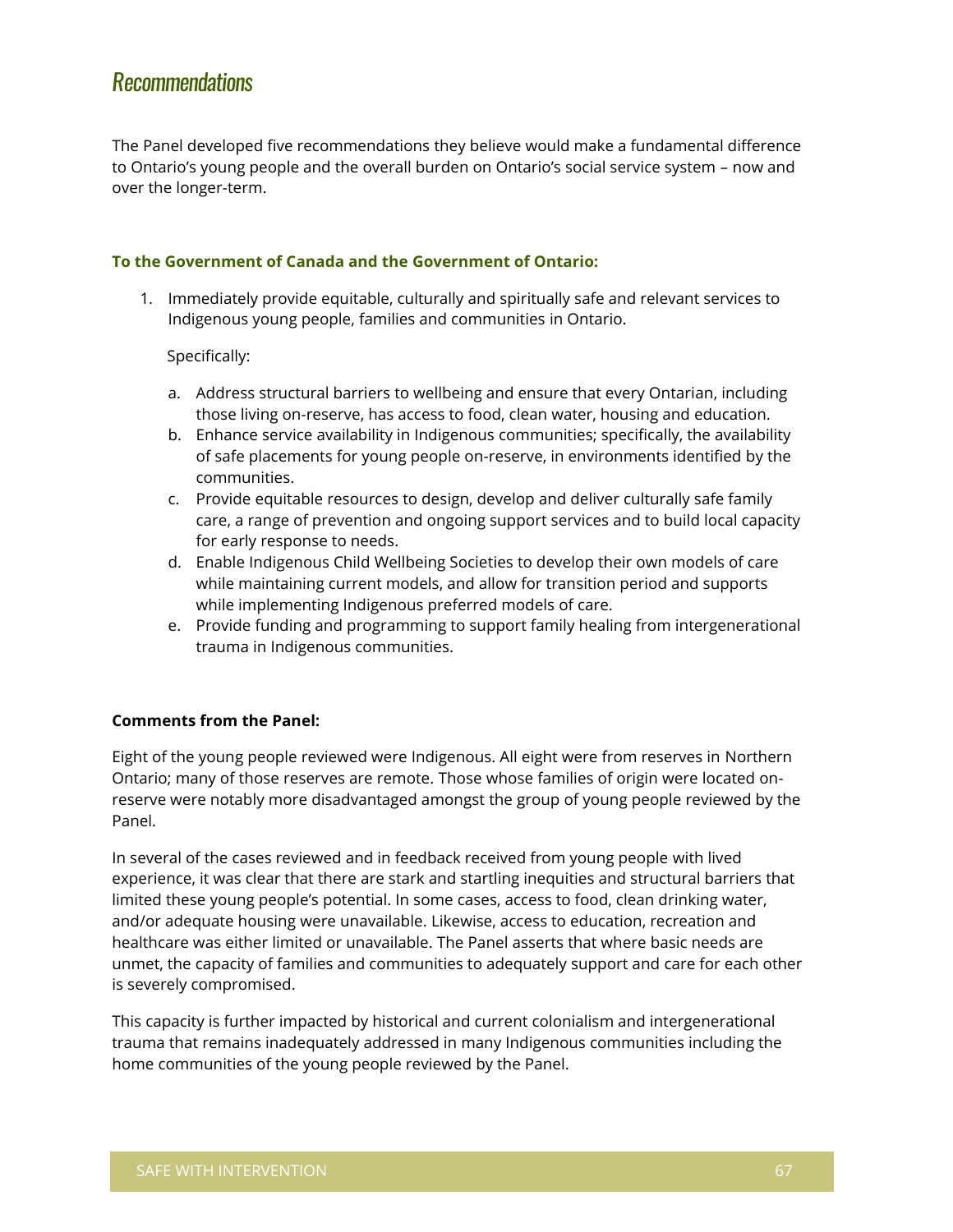It is the assertion of the Panel that until such time as these inequities are resolved and Indigenous communities are supported and enabled to heal and implement their preferred models of care, their young people will continue to be at disproportionate risk of severe and ongoing disadvantage, harm and of admission to care.

#### **To the Ministries of Children, Community and Social Services, Education, Health and Long-Term Care, and Indigenous Affairs:**

2. Identify and provide a set of core services and support an integrated system of care for young people and their families across a wholistic continuum, to every child in Ontario. Services must include health, mental health and wellbeing, education, recreation, child care, children's mental health, early intervention services, prevention services and developmental services. Service provision should be geared to the needs, and intensity of needs, of each young person and family.

#### Specifically:

- a. Undertake community needs assessments to identify service gaps and opportunities for service realignment against the identified set of core services.
- b. Address systemic pressures, inequities and gaps in the availability of mental health treatment beds for young people.
- c. Define and make public standards pertaining to the geographic availability of each core service.

#### **Comments from the Panel:**

The Panel observed that none of the twelve young people, their families or communities received coordinated and integrated care from the outset of their involvement with the systems designed to protect, safeguard and help them – including child protection, children's mental health, developmental services and other service organizations. In all of the histories it was clear that service providers were not communicating with each other or taking a collective view of the young person's needs, resulting in gaps in care. Education did not appear to have been a priority focus and there was frequently a lack of detail regarding the educational experiences of young people. This made it difficult to determine the degree to which they had access to education or educational models that could meet their needs. The provision of mental health care was particularly infrequent, and in some cases, nonexistent in the face of obvious and identified needs.

Many of the young people reviewed by the Panel interacted with multiple systems of care. The services they received were fragmented and more often than not, service provision was driven by the structures and systems in place, rather than the needs of the young people, their families and communities. For example, in many cases child protection services facilitated the pathway to children's mental health services or counselling, because they were the most adequately equipped service provider in a geographic area. In other cases, there was an absence of structures in place that limited service availability so severely that young people, their families and communities did not receive, and often were not offered, the services that were necessary. This experience was most pronounced in Indigenous communities in the Far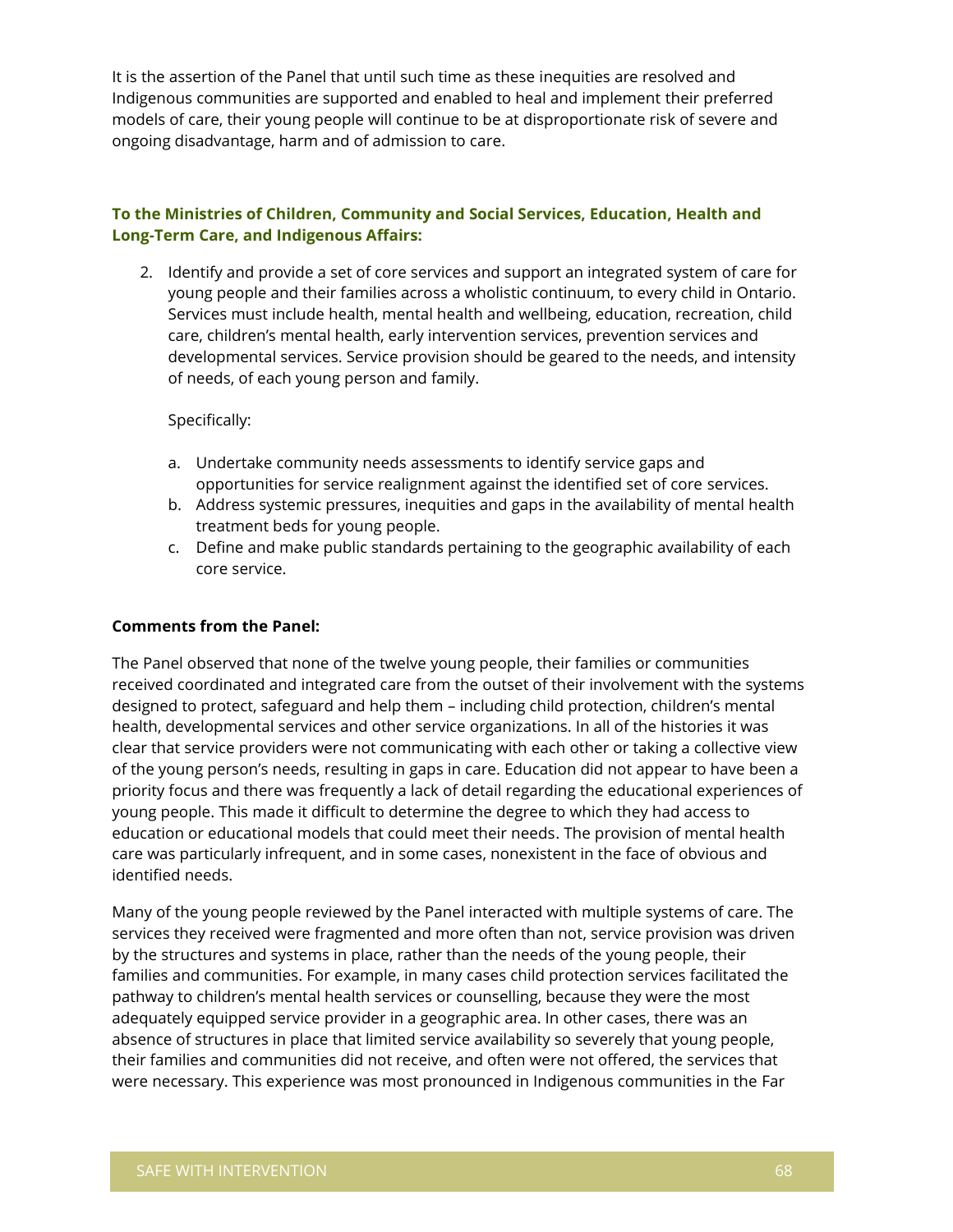North, but was not exclusive to those populations. The Panel observed similar limitations and barriers in Southern Ontario and non-Indigenous contexts as well.

There appeared to be minimal capacity across Ontario to respond to these 12 young people's multiple complex needs including, but not limited to their mental health needs. It is clear that some young people in Ontario require specialized mental health treatment placements. The availability of mental health treatment beds is declining in Ontario and is inconsistent across the province. Ontario should plan for and meet anticipated needs for these types of services to ensure that young people do not fall through the cracks and are not placed in inappropriate environments as a result of the lack of specialized treatment placement options.

Many of the young people reviewed did not have access to important services within a reasonable geographic distance, which resulted in frequent moves, or lack of access. While the Panel recognizes that not all core services can be provided in each community in Ontario, standards should be in place regarding maximum distances for core services. For example, schools should be available in each community in Ontario, including each First Nation.

3. Develop a wholistic approach to the identification of, service planning for and service provision to high-risk young people (with or without child welfare involvement) that supports continuity of care to age 21.

#### Specifically:

- a. Develop and implement wholistic, standardized screening of all young people that come into contact with child protection societies at the point of first and each subsequent involvement, to identify those who are high risk.
- b. Undertake a comprehensive assessment of the needs of the identified high-risk young person at the earliest opportunity.
- c. Provide a Navigator for each young person identified as high risk, to act as a stable relationship in the young person's life, a natural advocate, the lead amongst service providers and the person responsible for planning to enable continuity of care.
- d. Establish local transdisciplinary teams responsible for service planning for young people identified as high-risk youth, regardless of ongoing child protection involvement. Include the Navigator and Indigenous Elder(s) as part of the team.
- e. Enable information sharing amongst service providers based on mutual service provision, regardless of the presence or absence of client consent.

#### **Comments from the Panel:**

Many of the young people reviewed were undoubtedly at high risk, but did not appear to have been assessed as such. While risks to safety and harm were assessed frequently during child protection intervention using the child protection required tools, the tools were not intended to, and therefore did not, identify the constellation of factors involved in their personal circumstances as high risk; child protection interventions did not appear to consistently do so either. Many of these young people were at high risk for reasons that were not directly associated with the reasons for child protection intervention (e.g. their cognitive ability, presence of multiple complex needs, minimal supports) and may not have been best serviced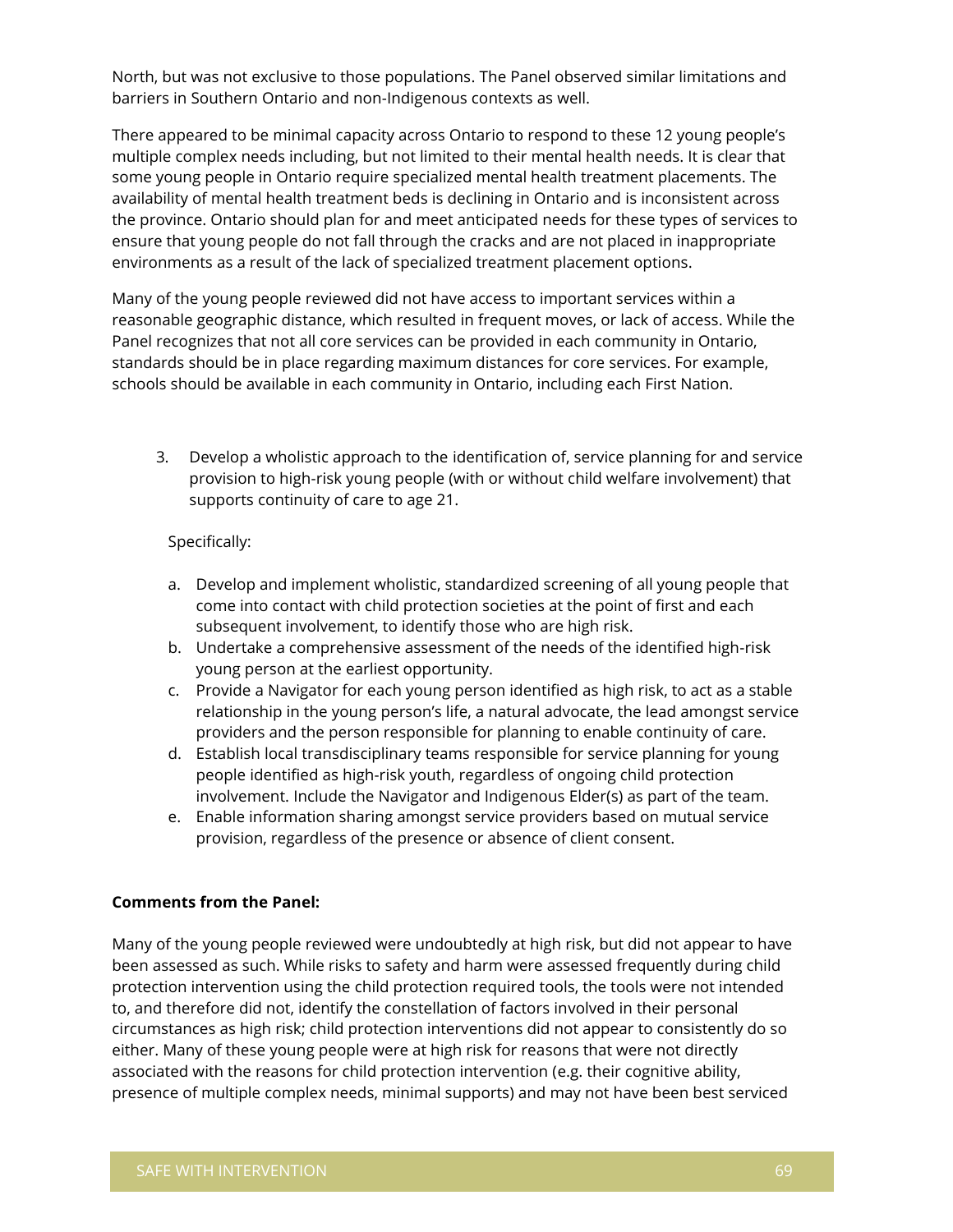by child protection intervention – though in some cases, no other providers were actively engaged. The long-term risks to the young people's wellbeing, and the predictable outcomes if services to address them were not provided, do not appear to have been considered in many cases.

The Panel is recommending the development and implementation of a standardized and consistent screening tool to better identify young people at high risk who may be vulnerable and/or require more intensive service provision. Many screening tools exist that could be adopted or modified for this purpose within a short time frame. In addition, options for the administration of the tools should be explored; many tools could be administered by trained people in the community, and would not have to be administered by Society employees or others with professional skill sets – an option that could reduce the overall cost and administrative burden of implementation.

Once identified, understanding the needs of young people is vital to providing services that are responsive to their needs. In the majority of the histories reviewed, there were significant and serious gaps in knowledge and understanding of their needs. In some cases, assessments were never completed or completed but not followed through.

Comprehensive assessment of young people will help ensure an ability to identify what their needs are and which service providers should be involved. The Panel felt strongly that being high risk does not automatically infer that placement is required, though this was seen to be the case in many of the histories reviewed. This model is intended to support early identification and intervention, thereby preventing risk of harm and avoiding placement outside of homes of origin whenever possible. This could take the form of ongoing, in-home family support intervention.

The establishment of a transdisciplinary team in a circle of care model will support a collective understanding of what is available, possible and feasible for the young person. It will also provide clear delineation of responsibilities based on a philosophy of shared responsibility and knowledge. Teams should support planning for young people and their families as well as service provision, and should hold each other accountable. They should be customized based on what is available in each community, but should include all core service providers (see Recommendation #2) and all other relevant service providers (e.g. educators, Elders, teachers, mental health and addictions service providers, youth justice, social work, psychology, psychiatry, etc.). Elders should be included in each community to inform service planning and provision to Indigenous young people. Participation should be mandatory and information sharing amongst team members should be enabled. Input from the young person and their caregivers should be incorporated into service planning.

The Panel found that young people did not have advocates as a result of multiple placements and their distance from their home communities and natural support systems. Consequently, the Panel recommends that where a young person identified as high risk, requires multiple services and supports and/or is experiencing frequent placements a "Navigator" should be assigned to support them until age 21. The Navigator becomes the person responsible for leading and facilitating a wholistic approach to planning and service provision. The Navigator would provide a stable relationship and would act as the point of contact as well as an advocate for the young person. They should be responsible for guiding care planning, delivery and enabling continuity of care. In order to adequately fulfil this role, Navigators should have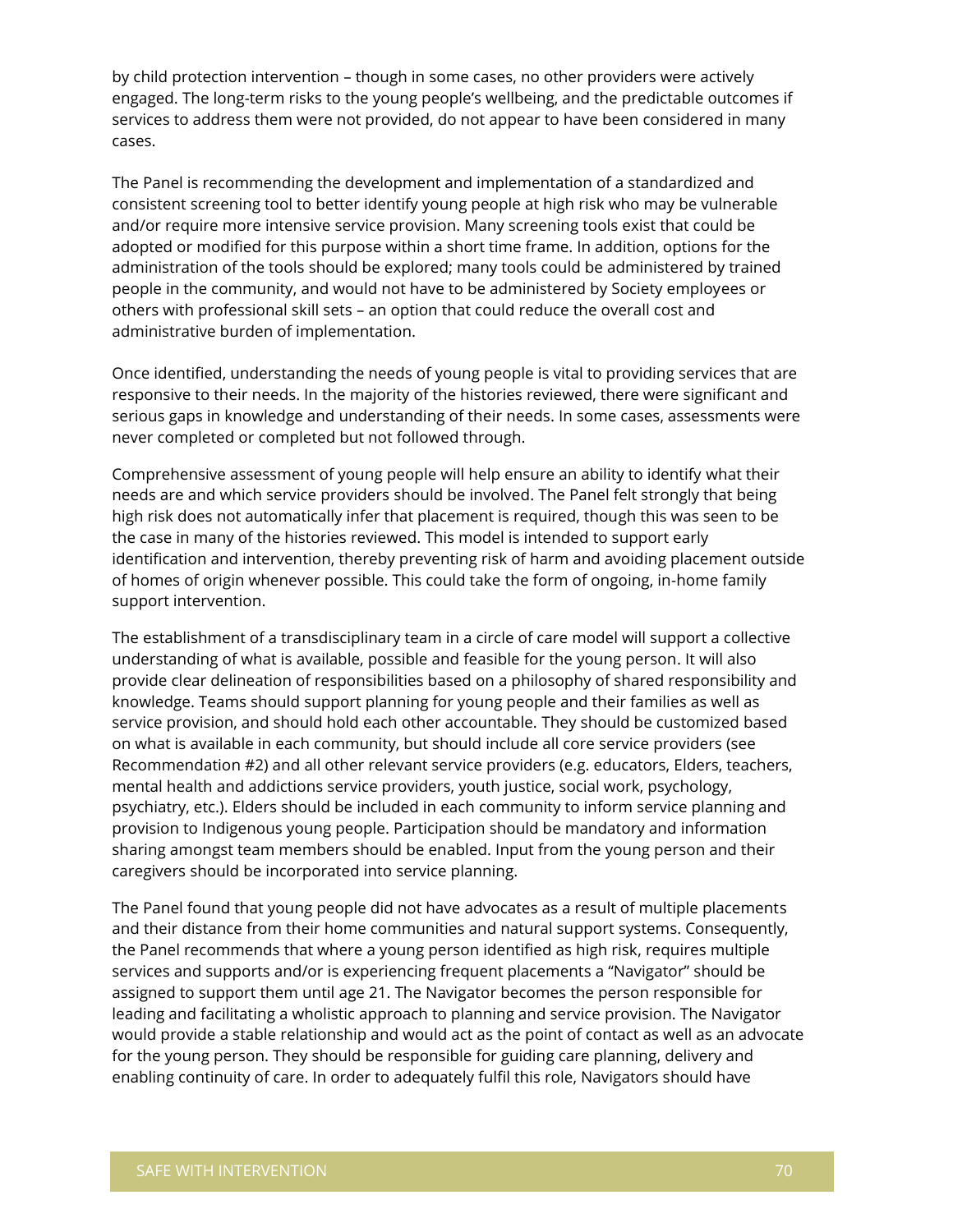facilitation and case coordination skills as well as experience working with young people and families.

4. Strengthen accountability and opportunities for continuous improvement of the systems of care through measurement, evaluation and public reporting.

Specifically:

- a. Collect, link and integrate data across all children's services (whole of government approach) to facilitate accountability and enable evidence-informed treatment models to be put in place.
- b. Identify indicators and outcome measures to enable assessment of youth experience, measure and publicly report on them.
- c. Institute mandatory public reporting on placement availability and placement achievement of quality standards.
- d. Streamline documentation completed by children's aid societies and Indigenous Child Wellbeing Societies so that necessary information is recorded accurately and in a timely fashion.
- e. Fund evaluation of service delivery explicitly.

To improve the system, we must first be able to understand its' complexities.

Over the course of the Panel's work, several different pieces of data were requested from the former Ministry of Children and Youth Services (now MCCSS). Detailed review revealed that there were several challenges pertaining to data collection. Data is not collected in several areas that the Panel considers key – for example, no data is collected in a standardized way on number of placement moves or the cost of a day of care in a particular type of placement setting. It did not appear that the data collected would enable the ministry to have a sound understanding of service availability, provision or total cost in order to exercise good governance and fiscal oversight.

Furthermore, the data that is available is not linked to data from other ministries; so, for example, it is not possible to electronically determine the placement dates of stay for a child that moves between a residential placement and hospital (either inpatient, or more frequently, emergency department visits) or to align it with a child in care's educational history based on Ministry of Education's electronic records. The absence of this information, both at the individual and aggregate levels, results in serious gaps in the ability to assess outcomes, service experience, service availability, provision and total cost.

While service availability and provision are important from an accountability perspective, so too is performance. The Panel found no evidence in the material reviewed that service availability, provision or performance are well understood from a systemic perspective. Consequently, the Panel is recommending that data be collected, linked and integrated across all services to facilitate accountability and enable evidence-informed treatment models to be put in place. Furthermore, the Panel is recommending that service agencies be funded to conduct program evaluations, separate from their core funding, to help assess efficacy and inform continuous improvement.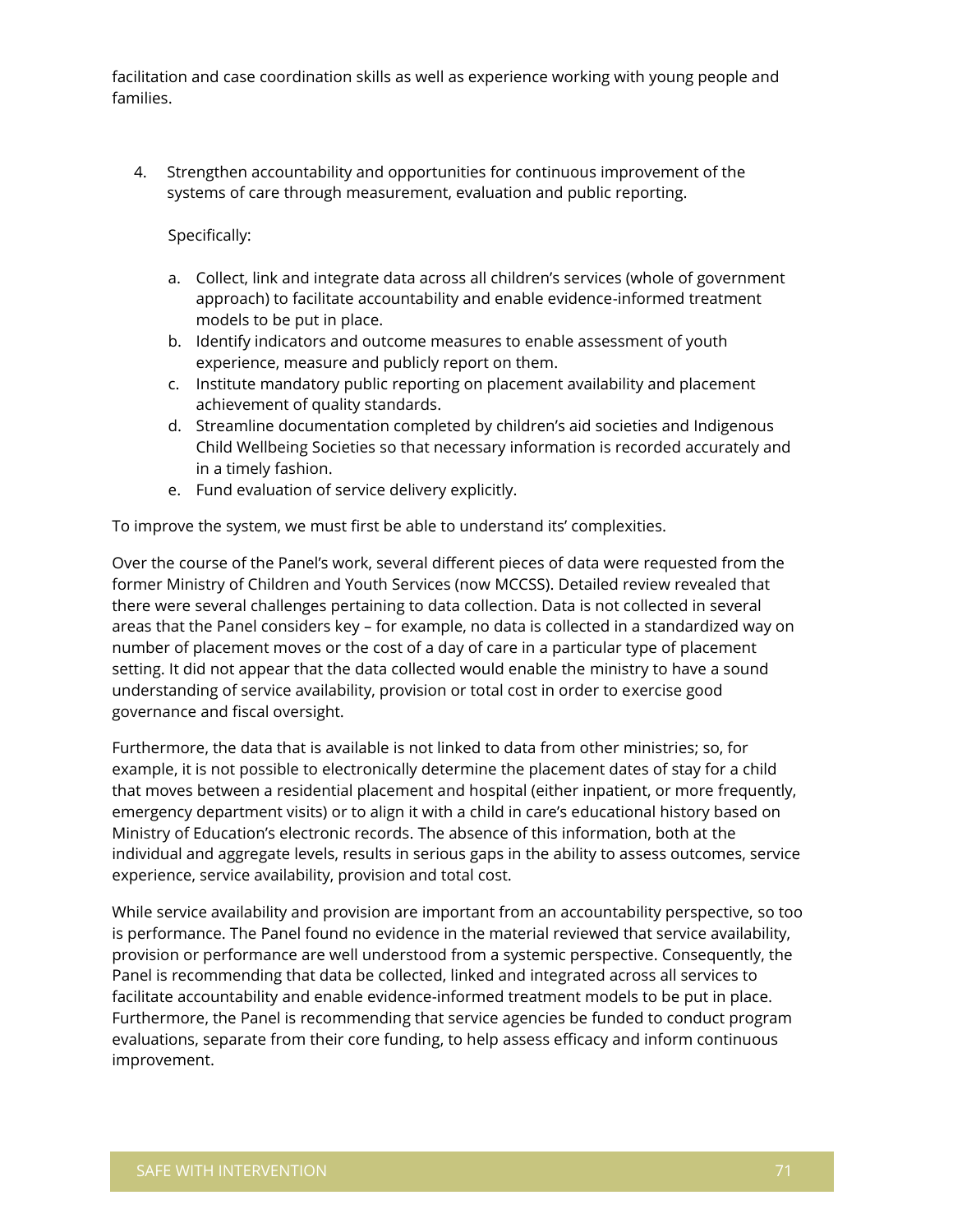At the core of service provision to young people is a desire to improve their wellbeing. The current system does not provide a great deal of information on how young people in the province's care are doing. Children's Aid Societies and Indigenous Child Wellbeing Societies are required to publicly report five performance indicators reflecting the safety, permanency and well-being of children and youth. Only one indicator pertains to wellbeing; the quality of the caregiver-youth relationship for children in care (the others pertain to safety and permanence). There are several limitations on the use of this indicator and the population that is measured is quite small relative to the number of children and youth that have child welfare involvement. The Panel suggests that additional indicators and outcome measures to assess youth experience are required.

In addition to how young people experience their care, it is also important to measure the quality of the care. The Panel recommends that the ministry institute mandatory public reporting on placement achievement against defined quality standards (see recommendation #5).

Independent of quantitative data that is collected, qualitative data is also routinely collected through mandatory documentation completed by Children's Aid Societies and Indigenous Child Wellbeing Societies. This documentation is meant to inform service planning and provision, as well as reporting to the ministry when serious incidents occur. In the comprehensive review of the files associated with the 12 young people, it became clear that in many instances, the documentation was completed for the sake of completion, rather than for its intended purpose. This conclusion was based on the sheer volume of repetitive entries that were seemingly cut and pasted and the presence of information that did not relate to the subject youth in a number of instances. Another issue was that the reports were often filed later than the required timeframes. The Panel recommends that the Ministry conduct a review of the documentation that is completed, and streamline it where possible so that necessary information relevant to the subject young person may be recorded in a timely fashion.

## **To the Ministry of Children, Community and Social Services:**

5. Immediately enhance the quality and availability of placements for young people in care.

And specifically:

- a. Establish quality of care standards for all placement environments, identify clear mechanisms to achieve the standards, and measure and monitor to ensure implementation and ongoing maintenance. Standards should also apply to any auxiliary programs or services offered by the placement.
- b. Undertake a government-led planning process to plan for and implement placement availability across Ontario, based on identified need, and establish clear and transparent placement access mechanisms.
- c. Issue a Directive to Children's Aid Societies and Indigenous Child Wellbeing Societies that directs societies to place young people:
	- a. In licensed care environments only;
	- b. In the highest quality placement available;
	- c. In environments that are able to meet the identified needs of young people;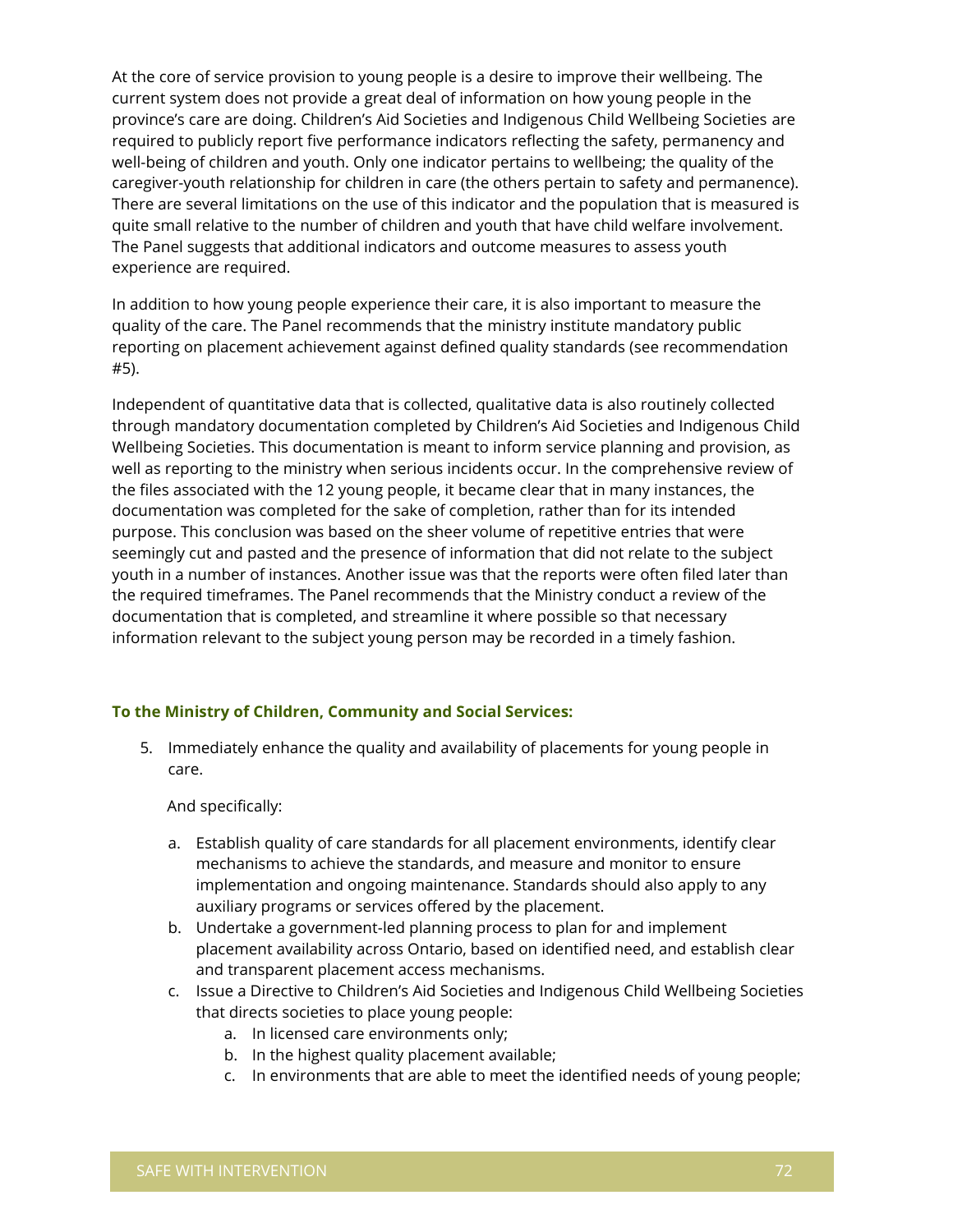- d. With a view to stable, nurturing placements for as long as required that ensure as few moves and transitions as possible; and
- e. As close to their home communities as possible, where this does not present a safety risk.
- d. Expedite the development of a human resource strategy for the residential placement sector to address recruitment, retention and skills of caregivers. The strategy should include:
	- Pre-service educational qualifications/standards for staff of placement environments
	- Mandatory pre-placement training to foster and customary caregivers including, information on support to young people with mental health challenges, fetal alcohol spectrum disorder, developmental challenges, substance use, the impact of social media and the internet on young people, and human trafficking.
	- A northern recruitment and retention strategy across all children's services to support the development of a local, skilled workforce based on a needs assessment.

The majority of the Panel's recommendations focus on supports that optimize the potential for young people to stay at home with their families. The Panel recognizes that when safe care cannot be provided in the home, out-of-home placements are a necessity. The Panel felt strongly that safe, high quality placements that are as close to home as possible should be available for the young people who need them.

The Panel's review found that placements appeared to be selected based on availability rather than on suitability. Placement availability and access mechanisms were not well understood, their quality varied considerably, their licensing status was variable, difficult to understand and inconsistent across the Province, and those responsible for caring for children were underskilled for the task.

The Panel does not believe that the current licensing system provides insight, monitoring, accountability for quality of care in placement environments, and notes that quality of care standards are distinct from licensing standards.

Many placements offer auxiliary programs and services in addition to being a place of residence. These sometimes include section 23 education classrooms, mental health services or other programs. Quality of care standards should also be in place, measured and monitored for these programs and services, where they are provided.

It was also clear that the current system does not direct the availability of and access to placements based on predictable need close to young people's home communities. The Panel suggests a government-led process to identify need, plan for and implement availability of licensed placements to better facilitate equitable access in a cost-efficient manner.

The Panel noted that a workforce development strategy is going to be under development by the ministry, with implementation planned for 2025. The Panel asserts that having skilled workers taking care of young people in licensed placements should be a key priority, and that work towards achieving these improvements must begin immediately in order to mitigate risk to the young people in Ontario's care.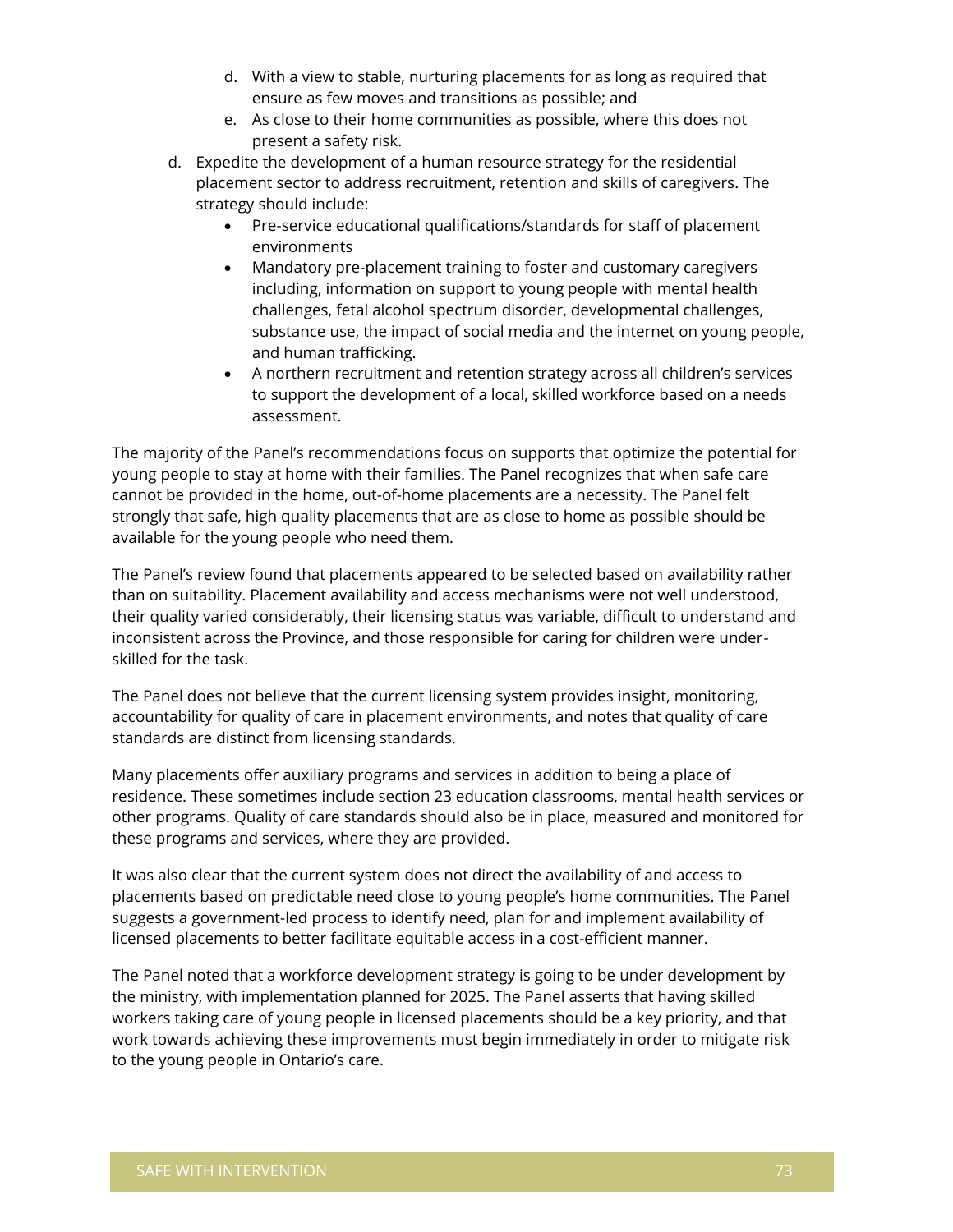# Youth Responses to Recommendations

Three groups of young people with lived experience were brought together in Kenora, Thunder Bay and Toronto to provide insight in support of the Panel's work. Following the Panel's meetings, the groups were brought back together. Staff of the OCC shared the Panel's recommendations with them, and asked how the recommendations could impact youth experience and, if implemented, they would make things better.

Overwhelmingly, the young people were supportive of the recommendations. They felt that if implemented, the actions suggested by the Panel would have a positive impact on the wellbeing of young people in their communities.

Some of the things the young people highlighted in relation to the recommendations were:

Equal opportunities for culturally and spiritually safe, and relevant services to Indigenous young people, their families and communities.

Indigenous young people asserted that it is important that their basic needs are met. They noted that the United Nations Declaration on the Rights of Indigenous Peoples should be honored and implemented in Ontario, and these rights should be taught to Indigenous young people early in life.

They commented on the need for mental health services on-reserve to be available 24/7, and for service providers to be consistent; explaining that calling in help takes days and often times, people cannot wait that long. They also explained that communities need more education on suicide prevention.

Young people explained that services should be available in the Indigenous languages spoken by the people they serve. Service providers should be committed to long-term service provision in communities and should be culturally informed, qualified, and prepared for what living onreserve is like. They spoke of the importance of service providers working in their communities for the 'right reasons,' not just to make money.

They explained that standards for Indigenous homes should be different. Extended families are important in Indigenous communities, and they could care for young people when their parents are unable to.

They asserted that non-Indigenous and Indigenous people should work together and suggested that non-Indigenous government employees should visit reserves, before making policies and programs that affect people living there.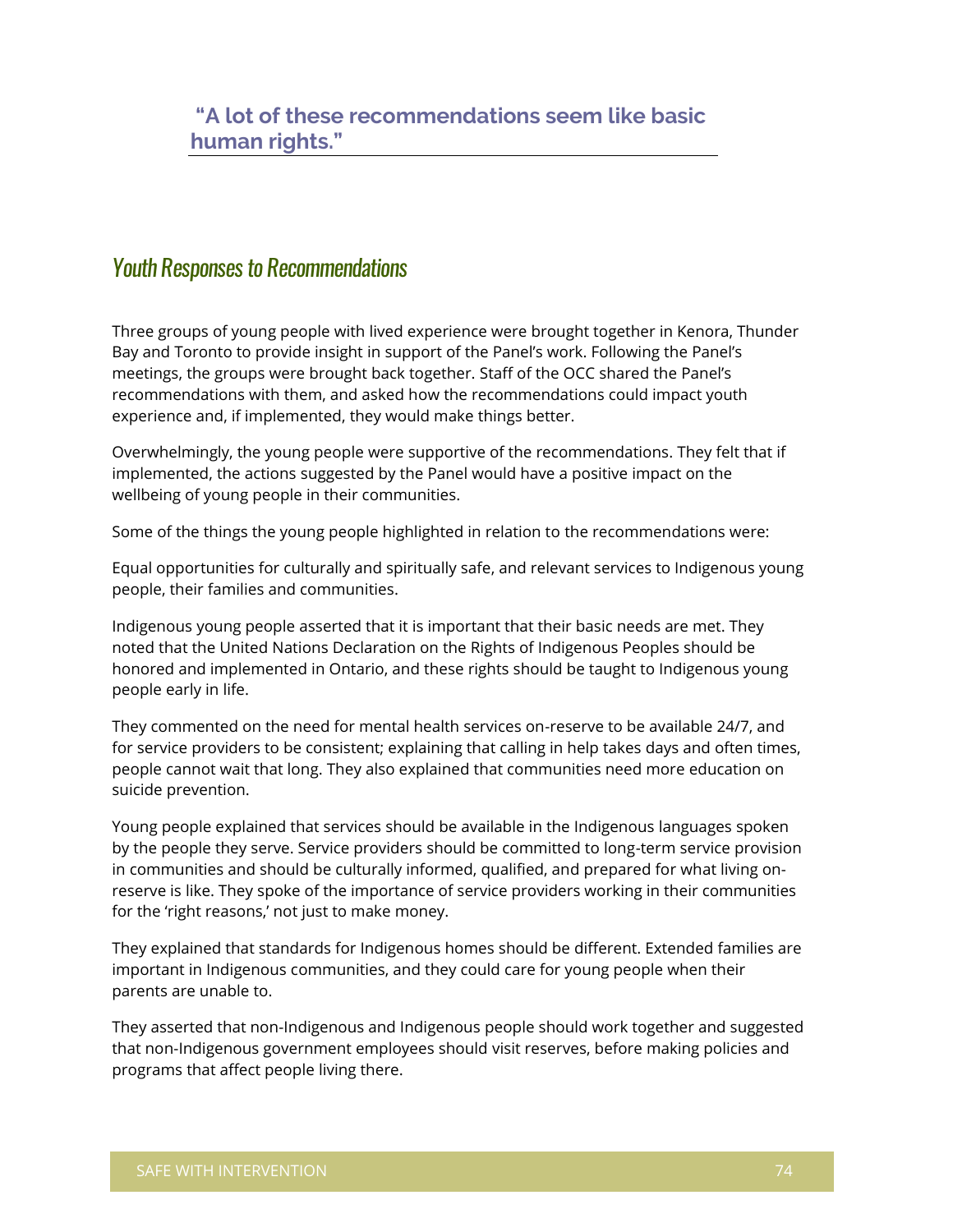They emphasized the need to apply Jordan's Principle, and explained that young people should be given opportunities to understand it.

## **Core services and an integrated system of care:**

Young people highlighted the need to be connected to services before they transition out of care and suggested that an aftercare program would be helpful.

Substance use treatment services, counselling and traditional healings services for Indigenous young people were identified as particularly necessary.

Young people suggested that access to education should include access to opportunities outside of mainstream education as well.

Young people explained that mental health diagnoses should be a priority, however; young people should not be shuffled through multiple doctors because this can result in a 'sea of diagnoses,' negative labels attached to them and being heavily medicated.

# **Identification of, service planning for and service provision to high-risk young people:**

Young people indicated that some young people are high risk because of their parents so it is important to heal both the parents and the children.

Many young people were in agreement that service providers should be able to share information about the services being provided to high risk young people. However, some had concerns about sharing confidential information provided in a counselling context amongst service providers, noting that trust is a significant issue and sharing without consent can compromise that. Young people warned that service providers would need to take care not to disclose information that young people share in confidence, unless it is for necessary for safety reasons.

Young people shared their feedback on the role of a Navigator for high risk young people. Most felt that the Navigator would be a useful resource and liked the idea of having someone "in their corner." Others asserted that if there is a Navigator, they must be 'fighting for the young person and no one else' instead of working on behalf of the foster parent, staff, or other service providers. Some young people felt that this is the role of the Society worker and worried that if there was another type of job, there would be even fewer workers available to do Society work. They felt that whether there is a Navigator or not, there needs to be work to improve Society worker turnover so that young people are able to establish relationships and build trust.

There was a suggestion that the Navigator role should also monitor medication changes in young people because they can occur frequently and are often overlooked or are not well monitored.

There was also a suggestion that there could be a partnership with the organization Big Brothers, Big Sisters in order to identify Navigators.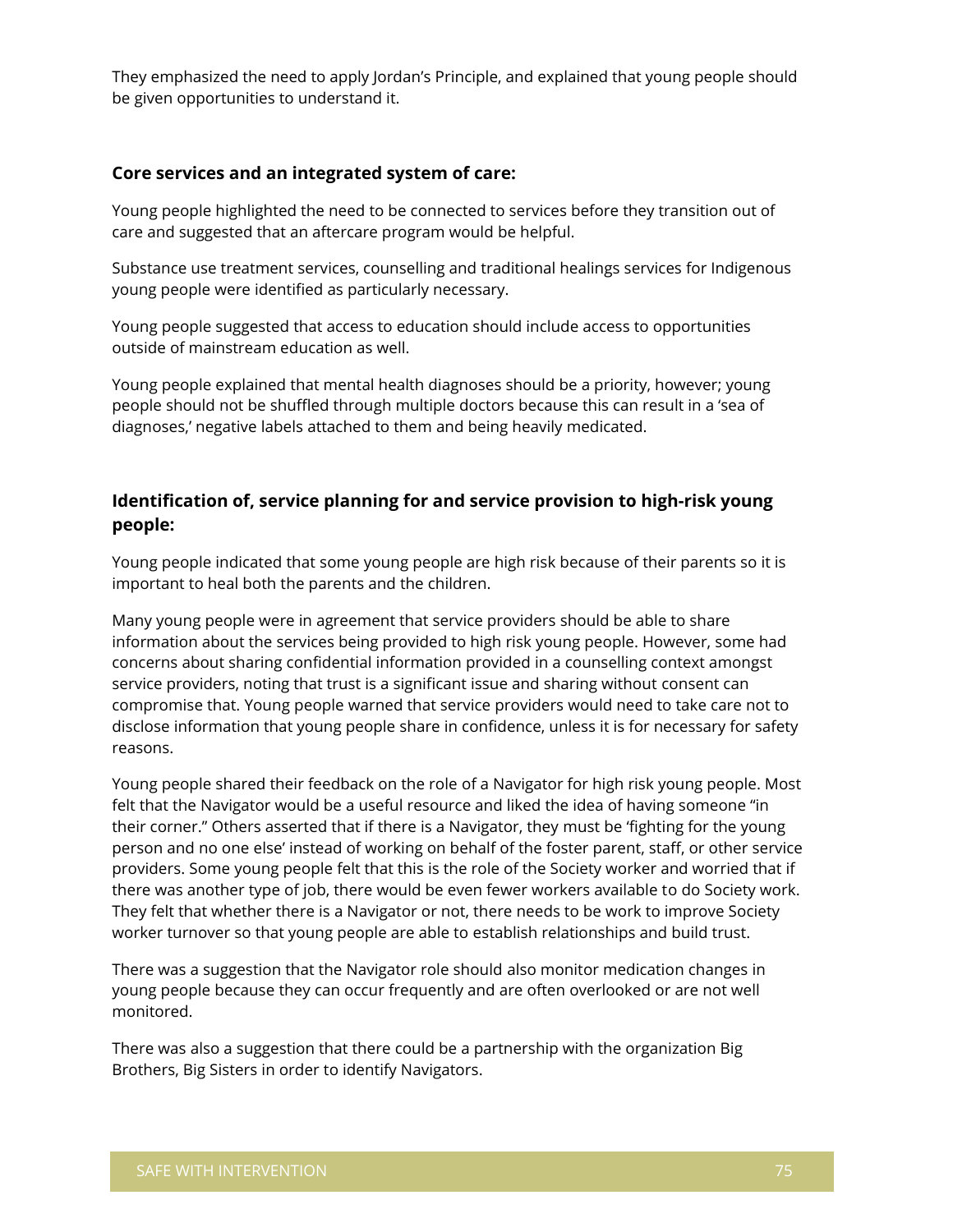## **Strengthened accountability and opportunities for continuous improvement:**

Young people with lived experience from all over Ontario need more opportunities to provide input and there should be more youth outreach. In particular, young people in foster homes should be asked how they are doing and their voices should be heard.

Some young people felt that evaluations of service delivery would not mean anything because they felt it was unlikely anything would change as a result.

Some young people were very supportive of licensors doing unannounced visits to children's residences; work to implement this type of oversight is currently underway by the MCCSS.

## **Enhanced quality and availability of placements:**

Young people felt that the child tax benefit should stay with the child, instead of it being provided to Societies. They saw this as a violation of their rights.

Young people asserted that placements outside of home communities don't allow young people to maintain connections with their families and should be avoided. They suggested that there should be a deeper understanding of a young person's needs when they come into care so that placements can be matched accordingly and are based on need rather than availability. They highlighted that there should be a focus on the differing needs of young people in placements. For example, if one young person has higher needs than others,' the staff or caregiver's attention can be occupied by supporting them at the expense of the needs of others in the residence.

If transferring placements (and it is not an emergency), the transition should be slow and thoughtful with visits to the new placement in advance. They noted that multiple placements can be 'damaging' to a young person's wellbeing, and that anything to make placements stable and long-term will be helpful.

There should be more effort in residential placements to understand the roots of a young person's behaviours instead of immediately responding with a restraint or a type of punishment. Further, there is a need to monitor the frequency of restraints used in children's residences and the effectiveness of restraints as an intervention.

Licensing all homes was viewed by all of the young people spoken to as important. In some communities, there are not enough foster homes available. If the solution is to have more group homes, all group homes should provide high quality care.

Training for caregivers was strongly supported. In particular, some young people felt that caregivers should have training to understand what considerations are needed to support LGBTQI2S young people.

> **"It shouldn't take 12 deaths for somebody to care. It's been a broken system for years."**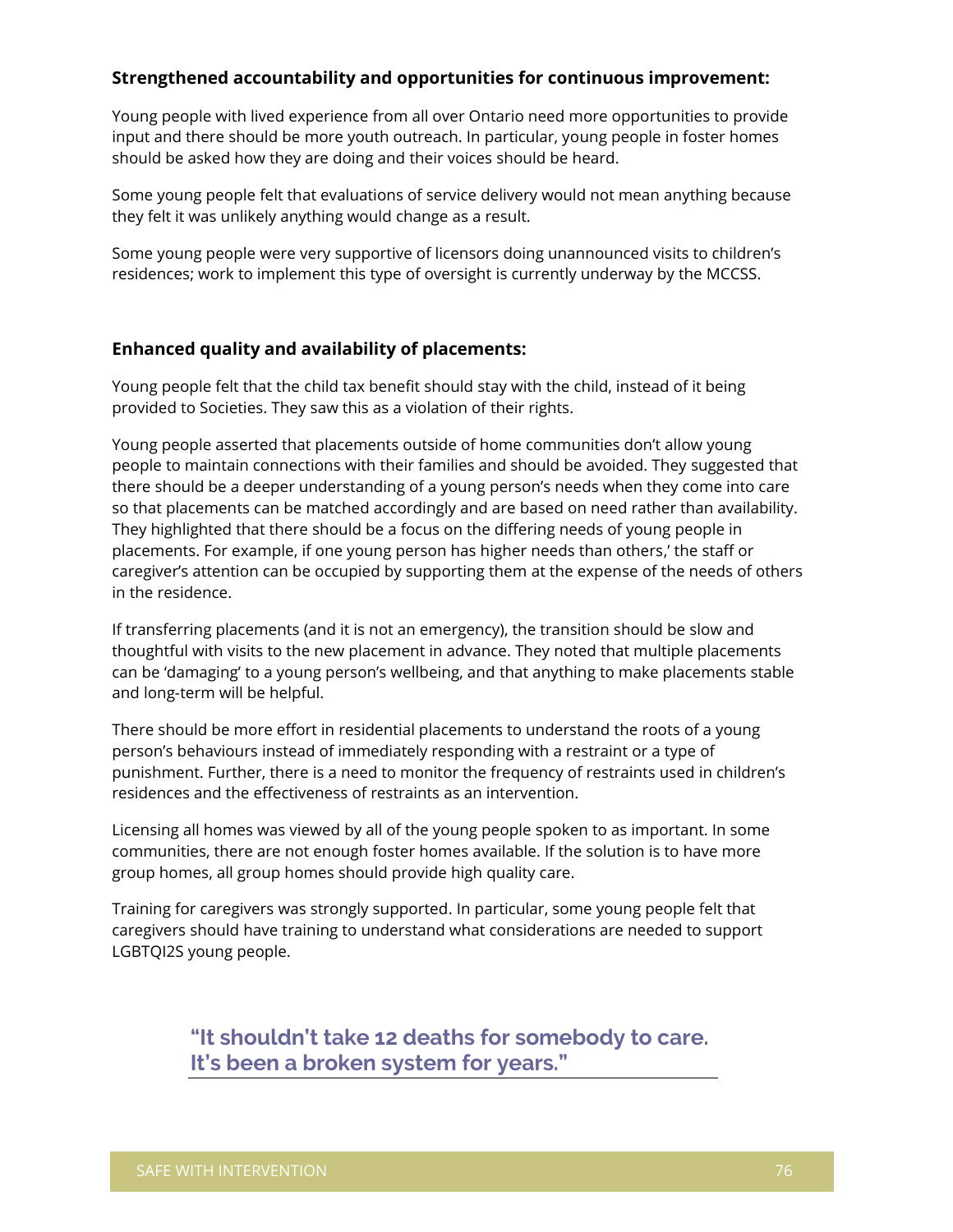# Acknowledgements

We wish to gratefully acknowledge the contributions of the following people, without whom this work would not have been possible:

### **Elders:**

Sherry Copenace Helen Cromarty Stella Schimmens Sam Achneepineskum Gilbert Smith Wabagoon (Patti Phipps-Walker)

## **Panel Members:**

Sherry Copenace Helen Cromarty Aryeh Gitterman Joanne Lowe Kim Snow Nathan Scharf Stella Schimmens

#### **Key Informants:**

The 13 young people with lived experience The families of nine of the 12 young people that were the subject of review Chief and Council from four communities Five staff from Children's Aid and Indigenous Child Wellbeing Societies Five staff from placement settings

## **Facilitator:**

Adair Roberts

## **Records Reviewers:**

Janice May Sandra Frampton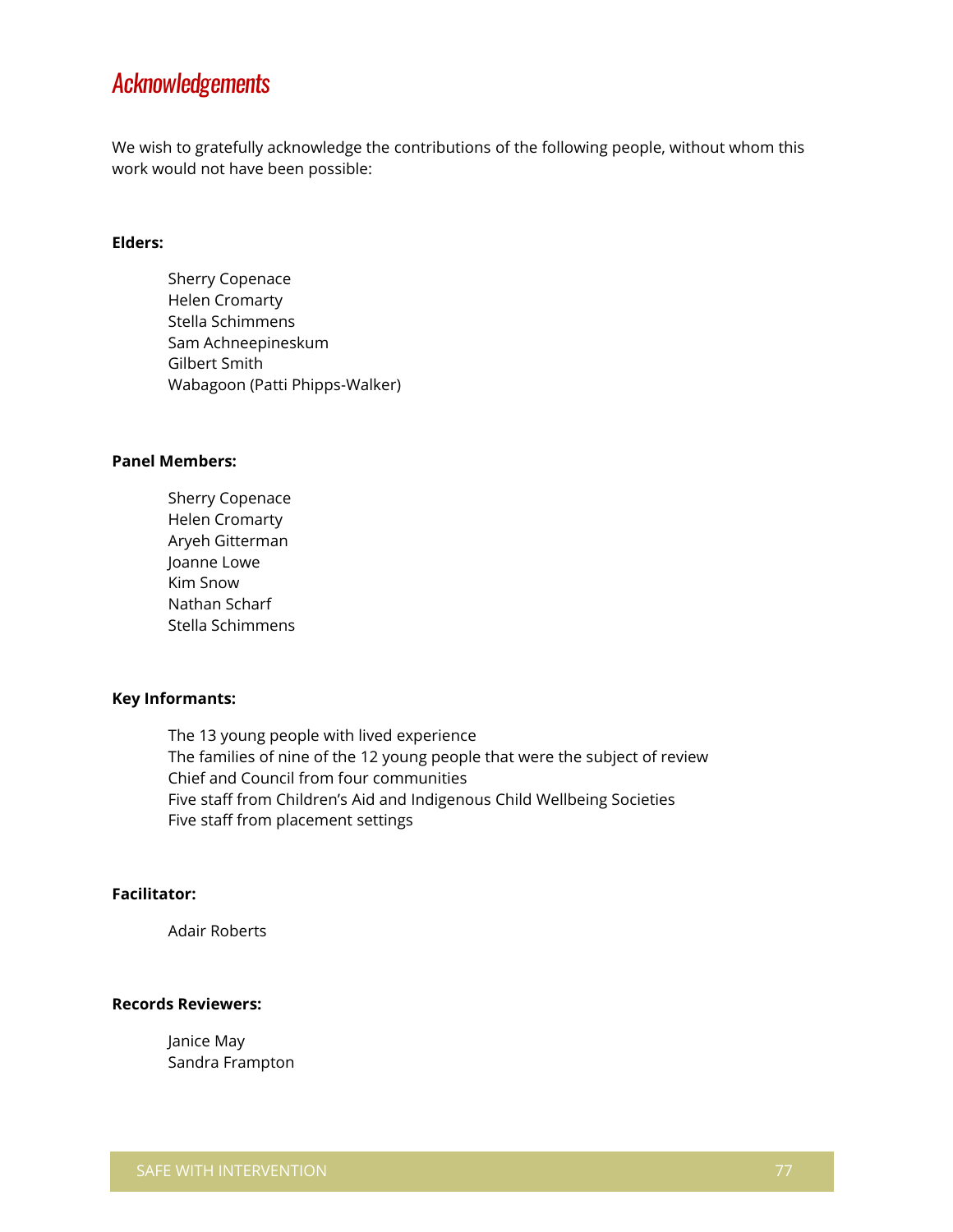#### **Presenters:**

Amber Crowe, Dnaagdawenmag Binnoojiiyag Child and Family Services Dr. Rebekah Jacques, Child Welfare Political Action Committee Sally Johnson, Ontario Association of Children's Aid Societies Mark Kartusch, Highland Shores Children's Aid Society Jane Kovarikova, Child Welfare Political Action Committee Marian Mlakar, Ministry of Children, Community and Social Services Kimberley Moran, Children's Mental Health Ontario Ragaven Sabaratnam, Ministry of Children, Community and Social Services Theresa Stevens, Association of Native Child and Family Service Agencies of Ontario Judy Switson, Ministry of Children, Community and Social Services Corrie Tuyl, Ontario Association of Children's Aid Societies

#### **Supports to the Youth Advisory Groups:**

Catherine Cheechoo, Nishnawbe-Aski Nation Ruth Hislop, Ontario Child Advocate's Office Esther McKay, Nishnawbe-Aski Nation Abdi Mohamud, on behalf of the Ontario Child Advocate's Office Janine Seymour, Grand Council Treaty #3 Rosan Wesley, on behalf of Nishnawbe-Aski Nation

#### **Records Disclosure Support:**

Patty Bingham, Ministry of Children, Community and Social Services Sidra Sabzwari, Ministry of Children, Community and Social Services

The staff of all impacted Children's Aid and Indigenous Child Wellbeing Societies, placement providers, medical facilities, school boards, police services and others

#### **Secretariat Support:**

Melanie Baker, Office of the Chief Coroner Jessica Diamond, Office of the Chief Coroner Doris Hildebrandt, Office of the Chief Coroner Shauna Kewin, Office of the Chief Coroner Cheryl Mahyr, Office of the Chief Coroner Julia Noonan-Savage, Office of the Chief Coroner Victoria Snowdon, Office of the Chief Coroner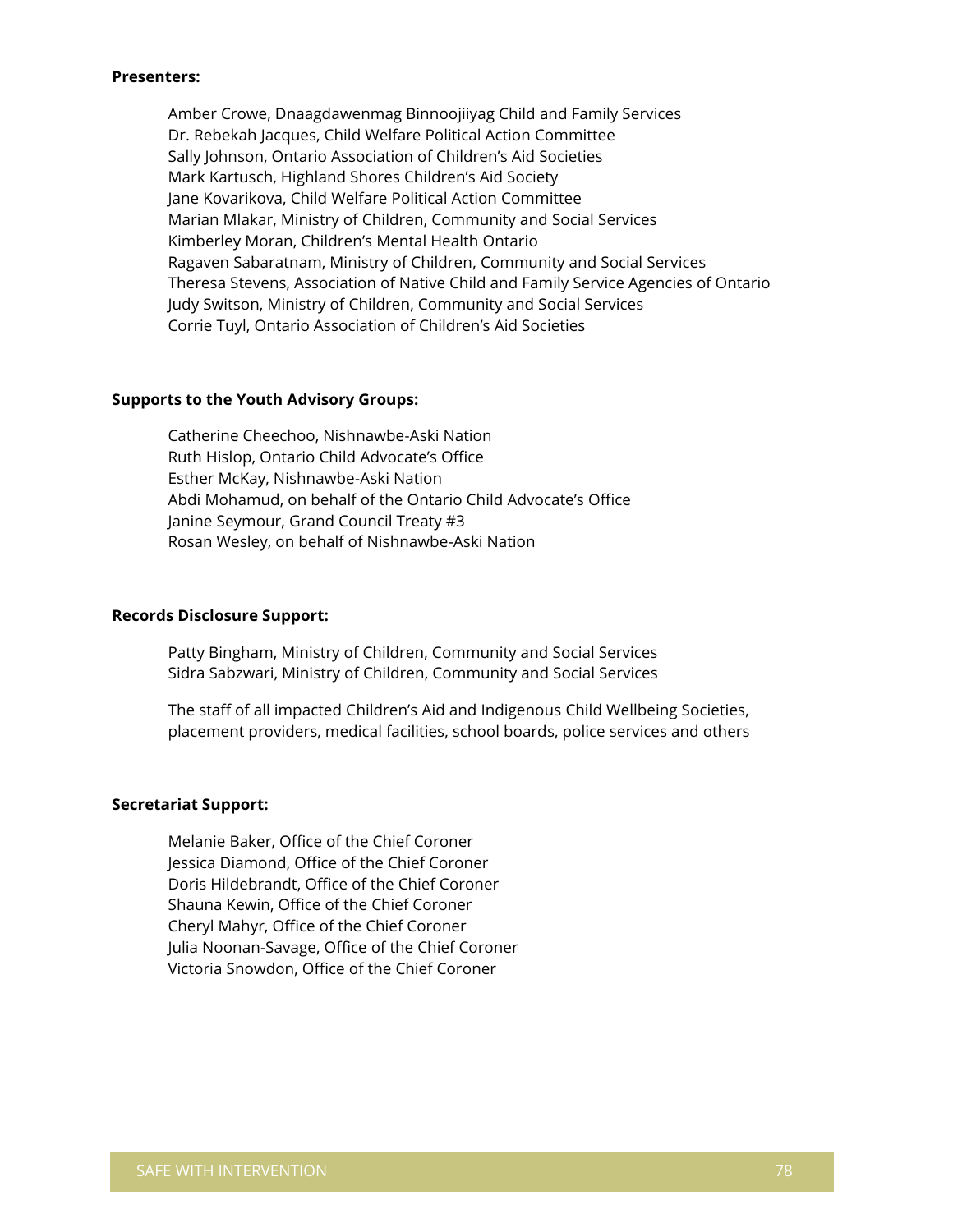# Appendix 1: Acronyms, Short Forms & Definitions

**Agency Operated Home (AOH):** A home operated by a Children's Aid Society or Indigenous Child Wellbeing Society. May be licensed or unlicensed.

**Child, Youth and Family Services Act (CYFSA; the Act):** The Child, Youth and Family Services Act governs many of the province's programs and services for young people, including child welfare, youth justice services, secure treatment, children's developmental services, residential services, community support services, Indigenous child and family services and adoption within Ontario.

**Child Protection Services:** Under the Child, Youth and Family Services Act, the functions of children's aid societies and Indigenous Child Wellbeing Societies are as follows: investigate allegations or evidence that children are in need of protection, to protect children, to provide guidance, counselling and other services to families for protecting children or for the prevention of circumstances requiring the protection of children, to provide care for children assigned to its care, to supervise children assigned to its supervision, and to place children for adoption.

**Customary Care Agreement:** An Indigenous model of child protection services where a child is residing with someone who is not a biological parent. Customary care agreements are voluntary and involve signatures and consent from parents, Band/council members in the child's community, and the serving Society.The model of customary care varies depending on the young person's band, First Nation, Métis, or Inuit community.

**Gladue:** In Canadian sentencing laws, Gladue refers to the requirement that a judge pay particular attention to the circumstances of Indigenous offenders and to consider reasonable alternatives to imprisonment.

**Jordan's Principle:** Jordan's Principle is a child-first principle that aims to resolve jurisdictional disputes regarding payment for services between provincial/territorial and federal governments in a timely manner, so that services to First Nations young people are not delayed or interrupted.

**LGBTQI2S:** Lesbian, Gay, Bisexual, Transgender, Questioning/Queer, Intersex, Two-Spirited.

**Outside Paid Resource (OPR):** A for-profit organization operating group and/or foster homes. Homes may be licensed or unlicensed.

**Per diems:** The rate per day that an operator can charge the placing Society for a child occupying a bed in a children's residence.

**Society:** Children's aid society or Indigenous Child Wellbeing Society designated under the Child, Youth and Family Services Act.

**Special Rate Agreement (SRA):** Funding provided to an operator that is above the per diem rate. Special rate agreements cover the costs of caring for a young person who requires extra supports to meet their needs.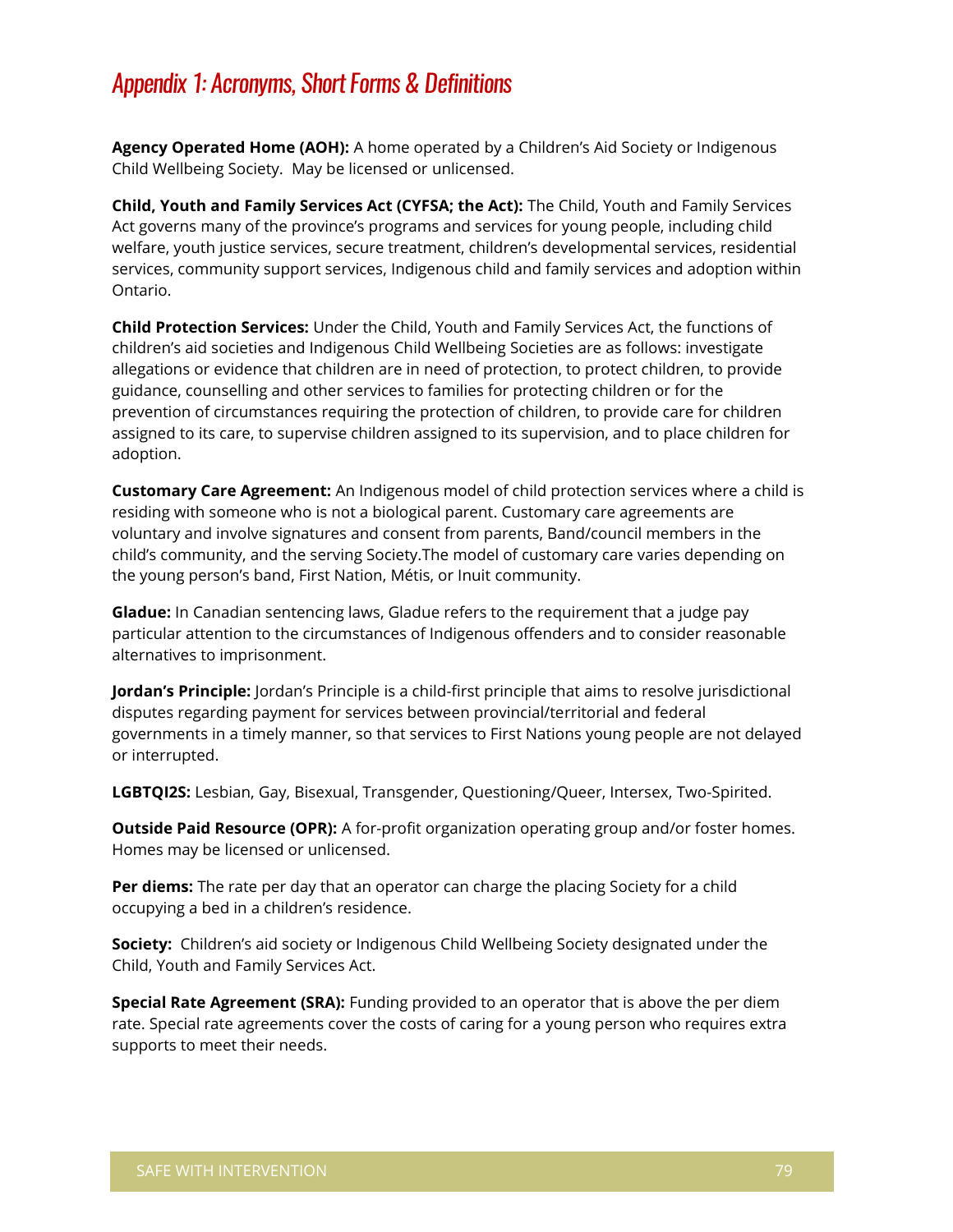**Temporary Care Agreement:** When a parent is temporarily unable to care for their child, this is an option for the serving Society and parent to enter an agreement for the Society to provide temporary care and custody to the child

**Transfer Payment Agency (TPA):** an agency that receives a direct transfer payment from the Ministry of Children, Community and Social Services and has a contractual agreement to provide group care or foster care to young people.

Young Person in Extended Society Care / Crown Ward: A child who has been placed in the permanent care of a Children's Aid Society or Indigenous Child Wellbeing Society.

**1:1 Supervision:** The ratio of staff working with a young person. Generally, a 1:1 supervision model is implemented when a young person is determined to be at risk of harming themselves or others.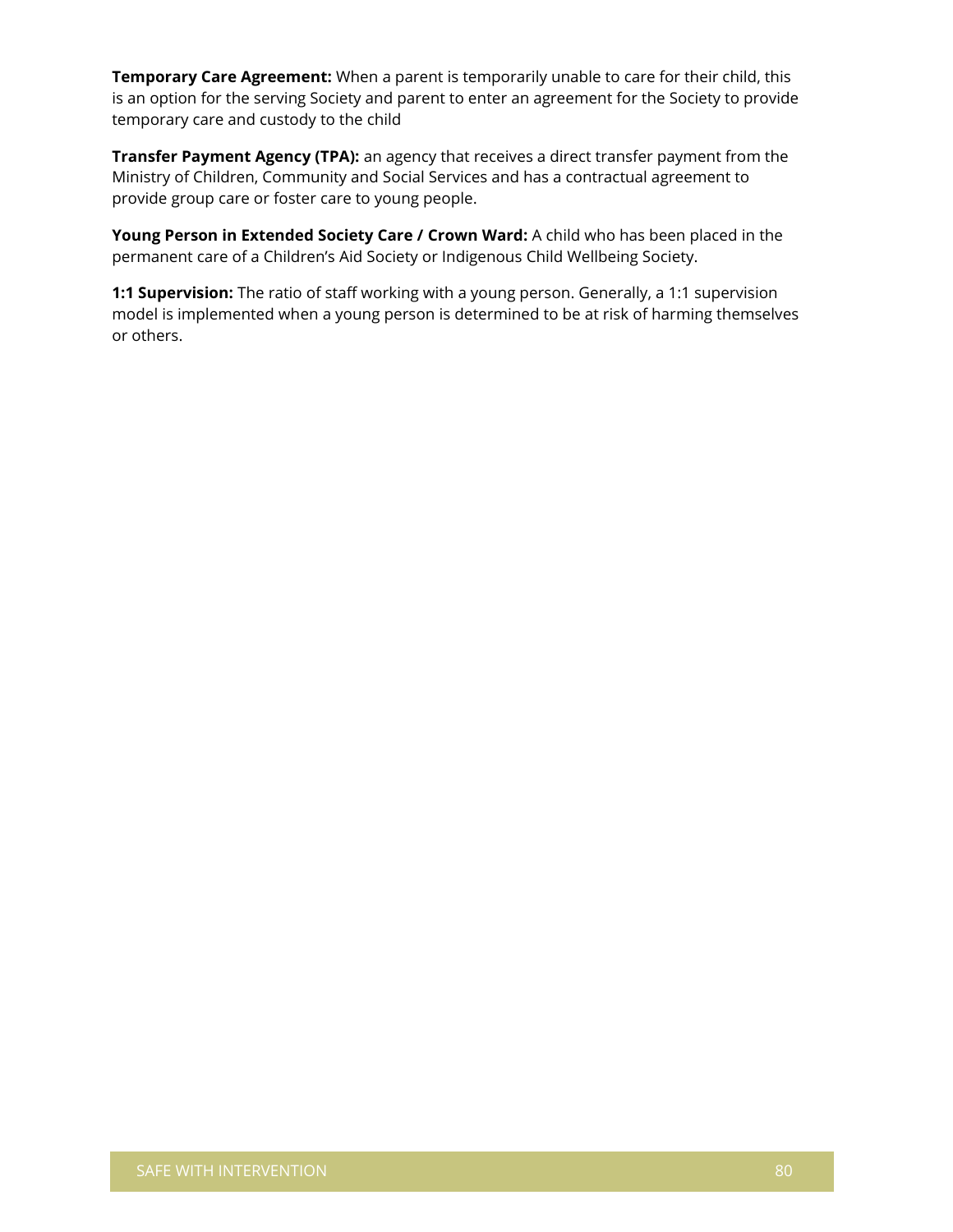# Appendix 2: Expert Panel Biographies

# **Sherry Copenace - Niizhoosake, Saagimaakwe (Anishinaabe/Spirit Names), Atik dodem (Elk Clan), Midewin**

Ms. Copenace was born and raised on the community of Ojibways of Onigaming. Ms. Copenace is firm in her ways of knowing and being Anishinaabe. Ms. Copenace speaks her original Language - Ojibway and has a great love for the Land, Waters and Peoples. Since 2011, Ms. Copenace has organized Makoosekawin- Anishinaabe young women coming of age teachings and ceremonies. She is part of a Grandmothers Circle with Nanadawegamig (FMHSSM). Ms. Copenace has over 25 years' experience in Indigenous social services and has her MSW degree. She is currently employed at the University of Manitoba in the MSW-IK program.

## **Helen Cromarty**

Ms. Cromarty is an Elder from Sachigo Lake First Nation. Ms. Cromarty began her education as a residential school student and attained her HBScN degree from Lakehead University. During her 45-year career as a nurse, she worked ICU-CCU for 23 years. Following this, Ms. Cromarty was a Health Policy Analyst/Health Liaison at Nishnawbe Aski Nation (NAN) and Special Advisor for First Nation Health at Sioux Lookout Meno Ya Win Health Centre (SLMHC). Ms. Cromarty was in many leadership roles in the development and implementation of health care programs and services delivered throughout NAN and Ontario. Ms. Cromarty has been recognized for her work in First Nations Health by the Aboriginal Nurses Association of Canada, Nishnawbe Aski Nation, and the Chiefs of Ontario. Ms. Cromarty received an Honorary Doctor of Science from Lakehead University in 2016. Ms. Cromarty is a residential school survivor, friend, sister, aunt, mother, and Kookom (grandmother). Her husband, Dennis Franklin Cromarty, passed away February 3, 1993. She is proud of their five children and a very proud Kookom of three beautiful girls.

## **Aryeh Gitterman, Ed.D.**

Dr. Gitterman is currently a Distinguished Visiting Scholar in the School of Child and Youth Care, Faculty of Community Services at Ryerson University.

From 2007 to 2016 Dr. Gitterman was an Assistant Deputy Minister (ADM) in the Ontario Ministry of Children and Youth Services (MCYS). While at MCYS Dr. Gitterman was responsible for policies and programs for: autism, community-based mental health, child protection, special needs, residential services, and the poverty reduction strategy.

Prior to joining MCYS, Dr. Gitterman was ADM of the Instruction and Leadership Development Division, and the Business and Finance Division in the Ministry of Education. While at Education he was responsible for policies and programs for: secondary schools, teacher quality, leadership development and safe schools.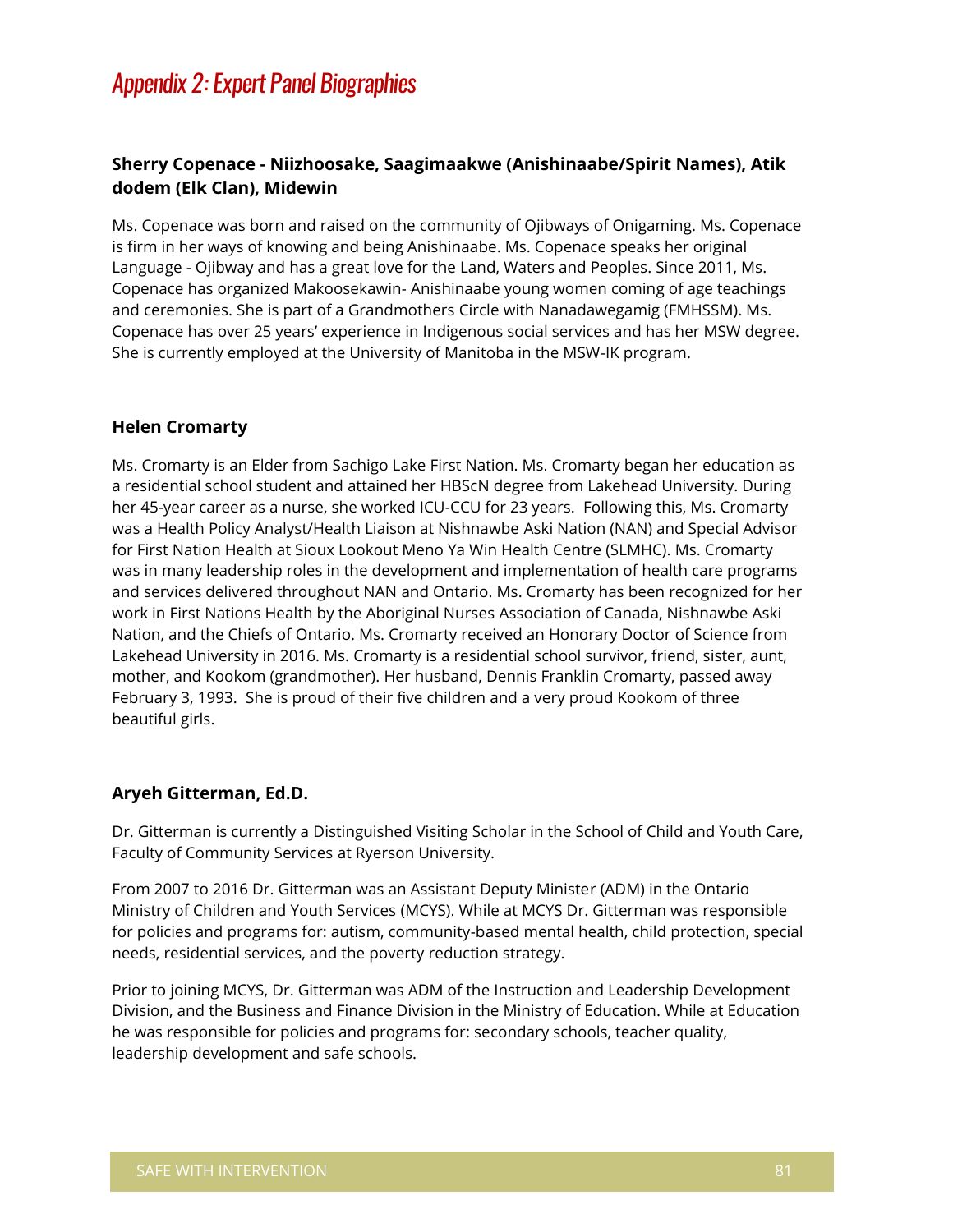Dr. Gitterman has presented at numerous meetings and conferences regarding education and children's policies. Some examples: OECD, IMFAR (International Meeting for Autism Research), Asian Development Bank, American Educational Research Association, SickKids, World Bank, CAMH, Children's Mental Health Ontario.

Dr. Gitterman began his career at the Scarborough Board of Education teaching high school Mathematics and English. He then worked at the Halton Board of Education, as a guidance counsellor, Head of Guidance and Special Education in a Grade 7-13 school, and as a Curriculum Coordinator for the school board.

Dr. Gitterman was born in Winnipeg where he received his B.Sc. at the University of Manitoba. He moved to Toronto where he completed his B.Ed., M.Ed. and his Doctor of Education in Counselling Psychology at the University of Toronto.

## **Joanne Lowe**

Ms. Lowe is currently the Executive Director with the Youth Services Bureau of Ottawa (YSB). YSB is one of the largest youth serving organizations in Ontario impacting the lives of 12,000 youth, their families and caregivers each year. More than 350 staff at YSB serve clients through four service areas that include youth justice, mental health, health, housing and employment services across 22 sites in Ottawa.

Ms. Lowe joined YSB six years ago following nine years with the Children's Hospital of Eastern Ontario where she was the Manager, Community Division for the then Specialized Psychiatric and Mental Health Services (SPMHS) – now known as "Young Minds" which is a partnership between CHEO and The Royal created following recommendations from the Health Services Restructuring Commission. Previously, she was the Executive Director of the Canadian Mental Health Association, Ottawa Branch from 1994 to 2003. Previous to CMHA, Joanne was the Executive Director with Regeneration House, a supportive housing agency in central Toronto.

Ms. Lowe has participated and provided leadership in several local, provincial and national networks, coalitions, committees and working groups that include co-chairing the Cross-Sectoral Committee in mental health and education, United Way Partner Agencies Network, CMHA Executive Directors Network and the founding Co-Chair of the Alliance to End Homelessness.

More recently, Ms. Lowe has and continues to be involved in the Provincial Framework Advisory Committee for Child and Youth Mental Health; the Provincial Partnership Table for Moving on Mental Health and the Provincial Youth Addiction Advisory Committee. As one of first of 33 appointed Lead Agencies for Child and Youth Mental Health, Ms. Lowe has provided leadership in the development of the Lead Agency Consortium as its inaugural Co-Chair.

Ms. Lowe has been the Co-Chair the Ottawa Suicide Prevention Network for the past six years with more than 50 members working collaboratively to prevent youth suicide.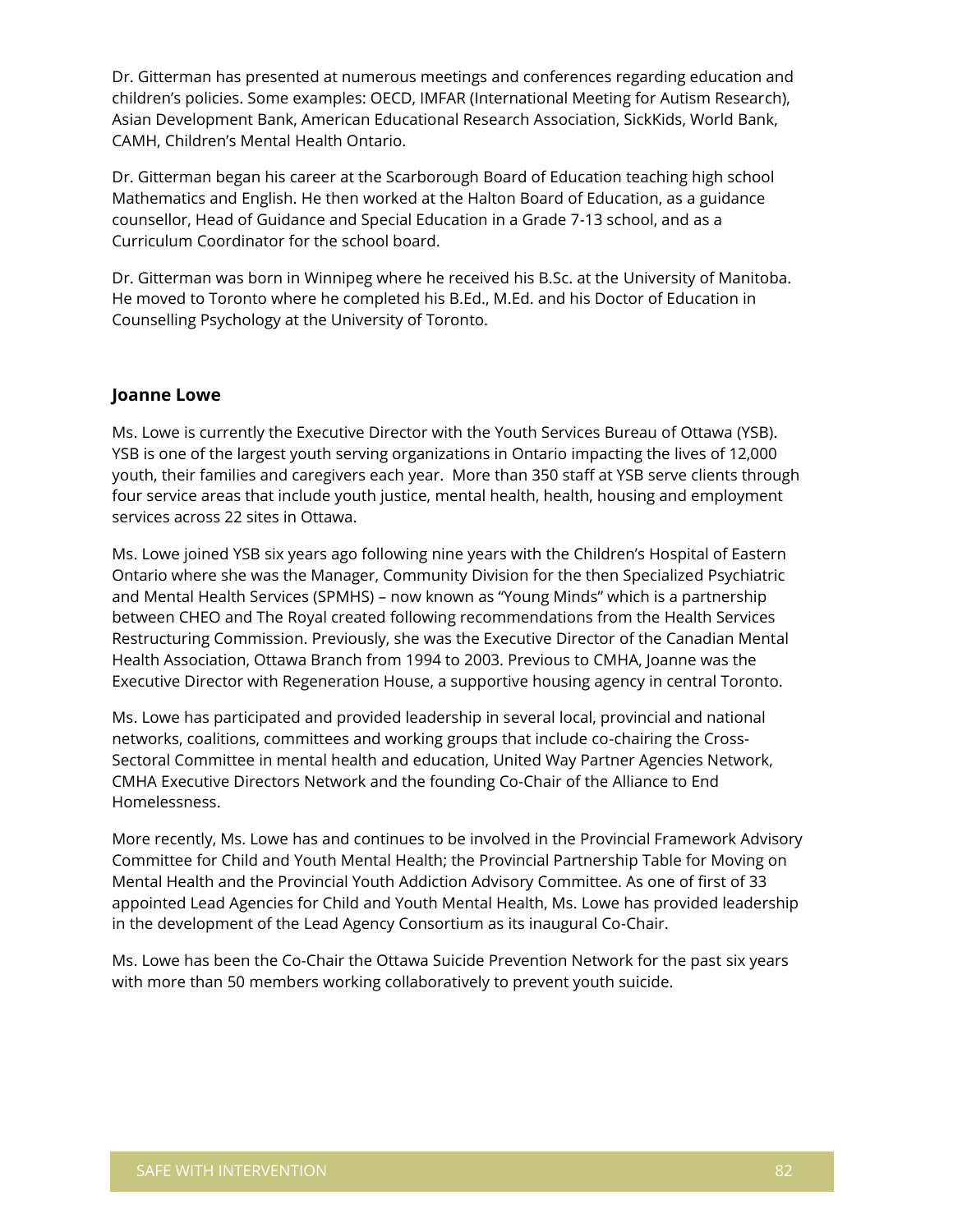# **Nathan Scharf, MD FRCP(C)**

Dr. Scharf was born in Montreal in 1958 and has resided in Toronto since 1984. He attended McGill Medical School, graduating in 1982. After several years of Residency in Internal Medicine, he switched to Psychiatry, where he developed a particular interest in psychiatric service delivery systems after travelling several times to Baffin Island with the Centre for Addiction and Mental Health Psychiatric Consultation Group. Dr. Scharf chose to pursue subspecialty in child psychiatry in part because of an interest in the complexity of service and support systems inherent in the subspecialty, where parents, caregivers and children together and separately navigate systems involving physical and mental health education, child welfare and protection and youth justice. This interest has been pursued through involvement in transdisciplinary consultative teams and in the development of various consultative and treatment programs at the Youthdale Treatment Centre in Toronto. In the last several years, he has been involved in the development of inpatient and outpatient psychiatric services at Youthdale for Transitional Age Youth. He is currently writing a book for parents, caregivers and service providers on issues relevant to psychiatric service provision with high risk youth.

In regard to psychiatric patient care, Dr. Scharf's specialty area of work is with "high risk" youth in inpatient, outpatient and residential settings and in outpatient consultation with children with neurodevelopmental disorders, complex psychopharmalogic concerns or with youth justice involvement.

## **Stella Schimmens**

Ms. Schimmens is a council member of the Moose Cree First Nation. In that role, Ms. Schimmens is able to advocate while sitting on various portfolios, including Health, Education and Resource Development. Early in her career, Ms. Schimmens worked at the local Children's Aid Society.

Later, while working at Medical Services, Health Canada, Ms. Schimmens advocated for patients and their families to ensure that they received optimum medical benefits in terms of transportation, medical supplies and the referral process. Medical Services transferred Health Care Delivery to Weeneebayko Regional Health Authority (WAHA), where Ms. Schimmens continued with patient advocacy and worked to develop the WAHA/Traditional Healing program using traditional practices, restoring historical knowledge and beliefs.

More recently, Ms. Schimmens was part of a team of culture support workers that accompanied the Truth and Reconciliation Commission (TRC) across Canada and provided supports at TRC events.

One of the highlights of Ms. Schimmens career was travelling with Centre for Addiction and Mental Health to Peru, where she had the opportunity to meet with a group of international Elders and witness the work they do combining modern and traditional methods for addictions.

Ms. Schimmens is a proud mother of four, a very proud Gookum (grandmother) of 11 and a Jaban (great-grandmother) of one.